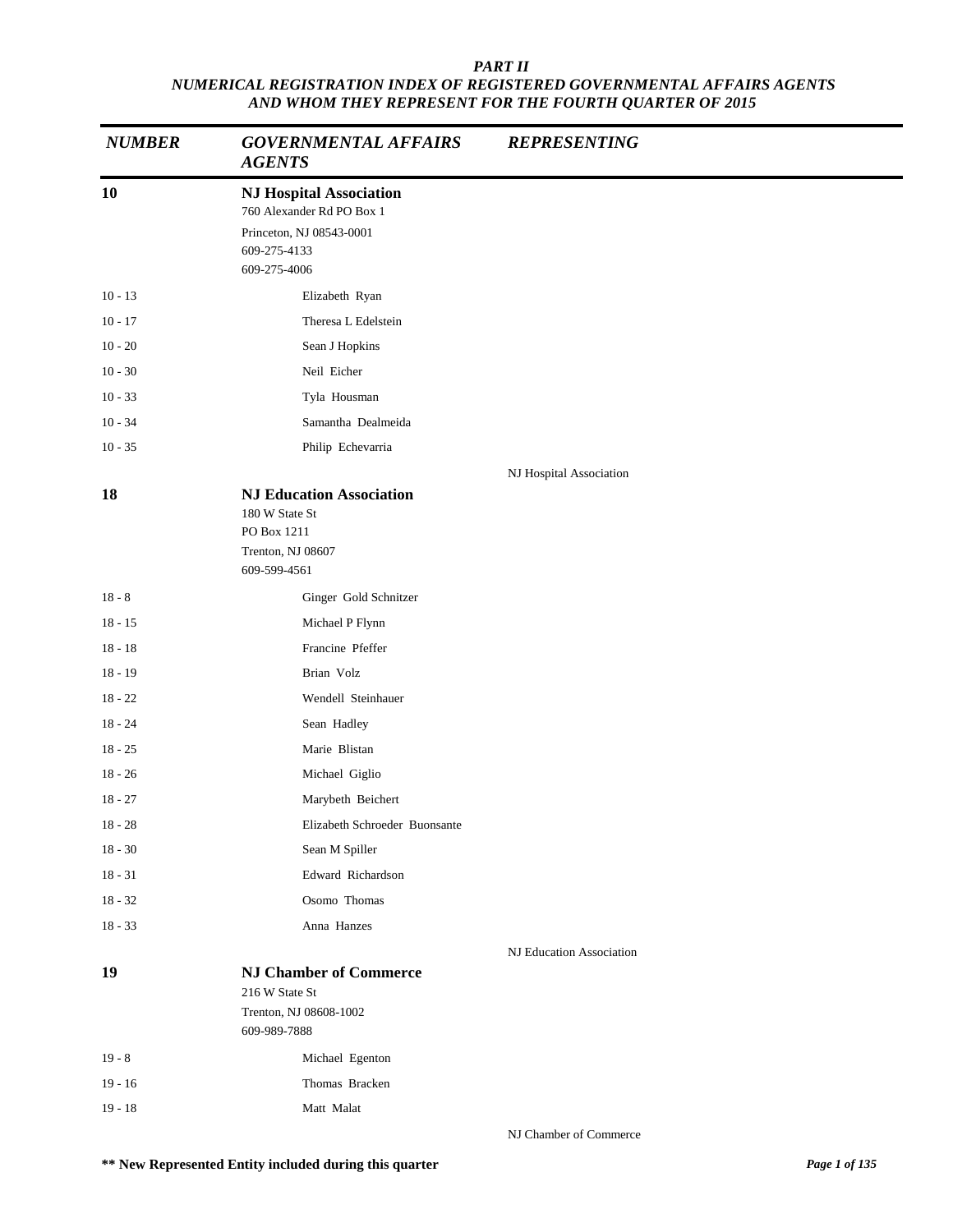| <b>NUMBER</b> | <b>GOVERNMENTAL AFFAIRS</b><br><b>AGENTS</b>                                                      | <b>REPRESENTING</b>                                 |
|---------------|---------------------------------------------------------------------------------------------------|-----------------------------------------------------|
| 30            | <b>NJ League of Municipalities</b><br>222 West State St<br>Trenton, NJ 08608<br>609-695-3481      |                                                     |
| $30 - 3$      | Jon R Moran                                                                                       |                                                     |
| $30 - 6$      | Michael F Cerra                                                                                   |                                                     |
| $30 - 7$      | Michael J Darcy                                                                                   |                                                     |
| $30 - 9$      | Loretta Buckelew                                                                                  |                                                     |
| $30 - 11$     | Edward Purcell                                                                                    |                                                     |
| 33            | <b>NJ Bankers Association</b><br>411 North Ave E<br>Cranford, NJ 07016-2436<br>609-520-1221       | NJ State League of Municipalities                   |
| $33 - 6$      | John E McWeeney Jr                                                                                |                                                     |
| $33 - 7$      | Michael P Affuso                                                                                  |                                                     |
|               |                                                                                                   | NJ Bankers Association                              |
| 49            | NJ Business & Industry Association<br>10 W Lafayette St<br>Trenton, NJ 08608-2002<br>609-393-7707 |                                                     |
| 49 - 7        | Sara Bluhm                                                                                        |                                                     |
| $49 - 8$      | Frank Robinson                                                                                    |                                                     |
| $49 - 10$     | Melanie L Willoughby                                                                              |                                                     |
| 49 - 18       | Stefanie Riehl                                                                                    |                                                     |
| $49 - 19$     | Andrew Musick                                                                                     |                                                     |
| $49 - 20$     | Tyler Seville                                                                                     |                                                     |
| 49 - 21       | Michele Siekerka                                                                                  |                                                     |
| $49 - 22$     | Betty Boros                                                                                       |                                                     |
| $49 - 23$     | Nicol Nicola                                                                                      |                                                     |
| $49 - 24$     | Mary Beaumont                                                                                     |                                                     |
| $49 - 25$     | Michael Wallace                                                                                   |                                                     |
|               |                                                                                                   | NJ Business & Industry Association                  |
| 50            | <b>NJ Petroleum Council</b><br>150 W State St<br>Trenton, NJ 08608<br>609-392-0800                |                                                     |
| $50 - 1$      | James Benton                                                                                      |                                                     |
| $50 - 5$      | Scott Ross                                                                                        |                                                     |
|               |                                                                                                   | NJ Petroleum Council Div of American Petroleum Inst |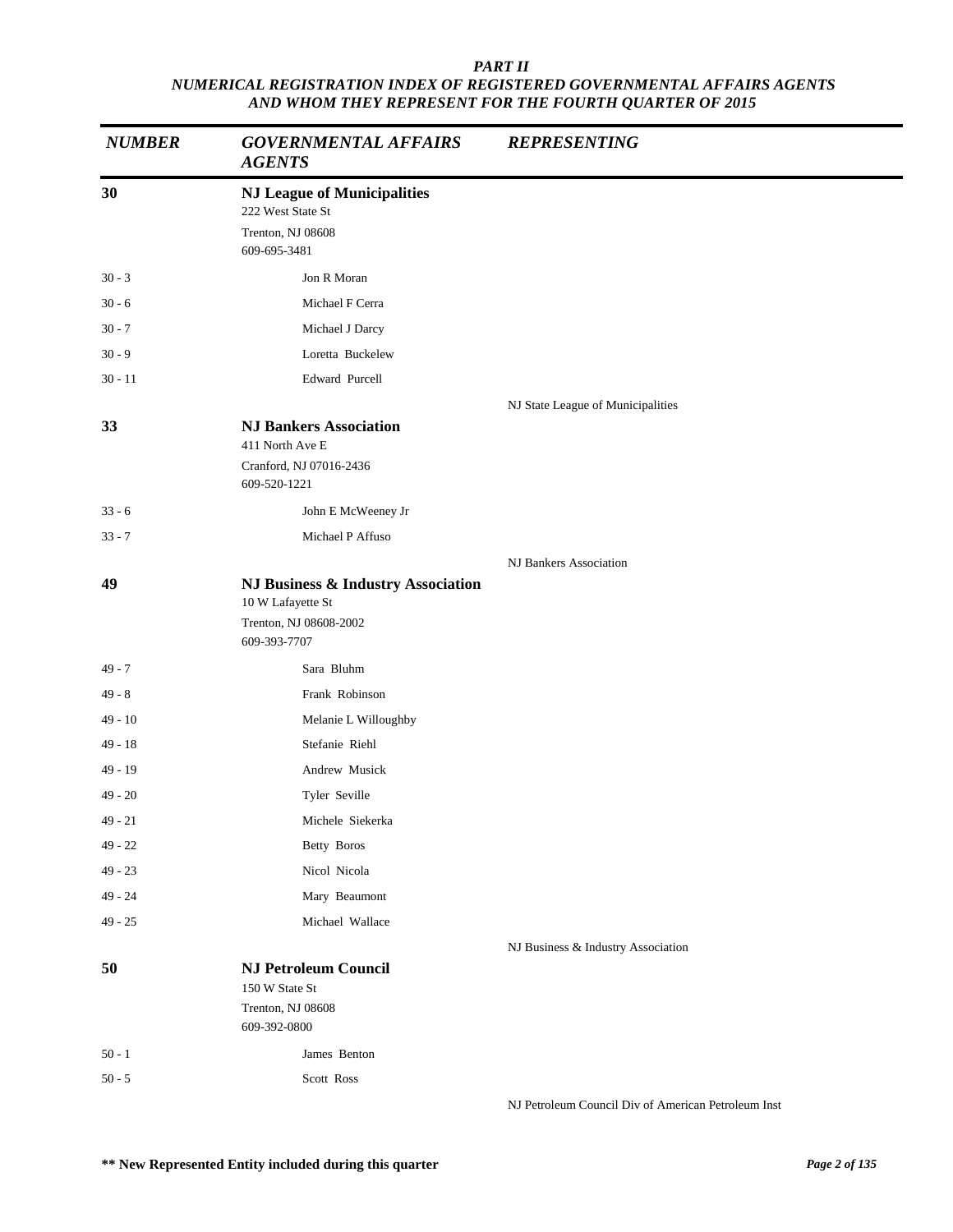| <b>NUMBER</b> | <b>GOVERNMENTAL AFFAIRS</b><br><b>AGENTS</b>                     | <b>REPRESENTING</b>                                 |
|---------------|------------------------------------------------------------------|-----------------------------------------------------|
| 52            | <b>NJ Coalition of Automotive Retailers Inc</b>                  |                                                     |
|               | 856 River Rd                                                     |                                                     |
|               | PO Box 7510<br>Trenton, NJ 08628                                 |                                                     |
|               | 609-883-5056                                                     |                                                     |
| $52 - 1$      | Robert C May                                                     |                                                     |
| $52 - 3$      | James Brian Appleton                                             |                                                     |
|               |                                                                  | NJ Coalition of Automotive Retailers Inc t/a NJ Car |
| 53            | <b>NJ Builders Association</b>                                   |                                                     |
|               | 200 American Metro Blvd<br>Ste 123                               |                                                     |
|               | Hamilton, NJ 08619-2320                                          |                                                     |
|               | 609-587-5577                                                     |                                                     |
| $53 - 9$      | Carol Ann Short Esq                                              |                                                     |
| $53 - 18$     | Elizabeth George Cheniara                                        |                                                     |
| $53 - 22$     | Jeffrey Kolakowski                                               |                                                     |
|               |                                                                  | NJ Builders Association                             |
| 74            | <b>NJ State AFL-CIO</b>                                          |                                                     |
|               | 106 W State St<br>Trenton, NJ 08608                              |                                                     |
|               | 609-989-8730                                                     |                                                     |
| $74 - 2$      | Charles Wowkanech                                                |                                                     |
| $74 - 3$      | Eric Richard                                                     |                                                     |
|               |                                                                  | NJ State AFL-CIO                                    |
| 75            | <b>Marcus Group Inc The</b>                                      |                                                     |
|               | Overlook at Great Notch 150 Clove Road<br>Little Falls, NJ 07424 |                                                     |
|               | 973-890-0001                                                     |                                                     |
| $75 - 1$      | Alan C Marcus                                                    |                                                     |
| $75 - 2$      | Thomas V O'Neil                                                  |                                                     |
| $75 - 16$     | Scott Wasserman                                                  |                                                     |
| $75 - 17$     | Paul Tyahla                                                      |                                                     |
|               |                                                                  | AMEREAM LLC                                         |
|               |                                                                  | Hudson Tank Terminals Corp                          |
|               |                                                                  | PSEG Services Corp                                  |
| 85            | <b>Fuel Merchants Association of NJ</b><br>21 Commerce Dr        |                                                     |
|               | Suite 202                                                        |                                                     |
|               | Cranford, NJ 07016<br>973-467-1400                               |                                                     |
| $85 - 4$      | Eric DeGesero                                                    |                                                     |
| $85 - 5$      | Kathleen R Madaras                                               |                                                     |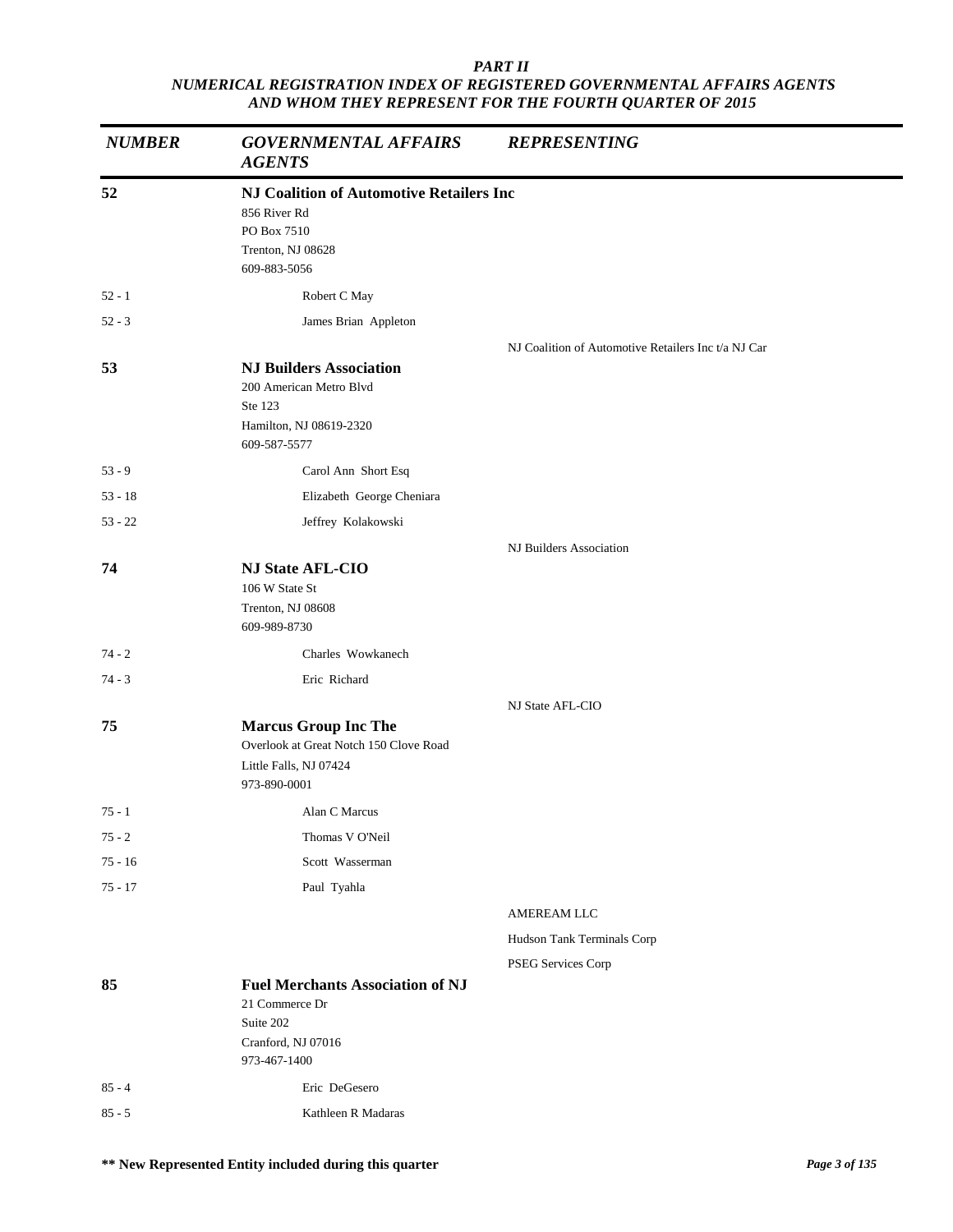| <b>NUMBER</b> | <b>GOVERNMENTAL AFFAIRS</b><br><b>AGENTS</b>                                                      | <b>REPRESENTING</b>                                        |
|---------------|---------------------------------------------------------------------------------------------------|------------------------------------------------------------|
|               |                                                                                                   | Fuel Merchants Association of NJ                           |
| <b>100</b>    | <b>Pathways Government Relations LLC</b><br>PO Box 559<br>Rancocas, NJ 08073-9998<br>609-747-8583 |                                                            |
| $100 - 1$     | Russell F Bent                                                                                    |                                                            |
| $100 - 2$     | Paul J Bent                                                                                       |                                                            |
|               |                                                                                                   | American Fire Sprinkler Association - NJ Chapter           |
|               |                                                                                                   | Fire Department Cost Recovery (FDCR)                       |
|               |                                                                                                   | Gilead Sciences                                            |
|               |                                                                                                   | J Seward Johnson                                           |
|               |                                                                                                   | Municipal Excess Liability Joint Insurance Fund            |
|               |                                                                                                   | NJ Association of Acupuncture & Oriental Medicine (NJAAOM) |
|               |                                                                                                   | NJ Association of Fire Equipment Distributors              |
|               |                                                                                                   | NJ Association of Insurance & Financial Advisors           |
|               |                                                                                                   | NJ Conference of Mayors (NJCM)                             |
|               |                                                                                                   | NJ Dental Hygienists Association                           |
|               |                                                                                                   | NJ Ground Water Association                                |
|               |                                                                                                   | NJ Public Adjusters Association (NJPAA)                    |
|               |                                                                                                   | NJ State Association of Life Underwriters                  |
|               |                                                                                                   | Pathways Government Relations LLC                          |
|               |                                                                                                   | Professional Movers Association                            |
|               |                                                                                                   | Salmon Ventures LTD                                        |
| 118           | Amalgamated Transit Union NJ State Joint Council<br>PO Box 781<br>Ridgefield, NJ 07657            |                                                            |
|               | 845-782-4059                                                                                      |                                                            |
| $118 - 3$     | Louis S Rossi                                                                                     |                                                            |
| 127           | <b>Chemistry Council of NJ</b><br>150 W State St<br>Trenton, NJ 08608                             | Amalgamated Transit Union NJ State Joint Council ATU       |
|               | 609-392-4214                                                                                      |                                                            |
| $127 - 1$     | Hal C Bozarth                                                                                     |                                                            |
| $127 - 5$     | <b>Edward Waters</b>                                                                              |                                                            |
| $127 - 6$     | Thomas Leach                                                                                      |                                                            |
|               |                                                                                                   | Chemistry Council of NJ                                    |
| 149           | <b>Prudential Financial Inc</b><br>50 W State St Ste 1116<br>Trenton, NJ 08608<br>609-989-1300    |                                                            |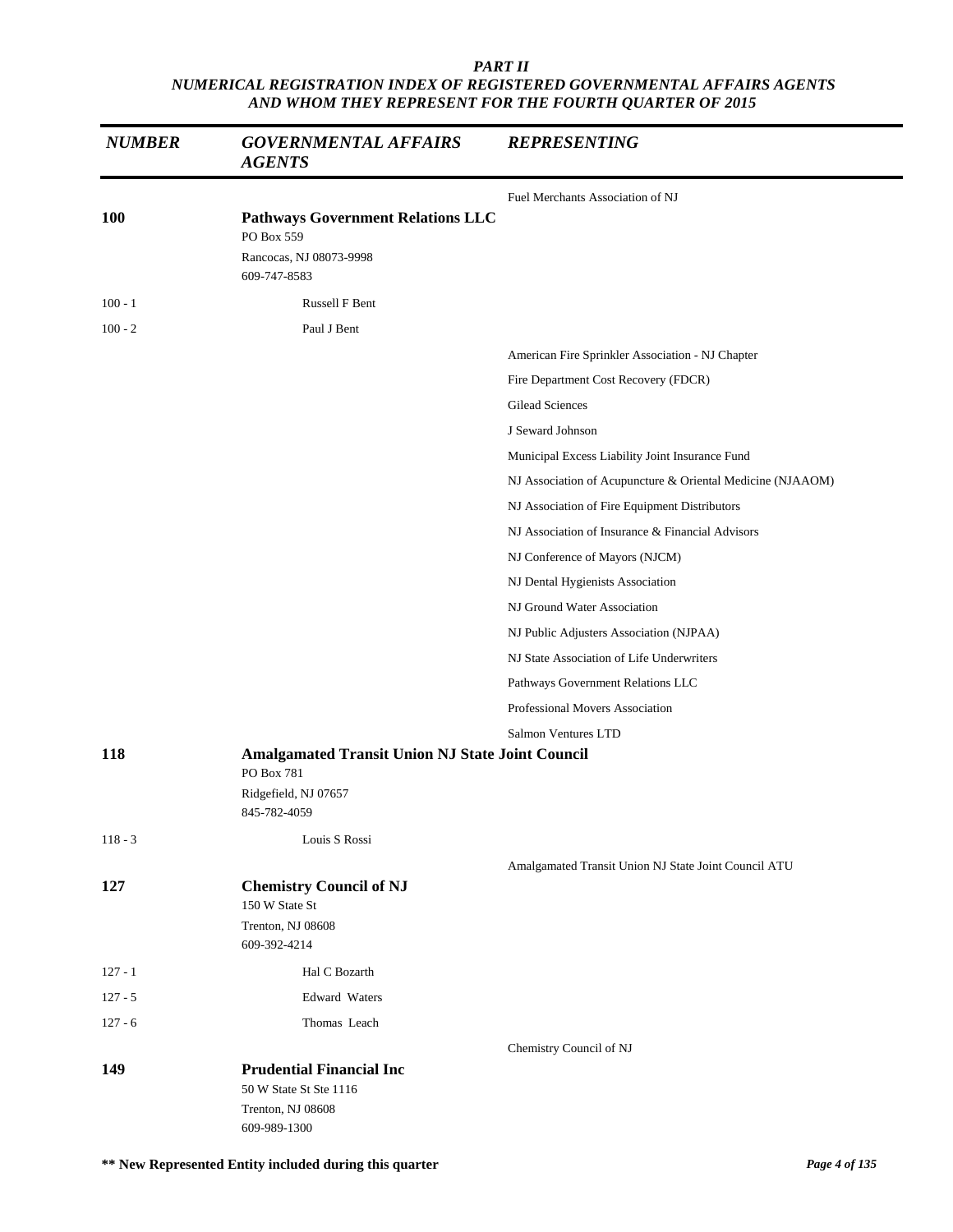| <b>NUMBER</b> | <b>GOVERNMENTAL AFFAIRS</b><br><b>AGENTS</b>                                                                      | <b>REPRESENTING</b>                     |
|---------------|-------------------------------------------------------------------------------------------------------------------|-----------------------------------------|
| $149 - 2$     | Arthur F Herrmann                                                                                                 |                                         |
| $149 - 3$     | Catherine St John                                                                                                 |                                         |
|               |                                                                                                                   | Prudential Financial Inc                |
| 155           | NJ Principals & Supervisors Association<br>12 Centre Dr<br>Monroe Township, NJ 08831<br>609-860-1200              |                                         |
| $155 - 2$     | Debra L Bradley                                                                                                   |                                         |
| $155 - 13$    | Jennifer Keyes-Maloney                                                                                            |                                         |
| 166           | <b>Mortgage Bankers Association of NJ</b><br>1460 US Route 9 N<br>Ste 301<br>Woodbridge, NJ 07095<br>973-379-7447 | NJ Principals & Supervisors Association |
| $166 - 2$     | E Robert Levy                                                                                                     |                                         |
|               |                                                                                                                   | Mortgage Bankers Association of NJ      |
|               |                                                                                                                   | NJ Association of Mortgage Brokers      |
| 168           | Lomurro Davison Eastman & Munoz P.A.<br>100 Willow Brook Rd Bldg 1<br>Freehold, NJ 07728<br>732-462-7170          |                                         |
| $168 - 4$     | Edward C Eastman Jr                                                                                               |                                         |
|               |                                                                                                                   | NJ Land Title Association               |
|               |                                                                                                                   | NJ Land Title Insurance Rating Bureau   |
| 172           | <b>Leon J Zimmerman</b><br>28 W State St Ste 702<br>Trenton, NJ 08608<br>609-394-8303                             |                                         |
| $172 - 1$     | Leon J Zimmerman                                                                                                  |                                         |
| 173           | Riker, Danzig, Scherer, Hyland & Perretti LLP<br>50 W State St Ste 1010<br>Trenton, NJ 08608-1220<br>609-396-2121 | Professional Insurance Agents of NJ     |
| $173 - 1$     | John M Pellecchia                                                                                                 |                                         |
| $173 - 3$     | John D Kohler                                                                                                     |                                         |
| $173 - 12$    | Mary Kathryn Roberts                                                                                              |                                         |
| $173 - 24$    | Marilynn R Greenberg                                                                                              |                                         |
| $173 - 25$    | Steven T Senior                                                                                                   |                                         |
| $173 - 26$    | James C Meyer                                                                                                     |                                         |
| $173 - 27$    | James L Lott Jr                                                                                                   |                                         |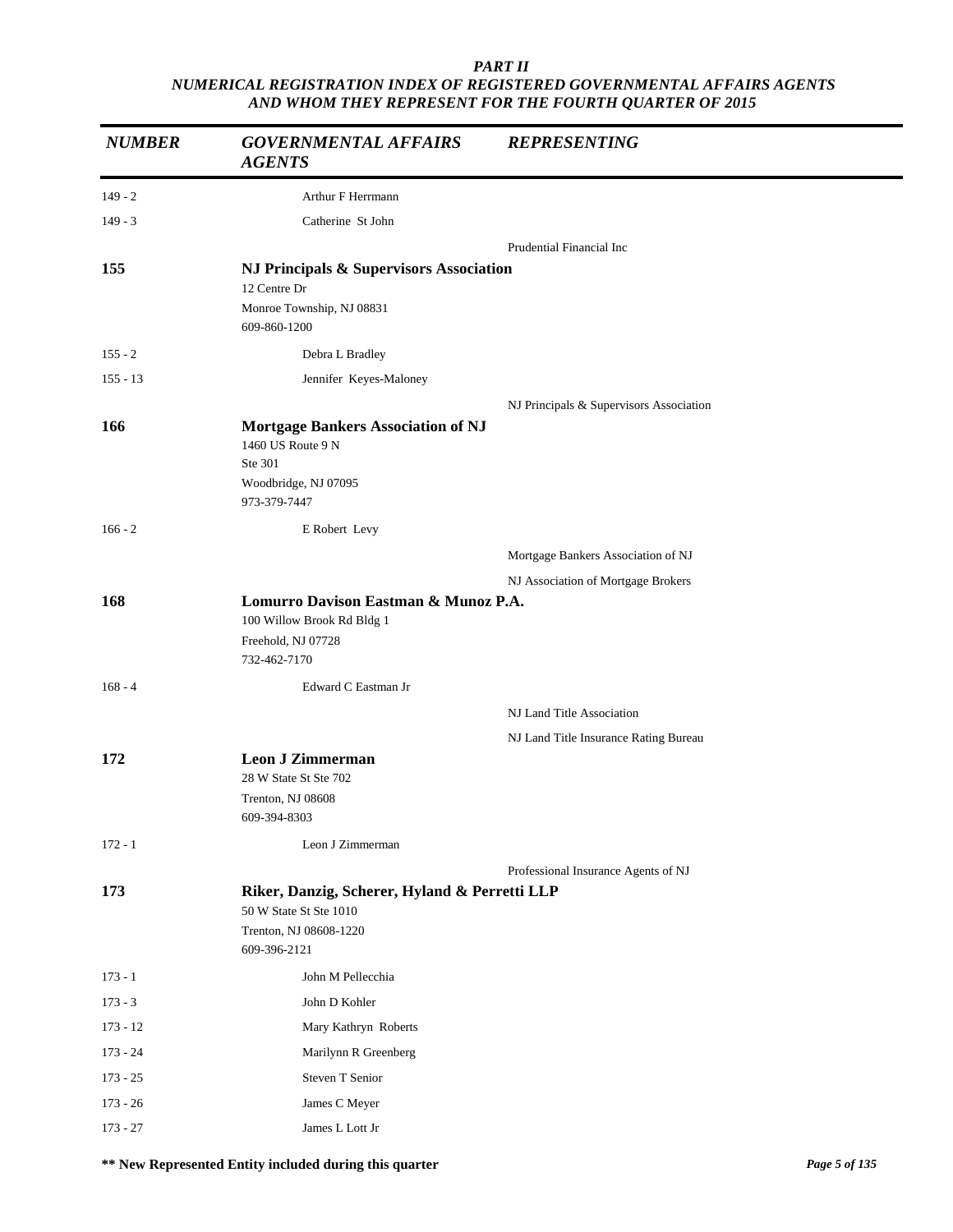| <b>NUMBER</b> | <b>GOVERNMENTAL AFFAIRS</b><br><b>AGENTS</b> | <b>REPRESENTING</b>                                        |
|---------------|----------------------------------------------|------------------------------------------------------------|
| $173 - 31$    | Kellen Murphy                                |                                                            |
|               |                                              | <b>ACRA Turf Club LLC</b>                                  |
|               |                                              | AFLAC - American Family Life Assurance Co                  |
|               |                                              | Avis Budget Group Inc                                      |
|               |                                              | <b>Baxter Healthcare Corporation</b>                       |
|               |                                              | CFS 2907 Newark Haynes LLC d/b/a The Parking Spot          |
|               |                                              | CFS 2907 Newark McClellan LLC d/b/a The Parking Spot       |
|               |                                              | CFS 2907 Newark SkyPark LLC d/b/a The Parking Spot         |
|               |                                              | CIGNA Corp                                                 |
|               |                                              | Competitive Shared Services Inc                            |
|               |                                              | Consolidated Edison Development Inc                        |
|               |                                              | Consolidated Edison Energy Inc                             |
|               |                                              | Consolidated Edison Solutions Inc                          |
|               |                                              | Consolidated Rail Corp                                     |
|               |                                              | Cooper Health System                                       |
|               |                                              | CoreLogic Inc                                              |
|               |                                              | FR Park Racing LLP                                         |
|               |                                              | Freehold Raceway Off Track LLC                             |
|               |                                              | Greenwood ACRA Inc                                         |
|               |                                              | Hampton Behavioral Center                                  |
|               |                                              | International Health, Racquet & Sportsclub Association     |
|               |                                              | Juniper Networks (US) Inc                                  |
|               |                                              | Liberty Dental Plan                                        |
|               |                                              | Maximus                                                    |
|               |                                              | Microsoft Corp                                             |
|               |                                              | Molina Healthcare Inc                                      |
|               |                                              | Newport Associates Development Co                          |
|               |                                              | NJ Account Wagering LLC                                    |
|               |                                              | NJ Bankers Association                                     |
|               |                                              | NJ Health Care Workers Alliance for Quality Long Term Care |
|               |                                              | Pearson Education                                          |
|               |                                              | Pennwood Racing Inc                                        |
|               |                                              | Pharmaceutical Research & Manufacturers of America         |
|               |                                              | <b>Pilot Travel Centers</b>                                |
|               |                                              | Pondview Estates at Morris                                 |
|               |                                              | Riker Danzig Scherer Hyland & Perretti LLP                 |
|               |                                              | Rockland Electric                                          |
|               |                                              | Securities Industry & Financial Markets Association        |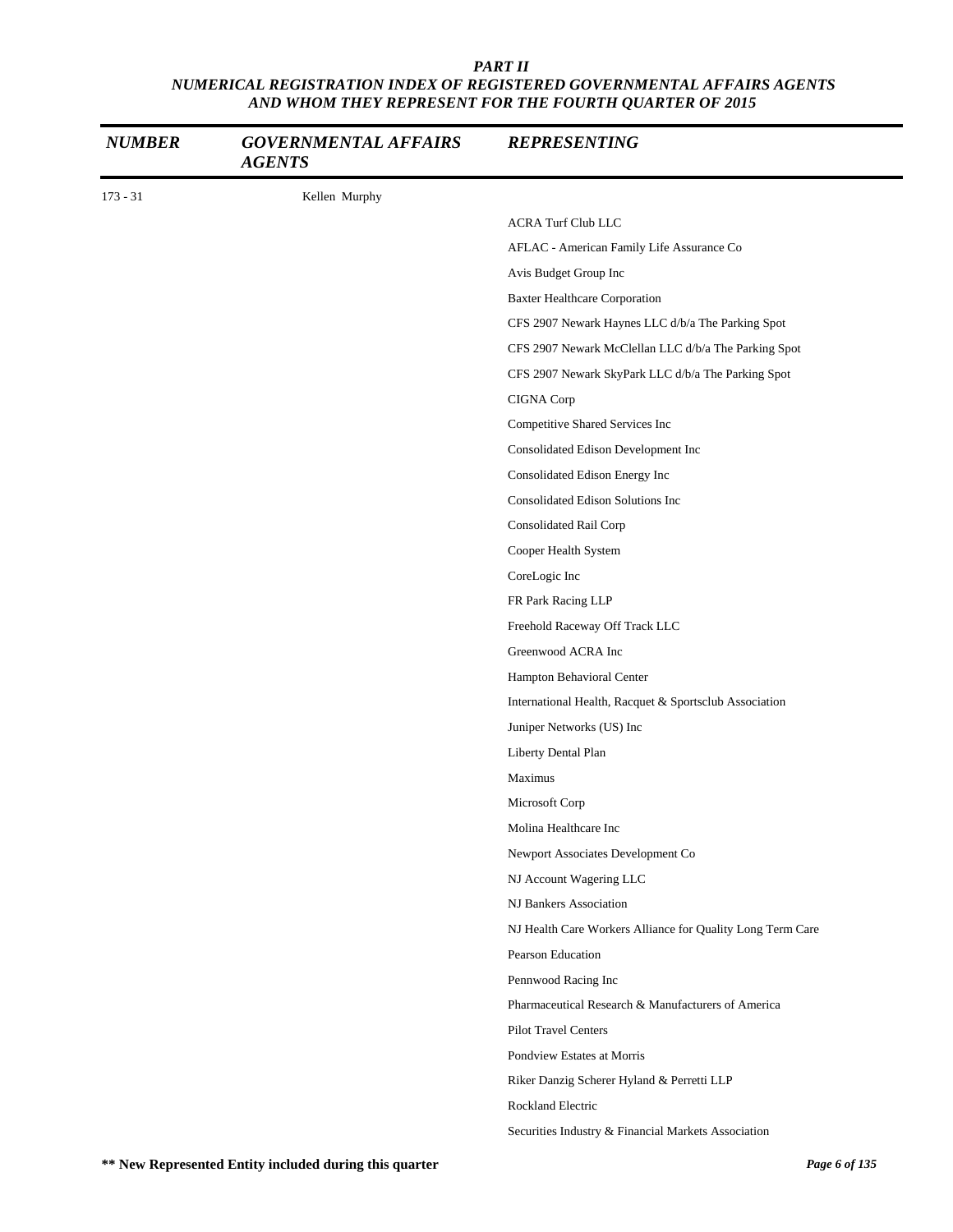| <b>NUMBER</b> | <b>GOVERNMENTAL AFFAIRS</b><br><b>AGENTS</b>                                                        | <b>REPRESENTING</b>                                       |
|---------------|-----------------------------------------------------------------------------------------------------|-----------------------------------------------------------|
|               |                                                                                                     | Selective Insurance Group Inc                             |
|               |                                                                                                     | Star Career Academy                                       |
|               |                                                                                                     | UHS of Delaware Inc                                       |
|               |                                                                                                     | ValueOptions Inc                                          |
| 185           | <b>Chamber of Commerce of Southern NJ</b><br>4015 Main St                                           |                                                           |
|               | Voorhees, NJ 08043<br>856-424-7776                                                                  |                                                           |
| $185 - 2$     | Kathleen A Davis                                                                                    |                                                           |
| $185 - 11$    | Christina Renna                                                                                     |                                                           |
|               |                                                                                                     | Chamber of Commerce of Southern NJ                        |
| 199           | <b>Torok Group LLC The</b><br>649 Route 206<br>Ste 9-172<br>Hillsborough, NJ 08844<br>732-940-9484  |                                                           |
| $199 - 1$     | Enid Torok                                                                                          |                                                           |
| $199 - 2$     | John Torok                                                                                          |                                                           |
|               |                                                                                                     | Garden State Land Surveyors Alliance                      |
|               |                                                                                                     | Goodwill Industries of Southern NJ Inc                    |
|               |                                                                                                     | International Brotherhood of Electrical Workers Local 827 |
|               |                                                                                                     | NJ Association for Marriage and Family Therapy            |
|               |                                                                                                     | Parks & Playground Supplies Coalition                     |
| 205           | <b>Selective Insurance Co of America</b><br>40 Wantage Ave<br>Branchville, NJ 07890<br>973-948-3000 |                                                           |
| $205 - 4$     | Jeffrey Beck                                                                                        |                                                           |
| 209           | <b>First Energy / JCP&amp;L</b><br>150 W State St<br>Trenton, NJ 08608<br>609-656-2600              | Selective Insurance Co of America                         |
| $209 - 3$     | Julie A Holman                                                                                      |                                                           |
| $209 - 11$    | Kevin Connelly                                                                                      |                                                           |
| $209 - 12$    | Mark Mader                                                                                          |                                                           |
| $209 - 13$    | James Harkness                                                                                      |                                                           |
|               |                                                                                                     | First Energy/JCP&L                                        |
| 232           | <b>NJ Food Council</b><br>30 W Lafayette St<br>Trenton, NJ 08608<br>609-392-8899                    |                                                           |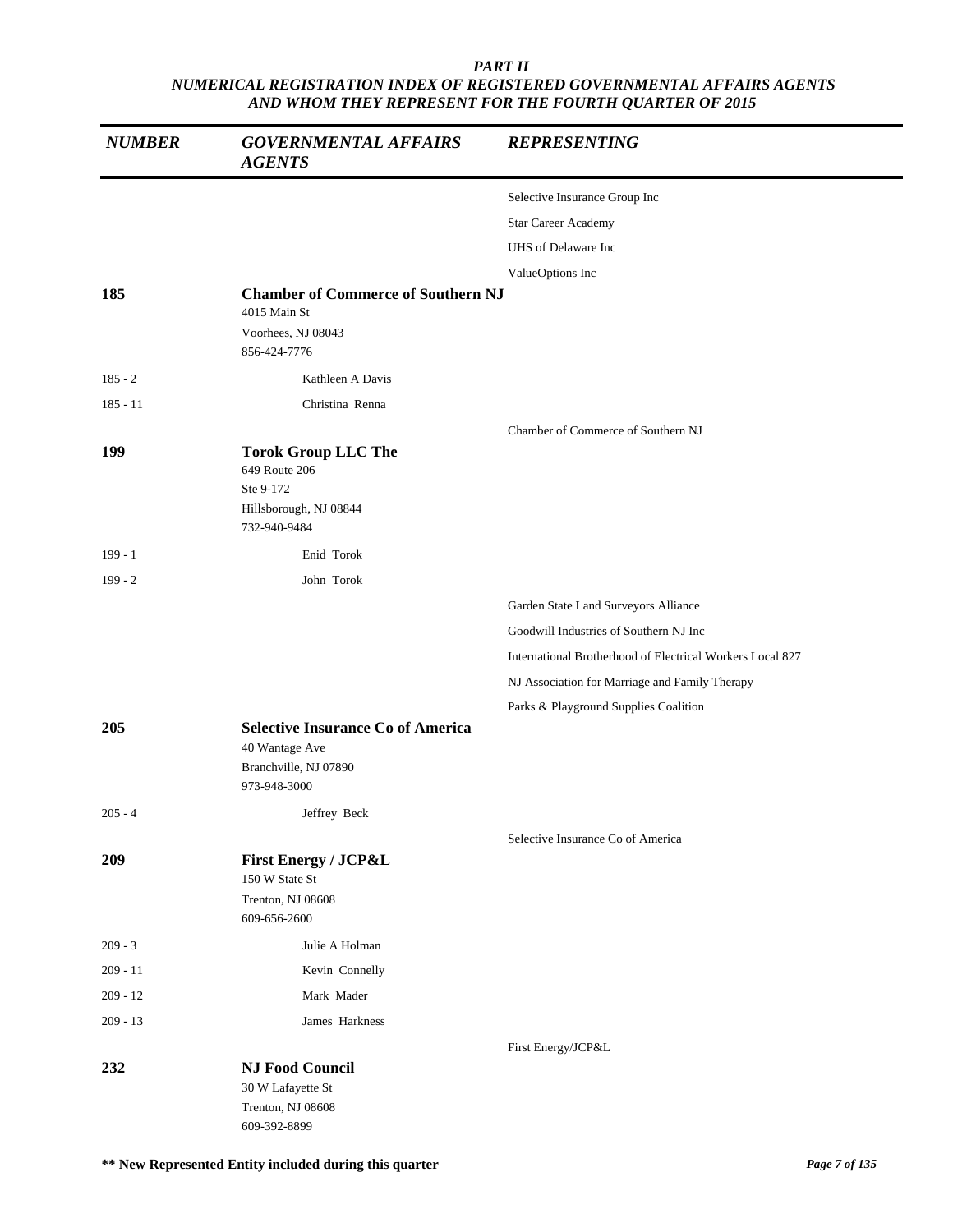| <b>NUMBER</b> | <b>GOVERNMENTAL AFFAIRS</b><br><b>AGENTS</b>             | <b>REPRESENTING</b>                                                     |
|---------------|----------------------------------------------------------|-------------------------------------------------------------------------|
| $232 - 6$     | Linda M Doherty                                          |                                                                         |
| $232 - 15$    | Mary Ellen Peppard                                       |                                                                         |
| $232 - 16$    | Gary La Spisa                                            |                                                                         |
|               |                                                          | NJ Food Council                                                         |
| 280           | <b>Health Care Association of NJ</b><br>4 AAA Dr #203    |                                                                         |
|               | Hamilton, NJ 08691<br>609-890-8700                       |                                                                         |
| $280 - 6$     | Paul R Langevin Jr                                       |                                                                         |
| $280 - 8$     | John W Indyk                                             |                                                                         |
| $280 - 9$     | Jonathan Dolan                                           |                                                                         |
|               |                                                          | NJ Association of Health Care Facilities                                |
| 285           | <b>Verizon NJ</b>                                        |                                                                         |
|               | 172 W State St<br>Trenton, NJ 08608-1104                 |                                                                         |
|               | 609-989-9961                                             |                                                                         |
| $285 - 5$     | Gina LaPlaca                                             |                                                                         |
|               |                                                          | Verizon NJ                                                              |
| 304           | Association of Independent Colleges & Universities in NJ |                                                                         |
|               | 797 Springfield Ave                                      |                                                                         |
|               | Summit, NJ 07901-1107<br>908-277-3738                    |                                                                         |
| $304 - 2$     | R David Rousseau                                         |                                                                         |
|               |                                                          | Association of Independent Colleges & Universities in NJ                |
| 335           | <b>NJ State Nurses Association</b>                       |                                                                         |
|               | 1479 Pennington Rd<br>Trenton, NJ 08618-2661             |                                                                         |
|               | 609-883-5335                                             |                                                                         |
| $335 - 10$    | Judith Schmidt                                           |                                                                         |
| $335 - 12$    | Norma L Rodgers                                          |                                                                         |
| $335 - 13$    | Barbara Chamberlain                                      |                                                                         |
|               |                                                          | NJ State Nurses Association                                             |
| 337           | 5 Azalea Dr                                              | Management & Government Resources Inc dba Lefkowitz Rudder & Associates |
|               | Lumberton, NJ 08048<br>609-267-2855                      |                                                                         |
| $337 - 1$     | Barry Lefkowitz                                          |                                                                         |
| $337 - 12$    | Scott Rudder                                             |                                                                         |
|               |                                                          | <b>Animal Rescue Assocation</b>                                         |
|               |                                                          | Aqua Health Solutions                                                   |

Belmont Homes and Special Services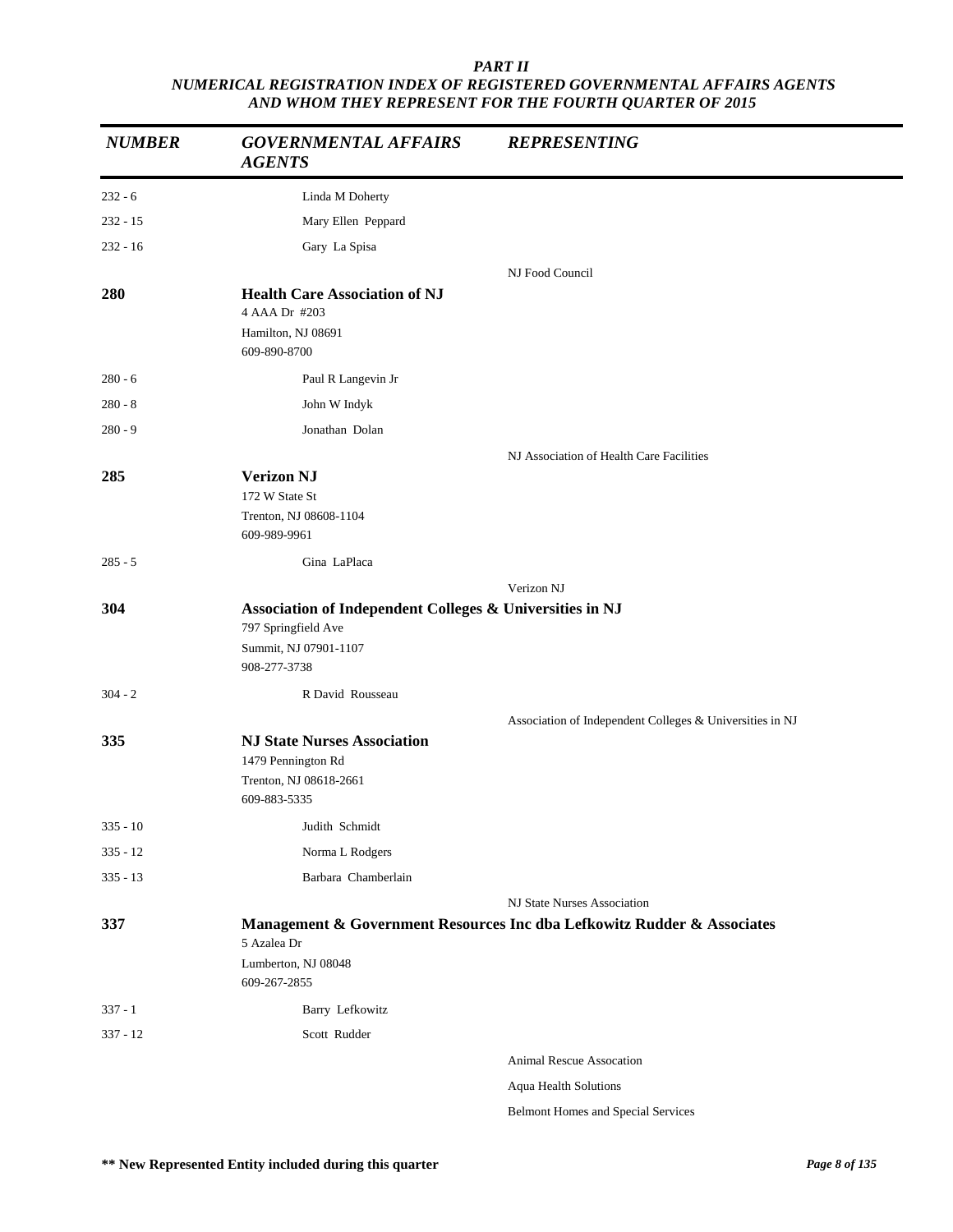| <b>NUMBER</b> | <b>GOVERNMENTAL AFFAIRS</b><br><b>AGENTS</b>                                                          | <b>REPRESENTING</b>                                           |
|---------------|-------------------------------------------------------------------------------------------------------|---------------------------------------------------------------|
|               |                                                                                                       | Checker Taxi Company of NJ Inc                                |
|               |                                                                                                       | International Association of Transportation Regulators (IATR) |
|               |                                                                                                       | JI Communications                                             |
|               |                                                                                                       | Lumberton Township                                            |
|               |                                                                                                       | Management & Government Resources Inc                         |
|               |                                                                                                       | NJ Creditors Bar Association (NJCBA)                          |
|               |                                                                                                       | NJ Taxicab Association (NJTCA)                                |
|               |                                                                                                       | NJ Technology & Manufacturing (NJTMA)                         |
|               |                                                                                                       | <b>NJACA</b>                                                  |
|               |                                                                                                       | Parts Life                                                    |
|               |                                                                                                       | TicketNetwork                                                 |
| 354           | NJ Retail Merchants Association & NJ Council Chain Drug Stores<br>304 W State St<br>Trenton, NJ 08618 |                                                               |
|               | 609-393-8006                                                                                          |                                                               |
| $354 - 3$     | John R Holub                                                                                          |                                                               |
|               |                                                                                                       | NJ Retail Merch Association & NJ Council of Chain Drug Stores |
| 365           | <b>Princeton Public Affairs Group Inc</b><br>160 W State St                                           |                                                               |
|               | Trenton, NJ 08608<br>609-396-8838                                                                     |                                                               |
| $365 - 1$     | <b>Bradley S Brewster</b>                                                                             |                                                               |
| $365 - 2$     | Dale J Florio                                                                                         |                                                               |
| $365 - 8$     | David A Smith                                                                                         |                                                               |
| $365 - 9$     | William J Pascrell                                                                                    |                                                               |
| $365 - 12$    | Sonia Delgado                                                                                         |                                                               |
| $365 - 18$    | Alfred J Gaburo Jr                                                                                    |                                                               |
| $365 - 20$    | Lorna D O'Hara                                                                                        |                                                               |
| $365 - 21$    | Jack Collins                                                                                          |                                                               |
| $365 - 23$    | Patricia E McGuire                                                                                    |                                                               |
| $365 - 26$    | Paulina Grabczak                                                                                      |                                                               |
| $365 - 27$    | Kevin P Hagan                                                                                         |                                                               |
| $365 - 28$    | Christina Zuk                                                                                         |                                                               |
|               |                                                                                                       | AC Beach Development Partners LLC                             |
|               |                                                                                                       | <b>ADPP</b> Enterprises                                       |
|               |                                                                                                       | Advanced Drainage Systems Inc                                 |
|               |                                                                                                       | <b>Adventist HealthCare</b>                                   |
|               |                                                                                                       | Advocates for Children of NJ                                  |
|               |                                                                                                       | Alkermes Inc                                                  |
|               |                                                                                                       |                                                               |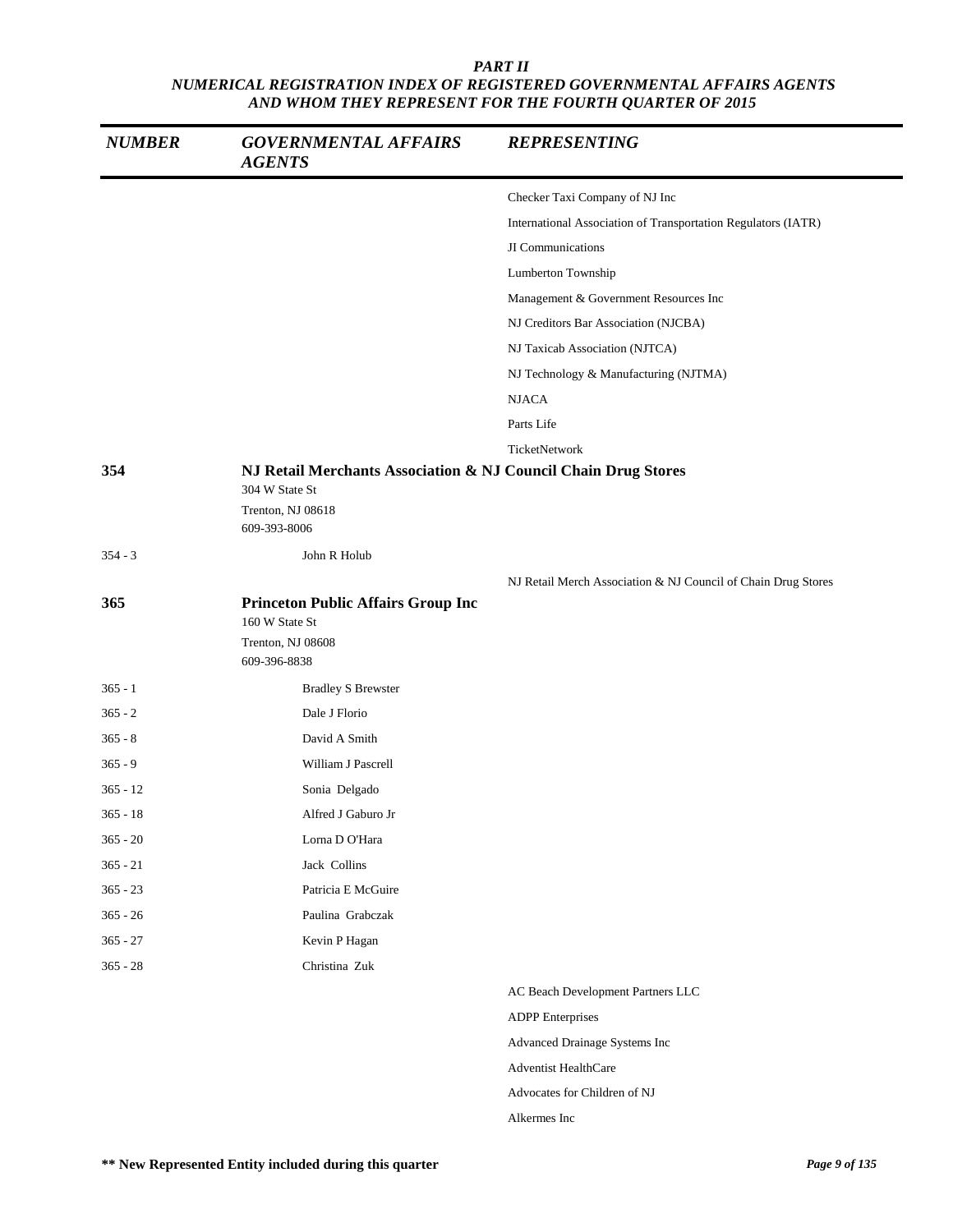| <b>NUMBER</b> | <b>GOVERNMENTAL AFFAIRS</b><br><b>AGENTS</b> | <b>REPRESENTING</b>                                                   |
|---------------|----------------------------------------------|-----------------------------------------------------------------------|
|               |                                              | Allstate Insurance Co                                                 |
|               |                                              | Altria Client Services LCC and its Affiliates/Philip Morris USA Inc   |
|               |                                              | Altria Client Services LLC                                            |
|               |                                              | Altria Client Services LLC and its Affiliates/John Middleton Co       |
|               |                                              | Altria Client Services LLC and its Affiliates/NuMark LLC              |
|               |                                              | Altria Client Services LLC and its Affiliates/US Smokeless Tobacco Co |
|               |                                              | America Wood Council                                                  |
|               |                                              | American Addiction Centers Inc**                                      |
|               |                                              | American Boychoir School                                              |
|               |                                              | American Massage Therapy Association NJ Chapter                       |
|               |                                              | America's Agenda: Health Care for All                                 |
|               |                                              | AmeriChoice                                                           |
|               |                                              | Aqua New Jersey Inc                                                   |
|               |                                              | <b>ARAMARK Educational Services LLC</b>                               |
|               |                                              | Association of Environmental Authorities                              |
|               |                                              | Association of Municipal Assessors of NJ The                          |
|               |                                              | <b>AT&amp;T Solutions Public Sector</b>                               |
|               |                                              | Atrium Health Group                                                   |
|               |                                              | AvalonBay Communities Inc                                             |
|               |                                              | Avaya Inc                                                             |
|               |                                              | <b>Balloon Council</b>                                                |
|               |                                              | Bergen Regional Medical Center                                        |
|               |                                              | Beth Medrash Govoha                                                   |
|               |                                              | BioNJ Inc                                                             |
|               |                                              | <b>BP</b> Amoco Corp                                                  |
|               |                                              | BP Energy Co                                                          |
|               |                                              | Bracewell & Giuliani                                                  |
|               |                                              | Broadway Insurance and Surety Company Inc                             |
|               |                                              | Cablevision Systems Corporation                                       |
|               |                                              | Cardtronics Inc                                                       |
|               |                                              | Carlyle Investment Management LLC                                     |
|               |                                              | CashBet                                                               |
|               |                                              | Catapult Learning                                                     |
|               |                                              | Catholic Charities of the Diocese of Camden                           |
|               |                                              | Charter School Management Inc                                         |
|               |                                              | Childrens Specialized Hospital-Mountainside                           |
|               |                                              | Coalition of County SPCAs                                             |
|               |                                              | Coalition to Deter Drunk Driving                                      |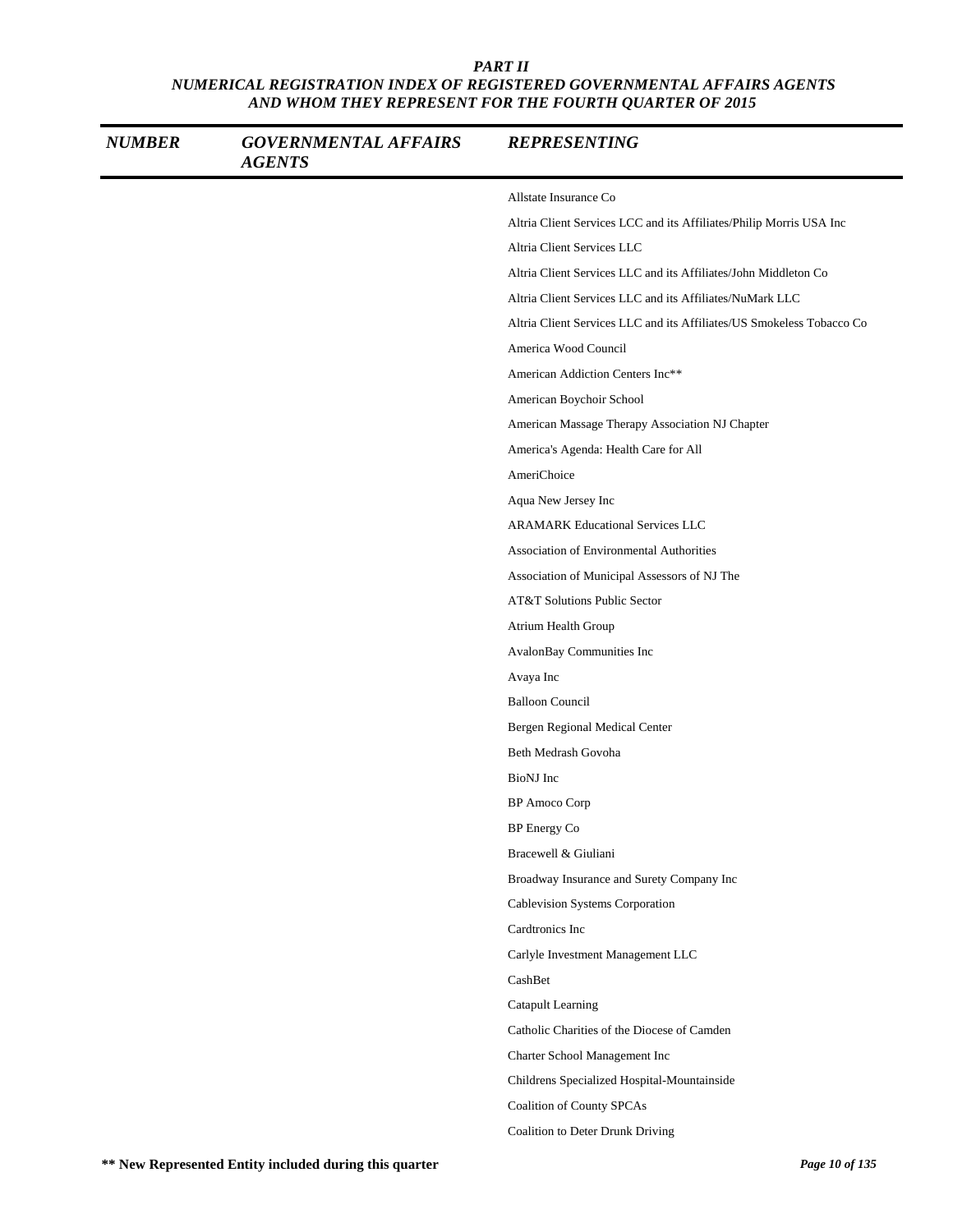| <b>NUMBER</b> | <b>GOVERNMENTAL AFFAIRS</b><br><b>AGENTS</b> | <b>REPRESENTING</b>                                         |
|---------------|----------------------------------------------|-------------------------------------------------------------|
|               |                                              | Columbia Pipeline Group                                     |
|               |                                              | Compassionate Care Hospice                                  |
|               |                                              | Comprehensive Health Management Inc and its Affiliates      |
|               |                                              | Computer Aid Inc                                            |
|               |                                              | <b>Concentra Medical Centers</b>                            |
|               |                                              | Concord Engineering Group                                   |
|               |                                              | Connell Foley                                               |
|               |                                              | Constitutional Officers Association of NJ                   |
|               |                                              | <b>Consumer Electronics Association</b>                     |
|               |                                              | Conventus Inter-Insurance Exchange                          |
|               |                                              | Council for Private Schools for Children with Special Needs |
|               |                                              | <b>Country Classics</b>                                     |
|               |                                              | CSC Holdings Inc                                            |
|               |                                              | Darby Development LLC                                       |
|               |                                              | DaVita Healthcare Partners Inc                              |
|               |                                              | Deborah Heart & Lung Center                                 |
|               |                                              | Delta Dental Plan of NJ Inc                                 |
|               |                                              | Developmental Disabilities Health Alliance Inc              |
|               |                                              | District 1199J, NUHHCE AFSCME, ALF-CIO                      |
|               |                                              | Doherty Group (The)/Doherty Enterprises                     |
|               |                                              | Dr. Benjamin M. Burton                                      |
|               |                                              | Drug Policy Alliance Network                                |
|               |                                              | Eastern Chrisitian Children's Retreat Corp                  |
|               |                                              | <b>Education Reform Now Advocacy</b>                        |
|               |                                              | Empire CLS Worldwide Chauffeured Services                   |
|               |                                              | <b>Enterprise Holdings</b>                                  |
|               |                                              | <b>Envision Strategy</b>                                    |
|               |                                              | Erickson Living                                             |
|               |                                              | Erickson Living Management                                  |
|               |                                              | Ernst & Young LLP                                           |
|               |                                              | Express Scripts Holding Co                                  |
|               |                                              | Ezugi NV                                                    |
|               |                                              | F & D Enterprises LLC                                       |
|               |                                              | Fedway Associates                                           |
|               |                                              | First Healthcare Management Co                              |
|               |                                              | Fresenius Medical Care North America                        |
|               |                                              | Game Sports Network Inc                                     |
|               |                                              | Garden State Coalition of Schools                           |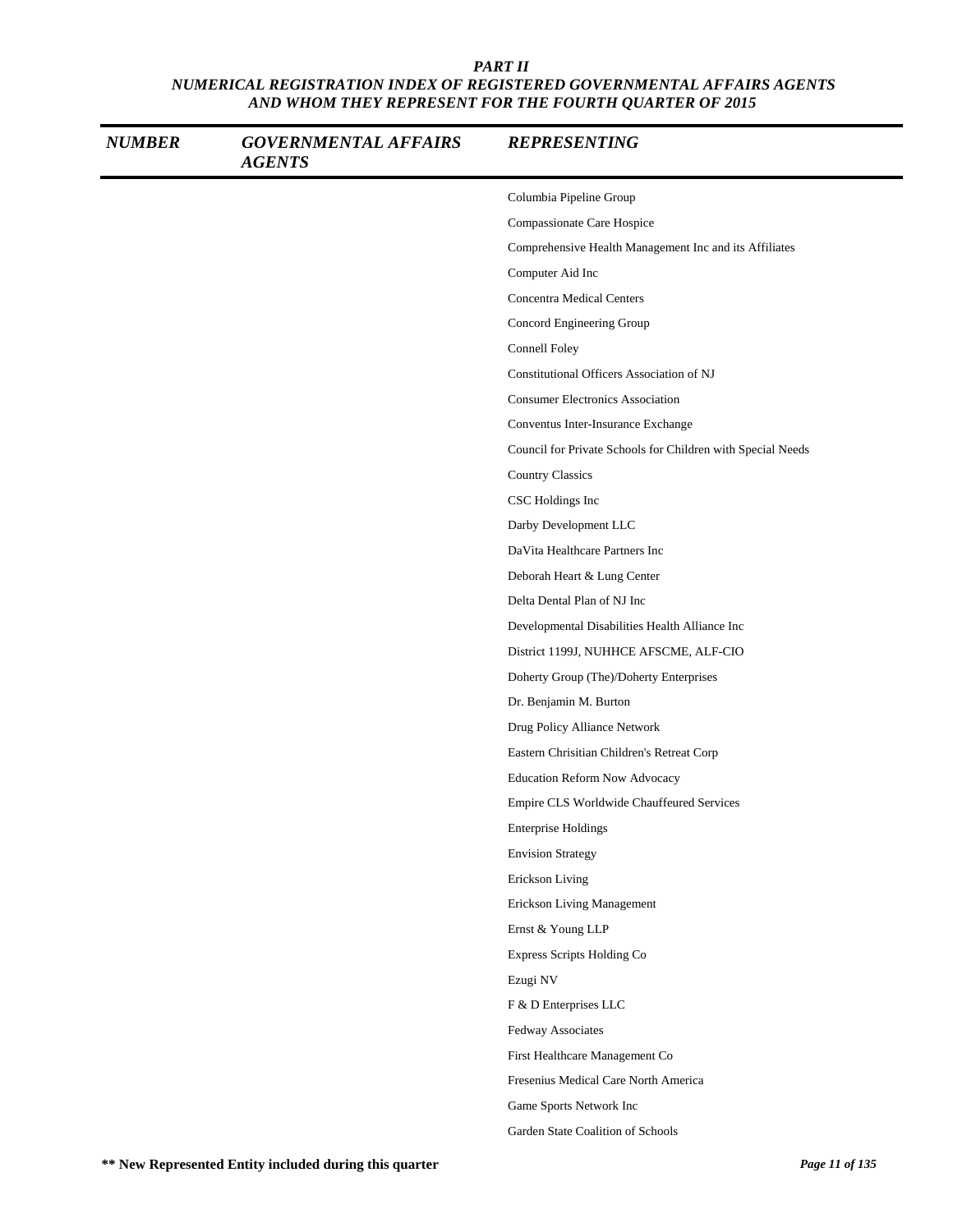| <b>NUMBER</b> | <b>GOVERNMENTAL AFFAIRS</b><br><b>AGENTS</b> | <b>REPRESENTING</b>                           |
|---------------|----------------------------------------------|-----------------------------------------------|
|               |                                              | Garden State Municipal JIF                    |
|               |                                              | <b>GEM Health Ventures</b>                    |
|               |                                              | Genentech Inc, a Member of the Roche Group    |
|               |                                              | Google Inc                                    |
|               |                                              | Gordian Group The                             |
|               |                                              | GovDelivery Inc                               |
|               |                                              | Green Beans Coffee Co Inc                     |
|               |                                              | Guaranteed Asset Protection Alliance (GAPA)** |
|               |                                              | GVC Holdings PLC**                            |
|               |                                              | Gym Door Repairs Inc                          |
|               |                                              | H Hovnanian Industries                        |
|               |                                              | Harmony Foundation                            |
|               |                                              | High Ground Pharmacy                          |
|               |                                              | Horizon Blue Cross Blue Shield of NJ          |
|               |                                              | <b>HRC</b> Fitness                            |
|               |                                              | Ideal Image Development Inc                   |
|               |                                              | IH Engineers PC                               |
|               |                                              | <b>Insurance Auto Auctions</b>                |
|               |                                              | Jersey College of Nursing**                   |
|               |                                              | Jersey Outdoor Media                          |
|               |                                              | Jingoli Properties                            |
|               |                                              | JNESO**                                       |
|               |                                              | JSH International LLC                         |
|               |                                              | $K-12$ Inc                                    |
|               |                                              | Kanna Life Sciences Inc                       |
|               |                                              | Kemper Realty Inc                             |
|               |                                              | Kronos Incorporated                           |
|               |                                              | LeadingAge New Jersey                         |
|               |                                              | Lefrak Organization Inc                       |
|               |                                              | LG Electronics USA Inc                        |
|               |                                              | <b>LHR</b> Group                              |
|               |                                              | Liberty Motorsports Group LLC                 |
|               |                                              | Lilly USA LLC                                 |
|               |                                              | Line Gaming Holdings Corporation              |
|               |                                              | Live Traffic Data LLC                         |
|               |                                              | Localotto Inc                                 |
|               |                                              | Logan Energy LLC                              |
|               |                                              | Maersk Inc                                    |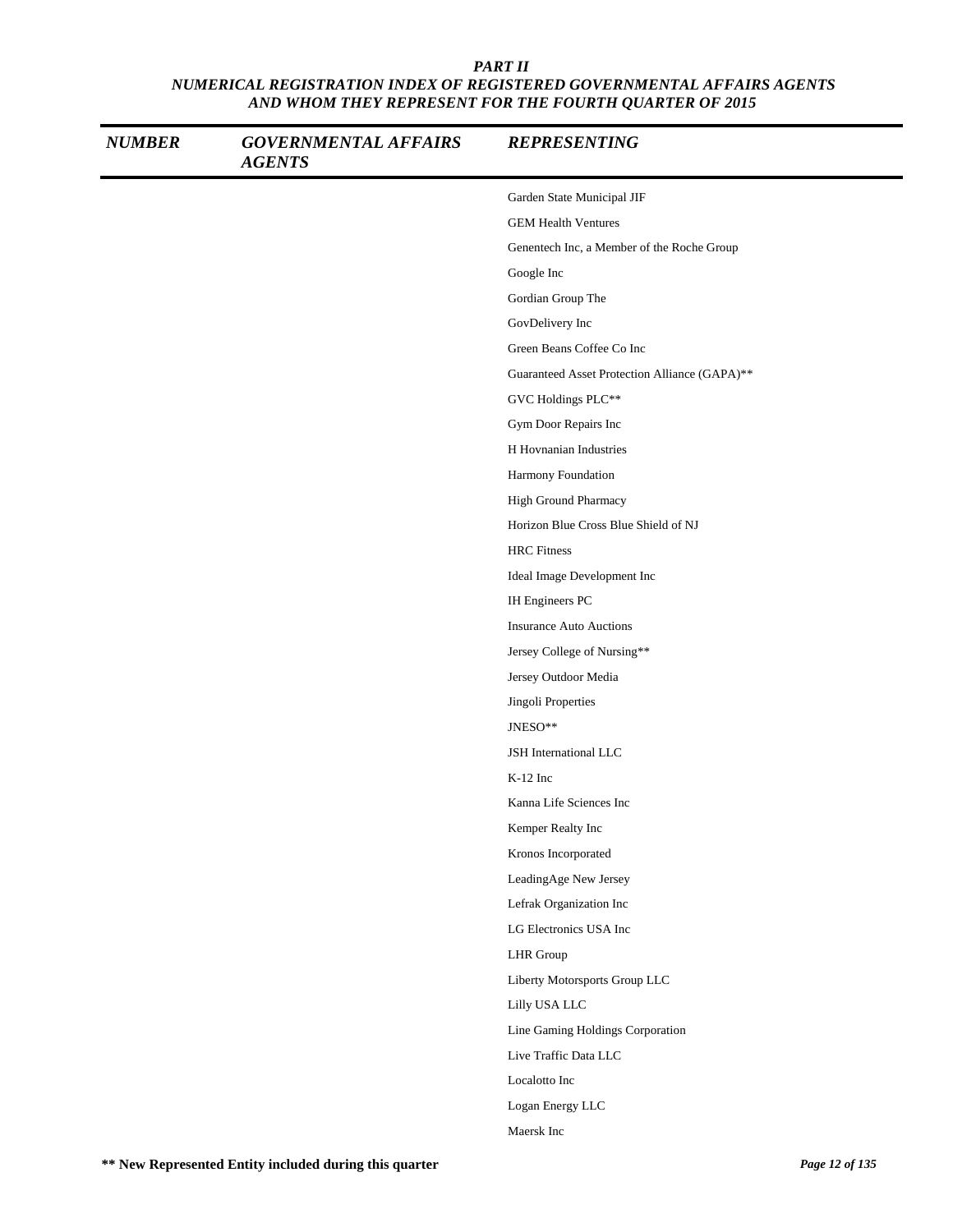| <b>NUMBER</b> | <b>GOVERNMENTAL AFFAIRS</b><br><b>AGENTS</b> | <b>REPRESENTING</b>                                                             |
|---------------|----------------------------------------------|---------------------------------------------------------------------------------|
|               |                                              | Magellan Health Inc                                                             |
|               |                                              | MagnaCare                                                                       |
|               |                                              | MainStreet Advocates for Kronos Inc                                             |
|               |                                              | <b>MAXIMUS</b> Inc                                                              |
|               |                                              | Meadowlands Hospital                                                            |
|               |                                              | Medco Health Solutions Inc & Affiliates                                         |
|               |                                              | Merck Sharp & Dohme Corp and its Affilliates                                    |
|               |                                              | Metlife                                                                         |
|               |                                              | Micro Electronics Inc                                                           |
|               |                                              | Mid Atlantic Joint Labor Management Council                                     |
|               |                                              | Middlesex Regional Educational Services Commission                              |
|               |                                              | MillerCoors LLC                                                                 |
|               |                                              | Mondelez Global LLC                                                             |
|               |                                              | Monroe LLC                                                                      |
|               |                                              | Mortgage Bankers Association of NJ/NJ Association of Mortgage<br><b>Bankers</b> |
|               |                                              | <b>MSNBC</b>                                                                    |
|               |                                              | MTM Inc                                                                         |
|               |                                              | National Association of Independent Life Brokerage Agencies                     |
|               |                                              | National Auto Dealers Exchange                                                  |
|               |                                              | NBC Universal                                                                   |
|               |                                              | Nevins & Associates                                                             |
|               |                                              | New Grove Manor                                                                 |
|               |                                              | New Jerseyans for Commonsense Consumption                                       |
|               |                                              | New Meadowlands LLC                                                             |
|               |                                              | Newport Associates Development Co                                               |
|               |                                              | NJ Alliance for Children Youth and Families (NJACYF)                            |
|               |                                              | NJ Association of Election Officials                                            |
|               |                                              | NJ Association of Health Plans                                                  |
|               |                                              | NJ Association of Health Underwriters                                           |
|               |                                              | NJ Association of Mortgage Brokers                                              |
|               |                                              | NJ Association of Nurse Anesthetists                                            |
|               |                                              | NJ Business Incubation Network (NJBIN)                                          |
|               |                                              | NJ Catholic Conference                                                          |
|               |                                              | NJ Civil Justice Institute                                                      |
|               |                                              | NJ Coalition of Automotive Retailers (NJCAR)                                    |
|               |                                              | NJ Environmental Risk Management Fund                                           |
|               |                                              | NJ Funeral Directors Services Inc                                               |
|               |                                              |                                                                                 |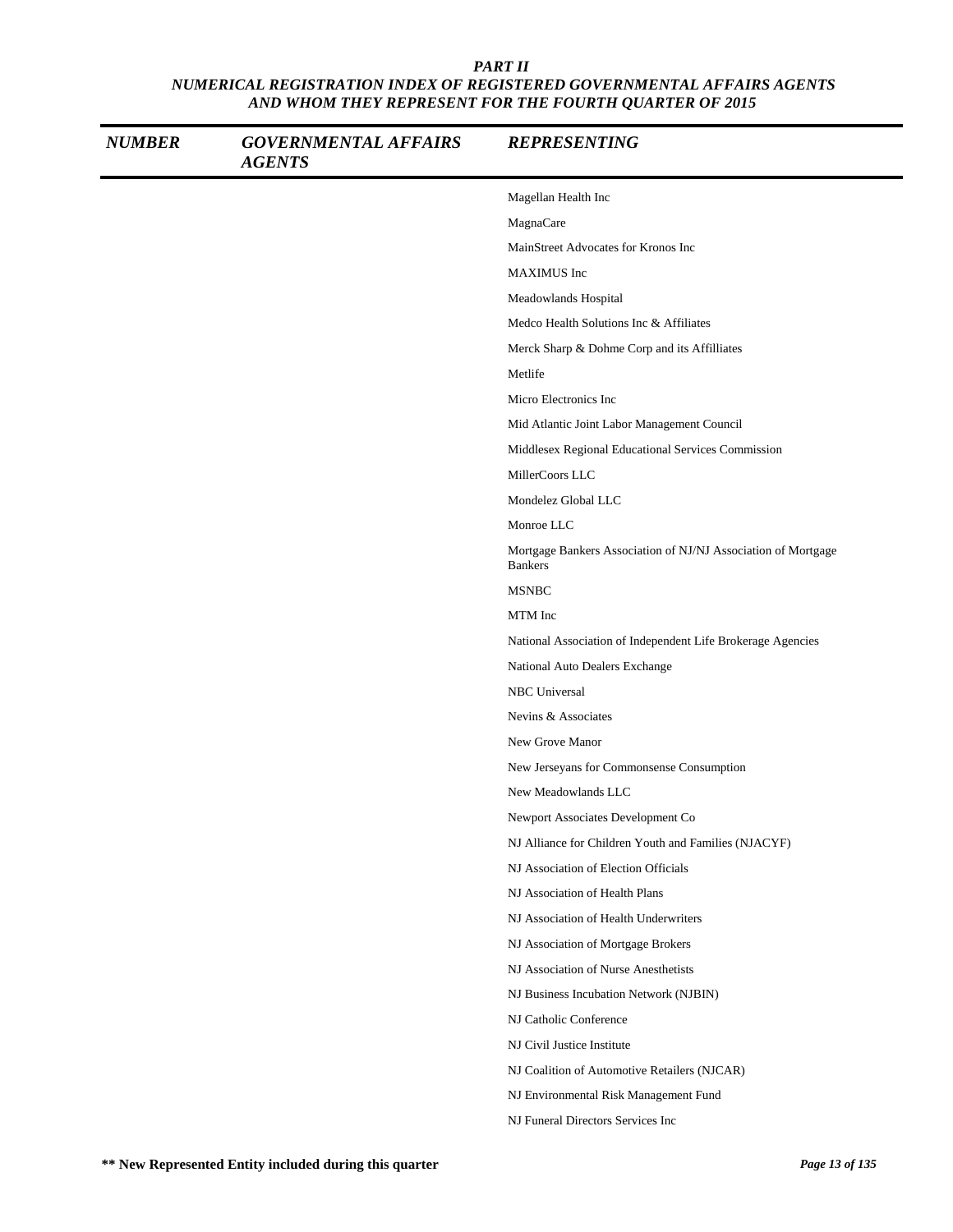| <b>NUMBER</b> | <b>GOVERNMENTAL AFFAIRS</b><br><b>AGENTS</b> | <b>REPRESENTING</b>                                                             |
|---------------|----------------------------------------------|---------------------------------------------------------------------------------|
|               |                                              | NJ Hall of Fame                                                                 |
|               |                                              | NJ Liquor Store Alliance                                                        |
|               |                                              | NJ Manufactured Housing Association                                             |
|               |                                              | NJ Press Association                                                            |
|               |                                              | NJ Private School Council                                                       |
|               |                                              | NJ Propane Gas Association                                                      |
|               |                                              | NJ Public Housing Authority Joint Information Fund (NJPHAJIF)                   |
|               |                                              | NJ Restaurant and Hospitality Association formerly NJ Restaurant<br>Association |
|               |                                              | NJ School Bus Contractors Association Inc                                       |
|               |                                              | NJ Society of Certified Public Accountants                                      |
|               |                                              | NJ State Association of Pipe Trades                                             |
|               |                                              | NJ State League of Master Plumbers                                              |
|               |                                              | NJ State Nurses Association                                                     |
|               |                                              | NJ State Troopers Fraternal Association                                         |
|               |                                              | NJ Veterinary Medical Association                                               |
|               |                                              | NJ Wholesale Marketers Association                                              |
|               |                                              | NJ Wine & Spirits Wholesalers Association                                       |
|               |                                              | Northeast Regional Council of Carpenters                                        |
|               |                                              | NRG Energy Inc                                                                  |
|               |                                              | NW Financial Group LLC                                                          |
|               |                                              | Ocean Carrier & Equipment Managers Association                                  |
|               |                                              | Opportunities for All**                                                         |
|               |                                              | OTG Management LLC                                                              |
|               |                                              | PennEast Pipeline Co LLC                                                        |
|               |                                              | PFL Life Insurance Co                                                           |
|               |                                              | Pisarri McEnroe & Careri                                                        |
|               |                                              | PPL Services Corp                                                               |
|               |                                              | Prevent Opiate Abuse                                                            |
|               |                                              | Prime Healthcare Management Inc                                                 |
|               |                                              | Prime Healthcare Services                                                       |
|               |                                              | Princeton ProCure Management LLC                                                |
|               |                                              | Princeton Public Affairs Group                                                  |
|               |                                              | Progress NJ**                                                                   |
|               |                                              | <b>Prospect Medical Holdings</b>                                                |
|               |                                              | PSE&G Co                                                                        |
|               |                                              | Public Consulting Group Inc                                                     |
|               |                                              | Public Entity Joint Insurance Fund (PEJIF)                                      |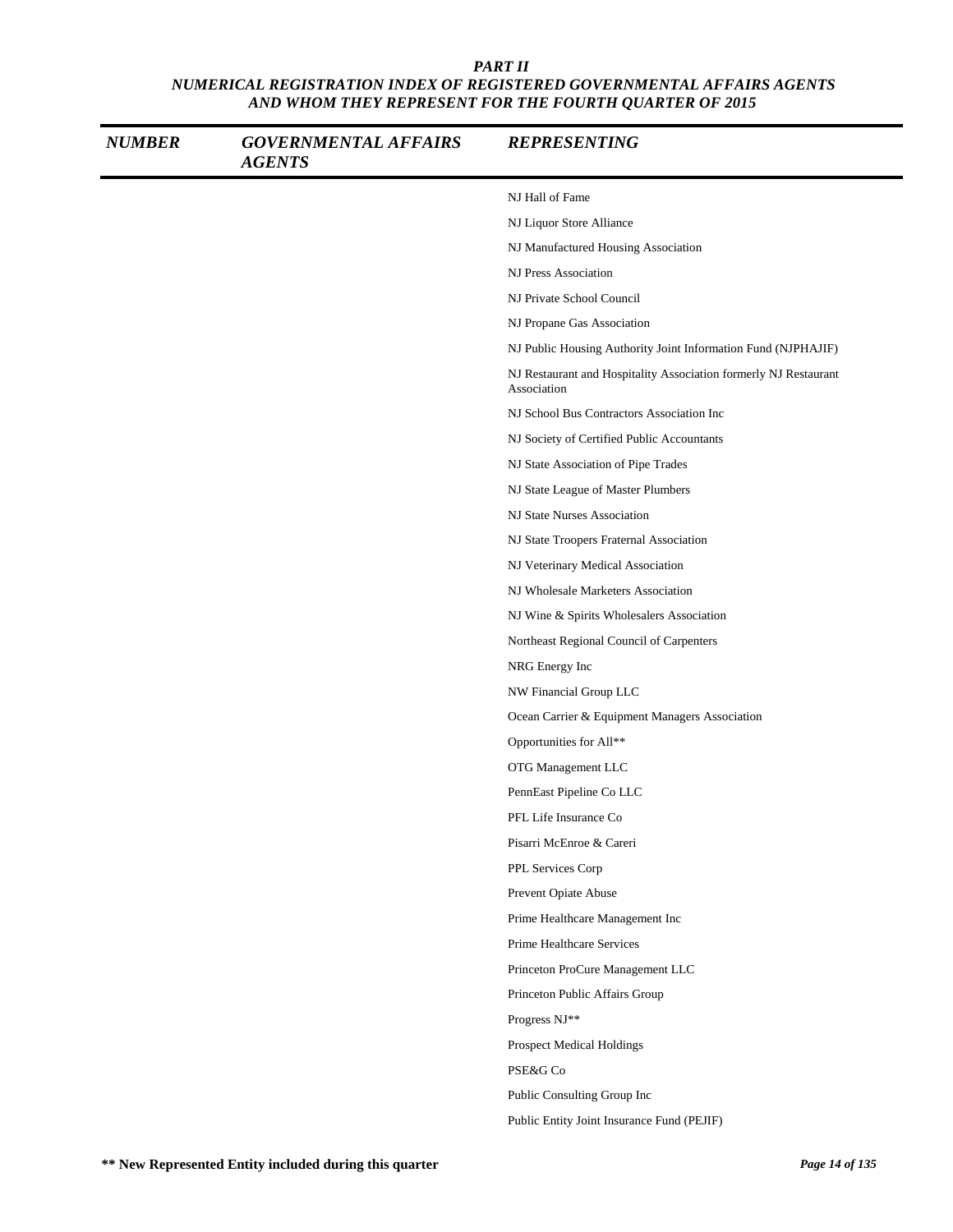| <b>NUMBER</b> | <b>GOVERNMENTAL AFFAIRS</b><br><b>AGENTS</b> | <b>REPRESENTING</b>                                        |
|---------------|----------------------------------------------|------------------------------------------------------------|
|               |                                              | Public Media NJ Inc                                        |
|               |                                              | RedFlex                                                    |
|               |                                              | Regan Development Corporation                              |
|               |                                              | Robert Wood Johnson University Hospital                    |
|               |                                              | Robert Wood Johnson University Hospital at Hamilton        |
|               |                                              | Robert Wood Johnson University Hospital at Rahway          |
|               |                                              | <b>SAS</b> Institute Inc                                   |
|               |                                              | SecureTrading Inc                                          |
|               |                                              | Sheet Metal Workers Association Local 25                   |
|               |                                              | Shieldalloy Metallurgical Corp                             |
|               |                                              | SIMS Metal Management                                      |
|               |                                              | SolarCity Corporation                                      |
|               |                                              | Solix Inc                                                  |
|               |                                              | Somerset Development                                       |
|               |                                              | Southern & Northern NJ Maternal & Child Health Consortiums |
|               |                                              | Southern NJ Perinatal Cooperative                          |
|               |                                              | Sportech Inc                                               |
|               |                                              | St. Luke's University Health Network                       |
|               |                                              | State Troopers NCO Association of NJ                       |
|               |                                              | Tabatchnick Fine Foods Inc**                               |
|               |                                              | TASER International Inc**                                  |
|               |                                              | TD Bank NA                                                 |
|               |                                              | Tenet Health System/Hahnemann Hospital                     |
|               |                                              | <b>Thomson Reuters</b>                                     |
|               |                                              | Thomson West                                               |
|               |                                              | Titan Outdoor                                              |
|               |                                              | Township of Readington                                     |
|               |                                              | Township of West Milford                                   |
|               |                                              | Truck and Engine Manufacturers Assoc                       |
|               |                                              | Trustees of the University of Pennsylvania                 |
|               |                                              | United Naturals Inc                                        |
|               |                                              | UnitedHealthcare Community Plan                            |
|               |                                              | Univision Communications Inc                               |
|               |                                              | U-Pickit Inc                                               |
|               |                                              | <b>US Mortgage Insurers</b>                                |
|               |                                              | Valley Hospital                                            |
|               |                                              | Vascular Access Centers                                    |
|               |                                              | Vital Computers                                            |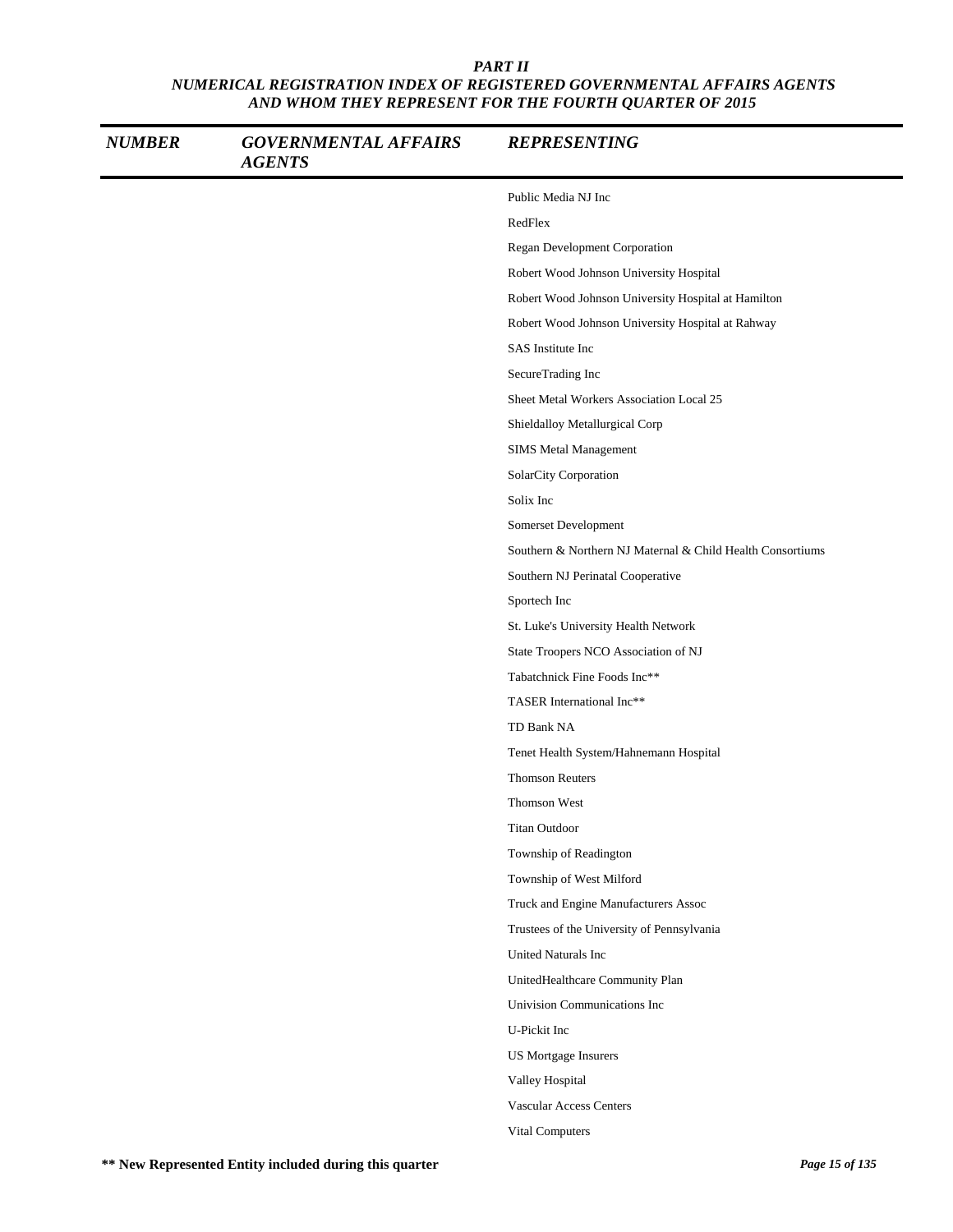| <b>NUMBER</b> | <b>GOVERNMENTAL AFFAIRS</b><br><b>AGENTS</b>                                                        | <b>REPRESENTING</b>                                 |
|---------------|-----------------------------------------------------------------------------------------------------|-----------------------------------------------------|
|               |                                                                                                     | West Publishing Co                                  |
|               |                                                                                                     | Westfield LLC                                       |
|               |                                                                                                     | Wilmington University**                             |
|               |                                                                                                     | Wolf Block Schorr & Solis-Cohen LLP                 |
| 394           | <b>NJ Association of School Administrators</b><br>920 W State St                                    |                                                     |
|               | Trenton, NJ 08618<br>609-599-2900                                                                   |                                                     |
| $394 - 16$    | Melanie Schulz                                                                                      |                                                     |
|               |                                                                                                     | NJ Association of School Administrators (NJASA)     |
| 433           | <b>Public Strategies Impact LLC</b><br>414 River View Plz<br>Trenton, NJ 08611-3420<br>609-393-7799 |                                                     |
| $433 - 2$     | Tracie DeSarno                                                                                      |                                                     |
| $433 - 4$     | Harold L Hodes                                                                                      |                                                     |
| $433 - 9$     | Roger Bodman                                                                                        |                                                     |
| $433 - 14$    | Joseph A Simonetta                                                                                  |                                                     |
| $433 - 15$    | Joseph A DeSanctis                                                                                  |                                                     |
| $433 - 17$    | Matthew S Halpin                                                                                    |                                                     |
| $433 - 18$    | William J Maer                                                                                      |                                                     |
| $433 - 20$    | Edward J Mount                                                                                      |                                                     |
| $433 - 21$    | Patrick A Stewart                                                                                   |                                                     |
| $433 - 23$    | Joshua E Hodes                                                                                      |                                                     |
| $433 - 24$    | Lou Goetting                                                                                        |                                                     |
|               |                                                                                                     | <b>ADP</b> Total Source                             |
|               |                                                                                                     | ADT LLC dba Security Services                       |
|               |                                                                                                     | AIA NJ                                              |
|               |                                                                                                     | <b>AIA-NJ Central Section</b>                       |
|               |                                                                                                     | Alliance for Quality Care                           |
|               |                                                                                                     | Allied Beverage Group LLC                           |
|               |                                                                                                     | American Academy of Pediatrics, NJ Chapter          |
|               |                                                                                                     | American Bail Coalition                             |
|               |                                                                                                     | American Bridal & Prom Industry Association         |
|               |                                                                                                     | American Resort Development Association             |
|               |                                                                                                     | American Society of Landscape Architects NJ Chapter |
|               |                                                                                                     | Apple Inc                                           |
|               |                                                                                                     | ArtPride NJ                                         |
|               |                                                                                                     | Associated Builders & Contractors Inc               |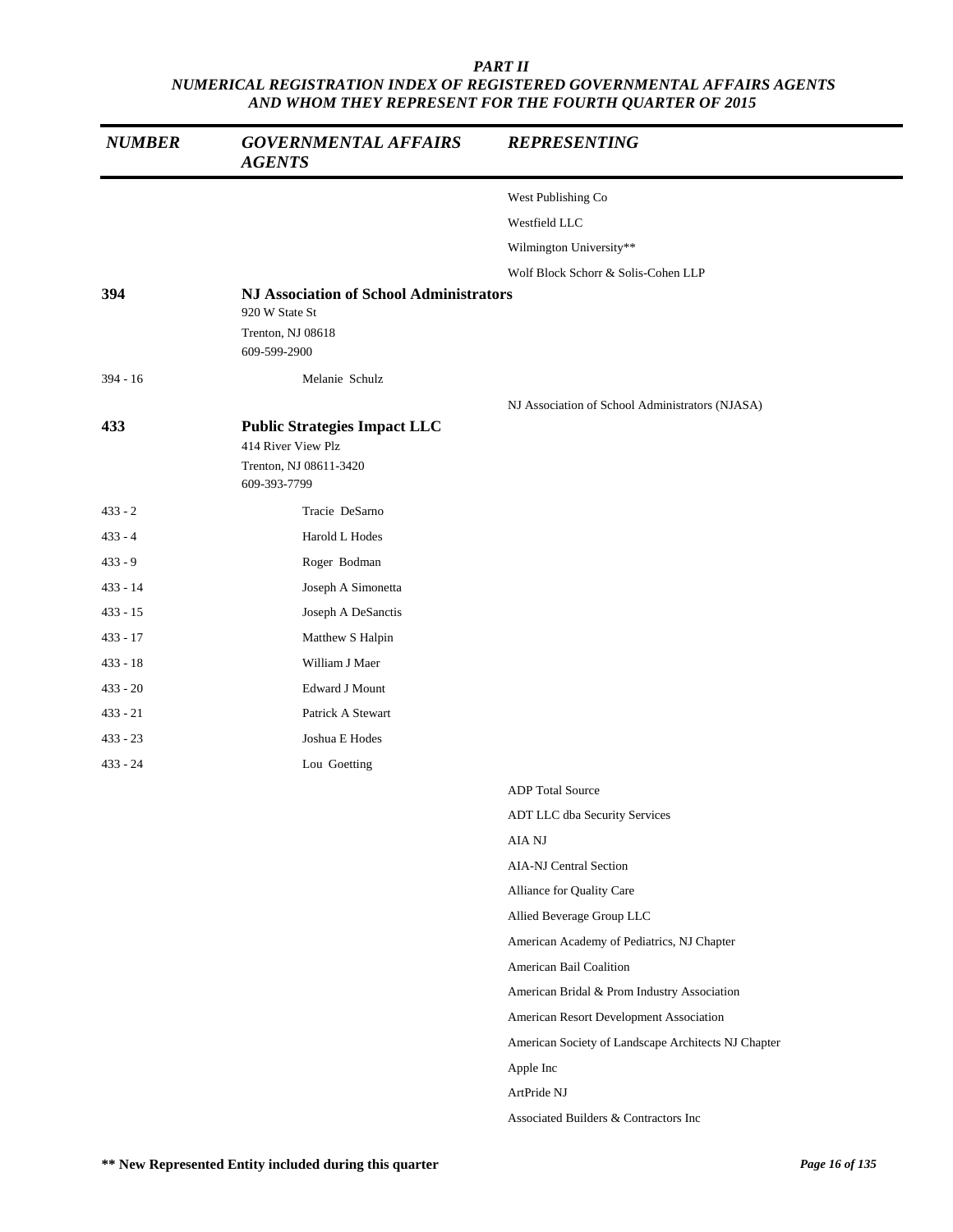| <b>NUMBER</b> | <b>GOVERNMENTAL AFFAIRS</b><br><b>AGENTS</b> | <b>REPRESENTING</b>                             |
|---------------|----------------------------------------------|-------------------------------------------------|
|               |                                              | Association of Independent Cemeteries           |
|               |                                              | Autism Speaks                                   |
|               |                                              | <b>Bayonne Energy Center</b>                    |
|               |                                              | Bayonne Medical Center/Hudson Hospital Opco LLC |
|               |                                              | <b>Berkeley College</b>                         |
|               |                                              | Boys & Girls Clubs, North East                  |
|               |                                              | <b>Broadview Networks</b>                       |
|               |                                              | Builders Political Action Committee of NJ       |
|               |                                              | CA                                              |
|               |                                              | Caeasars Enterprises Services LLC               |
|               |                                              | Capital Health System                           |
|               |                                              | <b>Cassidian Communications</b>                 |
|               |                                              | Catholic Health & Human Services Corp           |
|               |                                              | Catholic Health/Saint Michael's Medical Center  |
|               |                                              | CB&I                                            |
|               |                                              | Chemours                                        |
|               |                                              | Christ Hospital                                 |
|               |                                              | Clearwater Group                                |
|               |                                              | Cliffside Park Borough                          |
|               |                                              | CM & Son Trucking Inc                           |
|               |                                              | Covanta Energy Corporation                      |
|               |                                              | Devils Entertainment                            |
|               |                                              | Distilled Spirits Council of US                 |
|               |                                              | Dominion Voting Systems                         |
|               |                                              | Drug Free Schools Coalition Inc                 |
|               |                                              | DuPont                                          |
|               |                                              | <b>Entertainment Software Association</b>       |
|               |                                              | Essex Pain Management/Hospital MedRealty LLC    |
|               |                                              | Experian North America                          |
|               |                                              | <b>Explore Information Services</b>             |
|               |                                              | Exxon Mobil Corp                                |
|               |                                              | First Hartford Realty Corp                      |
|               |                                              | Fishermen's Energy                              |
|               |                                              | Franklin Templeton Distributors                 |
|               |                                              | Fresenius Medical Care North America            |
|               |                                              | George Harms Construction Co Inc                |
|               |                                              | Gift of Life Donor Program                      |
|               |                                              | <b>GILA</b> Corp                                |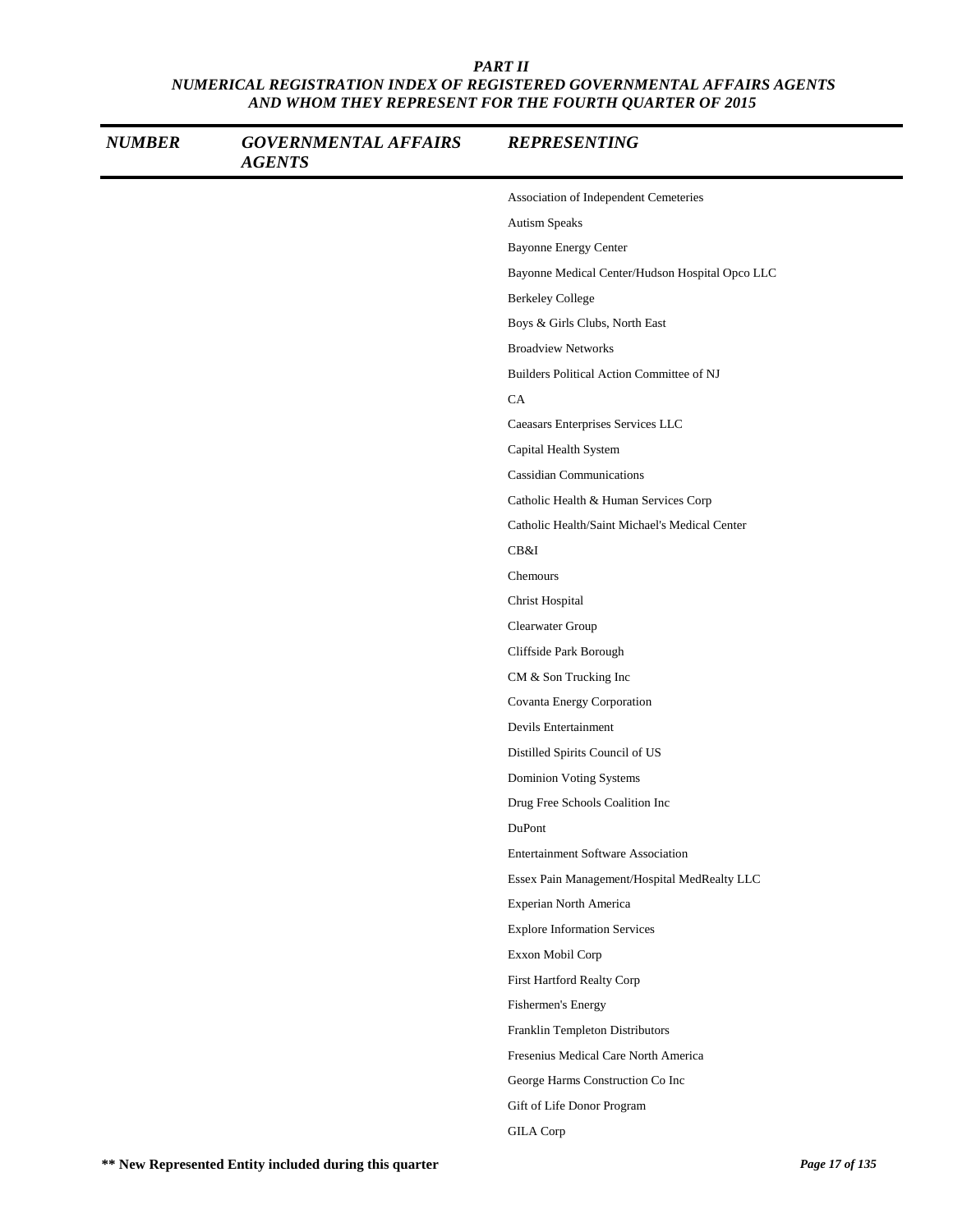| <b>NUMBER</b> | <b>GOVERNMENTAL AFFAIRS</b><br><b>AGENTS</b> | <b>REPRESENTING</b>                                                    |
|---------------|----------------------------------------------|------------------------------------------------------------------------|
|               |                                              | Greater NJ Motorcoach Association                                      |
|               |                                              | Hackensack Medical Ctr                                                 |
|               |                                              | Hemophilia Association of NJ                                           |
|               |                                              | Hoboken University Medical Center                                      |
|               |                                              | Humane Society of the US                                               |
|               |                                              | <b>IEM</b>                                                             |
|               |                                              | IGT and its Affiliates                                                 |
|               |                                              | Kotumba Capital Management                                             |
|               |                                              | L+M Development Partners Inc                                           |
|               |                                              | LogistiCare                                                            |
|               |                                              | Luxottica Retail                                                       |
|               |                                              | Mid-Atlantic Association of Public Insurance Adjusters                 |
|               |                                              | Monster Government Solutions LLC a subsidy of Monster Worldwide<br>Inc |
|               |                                              | Motion Picture Association of America Inc                              |
|               |                                              | Municipal Parking Services                                             |
|               |                                              | National Association of Theatre Owners of NJ                           |
|               |                                              | NJ Academy of Ophthalmology                                            |
|               |                                              | NJ Air Conditioning Contractors of America                             |
|               |                                              | NJ Association of Realtors                                             |
|               |                                              | NJ Cemetery Association                                                |
|               |                                              | NJ Check Cashers Association                                           |
|               |                                              | NJ Dental Association                                                  |
|               |                                              | NJ Financial Service Centers Inc                                       |
|               |                                              | NJ Information Division of NICUSA Inc                                  |
|               |                                              | NJ Land Title Association                                              |
|               |                                              | NJ Occupational Therapists Association                                 |
|               |                                              | NJ Pawnbrokers Association                                             |
|               |                                              | NJ Resources Inc                                                       |
|               |                                              | NJ Society of Municipal Engineers                                      |
|               |                                              | NJ Society of Professional Engineers                                   |
|               |                                              | NJ State Bar Association                                               |
|               |                                              | NJ Tax Commissioners Association                                       |
|               |                                              | NJ Travel Industry Association                                         |
|               |                                              | NJOY Inc                                                               |
|               |                                              | Norfolk Southern Corp                                                  |
|               |                                              | Northeast Regional Car Wash Owners                                     |
|               |                                              | NY Football Giants/New Meadowlands Stadium Company LLC                 |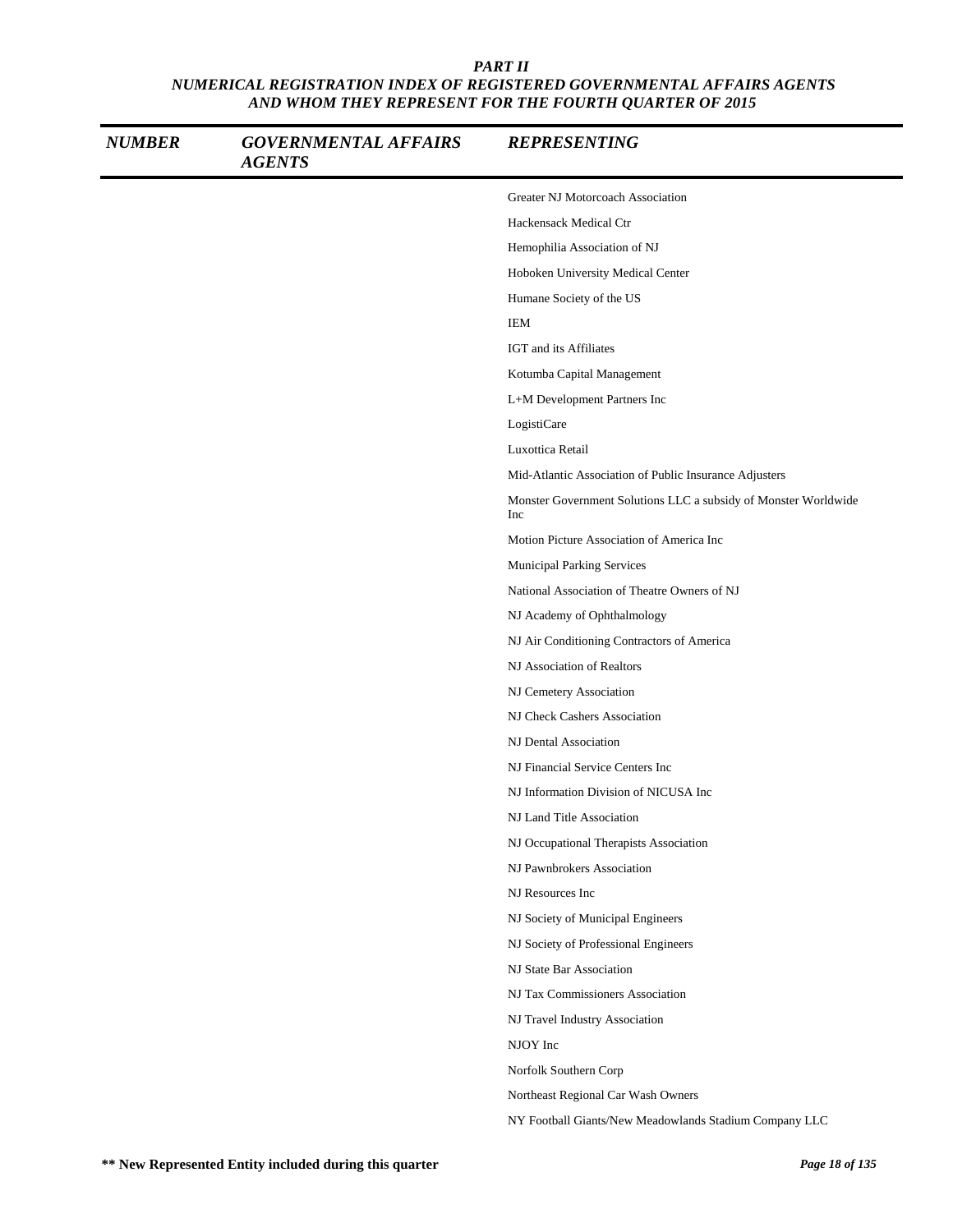| <b>NUMBER</b> | <b>GOVERNMENTAL AFFAIRS</b><br><b>AGENTS</b> | <b>REPRESENTING</b>                                      |
|---------------|----------------------------------------------|----------------------------------------------------------|
|               |                                              | NY Waterway                                              |
|               |                                              | Opticians Association of NJ                              |
|               |                                              | Oracle America Inc                                       |
|               |                                              | Orthodox Union Advocacy Center**                         |
|               |                                              | <b>Outfront Media</b>                                    |
|               |                                              | Parsons Brinckerhoff Quade & Douglas                     |
|               |                                              | Pawn USA Inc/ABC Money Loan Inc                          |
|               |                                              | Pfizer Inc                                               |
|               |                                              | <b>Pinkerton Computer Consultants</b>                    |
|               |                                              | PKF-MARK III                                             |
|               |                                              | PSE&G Co                                                 |
|               |                                              | Radburn Association The                                  |
|               |                                              | Rocket Learning Partners LLC                             |
|               |                                              | Roman Catholic Archdiocese of Newark                     |
|               |                                              | Saber Corp                                               |
|               |                                              | Saint Clare's Primary Care Inc                           |
|               |                                              | Saint Peter's University Hospital                        |
|               |                                              | Sandata Technologies**                                   |
|               |                                              | Short Hills Surgical Center/Hudson Crossing Surgical Ctr |
|               |                                              | Skymark                                                  |
|               |                                              | <b>Skymark Developers</b>                                |
|               |                                              | SMI Systems & Methods                                    |
|               |                                              | Special Olympics of NJ                                   |
|               |                                              | St Joseph's Regional Medical Ctr                         |
|               |                                              | State Partners LLC/EMC                                   |
|               |                                              | Stevens Institute of Technology                          |
|               |                                              | Stewart Agency/Car Wash Operators of NJ The              |
|               |                                              | Stewart Agency/NJ Staffing Alliance The                  |
|               |                                              | Tandberg/Cisco Systems                                   |
|               |                                              | TeamHealth                                               |
|               |                                              | Teredata Operations Inc                                  |
|               |                                              | Tobacco to 21                                            |
|               |                                              | <b>Twin Oaks</b>                                         |
|               |                                              | Tyco/Simplex Grinnell                                    |
|               |                                              | <b>United Water Resources</b>                            |
|               |                                              | Utility & Transportation Contractors Association         |
|               |                                              | Utz Quality Foods Inc                                    |
|               |                                              | Verizon Wireless                                         |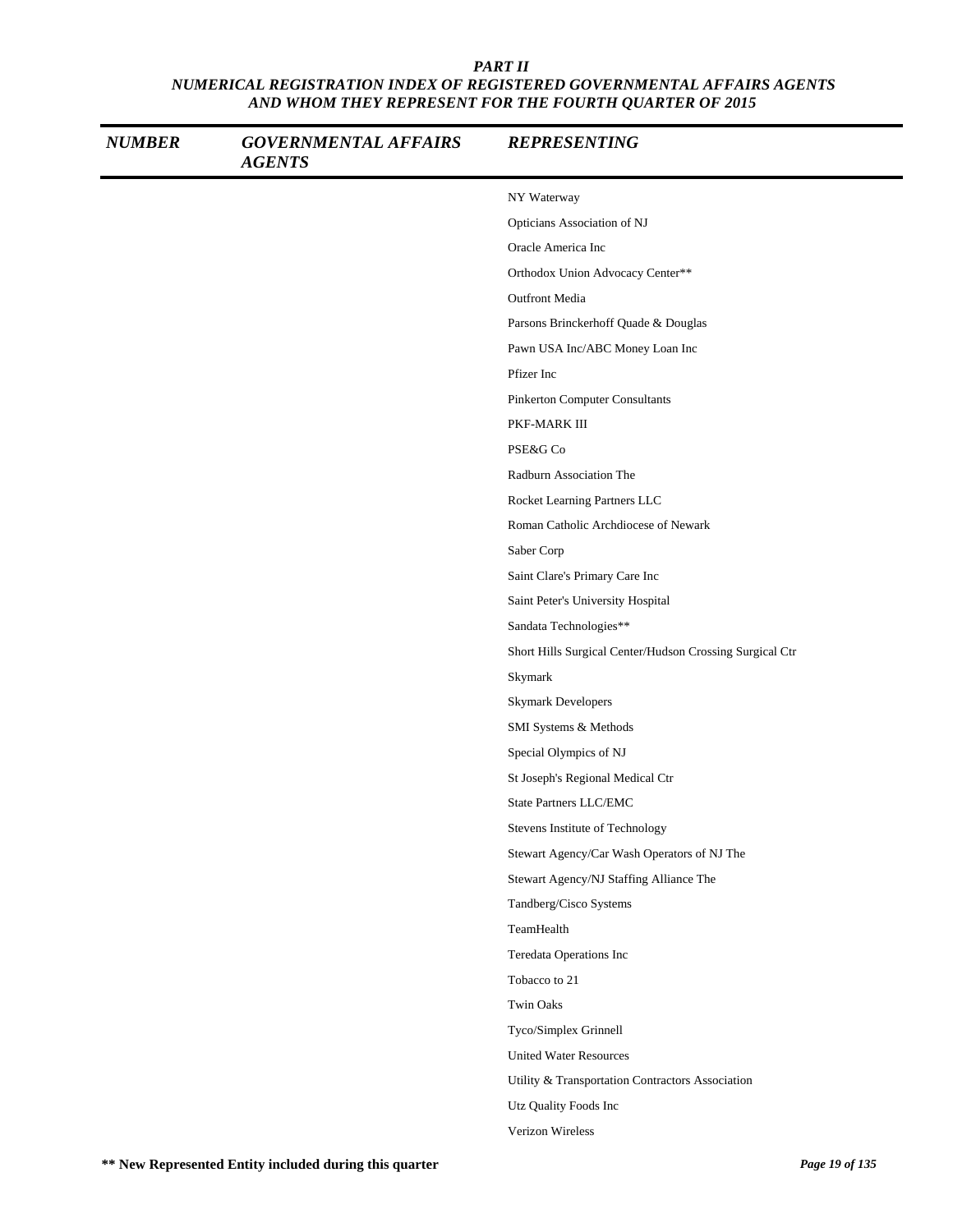| <b>NUMBER</b> | <b>GOVERNMENTAL AFFAIRS</b><br><b>AGENTS</b>                                                                                          | <b>REPRESENTING</b>                                  |
|---------------|---------------------------------------------------------------------------------------------------------------------------------------|------------------------------------------------------|
|               |                                                                                                                                       | Viacom Outdoor                                       |
|               |                                                                                                                                       | Virtua                                               |
|               |                                                                                                                                       | Wachovia / Wells Fargo                               |
|               |                                                                                                                                       | Walgreen Co**                                        |
|               |                                                                                                                                       | West Ward Pharmaceuticals Corp                       |
|               |                                                                                                                                       | Williams Companies Inc                               |
|               |                                                                                                                                       | Winn Development                                     |
|               |                                                                                                                                       | <b>Woolwich Commons LLC</b>                          |
|               |                                                                                                                                       | World Trade Center Properties                        |
|               |                                                                                                                                       | Yonkers Contracting Co Inc                           |
| 447           | <b>NJ Utilities Association (NJUA)</b><br>50 W State St Ste 1117                                                                      |                                                      |
|               | Trenton, NJ 08608<br>609-392-1000                                                                                                     |                                                      |
| $447 - 6$     | Andrew Hendry                                                                                                                         |                                                      |
| $447 - 7$     | Thomas Churchelow                                                                                                                     |                                                      |
|               |                                                                                                                                       | NJ Utilities Association                             |
| 460           | <b>Association of Environmental Authorities</b><br>2333 Whitehorse-Mercerville Rd<br>Suite 3<br>Mercerville, NJ 08619<br>609-584-1877 |                                                      |
| $460 - 2$     | Margaret Gallos                                                                                                                       |                                                      |
|               |                                                                                                                                       | <b>Association of Environmental Authorities</b>      |
| 461           | <b>AFSCME Council 1</b><br>2930 S Broad St<br>Trenton, NJ 08610-3606<br>609-888-5500                                                  |                                                      |
| $461 - 1$     | Sherryl A Gordon                                                                                                                      |                                                      |
| $461 - 3$     | Robert Little                                                                                                                         |                                                      |
| $461 - 4$     | Rex D Reid                                                                                                                            |                                                      |
|               |                                                                                                                                       | American Fedn of State County & Mun Employees AFSCME |
| 463           | <b>Issues Management Inc</b><br>100 Overlook Ctr<br>2nd Fl<br>Princeton, NJ 08540-7814<br>609-252-1300                                |                                                      |
| $463 - 1$     | Michael J Faigen                                                                                                                      |                                                      |
| $463 - 14$    | Roger M Schwarz                                                                                                                       |                                                      |
|               |                                                                                                                                       | Aes/Red Oak                                          |

American Civil Liberties Union of NJ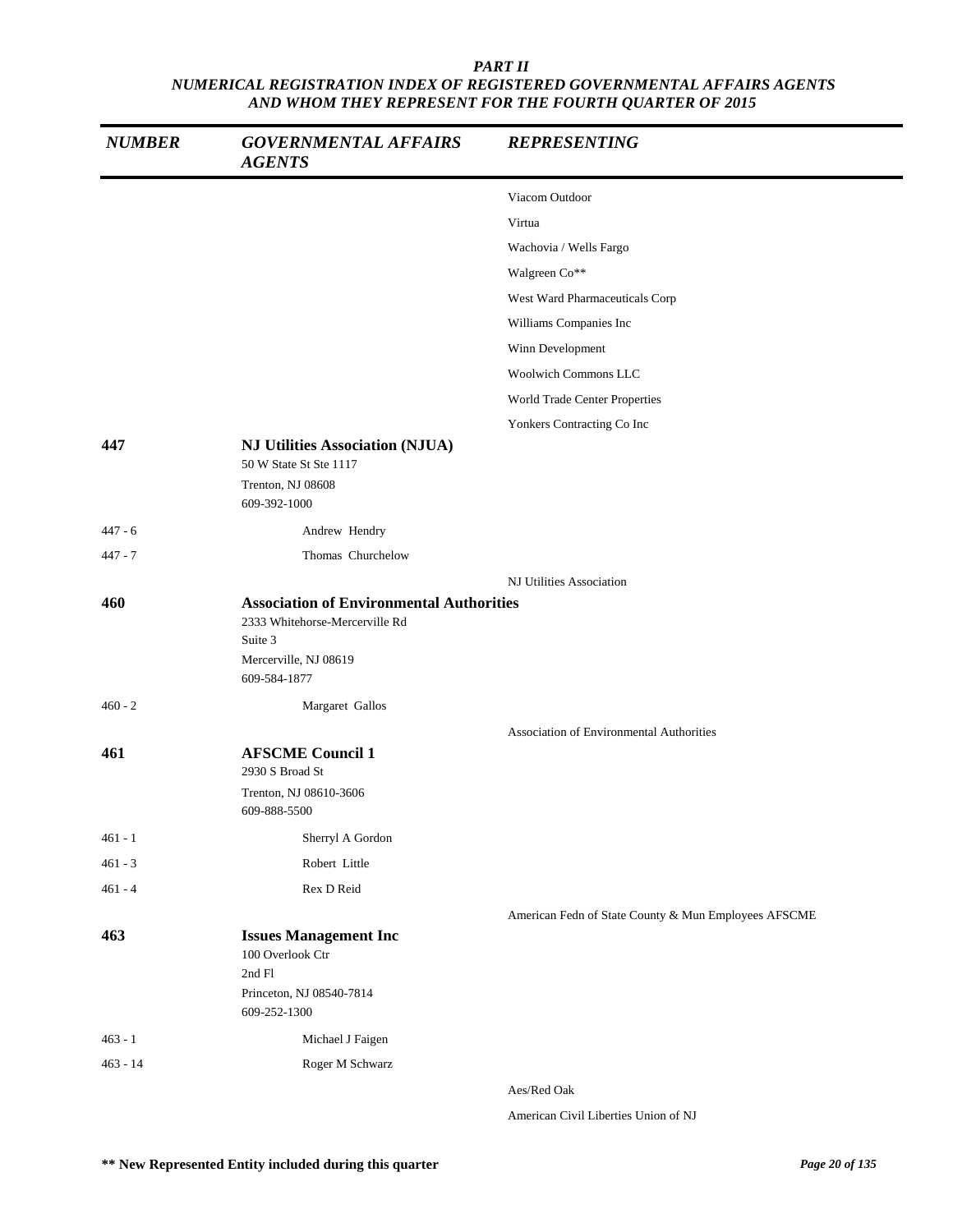| <b>NUMBER</b> | <b>GOVERNMENTAL AFFAIRS</b><br><b>AGENTS</b>    | <b>REPRESENTING</b>                                                      |
|---------------|-------------------------------------------------|--------------------------------------------------------------------------|
|               |                                                 | Amylin Pharmaceuticals Inc                                               |
|               |                                                 | Association of Medical Device Reprocessors (AMDR)                        |
|               |                                                 | Berlex Inc                                                               |
|               |                                                 | Borden Inc                                                               |
|               |                                                 | CHIUSA/Hill Road Properties LLC                                          |
|               |                                                 | D'Imperio Performing Parties Group - c/o Szaferman Lakind                |
|               |                                                 | Electronic Manufacturer's Coalition for Responsible Recycling<br>(EMCRR) |
|               |                                                 | Erickson Retirement Communities                                          |
|               |                                                 | Falcon Safety Products Inc                                               |
|               |                                                 | Gerdau Ameristeel                                                        |
|               |                                                 | Green Mountain Energy Company                                            |
|               |                                                 | Hertz Corp                                                               |
|               |                                                 | IBEW, Local Union 94                                                     |
|               |                                                 | Issues Management Inc                                                    |
|               |                                                 | MedAssure Services LLC                                                   |
|               |                                                 | Mercer County Children's Medical Daycare                                 |
|               |                                                 | National Elevator Industry Inc                                           |
|               |                                                 | NELS - North East Linen / New England Linen                              |
|               |                                                 | NJ State Electrical Workers Association (NJ IBEW)                        |
|               |                                                 | Philips Electronics                                                      |
|               |                                                 | PSE&G Services Corp                                                      |
|               |                                                 | RESA / Retail Energy Supply Association                                  |
|               |                                                 | Royce Brook Golf Club/Bellemead Development Corp                         |
|               |                                                 | Schering-Plough Corp                                                     |
|               |                                                 | Schindler Elevator Corp                                                  |
|               |                                                 | <b>Sharp Electronics Corp</b>                                            |
|               |                                                 | Solar Alliance                                                           |
|               |                                                 | Solar Energy Industries Association                                      |
|               |                                                 | St Barnabas Hospital                                                     |
|               |                                                 | SunChemical                                                              |
| 499           | PSE&G Co<br>170 W State St<br>Trenton, NJ 08608 |                                                                          |
|               | 609-599-7047                                    |                                                                          |
| $499 - 5$     | Josephine DiRienzo                              |                                                                          |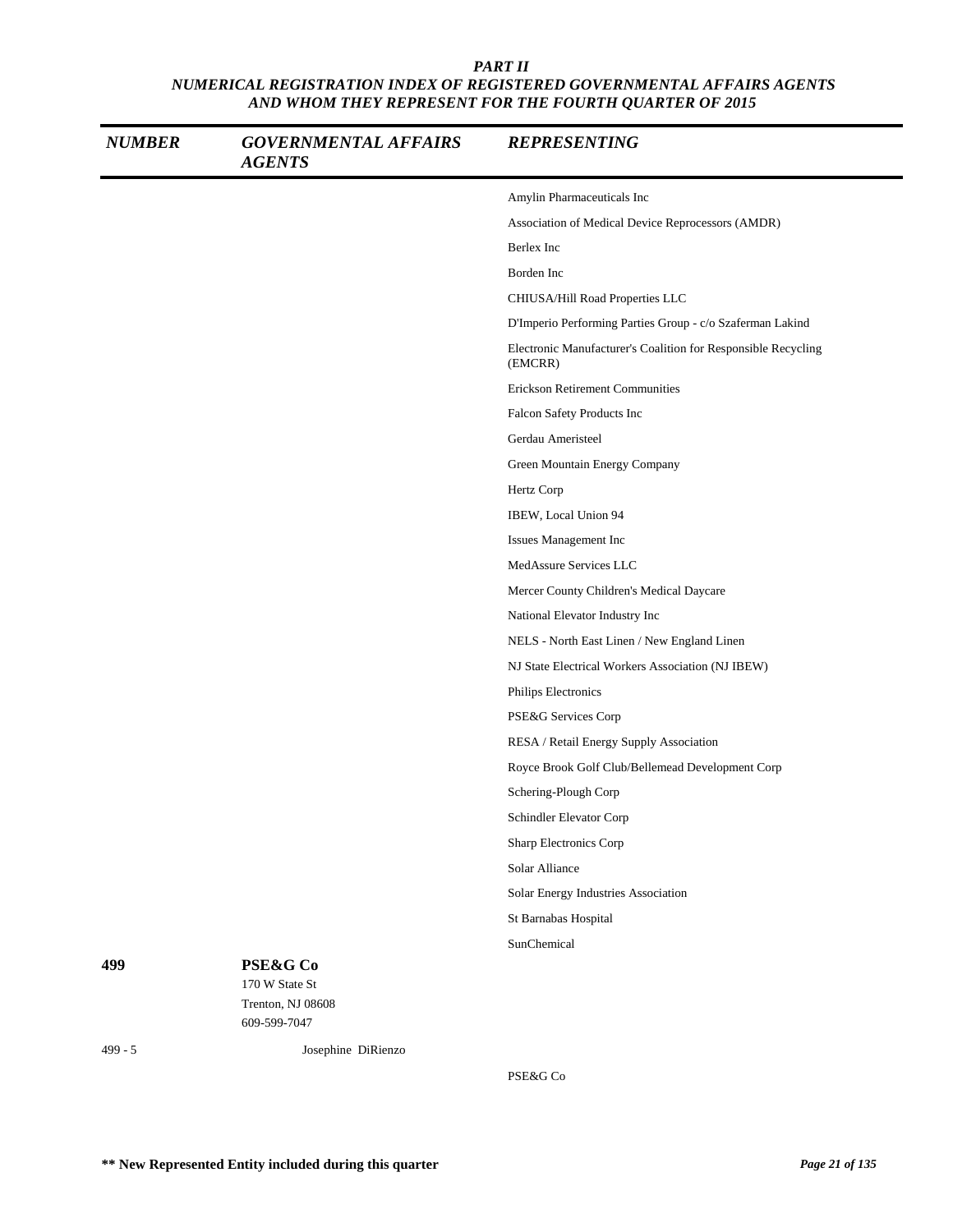| <b>NUMBER</b> | <b>GOVERNMENTAL AFFAIRS</b><br><b>AGENTS</b> | <b>REPRESENTING</b>                  |
|---------------|----------------------------------------------|--------------------------------------|
| 532           | Norris McLaughlin & Marcus<br>PO Box 5933    |                                      |
|               | Bridgewater, NJ 08807<br>908-722-0700        |                                      |
| $532 - 2$     | James H Laskey                               |                                      |
|               |                                              | Hidden Valley Club The               |
|               |                                              | NJ Business & Industry Association   |
|               |                                              | Noble Americas Energy Solutions LLC  |
|               |                                              | Norris McLaughlin & Marcus           |
|               |                                              | QLT Consumer Lease Services Inc      |
|               |                                              | Verizon Business                     |
| 549           | AT&T                                         |                                      |
|               | 192 W State St<br>Trenton, NJ 08608          |                                      |
|               | 609-396-4350                                 |                                      |
| $549 - 7$     | Charlene Brown                               |                                      |
| $549 - 9$     | J Michael Schweder                           |                                      |
|               |                                              | AT&T                                 |
| 551           | <b>MWW Group</b>                             |                                      |
|               | One Meadowlands Plaza<br>6th Fl              |                                      |
|               | East Rutherford, NJ 07073<br>201-507-9500    |                                      |
| $551 - 36$    | William P Murray                             |                                      |
| $551 - 49$    | Lori Price Abrams                            |                                      |
| $551 - 50$    | Brian Hague                                  |                                      |
| $551 - 51$    | Richard Levesque                             |                                      |
| $551 - 53$    | Steven Some                                  |                                      |
|               |                                              | Amerigroup                           |
|               |                                              | <b>AST</b> Development               |
|               |                                              | <b>Avalon Bay Communities</b>        |
|               |                                              | <b>BioReference Laboratories</b>     |
|               |                                              | Cathedral Healthcare System          |
|               |                                              | Catholic Health & Human Services     |
|               |                                              | <b>Continental Airlines</b>          |
|               |                                              | Delaware River Stevedores            |
|               |                                              | <b>Farmland Dairies</b>              |
|               |                                              | GAF Corp                             |
|               |                                              | Garden State Winegrowers Association |
|               |                                              | Global Strategy Group Inc            |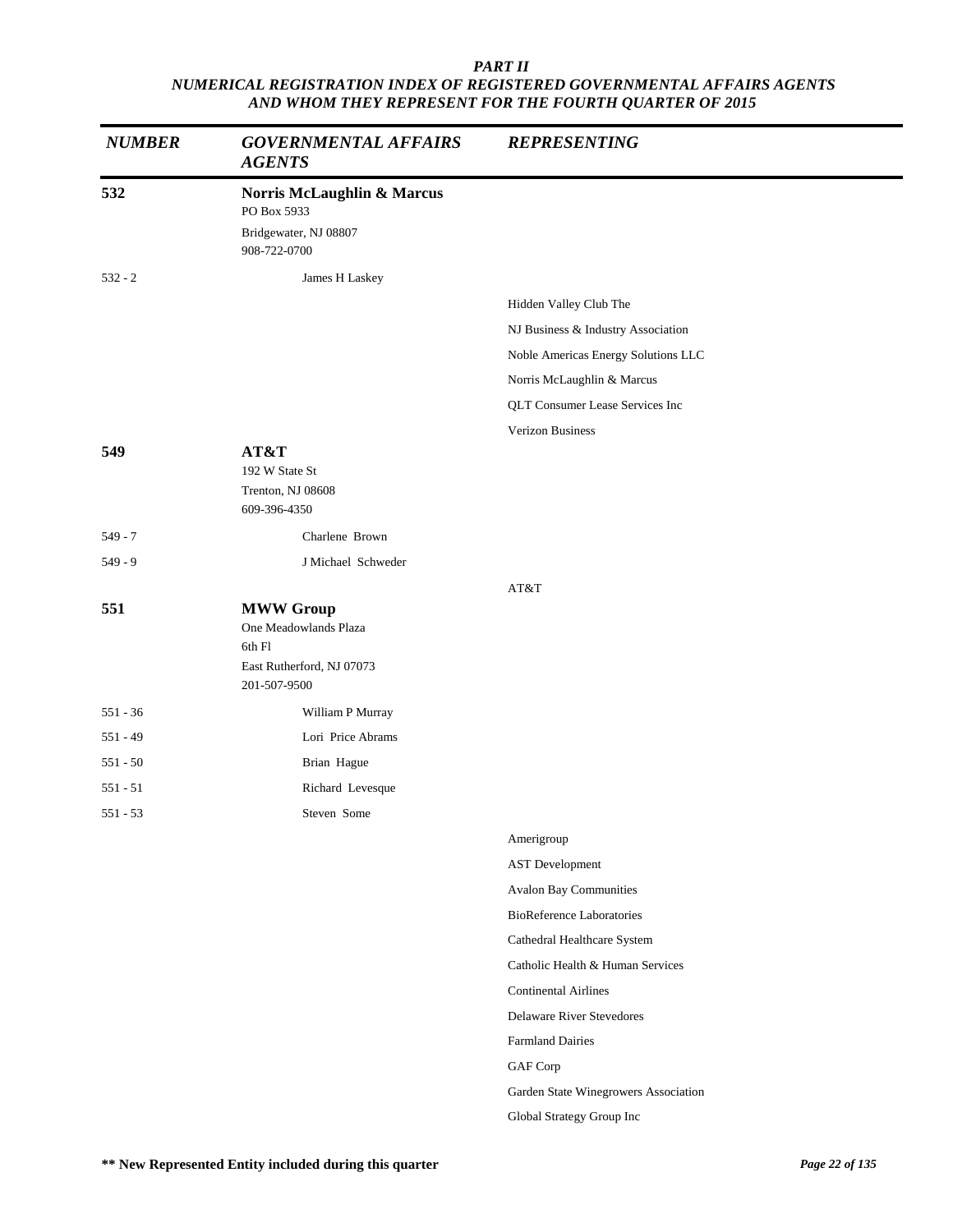| <b>NUMBER</b> | <b>GOVERNMENTAL AFFAIRS</b><br><b>AGENTS</b> | <b>REPRESENTING</b>                                            |
|---------------|----------------------------------------------|----------------------------------------------------------------|
|               |                                              | Holy Name Hospital                                             |
|               |                                              | International Federation of Professional & Technical Engineers |
|               |                                              | International Specialty Products Inc                           |
|               |                                              | International Speedway Corp                                    |
|               |                                              | Landmark Companies LLC                                         |
|               |                                              | Lennar Co                                                      |
|               |                                              | Lowenstein Sandler PC                                          |
|               |                                              | Lunde & Burger                                                 |
|               |                                              | Mack Cali Realty Corp                                          |
|               |                                              | MEL/JIF (PERMA)                                                |
|               |                                              | <b>MHF</b> Logistical Solutions                                |
|               |                                              | Mills Corp                                                     |
|               |                                              | Municipal Excess Liability Joint Insurance Fund                |
|               |                                              | NJ 2-1-1 Partnership                                           |
|               |                                              | NJ CURE/NJ PURE                                                |
|               |                                              | Ogden Realty Co                                                |
|               |                                              | Orange & Rockland Utilities Inc                                |
|               |                                              | Parsons Advanced Technologies Inc                              |
|               |                                              | PKF-Mark III Inc                                               |
|               |                                              | Princeton Healthcare Systems                                   |
|               |                                              | Princeton Insurance Co                                         |
|               |                                              | Public Financial Management                                    |
|               |                                              | Puerto Ricans for Civic Action                                 |
|               |                                              | Pulte Homes                                                    |
|               |                                              | QualCare Inc                                                   |
|               |                                              | QualCare Preferred Providers                                   |
|               |                                              | Ramapo College of NJ                                           |
|               |                                              | Resilient Floor Covering Institute                             |
|               |                                              | <b>Roseland Properties</b>                                     |
|               |                                              | Salem County NJ                                                |
|               |                                              | Sandata Inc                                                    |
|               |                                              | Security Indemnity Insurance Co                                |
|               |                                              | Silverstein Properties                                         |
|               |                                              | Somerset Development                                           |
|               |                                              | Somerset Medical Ctr                                           |
|               |                                              | Sony Music Entertainment Inc                                   |
|               |                                              | <b>Sterling Properties</b>                                     |
|               |                                              | STV Inc                                                        |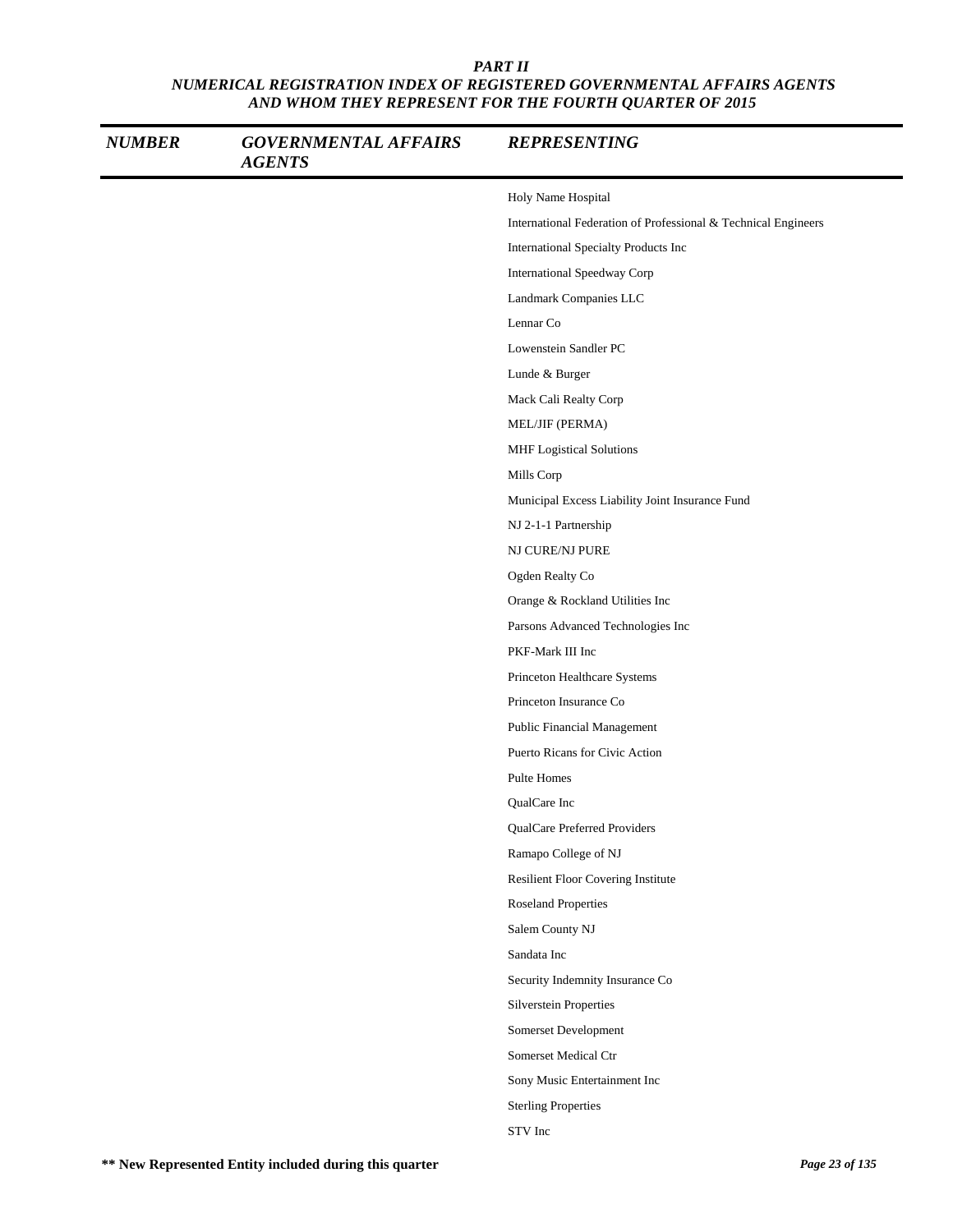| <b>NUMBER</b> | <b>GOVERNMENTAL AFFAIRS</b><br><b>AGENTS</b>  | <b>REPRESENTING</b>                          |
|---------------|-----------------------------------------------|----------------------------------------------|
|               |                                               | <b>Tierra Solutions</b>                      |
|               |                                               | <b>WCD Consultants</b>                       |
| 554           | <b>Public Power Association of NJ</b>         |                                              |
|               | PO Box 206<br>Seaside Heights, NJ 08751       |                                              |
|               | 732-793-4060                                  |                                              |
| $554 - 1$     | James A Jablonski                             |                                              |
|               |                                               | Public Power Association of NJ               |
|               |                                               | Sussex Rural Electric Cooperative            |
| 613           | <b>NJ State Bar Association</b><br>NJ Law Ctr |                                              |
|               | One Constitution Sq                           |                                              |
|               | New Brunswick, NJ 08901-1500<br>732-249-5000  |                                              |
| $613 - 9$     | Sharon Balsamo                                |                                              |
| $613 - 10$    | Lisa Chapland                                 |                                              |
|               |                                               | NJ State Bar Association                     |
| 633           | <b>Capitol Legislative Consultants LLC</b>    |                                              |
|               | 425 E 63rd St                                 |                                              |
|               | Apt E3D<br>New York, NY 10065-7828            |                                              |
|               | 201-602-8830                                  |                                              |
| $633 - 1$     | Sharon L Weiner                               |                                              |
|               |                                               | Garden State Recyclers Advocacy Group        |
|               |                                               | Morris Companies The                         |
|               |                                               | NJ Coalition for Interior Design Legislation |
|               |                                               | Women's Political Caucus of NJ               |
| 644           | <b>NJ REALTORS</b>                            |                                              |
|               | 200 American Metro Blvd<br>Suite 123          |                                              |
|               | Hamilton, NJ 08619                            |                                              |
|               | 732-494-5616                                  |                                              |
| $644 - 5$     | Jarrod C Grasso                               |                                              |
| $644 - 7$     | Douglas Mark Tomson                           |                                              |
| $644 - 9$     | Bruce Shapiro                                 |                                              |
| $644 - 11$    | Christina Gordillo                            |                                              |
| $644 - 12$    | Catherine Best                                |                                              |
|               |                                               | <b>NJ REALTORS</b>                           |
| 662           | <b>NJ Library Association</b><br>PO Box 1534  |                                              |
|               | Trenton, NJ 08607                             |                                              |
|               | 609-394-8032                                  |                                              |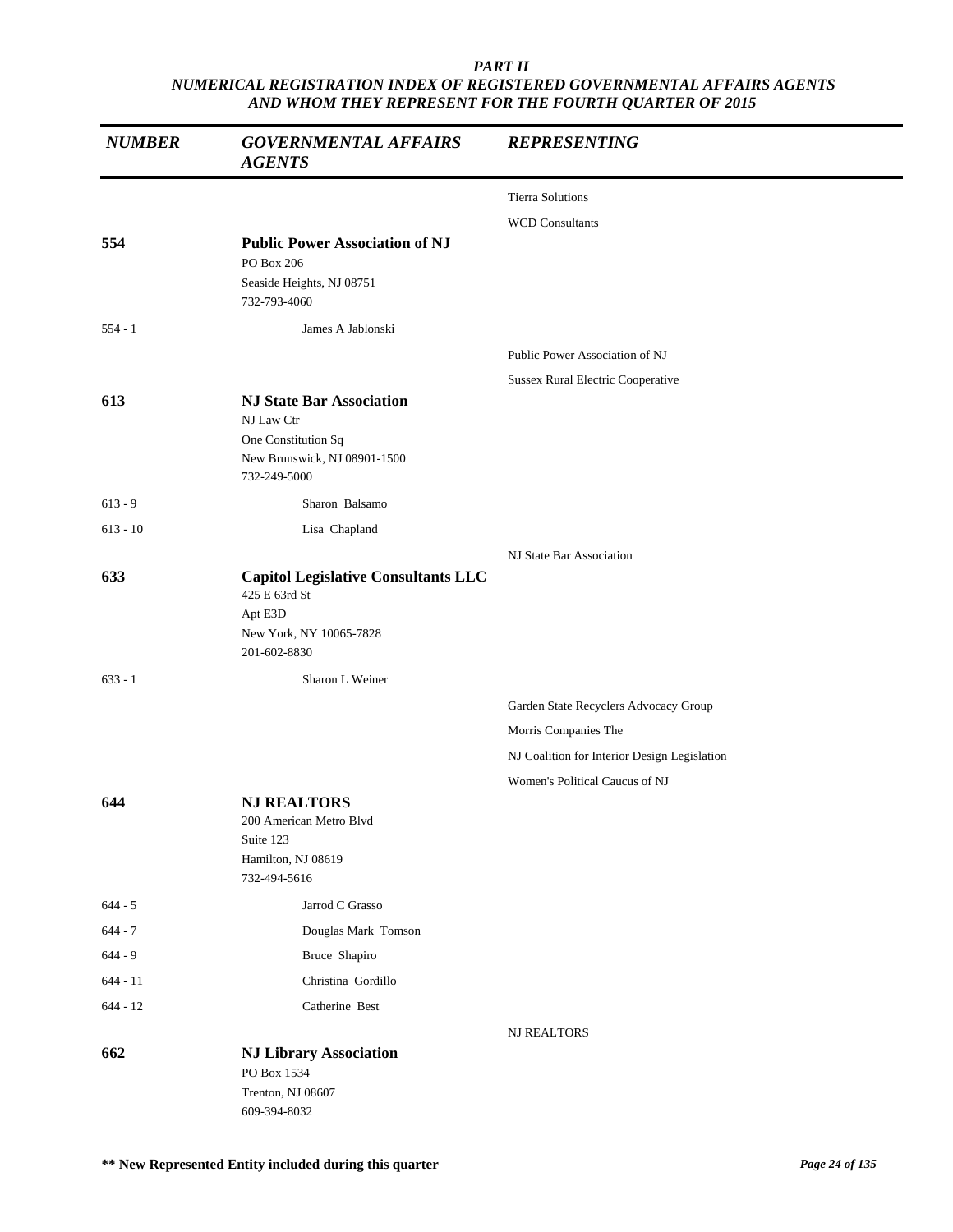| <b>NUMBER</b> | <b>GOVERNMENTAL AFFAIRS</b><br><b>AGENTS</b>                                                                         | <b>REPRESENTING</b>                                   |
|---------------|----------------------------------------------------------------------------------------------------------------------|-------------------------------------------------------|
| $662 - 1$     | Patricia A Tumulty                                                                                                   |                                                       |
|               |                                                                                                                      | NJ Library Association                                |
| 677           | Carella, Byrne, Bain, Gilfillan, Cecchi, Stewart & Olstein<br>6 Becker Farm Rd<br>Roseland, NJ 07068<br>973-994-1700 |                                                       |
| $677 - 1$     | Peter G Stewart                                                                                                      |                                                       |
| $677 - 3$     | Charles C Carella                                                                                                    |                                                       |
|               |                                                                                                                      | <b>American Coastal Industries</b>                    |
|               |                                                                                                                      | Archdiocese of Newark                                 |
|               |                                                                                                                      | Carella Byrne Bain Gilfillan Cecchi Stewart & Olstein |
|               |                                                                                                                      | Carter Wallace Inc                                    |
|               |                                                                                                                      | <b>Community Energy Alternatives</b>                  |
|               |                                                                                                                      | DuPont Merck Pharmaceutical Co                        |
|               |                                                                                                                      | Logan Vista                                           |
|               |                                                                                                                      | Merck Medco Managed Care LLC                          |
| 682           | <b>Center for Non-Profit Corp Inc</b><br>3575 Quakerbridge Rd<br>Suite 102<br>Mercerville, NJ 08619<br>732-227-0800  |                                                       |
| $682 - 1$     | Linda M Czipo                                                                                                        |                                                       |
|               |                                                                                                                      | Center for Non-Profit Corp Inc                        |
| 692           | NJ Manufacturers Insurance Co<br>301 Sullivan Way PO Box 00128<br>West Trenton, NJ 08628-0118<br>609-883-1300        |                                                       |
| $692 - 3$     | Robert Zetterstrom                                                                                                   |                                                       |
| $692 - 6$     | Mitchell A Livingston                                                                                                |                                                       |
| $692 - 7$     | Deborah A Wean                                                                                                       |                                                       |
| $692 - 8$     | Jessica Ann Schlee-Gilbert                                                                                           |                                                       |
| $692 - 9$     | Patrick Breslin                                                                                                      |                                                       |
| $692 - 10$    | Michael J Van Wagner                                                                                                 |                                                       |
| $692 - 11$    | Kate Ro                                                                                                              |                                                       |
|               |                                                                                                                      | NJ Manufacturers Insurance Co                         |
| 714           | <b>State Farm Insurance Co</b><br>One State Farm Plz E-6<br>Bloomington, IL 61710<br>309-766-3521                    |                                                       |
| $714 - 6$     | Dave Menning                                                                                                         |                                                       |
| $714 - 7$     | Stephen K Woodard                                                                                                    |                                                       |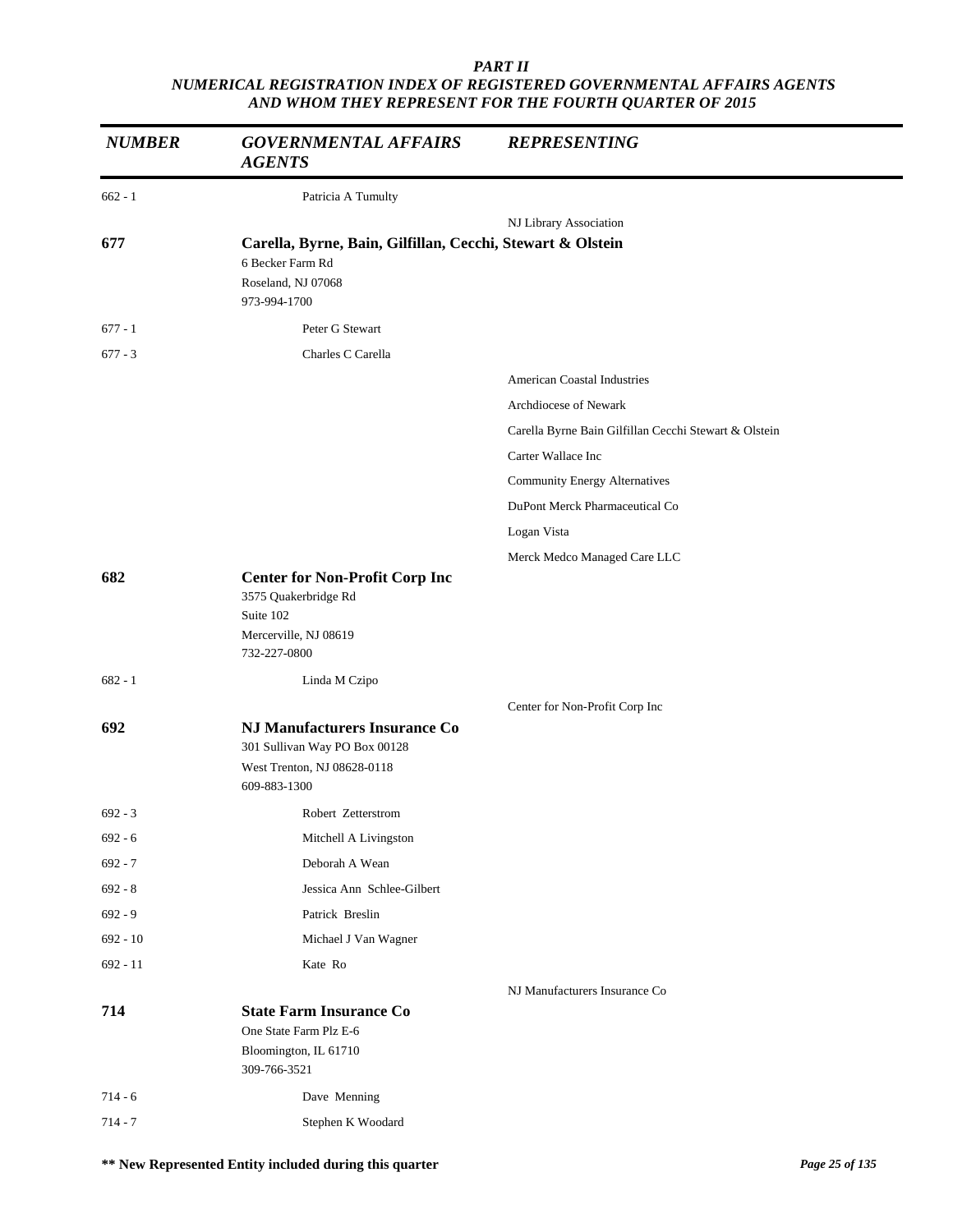| <b>NUMBER</b> | <b>GOVERNMENTAL AFFAIRS</b><br><b>AGENTS</b>                                | <b>REPRESENTING</b>                             |
|---------------|-----------------------------------------------------------------------------|-------------------------------------------------|
| $714 - 9$     | Craig Isaacs                                                                |                                                 |
| $714 - 11$    | Sara Frankowiak                                                             |                                                 |
| $714 - 12$    | Adam Swope                                                                  |                                                 |
| $714 - 13$    | Kathy Popejoy                                                               |                                                 |
| 721           | <b>MBI</b> GluckShaw<br>212 W State St<br>Trenton, NJ 08608<br>609-392-3100 | State Farm Insurance Co                         |
| $721 - 1$     | Clark W Martin                                                              |                                                 |
| $721 - 2$     | Paul N Bontempo                                                             |                                                 |
| $721 - 4$     | Scot Mackey                                                                 |                                                 |
| $721 - 5$     | Paul Matacera                                                               |                                                 |
| $721 - 7$     | Raul Garcia                                                                 |                                                 |
| $721 - 8$     | Timothy Martin                                                              |                                                 |
| $721 - 14$    | Jeffrey Warsh                                                               |                                                 |
| $721 - 16$    | Lisa Ginther                                                                |                                                 |
| $721 - 17$    | R Jeffrey Lanigan                                                           |                                                 |
| $721 - 18$    | Jody Herkloz                                                                |                                                 |
| $721 - 20$    | C Richard Kamin                                                             |                                                 |
| $721 - 23$    | Matthew Stanton                                                             |                                                 |
| $721 - 27$    | Ellen Stein                                                                 |                                                 |
| $721 - 28$    | Barbara McConnell                                                           |                                                 |
| $721 - 29$    | Joseph Fiordaliso                                                           |                                                 |
| $721 - 30$    | Danielle Alexander                                                          |                                                 |
| $721 - 32$    | D Chance Lykins                                                             |                                                 |
| 721 - 34      | Richard Wright                                                              |                                                 |
| $721 - 35$    | Wilfredo Caraballo                                                          |                                                 |
|               |                                                                             | 431 Corp                                        |
|               |                                                                             | <b>ABC Bail Bonds</b>                           |
|               |                                                                             | Access NJ                                       |
|               |                                                                             | ACE Group - North America                       |
|               |                                                                             | <b>Action Environmental Services</b>            |
|               |                                                                             | Alliance of Automobile Manufacturers            |
|               |                                                                             | American Aerospace Advisors Inc                 |
|               |                                                                             | American Cleaning Institute                     |
|               |                                                                             | American Council of Engineering Companies of NJ |

American Express Co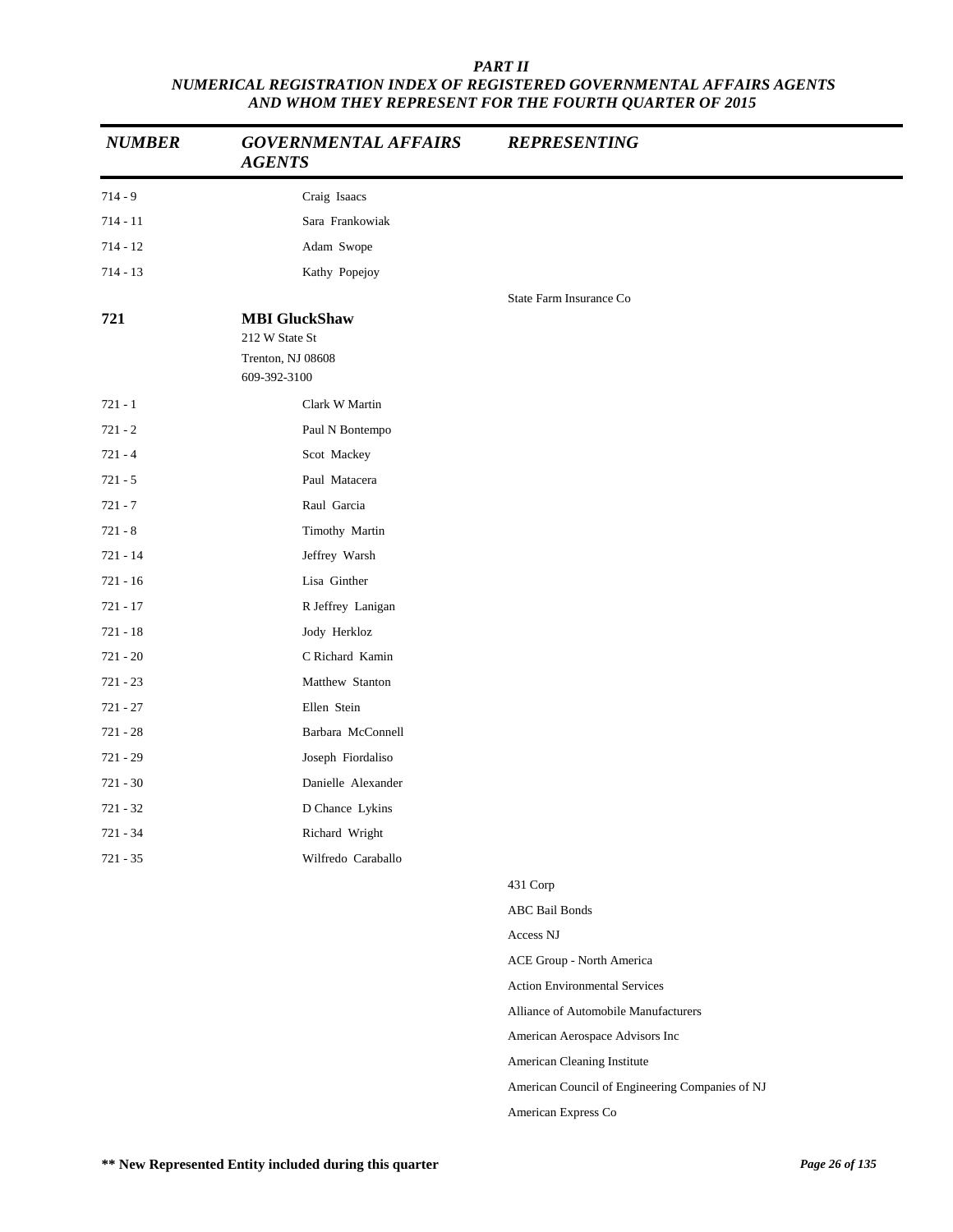| <b>NUMBER</b> | <b>GOVERNMENTAL AFFAIRS</b><br><b>AGENTS</b> | <b>REPRESENTING</b>                                                                         |
|---------------|----------------------------------------------|---------------------------------------------------------------------------------------------|
|               |                                              | American Legal Finance Association                                                          |
|               |                                              | Applus+ Technologies Inc on behalf of MultiState Associates Inc                             |
|               |                                              | BACTES Imaging Solutions LLC**                                                              |
|               |                                              | Beer Wholesalers Association of NJ                                                          |
|               |                                              | Borough of Maywood                                                                          |
|               |                                              | Building Material Dealers For Good Government                                               |
|               |                                              | CenturyLink                                                                                 |
|               |                                              | Christian Health Care Center                                                                |
|               |                                              | City of Wildwood                                                                            |
|               |                                              | <b>Clever Devices</b>                                                                       |
|               |                                              | Coalition for a Safe NJ                                                                     |
|               |                                              | Commerical Utility Consultants Inc                                                          |
|               |                                              | Community Associations Institute NJ                                                         |
|               |                                              | CompAid Inc                                                                                 |
|               |                                              | Consumer Data Industry Association                                                          |
|               |                                              | Copart                                                                                      |
|               |                                              | Covanta Energy Corp                                                                         |
|               |                                              | CSAA Insurance Group                                                                        |
|               |                                              | Dermatological Society of New Jersey                                                        |
|               |                                              | DT Allen Contracting                                                                        |
|               |                                              | Elizabethtown Gas                                                                           |
|               |                                              | <b>ESPN Radio Group</b>                                                                     |
|               |                                              | Federal Express Company                                                                     |
|               |                                              | First Energy Corp                                                                           |
|               |                                              | Garden State Seafood Association                                                            |
|               |                                              | Greystone Property Management                                                               |
|               |                                              | Hartz                                                                                       |
|               |                                              | <b>HDR</b>                                                                                  |
|               |                                              | Healthcare Distribution Management Association on behalf of<br><b>MultiState Associates</b> |
|               |                                              | HealthPort Technologies LLC on behalf of MultiState Associates Inc                          |
|               |                                              | Highmark Development                                                                        |
|               |                                              | Hudson County Improvement Authority                                                         |
|               |                                              | Hudson Group The                                                                            |
|               |                                              | Hutson Street LLC                                                                           |
|               |                                              | I Drive Safely LLC                                                                          |
|               |                                              | <b>Insight Consulting Services</b>                                                          |
|               |                                              | Interlock Device of NJ Inc                                                                  |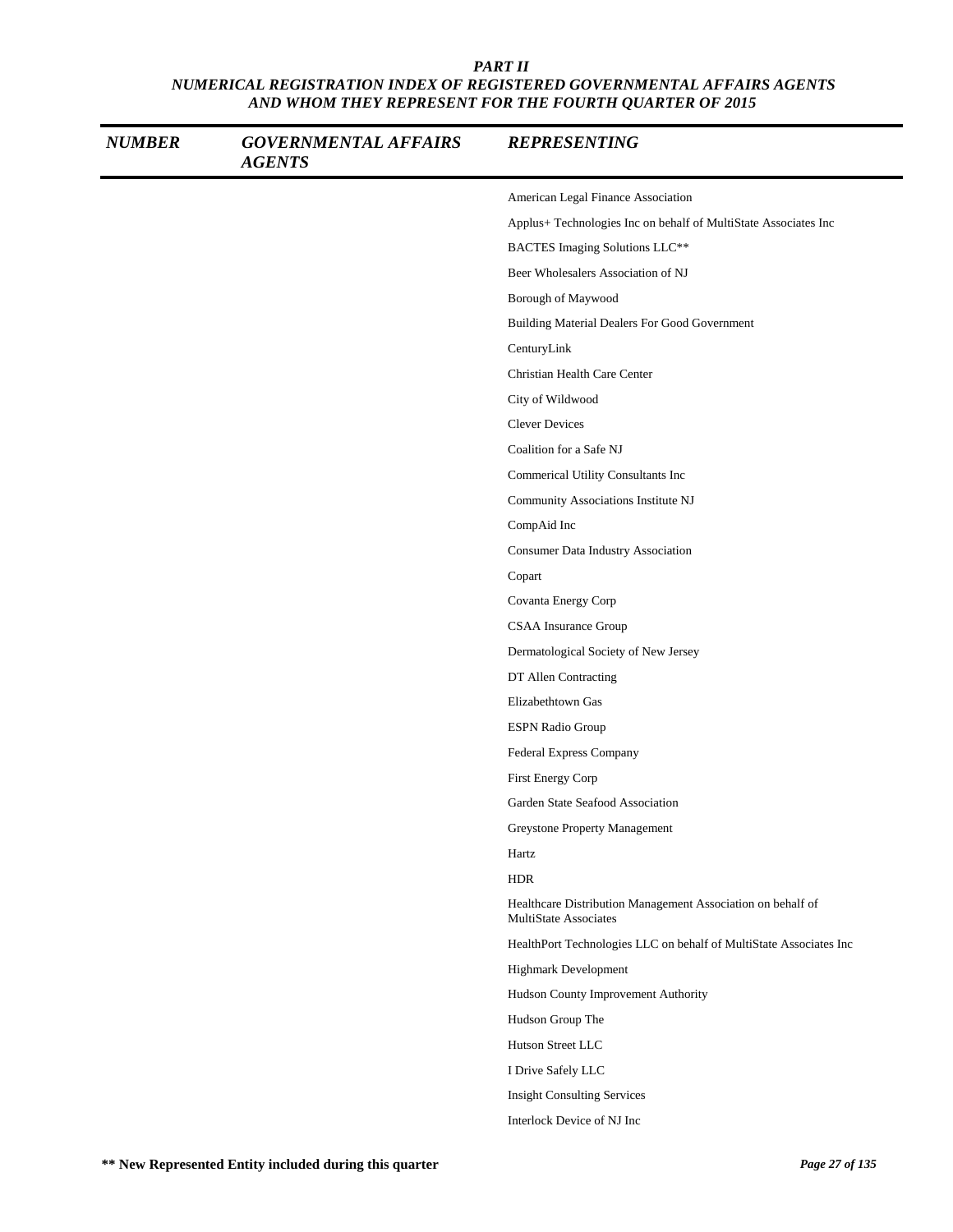| <b>NUMBER</b> | <b>GOVERNMENTAL AFFAIRS</b><br><b>AGENTS</b> | <b>REPRESENTING</b>                                                                                                                                                   |
|---------------|----------------------------------------------|-----------------------------------------------------------------------------------------------------------------------------------------------------------------------|
|               |                                              | International Council of Shopping Centers                                                                                                                             |
|               |                                              | <b>IOD</b> Incorporated                                                                                                                                               |
|               |                                              | Irrigation Association of NJ                                                                                                                                          |
|               |                                              | Joseph A Fiordaliso LLC                                                                                                                                               |
|               |                                              | <b>K&amp;L Gates LLP</b>                                                                                                                                              |
|               |                                              | K&L Gates LLP/Alliance Chemical Inc on behalf of itself and Pfister<br>Chemical Inc                                                                                   |
|               |                                              | K&L Gates LLP/Arkema Inc                                                                                                                                              |
|               |                                              | K&L Gates LLP/Ashland Inc                                                                                                                                             |
|               |                                              | K&L Gates LLP/Atlantic Richfield Co                                                                                                                                   |
|               |                                              | K&L Gates LLP/BASF Corp on its own behalf and on behalf of BASF<br>Catalysts LLC                                                                                      |
|               |                                              | K&L Gates LLP/Belleville Industrial Center                                                                                                                            |
|               |                                              | K&L Gates LLP/Benjamin Moore & Co                                                                                                                                     |
|               |                                              | K&L Gates LLP/BOC Group Inc                                                                                                                                           |
|               |                                              | K&L Gates LLP/Bristol Myers Squibb                                                                                                                                    |
|               |                                              | K&L Gates LLP/CBS Corp, a Delaware corp, f/k/a Viacom Inc<br>successor by merger to CBS Corp, a Pennsylvania corp, f/k/a<br>Westinghouse Electric Corp                |
|               |                                              | K&L Gates LLP/Celanese Ltd                                                                                                                                            |
|               |                                              | K&L Gates LLP/Chemtura Corp and Raclaur LLC as current and former<br>owner of the property f/k/a Atlantic Industries                                                  |
|               |                                              | K&L Gates LLP/Chevron Environmental Management Company for<br>itself and on behalf of Texaco Inc                                                                      |
|               |                                              | K&L Gates LLP/Coltec Industries                                                                                                                                       |
|               |                                              | K&L Gates LLP/Conopco Inc d/b/a Unilever (as successor to<br>CPC/Bestfoods, former parent of th Penick Corp (facility loacted at 540<br>New York Ave, Lyndhurst, NJ)) |
|               |                                              | K&L Gates LLP/Covanta Essex Co                                                                                                                                        |
|               |                                              | K&L Gates LLP/Croda Inc                                                                                                                                               |
|               |                                              | K&L Gates LLP/DII Industries LLC                                                                                                                                      |
|               |                                              | K&L Gates LLP/DiLorenzo Properties Co on behalf of itself and the<br>Goldman/Goldman/DiLorenzo Properties Partnerships                                                |
|               |                                              | K&L Gates LLP/Eden Wood Corp                                                                                                                                          |
|               |                                              | K&L Gates LLP/EI du Pont de Nemours and Co                                                                                                                            |
|               |                                              | K&L Gates LLP/Elan Chemical Co                                                                                                                                        |
|               |                                              | K&L Gates LLP/EPEC Polymers Inc on behalf of itself and EPEC Oil<br>Co Liquidating Trust                                                                              |
|               |                                              | K&L Gates LLP/Essex Chemical Corp                                                                                                                                     |
|               |                                              | K&L Gates LLP/Flexon Industries Corp                                                                                                                                  |
|               |                                              | K&L Gates LLP/Franklin-Burlington Plastics Inc                                                                                                                        |
|               |                                              | K&L Gates LLP/Garfield Molding Co Inc                                                                                                                                 |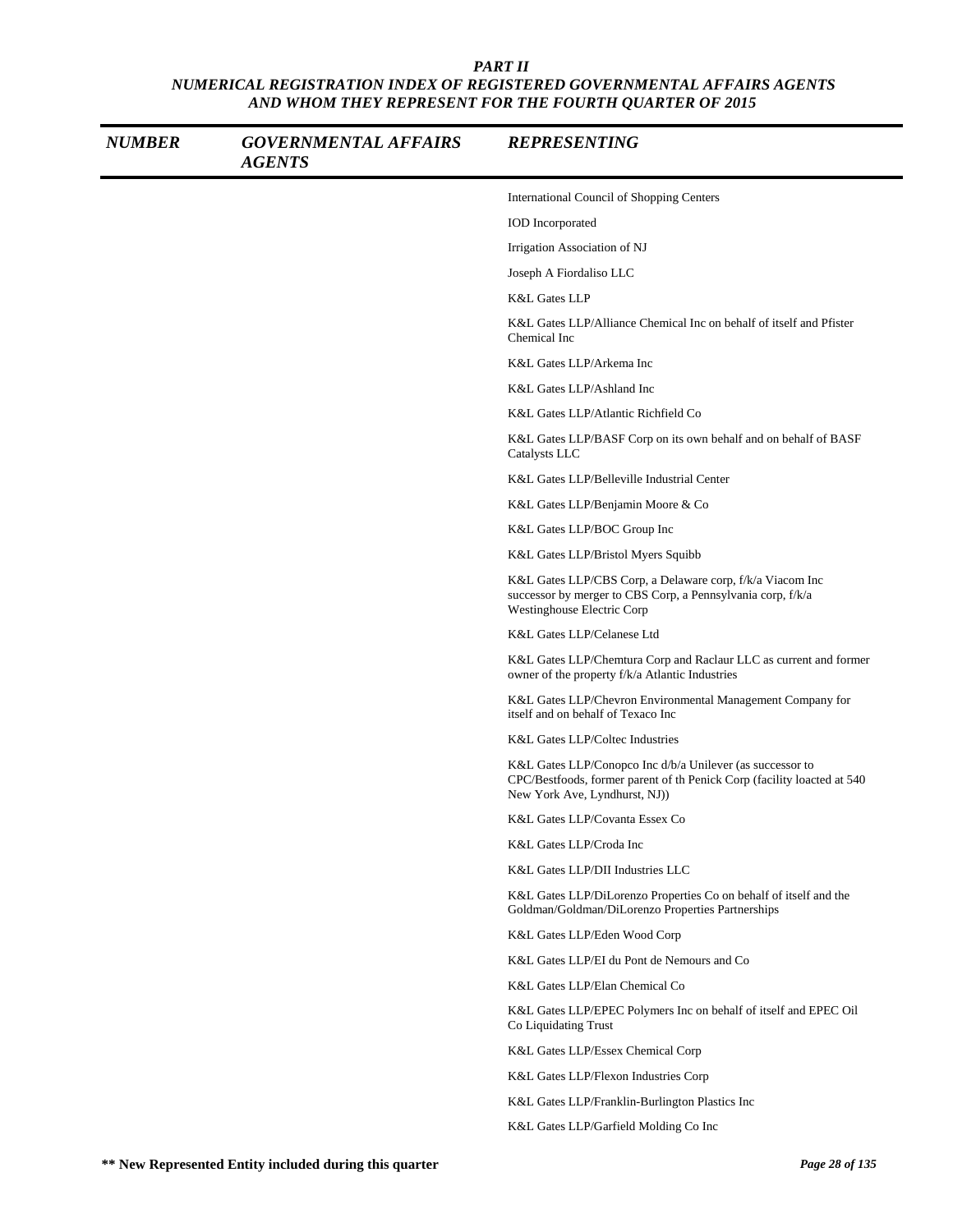| <b>NUMBER</b> | <b>GOVERNMENTAL AFFAIRS</b><br><b>AGENTS</b> | <b>REPRESENTING</b>                                                                                                                                                                                                                                               |
|---------------|----------------------------------------------|-------------------------------------------------------------------------------------------------------------------------------------------------------------------------------------------------------------------------------------------------------------------|
|               |                                              | K&L Gates LLP/General Electric Co                                                                                                                                                                                                                                 |
|               |                                              | K&L Gates LLP/Givaudan Fragrances Corp (Fragrances North America)                                                                                                                                                                                                 |
|               |                                              | K&L Gates LLP/Goodrich Corp on behalf of itself and Kalama Specialty<br>Chemicals Inc                                                                                                                                                                             |
|               |                                              | K&L Gates LLP/Hartz Consumer Group Inc on behalf of The Hartz<br>Mountain Corp                                                                                                                                                                                    |
|               |                                              | K&L Gates LLP/Hercules Chemical Corp Inc                                                                                                                                                                                                                          |
|               |                                              | K&L Gates LLP/Hess Corp on its own behalf and on behalf of Atlantic<br>Richfield Co                                                                                                                                                                               |
|               |                                              | K&L Gates LLP/Hexcel Corp                                                                                                                                                                                                                                         |
|               |                                              | K&L Gates LLP/Hoffmann-LaRoche Inc on its own behalf and on behalf<br>of its affiliate Roche Diagnostics                                                                                                                                                          |
|               |                                              | K&L Gates LLP/Honeywell International Inc                                                                                                                                                                                                                         |
|               |                                              | K&L Gates LLP/ISP Chemicals LLC                                                                                                                                                                                                                                   |
|               |                                              | K&L Gates LLP/ITT Corp                                                                                                                                                                                                                                            |
|               |                                              | K&L Gates LLP/Kao Brands Co                                                                                                                                                                                                                                       |
|               |                                              | K&L Gates LLP/Leemilt's Petroleum Inc (successor to Power Test of<br>New Jersey Inc) on its behalf and on behalf of Power Test Realty Co<br>Limited Partnership and Getty Properties Corp the General Partner of<br>Power Test Realty Company Limited Partnership |
|               |                                              | K&L Gates LLP/Lucent Technologies Inc                                                                                                                                                                                                                             |
|               |                                              | K&L Gates LLP/Mallinckrodt Inc                                                                                                                                                                                                                                    |
|               |                                              | K&L Gates LLP/National-Standard LLC                                                                                                                                                                                                                               |
|               |                                              | K&L Gates LLP/Newell Rubbermaid Inc on behalf of itself and its<br>wholly-owned subsidiaries Goody Products Inc and Berol Corp (as<br>successor by merger to Faber-Castell Corp)                                                                                  |
|               |                                              | K&L Gates LLP/News Publishing Australia Ltd (successor to Chris-<br>Craft Industries)                                                                                                                                                                             |
|               |                                              | K&L Gates LLP/Novelis Corp (f/k/a Alcan Aluminum Corp)                                                                                                                                                                                                            |
|               |                                              | K&L Gates LLP/NPEC Inc                                                                                                                                                                                                                                            |
|               |                                              | K&L Gates LLP/Otis Elevator Co                                                                                                                                                                                                                                    |
|               |                                              | K&L Gates LLP/Pfizer Inc                                                                                                                                                                                                                                          |
|               |                                              | K&L Gates LLP/Pharmacia Corp (f/k/a Monsanto Co)                                                                                                                                                                                                                  |
|               |                                              | K&L Gates LLP/PPG Industries Inc                                                                                                                                                                                                                                  |
|               |                                              | K&L Gates LLP/Public Service Electric and Gas Co                                                                                                                                                                                                                  |
|               |                                              | K&L Gates LLP/Purdue Pharma Technologies Inc                                                                                                                                                                                                                      |
|               |                                              | K&L Gates LLP/Quality Carriers Inc as successor to Chemical Leaman<br>Tank Lines Inc its affiliates and parents                                                                                                                                                   |
|               |                                              | K&L Gates LLP/Reichhold Chemicals Inc                                                                                                                                                                                                                             |
|               |                                              | K&L Gates LLP/Revere Smelting and Refining Corp                                                                                                                                                                                                                   |
|               |                                              | K&L Gates LLP/Safety-Kleen Envirosystems Co by McKesson and<br>McKesson Corp for itself                                                                                                                                                                           |
|               |                                              | K&L Gates LLP/Sequa Corp                                                                                                                                                                                                                                          |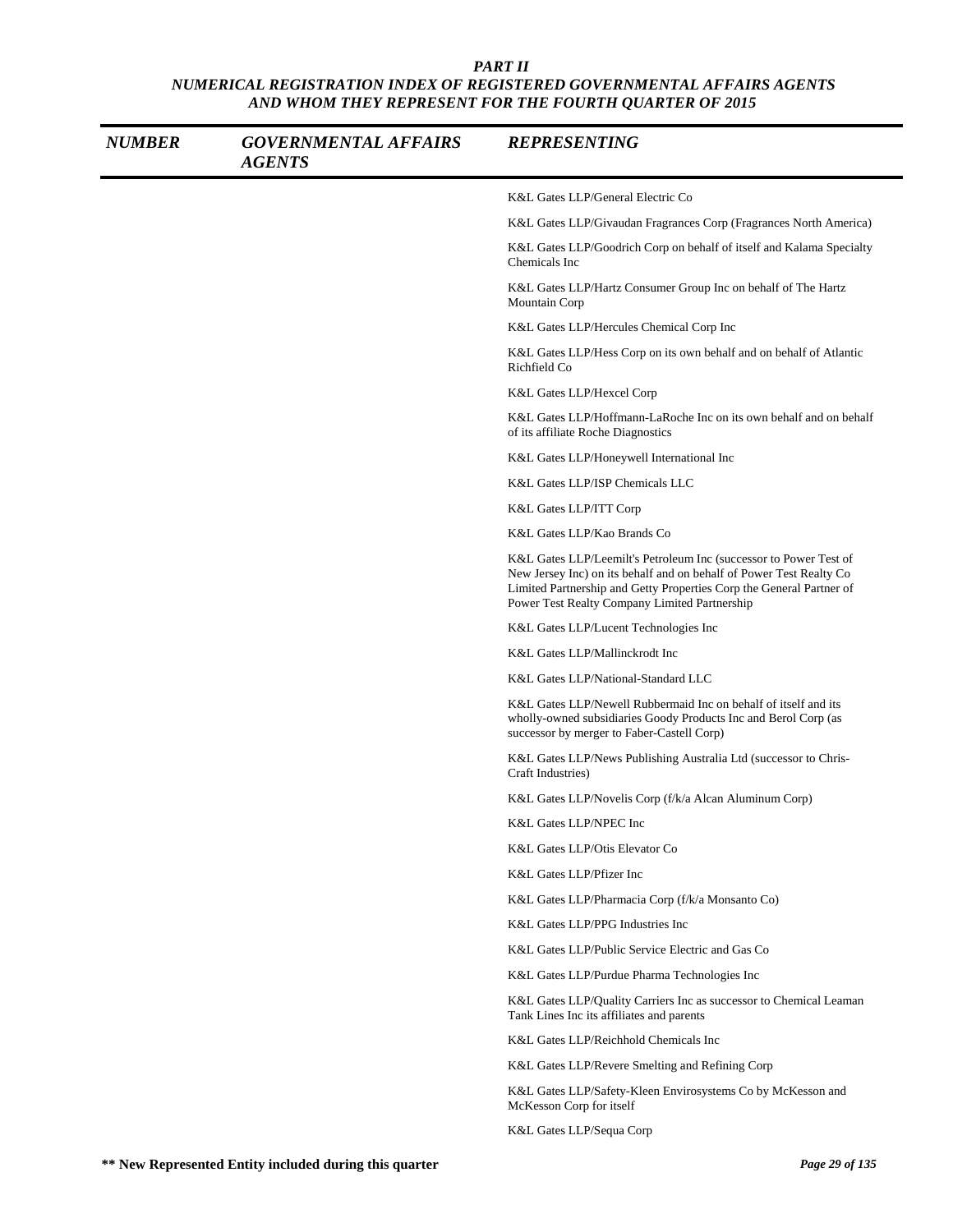| <b>NUMBER</b> | <b>GOVERNMENTAL AFFAIRS</b><br><b>AGENTS</b> | <b>REPRESENTING</b>                                                                                                                          |
|---------------|----------------------------------------------|----------------------------------------------------------------------------------------------------------------------------------------------|
|               |                                              | K&L Gates LLP/Sun Chemical Corp                                                                                                              |
|               |                                              | K&L Gates LLP/Tate & Lyle Ingredients Americas Inc (f/k/a A.E. Staley<br>Manufacturing Co, including its former division Staley Chemical Co) |
|               |                                              | K&L Gates LLP/Teva Pharmaceuticals USA Inc (f/k/a Biocraft<br>Laboratories Inc)                                                              |
|               |                                              | K&L Gates LLP/Teval Corp                                                                                                                     |
|               |                                              | K&L Gates LLP/Textron Inc                                                                                                                    |
|               |                                              | K&L Gates LLP/The Newark Group                                                                                                               |
|               |                                              | K&L Gates LLP/The Sherwin-Williams Co                                                                                                        |
|               |                                              | K&L Gates LLP/The Stanley Works                                                                                                              |
|               |                                              | K&L Gates LLP/Threcgie County Volkswagen                                                                                                     |
|               |                                              | K&L Gates LLP/Tierra Solutions Inc a Maxus Energy Corp and<br>Occidental Chemical Corp (as successor to Diamond Shamrock<br>Chemicals Co)    |
|               |                                              | K&L Gates LLP/Tiffany and Co                                                                                                                 |
|               |                                              | K&L Gates LLP/Vertellus Specialties Inc f/k/a Reilly Industries Inc                                                                          |
|               |                                              | K&L Gates LLP/Vulcan Materials Co                                                                                                            |
|               |                                              | K&L Gates LLP/Wyeth on behalf of Shulton Inc                                                                                                 |
|               |                                              | Kean University                                                                                                                              |
|               |                                              | Kinkisharyo International LLC                                                                                                                |
|               |                                              | <b>Liberty Consulting</b>                                                                                                                    |
|               |                                              | Lifetouch National School Studios Inc on behalf of MultiState Associates                                                                     |
|               |                                              | <b>Lockheed Martin</b>                                                                                                                       |
|               |                                              | LR Kimball                                                                                                                                   |
|               |                                              | March of Dimes                                                                                                                               |
|               |                                              | McLane Company Inc                                                                                                                           |
|               |                                              | Mead Johnson Nutrition on behalf of MultiState Associates Inc                                                                                |
|               |                                              | Medical Society of NJ                                                                                                                        |
|               |                                              | Middlesex Energy Center LLC**                                                                                                                |
|               |                                              | Motor Coach Industries Inc                                                                                                                   |
|               |                                              | MRO Corporation on behalf of MultiState Associates Inc                                                                                       |
|               |                                              | National Association of Settlement Purchasers                                                                                                |
|               |                                              | NJ Advocates for History                                                                                                                     |
|               |                                              | NJ Auto Dealers Auto Mall                                                                                                                    |
|               |                                              | NJ Broadcasters Association                                                                                                                  |
|               |                                              | NJ Forestry Association                                                                                                                      |
|               |                                              | NJ Licensed Beverage Assoc                                                                                                                   |
|               |                                              | NJ Primary Care Association                                                                                                                  |
|               |                                              | NJ Psychiatric Association                                                                                                                   |
|               |                                              |                                                                                                                                              |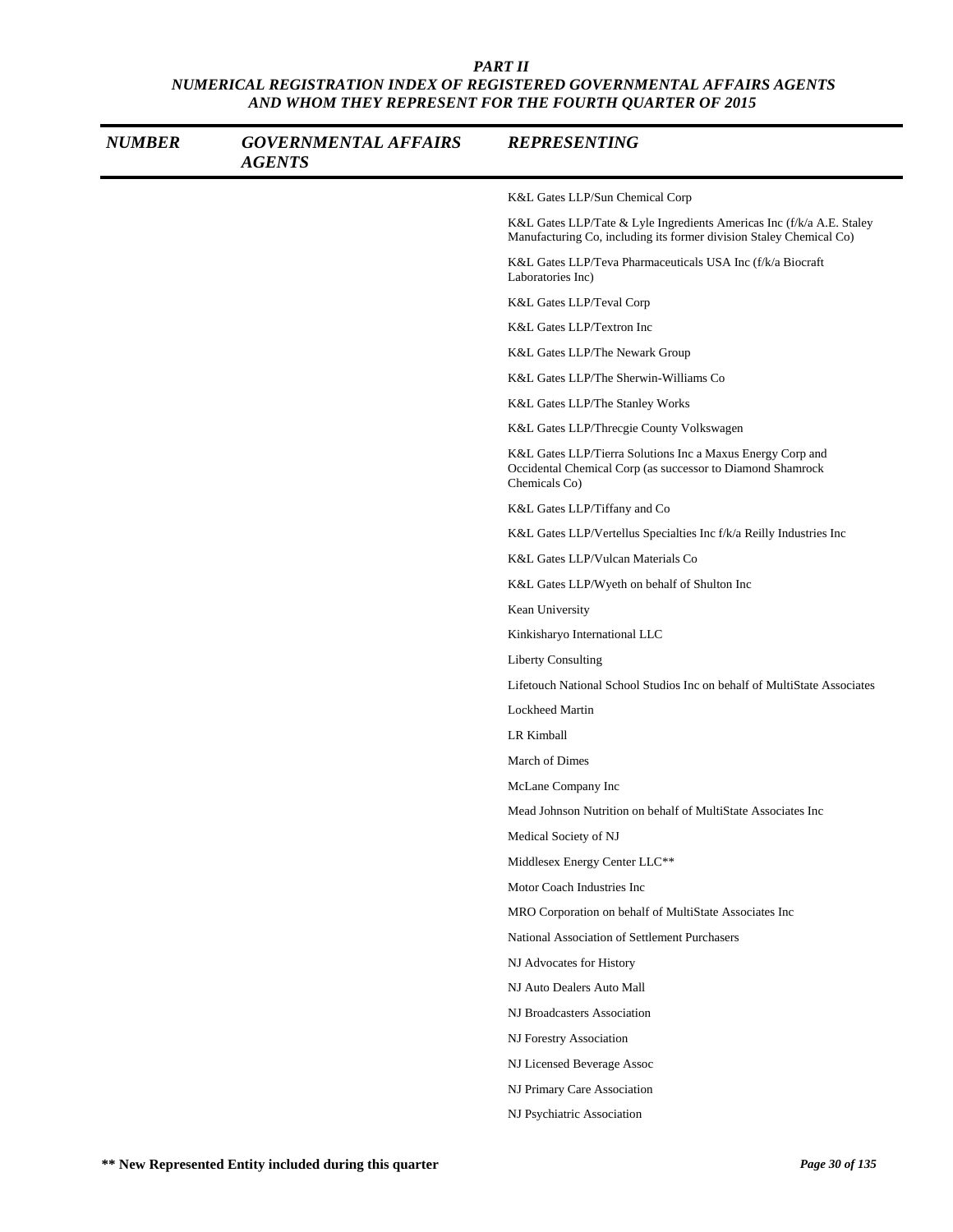| <b>NUMBER</b> | <b>GOVERNMENTAL AFFAIRS</b><br><b>AGENTS</b>                | <b>REPRESENTING</b>                                 |
|---------------|-------------------------------------------------------------|-----------------------------------------------------|
|               |                                                             | NJ Psychiatric Rehabilitation Association           |
|               |                                                             | NJ Recreation & Park Association                    |
|               |                                                             | NJ Society for the Prevention of Cruelty to Animals |
|               |                                                             | NJ Society of Professional Land Surveyors           |
|               |                                                             | NJ State Firefighters Mutual Benevolent Association |
|               |                                                             | NJ Wine & Spirits Wholesalers Association           |
|               |                                                             | North American Wood Pole Council                    |
|               |                                                             | NW Financial Group LLC                              |
|               |                                                             | Overlook Associates**                               |
|               |                                                             | Palisades Medical Center                            |
|               |                                                             | Patriotic Consulting Services LLC                   |
|               |                                                             | Petra Systems Inc                                   |
|               |                                                             | Primepoint LLC                                      |
|               |                                                             | Public Sector Managers Association                  |
|               |                                                             | <b>PVM</b> Solutions                                |
|               |                                                             | Quality Auto Center                                 |
|               |                                                             | SCI NJ Funeral Service Inc                          |
|               |                                                             | Self Storage Association                            |
|               |                                                             | Shauger Group                                       |
|               |                                                             | Six Flags Great Adventure                           |
|               |                                                             | South Point Poker LLC                               |
|               |                                                             | TechXtend/Programmer's Paradise                     |
|               |                                                             | Teva Pharmaceuticals USA                            |
|               |                                                             | Thrift Yukon Joint Venture LLC                      |
|               |                                                             | TicketNetwork - New Jersey                          |
|               |                                                             | Treated Wood Council                                |
|               |                                                             | <b>United Water</b>                                 |
|               |                                                             | URS Washington International                        |
|               |                                                             | Verizon                                             |
|               |                                                             | Virtua Health Inc                                   |
|               |                                                             | WaWa Inc                                            |
|               |                                                             | Weehawken Township                                  |
| 726           | <b>South Jersey Adjustment Bureau</b><br>142 Rio Grande Ave |                                                     |
|               | Wildwood, NJ 08260                                          |                                                     |
|               | 609-729-3292                                                |                                                     |
| $726 - 1$     | Anthony T DiSimone                                          |                                                     |

South Jersey Adjustment Bureau

**\*\* New Represented Entity included during this quarter** *Page 31 of 135*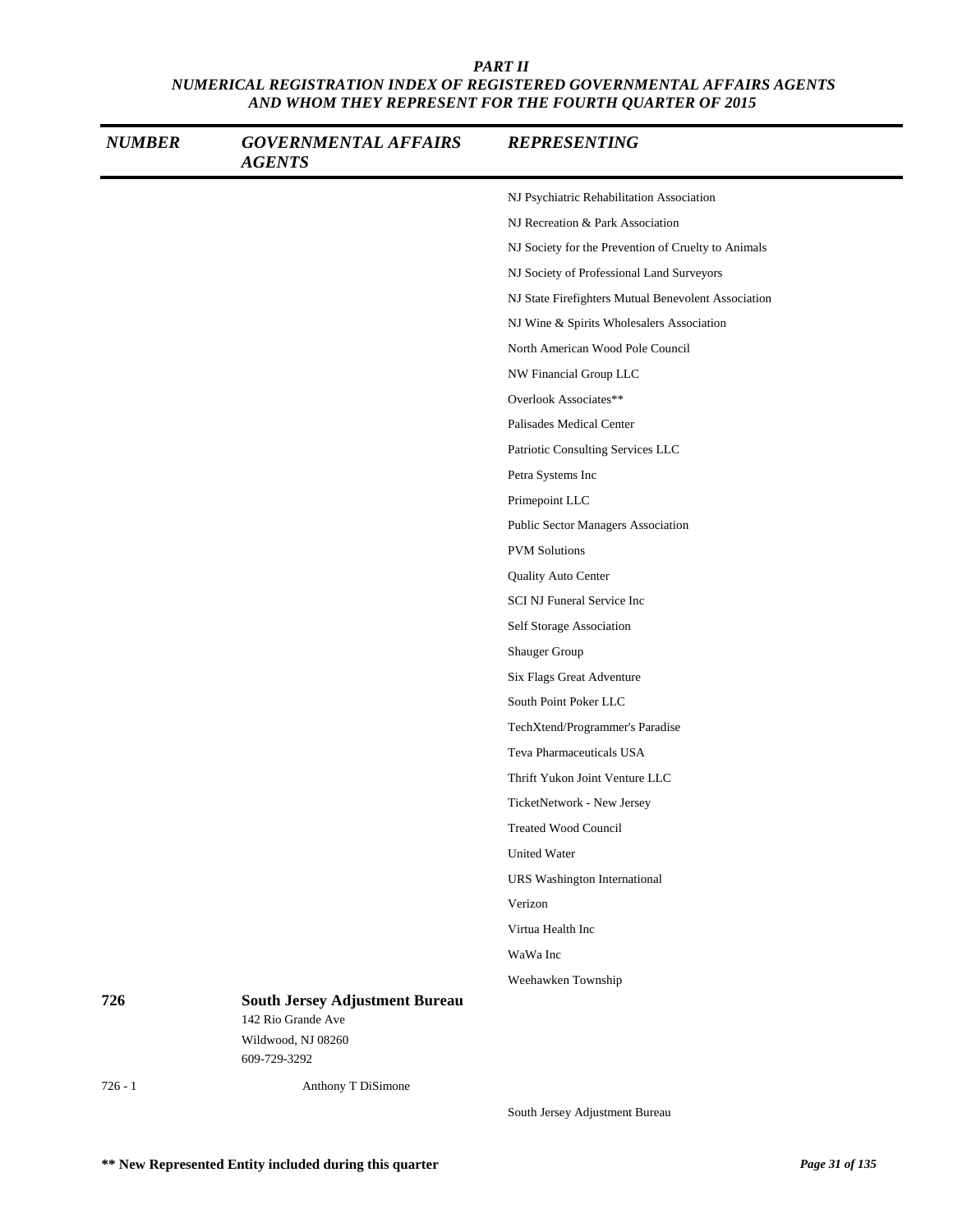| <b>NUMBER</b> | <b>GOVERNMENTAL AFFAIRS</b><br><b>AGENTS</b>                                                                 | <b>REPRESENTING</b>                           |
|---------------|--------------------------------------------------------------------------------------------------------------|-----------------------------------------------|
| 741           | <b>NJ State Funeral Directors Association</b><br>PO Box L                                                    |                                               |
|               | Manasquan, NJ 08736<br>732-974-9444                                                                          |                                               |
| $741 - 1$     | Wilson H Beebe Jr                                                                                            |                                               |
| $741 - 4$     | Adam S Guziejewski                                                                                           |                                               |
| 741 - 5       | Althea Ford                                                                                                  |                                               |
| $741 - 6$     | George R Kelder Jr                                                                                           |                                               |
|               |                                                                                                              | NJ State Funeral Directors Association Inc    |
| 746           | NJ Association for Justice (NJAJ)<br>150 W State St                                                          |                                               |
|               | Trenton, NJ 08608<br>609-396-0096                                                                            |                                               |
| $746 - 1$     | Deborah R Bozarth                                                                                            |                                               |
|               |                                                                                                              | NJ Association for Justice (NJAJ)             |
| 756           | <b>Legal Services Of NJ Inc</b><br>100 Metroplex Dr Ste 402<br>PO Box 1357                                   |                                               |
|               | Edison, NJ 08818<br>732-572-9100                                                                             |                                               |
| $756 - 1$     | Melville D Miller Jr                                                                                         |                                               |
| 756 - 15      | David G McMillin                                                                                             |                                               |
| $756 - 19$    | Maura Sanders                                                                                                |                                               |
| $756 - 30$    | Mary M McManus-Smith Esq                                                                                     |                                               |
| 756 - 37      | Joshua Spielberg                                                                                             |                                               |
| 756 - 39      | Akil Roper                                                                                                   |                                               |
| $756 - 43$    | Claudine Langrin                                                                                             |                                               |
|               |                                                                                                              | Legal Services of NJ Inc                      |
| 773           | Housing & Community Development Network of NJ                                                                |                                               |
|               | 145 West Hanover St                                                                                          |                                               |
|               | Trenton, NJ 08618-1746<br>609-393-3752                                                                       |                                               |
| $773 - 8$     | Staci A Berger                                                                                               |                                               |
| $773 - 9$     | Arnold Cohen                                                                                                 |                                               |
|               |                                                                                                              | Housing & Community Development Network of NJ |
| 774           | Fox Rothschild O'Brien & Frankel LLP<br>1301 Atlantic Ave Ste 500<br>Atlantic City, NJ 08401<br>609-348-4515 |                                               |
| $774 - 8$     | Nicholas Casiello Jr Esq                                                                                     |                                               |
| $774 - 9$     | Marie Jiacopello Jones                                                                                       |                                               |
| $774 - 12$    | Patrick Madamba Jr Esq                                                                                       |                                               |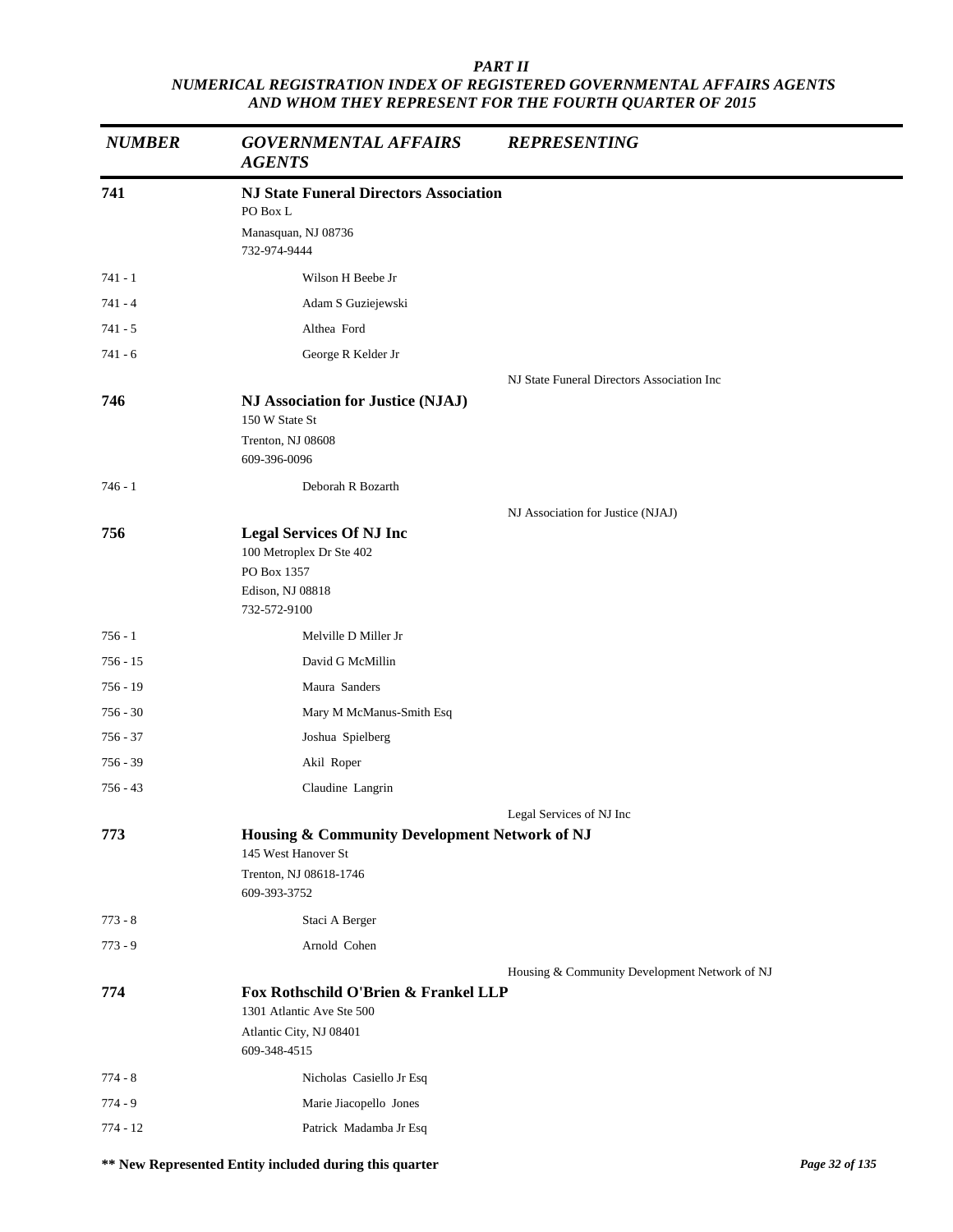| <b>NUMBER</b> | <b>GOVERNMENTAL AFFAIRS</b><br><b>AGENTS</b>        | <b>REPRESENTING</b>                                          |
|---------------|-----------------------------------------------------|--------------------------------------------------------------|
| $774 - 13$    | Nicholas Menas                                      |                                                              |
|               |                                                     | Amaya Inc                                                    |
|               |                                                     | Aqua New Jersey                                              |
|               |                                                     | Association of Gaming Equipment Manufacturers                |
|               |                                                     | <b>Beazer Homes</b>                                          |
|               |                                                     | CityWorks Inc                                                |
|               |                                                     | <b>Community Investment Strategies Group</b>                 |
|               |                                                     | Country Diner of Mullica Hill Inc d/b/a Harrison House Diner |
|               |                                                     | EPH Group LLC                                                |
|               |                                                     | Global Cash Access, Inc.                                     |
|               |                                                     | HarborSite USANA                                             |
|               |                                                     | Jersey Recycling Services LLC                                |
|               |                                                     | Lordship Partners LLC                                        |
|               |                                                     | Lutheran Social Ministries of NJ                             |
|               |                                                     | New Galloway LLC                                             |
|               |                                                     | New Vistas Corp                                              |
|               |                                                     | NHS Human Services                                           |
|               |                                                     | Piper Jaffray & Co                                           |
|               |                                                     | Royce Brook Golf LLC                                         |
|               |                                                     | Vina Auto Service                                            |
|               |                                                     | Washington Square Partners, LLC                              |
| 797           | <b>Advocates for Children of NJ</b><br>35 Halsey St |                                                              |
|               | Newark, NJ 07102<br>973-643-3876                    |                                                              |
| $797 - 3$     | Cecilia Zalkind                                     |                                                              |
| $797 - 8$     | Cynthia C Rice                                      |                                                              |
|               |                                                     | Advocates for Children of NJ (ACNJ)                          |
| 800           | <b>Alman Group LLC</b><br>150 Allen Rd<br>Suite 305 |                                                              |
|               | Basking Ridge, NJ 07920<br>908-484-7444             |                                                              |
| $800 - 4$     | Catherine Chin                                      |                                                              |
| $800 - 6$     | George J Albanese                                   |                                                              |
| $800 - 7$     | William Healey                                      |                                                              |
|               |                                                     | Alliance for the Betterment of Citizens with Disabilities**  |
|               |                                                     | Alman Group LLC                                              |

Alpha Healing Center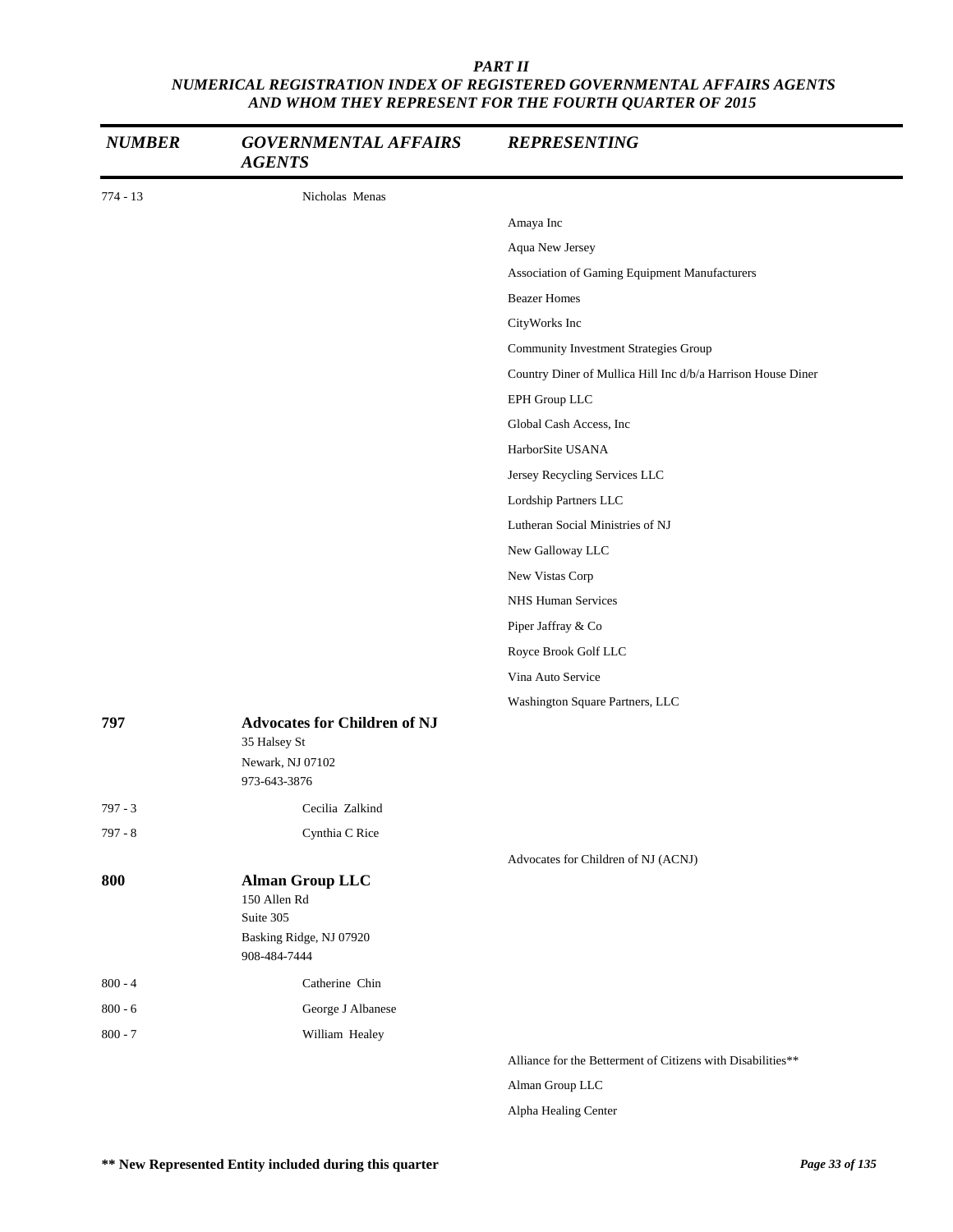| <b>NUMBER</b> | <b>GOVERNMENTAL AFFAIRS</b><br><b>AGENTS</b> | <b>REPRESENTING</b>                                  |
|---------------|----------------------------------------------|------------------------------------------------------|
|               |                                              | American Red Cross of Metropolitan NJ                |
|               |                                              | Babyland Family Services Inc                         |
|               |                                              | <b>Banker Dental Associates</b>                      |
|               |                                              | Center For Hope Hospice & Palliative Care            |
|               |                                              | City of Newark Municipal Council                     |
|               |                                              | Coast/Majestic Amusements                            |
|               |                                              | Community Access Institute of New Jersey Inc         |
|               |                                              | County of Hudson                                     |
|               |                                              | County of Morris                                     |
|               |                                              | Elements Behavioral Health**                         |
|               |                                              | <b>EVI</b> Realty Inc                                |
|               |                                              | Freehold Rug Mill                                    |
|               |                                              | G & F Recycling and Salvage                          |
|               |                                              | Hackensack University Medical Center Foundation      |
|               |                                              | Instructional Systems Inc                            |
|               |                                              | Kings Pharmacy & Surgical Supplies                   |
|               |                                              | M & M Construction                                   |
|               |                                              | Matthew Gallagher                                    |
|               |                                              | Meridian Quality Care                                |
|               |                                              | MR Beal & Co                                         |
|               |                                              | National Academy of Elder Law Attorneys - NJ Chapter |
|               |                                              | NJ Association of Long Term Care Pharmacy Providers  |
|               |                                              | NJ Association of the Deaf-Blind Inc                 |
|               |                                              | NJ Italian Heritage Foundation                       |
|               |                                              | Nurse Family Partnership                             |
|               |                                              | Pharma-Care Inc                                      |
|               |                                              | Piotr & Piotr Properties LLC                         |
|               |                                              | Princeton Longevity Center                           |
|               |                                              | Select Medical Corporation                           |
|               |                                              | Solaris Health System                                |
|               |                                              | Somerset Medical Ctr                                 |
|               |                                              | Step by Step Inc                                     |
|               |                                              | Stephen Reiter                                       |
|               |                                              | Summit Behavioral Health                             |
|               |                                              | Taylor's Mills Family Medical                        |
|               |                                              | <b>Union County College</b>                          |
|               |                                              | University Health Plans                              |
|               |                                              | Volkswagen of America                                |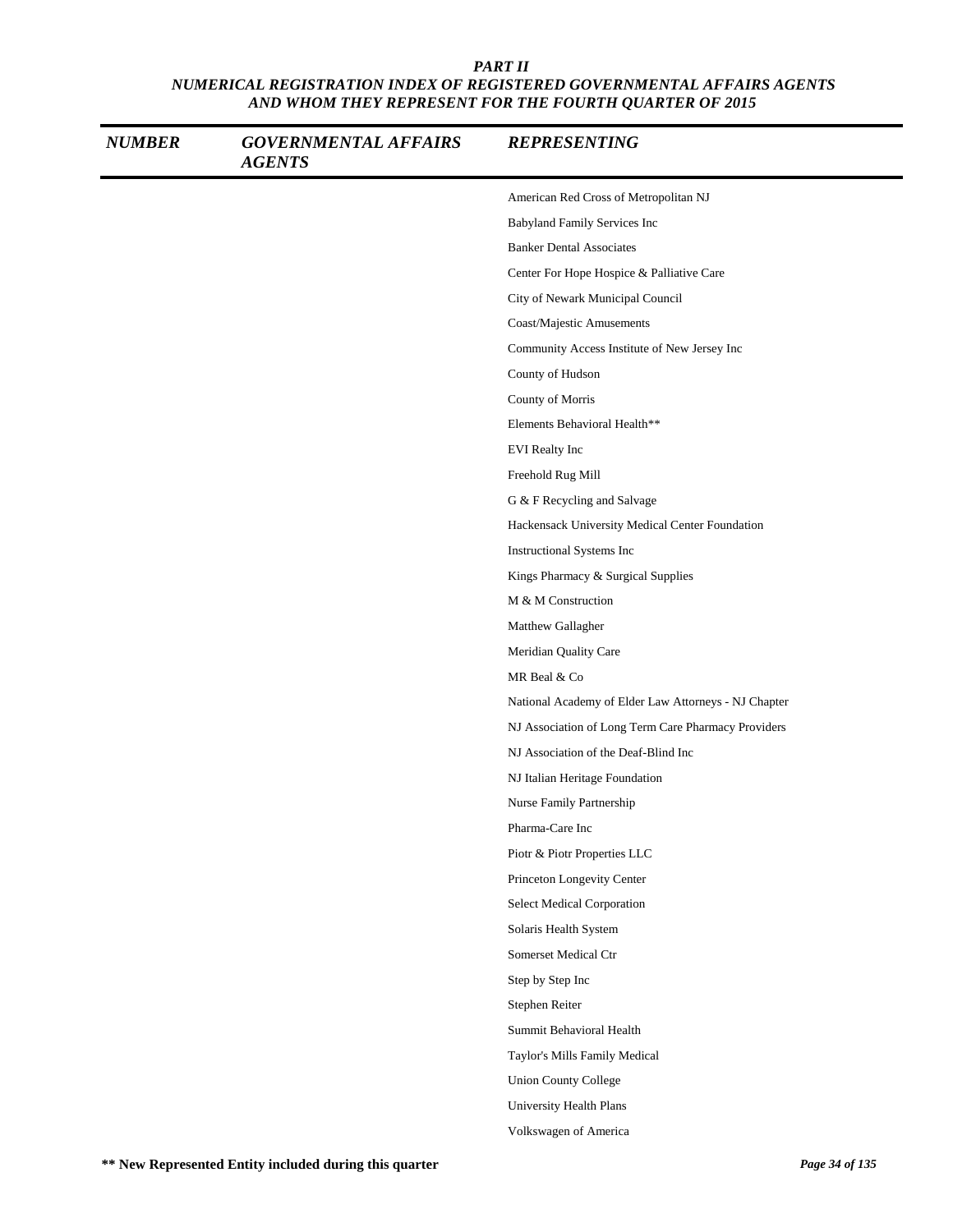| <b>NUMBER</b> | <b>GOVERNMENTAL AFFAIRS</b><br><b>AGENTS</b>                                                                               | <b>REPRESENTING</b>                                          |
|---------------|----------------------------------------------------------------------------------------------------------------------------|--------------------------------------------------------------|
|               |                                                                                                                            | Waste Mgmt of NJ Inc                                         |
| 811           | Association of Schools & Agencies for the Handicapped (ASAH)<br>2125 Rt 33<br>Hamilton Sq, NJ 08690                        |                                                              |
|               | 609-259-6385                                                                                                               |                                                              |
| $811 - 1$     | Gerard M Thiers                                                                                                            |                                                              |
| 815           | <b>Wakefern Food Corp</b>                                                                                                  | Association of Schools & Agencies for the Handicapped (ASAH) |
|               | 33 Northfield Ave<br>Edison, NJ 08818-7812<br>732-906-5153                                                                 |                                                              |
| $815 - 2$     | Lorelei N Mottese                                                                                                          |                                                              |
| $815 - 3$     | Courtney Fagan                                                                                                             |                                                              |
|               |                                                                                                                            | Wakefern Food Corp                                           |
| 818           | NJ Council on Alcoholism & Drug Abuse<br>360 Corporate Blvd<br>Trenton, NJ 08691-1501                                      |                                                              |
|               | 609-689-0599                                                                                                               |                                                              |
| $818 - 1$     | Wayne E Wirta                                                                                                              |                                                              |
| 833           | <b>South Jersey Industries</b><br>One South Jersey Plz Rt 54<br>Folsom, NJ 08037<br>609-561-9000                           | NJ Council on Alcoholism & Drug Abuse                        |
| $833 - 11$    | John Stanziola                                                                                                             |                                                              |
| $833 - 12$    | Dan Sperrazza                                                                                                              |                                                              |
|               |                                                                                                                            | South Jersey Gas                                             |
| 845           | <b>Utility &amp; Transportation Contractors Association</b><br>P O Box 728<br>Allenwood, NJ 08720-0728<br>732-292-4300     |                                                              |
| $845 - 1$     | Robert A Briant Jr                                                                                                         |                                                              |
| $845 - 8$     | Dennis Hart                                                                                                                |                                                              |
| $845 - 9$     | Anthony Attanasio                                                                                                          |                                                              |
| 846           | NJ Chapter, National Waste & Recyclilng Association<br>482 Southbridge St<br>Suite 373<br>Auburn, MA 01501<br>508-839-4751 | Utility & Transportation Contractors Association             |
| $846 - 1$     | Steven G Changaris                                                                                                         | National Solid Waste Management Association (NSWMA)          |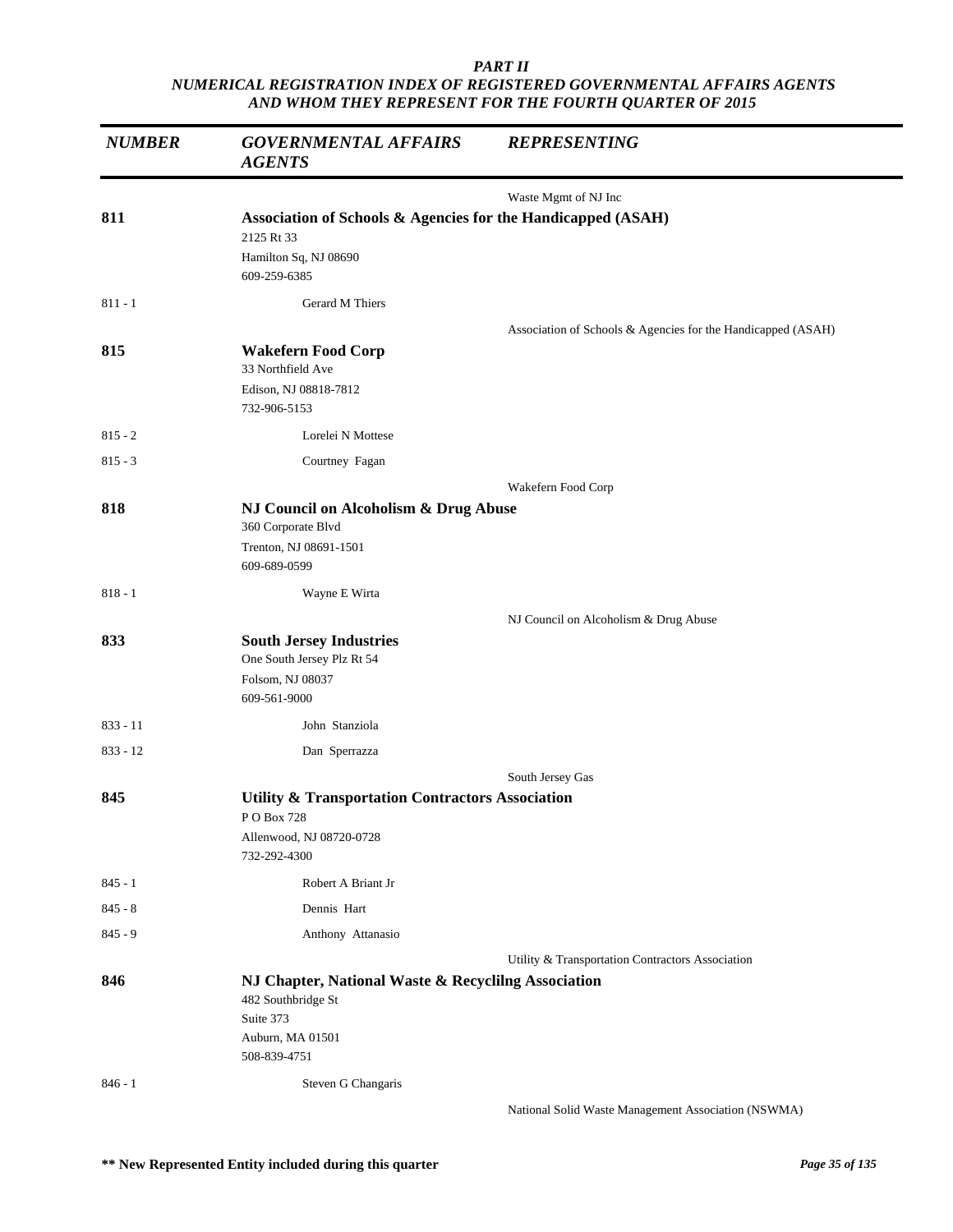| <b>NUMBER</b> | <b>GOVERNMENTAL AFFAIRS</b><br><b>AGENTS</b>                 | <b>REPRESENTING</b>                    |  |
|---------------|--------------------------------------------------------------|----------------------------------------|--|
| 858           | <b>Garden State Coalition of Schools</b><br>160 W State St   |                                        |  |
|               | Trenton, NJ 08608<br>732-618-5755                            |                                        |  |
| $858 - 1$     | Lynne Strickland                                             |                                        |  |
|               |                                                              | Garden State Coalition of Schools      |  |
| 863           | Horizon Blue Cross & Blue Shield of NJ<br>3 Penn Plz E PP16H |                                        |  |
|               | Newark, NJ 07105-2200<br>973-466-8753                        |                                        |  |
| $863 - 11$    | John Leyman                                                  |                                        |  |
| $863 - 12$    | Joseph Manger                                                |                                        |  |
| $863 - 15$    | David Perry                                                  |                                        |  |
| $863 - 16$    | James Dalessio                                               |                                        |  |
| $863 - 17$    | Stephanie E Quinn                                            |                                        |  |
| $863 - 18$    | Joanne Ryan                                                  |                                        |  |
| $863 - 22$    | John Rogers                                                  |                                        |  |
| $863 - 24$    | Carl Rathjen                                                 |                                        |  |
| $863 - 25$    | Cort Adelman                                                 |                                        |  |
| $863 - 26$    | Gary Lin                                                     |                                        |  |
| $863 - 27$    | William Castner                                              |                                        |  |
|               |                                                              | Horizon Blue Cross Blue Shield of NJ   |  |
| 884           | <b>Hospital Alliance of NJ Inc</b><br>150 W State St         |                                        |  |
|               | Trenton, NJ 08608<br>609-989-8200                            |                                        |  |
| $884 - 4$     | Suzanne Ianni                                                |                                        |  |
| $884 - 5$     | Christine Carlson-Glazer                                     |                                        |  |
|               |                                                              | Hospital Alliance of NJ Inc            |  |
| 885           | <b>USAA State Legislative Affairs</b><br>325 Columbia Tpke   |                                        |  |
|               | Florham Park, NJ 07932                                       |                                        |  |
|               | 973-377-6662                                                 |                                        |  |
| $885 - 1$     | John P Friedman                                              |                                        |  |
|               |                                                              | United Services Automobile Association |  |
| 906           | <b>American Chemistry Council</b><br>11 N Pearl St<br>Rm1408 |                                        |  |
|               | Albany, NY 12207-2719<br>518-432-7835                        |                                        |  |
| $906 - 1$     | Stephen M Rosario                                            |                                        |  |
| $906 - 2$     | Margaret Gorman                                              |                                        |  |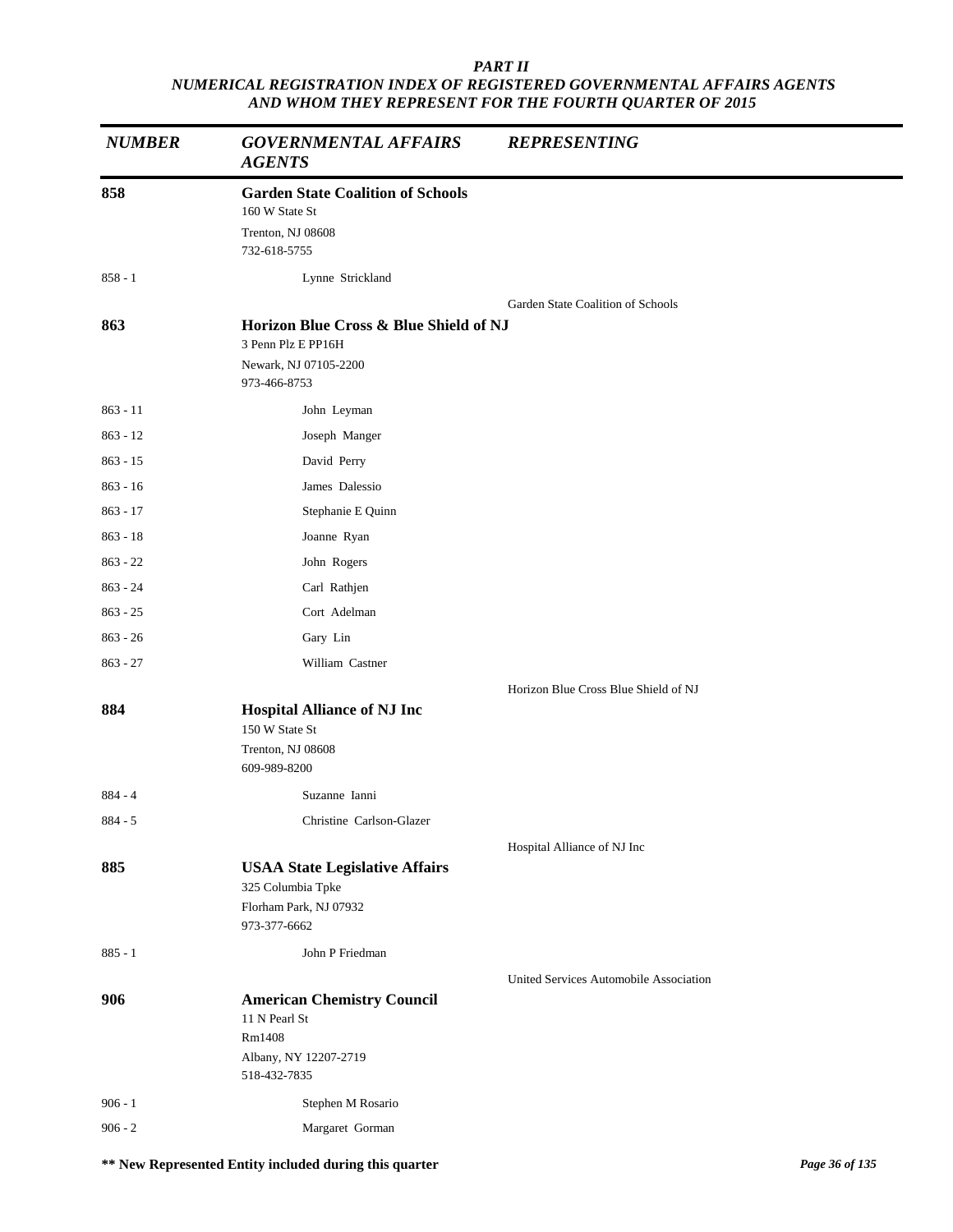| <b>NUMBER</b> | <b>GOVERNMENTAL AFFAIRS</b><br><b>AGENTS</b>                                                                     | <b>REPRESENTING</b>                   |  |
|---------------|------------------------------------------------------------------------------------------------------------------|---------------------------------------|--|
|               |                                                                                                                  | American Chemistry Council            |  |
| 915           | <b>NJ Citizen Action</b><br>744 Broad St<br>Ste 2080<br>Newark, NJ 07102<br>973-643-8800                         |                                       |  |
| $915 - 2$     | Phyllis Salowe-Kaye                                                                                              |                                       |  |
|               |                                                                                                                  | NJ Citizen Action                     |  |
| 939           | DeCotiis Fitzpatrick Cole & Wisler LLP<br>500 Frank W Burr Blvd<br>Suite 31<br>Teaneck, NJ 08608<br>201-928-1100 |                                       |  |
| $939 - 2$     | William Harla                                                                                                    |                                       |  |
| $939 - 21$    | Michael G Luchkiw                                                                                                |                                       |  |
| $939 - 23$    | Francis J Borin                                                                                                  |                                       |  |
| $939 - 26$    | Kevin M Kinsella                                                                                                 |                                       |  |
| $939 - 29$    | Francis X Regan                                                                                                  |                                       |  |
| $939 - 31$    | Ryan J Scerbo                                                                                                    |                                       |  |
| 939 - 34      | Thomas Abbate                                                                                                    |                                       |  |
| $939 - 37$    | Douglas Doyle                                                                                                    |                                       |  |
| $939 - 38$    | Robert DeCotiis                                                                                                  |                                       |  |
| $939 - 39$    | Joseph DeCotiis                                                                                                  |                                       |  |
| $939 - 40$    | Michael DeCotiis                                                                                                 |                                       |  |
| $939 - 41$    | Alfred DeCotiis                                                                                                  |                                       |  |
|               |                                                                                                                  | 346 Ridgefield Management LLC         |  |
|               |                                                                                                                  | Alex Tsvaygoft                        |  |
|               |                                                                                                                  | Alfran Realty LP                      |  |
|               |                                                                                                                  | Alsan Realty Co                       |  |
|               |                                                                                                                  | Alstarz Sports Pub                    |  |
|               |                                                                                                                  | Angelica Corp                         |  |
|               |                                                                                                                  | ASA Apple Inc                         |  |
|               |                                                                                                                  | AshBritt Inc                          |  |
|               |                                                                                                                  | Bordentown Waterfront Community LLC   |  |
|               |                                                                                                                  | Capital Health System                 |  |
|               |                                                                                                                  | Conner Strong Companies Inc           |  |
|               |                                                                                                                  | Cooper Health System                  |  |
|               |                                                                                                                  | <b>Correctional Dental Associates</b> |  |
|               |                                                                                                                  | County Concrete Corp                  |  |
|               |                                                                                                                  | Dicara Malasist & Rosenberg           |  |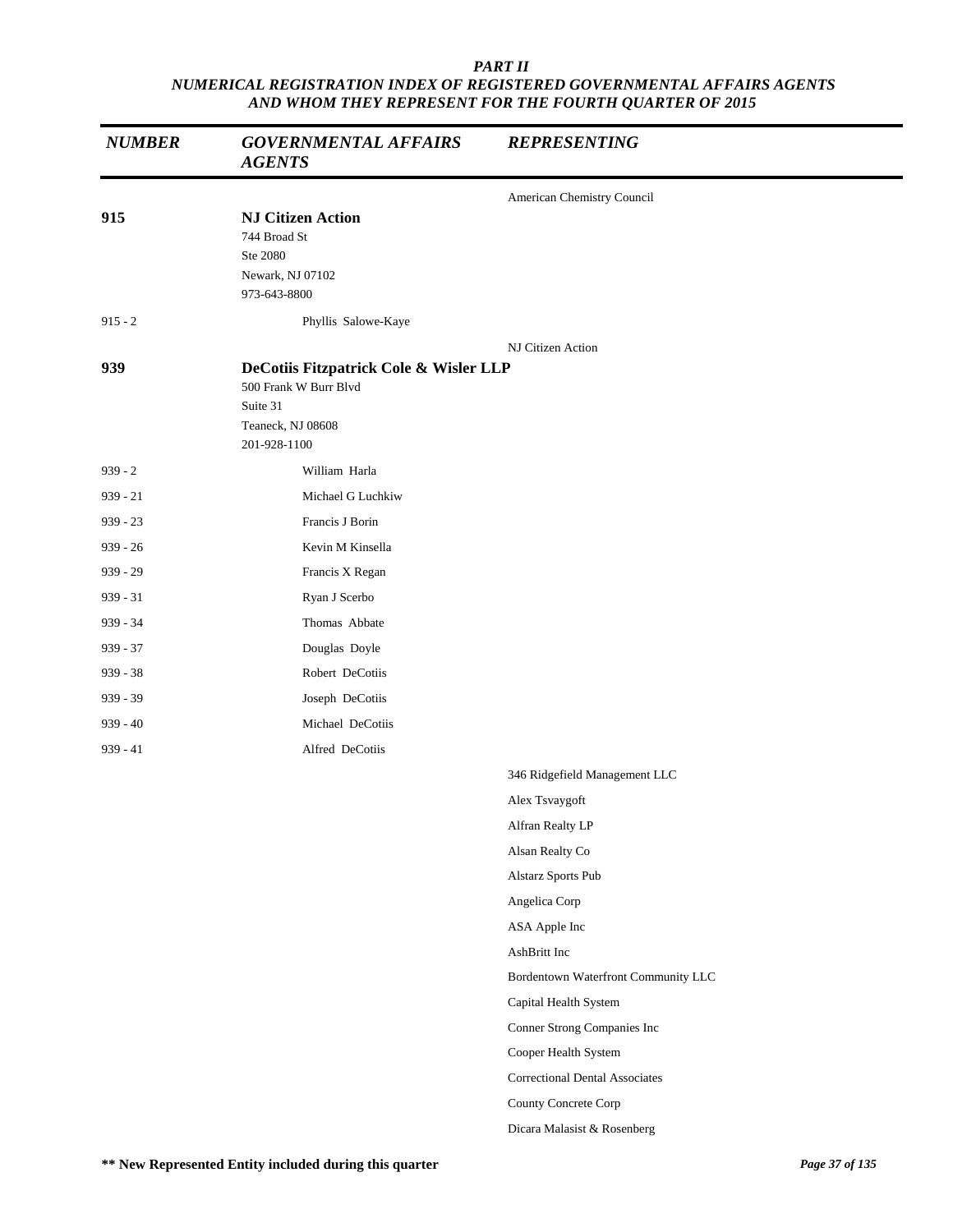| <b>NUMBER</b> | <b>GOVERNMENTAL AFFAIRS</b><br><b>AGENTS</b> | <b>REPRESENTING</b>                                  |
|---------------|----------------------------------------------|------------------------------------------------------|
|               |                                              | DuPont Fabros Technology Inc                         |
|               |                                              | Edison Properties LLC                                |
|               |                                              | <b>ENU</b> Corporation                               |
|               |                                              | <b>Essex National Securities Inc</b>                 |
|               |                                              | Glendale Warehouse & Distribution Corp               |
|               |                                              | Group at Route 3 LLC                                 |
|               |                                              | Hackensack University Medical Center                 |
|               |                                              | Health Net Inc                                       |
|               |                                              | HealthTrust Purchasing Group                         |
|               |                                              | <b>HLJ LLC</b>                                       |
|               |                                              | Jersey Cider Works LLC                               |
|               |                                              | Kulite Semiconductor Products Inc                    |
|               |                                              | L.J. & M. Laplace Chemicals Co Inc                   |
|               |                                              | Meadowlands One                                      |
|               |                                              | Metro Stop Enterprises LLC                           |
|               |                                              | National Vision Inc                                  |
|               |                                              | New Meadowlands Racetrack LLC                        |
|               |                                              | NJ Apartment Association                             |
|               |                                              | NJ Council of Teaching Hospitals                     |
|               |                                              | NJ Pharmacist Association                            |
|               |                                              | <b>NJNAHRO</b>                                       |
|               |                                              | North American Energy Alliance                       |
|               |                                              | North Fork Bank                                      |
|               |                                              | Ocean Risk Retention Group Inc                       |
|               |                                              | Our Lady of the Magnificat Church                    |
|               |                                              | Park Willow LLC                                      |
|               |                                              | Philip & Donna Girlando                              |
|               |                                              | Pilgrim Pipeline Holdings LLC                        |
|               |                                              | Pinelands Insurance Company Risk Retention Group Inc |
|               |                                              | Princeton International Academy Charter School       |
|               |                                              | Red Bank Affordable Housing Corp (RBAHC)             |
|               |                                              | Rockefeller Group Development Corp                   |
|               |                                              | Sanzari Enterprise                                   |
|               |                                              | Shotmeyer Brothers Inc                               |
|               |                                              | Shotmeyer Solar LLC                                  |
|               |                                              | South Amboy Renaissance Corp                         |
|               |                                              | Spectra Energy                                       |
|               |                                              | Spray-Tek Inc                                        |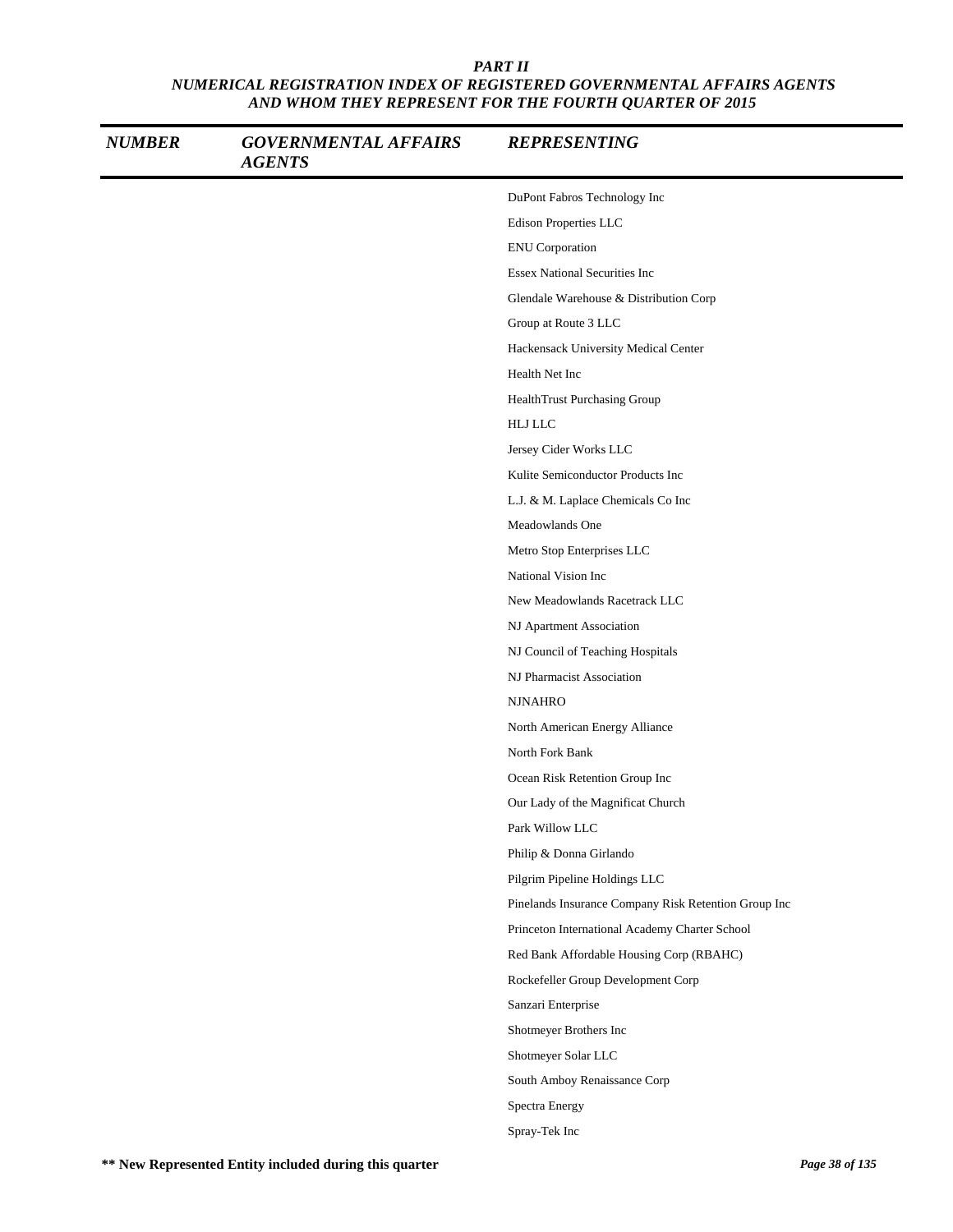| <b>NUMBER</b> | <b>GOVERNMENTAL AFFAIRS</b><br><b>AGENTS</b>         | <b>REPRESENTING</b>                                |
|---------------|------------------------------------------------------|----------------------------------------------------|
|               |                                                      | St George's University School of Medicine          |
|               |                                                      | <b>Sun National Bank</b>                           |
|               |                                                      | West Deptford Energy LLC                           |
|               |                                                      | West New York Urban Renewal Associates II LP       |
|               |                                                      | Wilenta Feed Inc                                   |
|               |                                                      | Willow Lake Day Camp                               |
|               |                                                      | <b>Woodstown Associates LLC</b>                    |
|               |                                                      | Wynn Resorts Development LLC                       |
| 944           | <b>TTP Government Relations</b><br>108 West State St |                                                    |
|               | PO Box 7781                                          |                                                    |
|               | Trenton, NJ 08628<br>609-883-7481                    |                                                    |
| $944 - 1$     | Peter P Guzzo                                        |                                                    |
|               |                                                      | B & R Insurance Co of America                      |
|               |                                                      | Consumers for Civil Justice/CCJ                    |
|               |                                                      | Council of NJ State College Locals                 |
|               |                                                      | CWA Local 1032 AFL CIO                             |
|               |                                                      | <b>Envision Environmental Inc</b>                  |
|               |                                                      | Fraternal Order of Police - NJ State Lodge         |
|               |                                                      | Global Life Enterprises Inc                        |
|               |                                                      | Health Professionals & Allied Employees            |
|               |                                                      | Midland-Atlantic Operations                        |
|               |                                                      | Mocci Industries                                   |
|               |                                                      | NJ Advisory Council on Safety & Health             |
|               |                                                      | NJ Mothers Against Drunk Driving                   |
|               |                                                      | NJ State Alliance of YMCAs Public Policy Committee |
|               |                                                      | NJ State Association of American Univ Professors   |
|               |                                                      | NJ State Federation of Teachers (AFT/AFL-CIO)      |
|               |                                                      | NJ Work Environment Council                        |
|               |                                                      | Performance Insurance Co                           |
|               |                                                      | Physicians & Patients for Quality Care Inc         |
|               |                                                      | Professional Firefighters Association of NJ        |
|               |                                                      | Professional Insurance Network Inc                 |
|               |                                                      | Professional Services Plus Inc                     |
|               |                                                      | Rehab Beyond 2000 Inc                              |
|               |                                                      | RM Insurance Services Inc                          |
|               |                                                      | Rutgers U American Association Of Univ Professors  |
|               |                                                      | Second Home Adult Medical Day Care                 |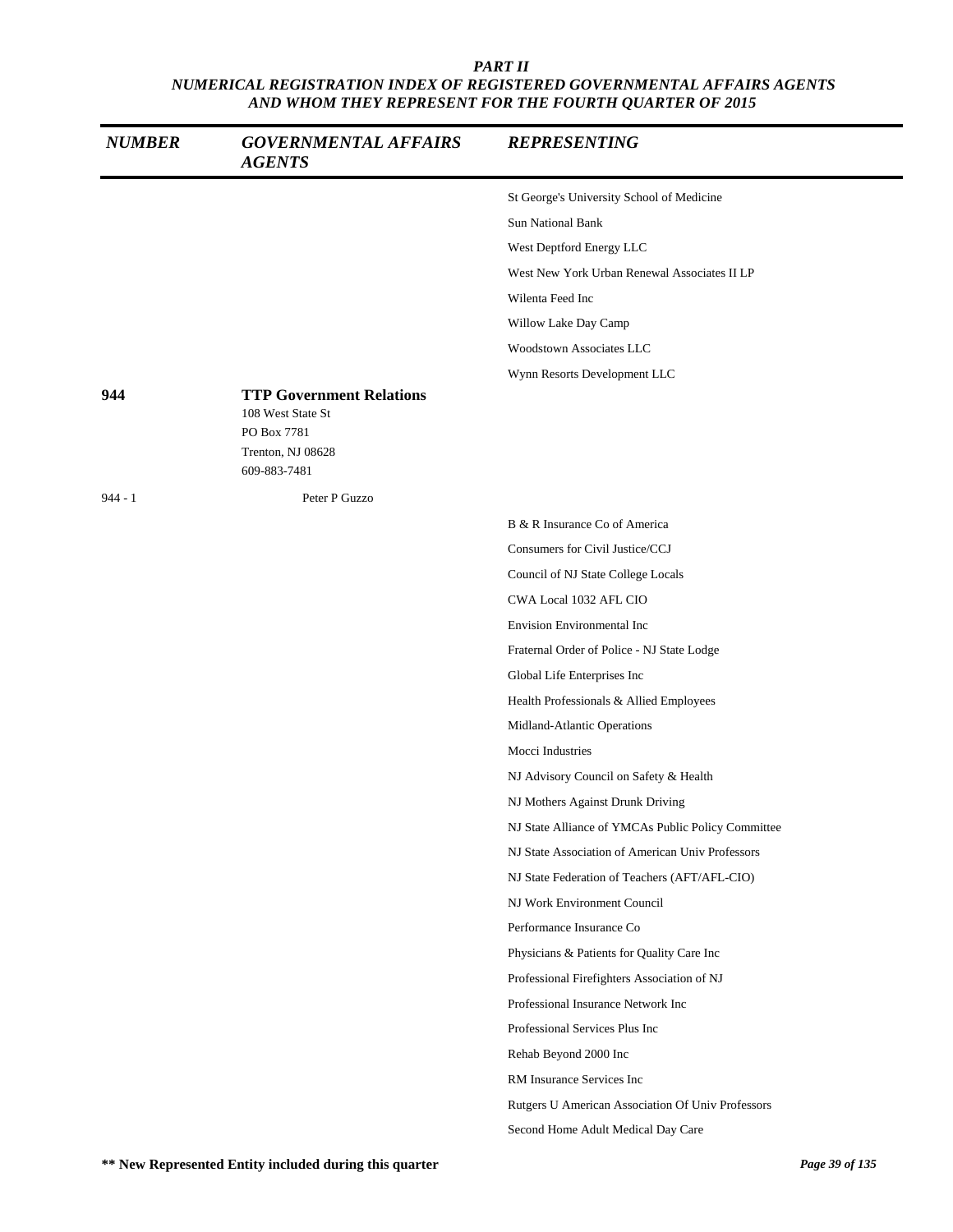| <b>NUMBER</b> | <b>GOVERNMENTAL AFFAIRS</b><br><b>AGENTS</b>                                                                                             | <b>REPRESENTING</b>                                         |
|---------------|------------------------------------------------------------------------------------------------------------------------------------------|-------------------------------------------------------------|
|               |                                                                                                                                          | <b>Trenton Area YMCA</b>                                    |
|               |                                                                                                                                          | <b>TTP Government Relations</b>                             |
| 964           | <b>National Rifle Association of America</b><br>11250 Waples Mill Rd<br>Fairfax, VA 22030<br>703-267-1200                                |                                                             |
| $964 - 13$    | Darin Goens                                                                                                                              |                                                             |
|               |                                                                                                                                          | National Rifle Association Institute for Legislative Action |
| 975           | Delta Dental Plan of NJ Inc<br>1639 Rt 10<br>Third Fl Legal Dept<br>Parsippany, NJ 07054<br>973-285-4047                                 |                                                             |
| $975 - 1$     | Douglas G Sanborn                                                                                                                        |                                                             |
|               |                                                                                                                                          | Delta Dental Plan of NJ Inc                                 |
| 986           | NJ Association of Mental Health and Addiction Agencies Inc<br>3575 Quakerbridge Rd<br>Suite 102<br>Mercerville, NJ 08619<br>609-838-5488 |                                                             |
| $986 - 1$     | Debra L Wentz                                                                                                                            |                                                             |
| $986 - 3$     | Mary Abrams                                                                                                                              |                                                             |
| $986 - 4$     | Su Fen Lubitz                                                                                                                            |                                                             |
| $986 - 5$     | Shauna Moses                                                                                                                             |                                                             |
|               |                                                                                                                                          | NJ Association of Mental Health and Addiction Agencies Inc  |
| 1000          | McCarter & English<br>Four Gateway Ctr<br>100 Mulberry St<br>Newark, NJ 07102<br>973-622-4444                                            | (NJAMHAA)                                                   |
| $1000 - 3$    | Robert Mintz                                                                                                                             |                                                             |
|               |                                                                                                                                          | ADP Claims Services Group                                   |
|               |                                                                                                                                          | Automatic Data Processing/ADP                               |
|               |                                                                                                                                          | <b>Energy Photovoltaics</b>                                 |
|               |                                                                                                                                          | <b>EPEX Energy Purchasing Experts</b>                       |
|               |                                                                                                                                          | NJ League Community & Savings Bankers                       |
|               |                                                                                                                                          | World Savings & Loan Association                            |
| 1012          | Laurie A Clark<br>60 Rocky Hill Rd<br>Princeton, NJ 08540-9495                                                                           |                                                             |
|               | 732-355-0250                                                                                                                             |                                                             |
| $1012 - 1$    | Laurie A Clark                                                                                                                           |                                                             |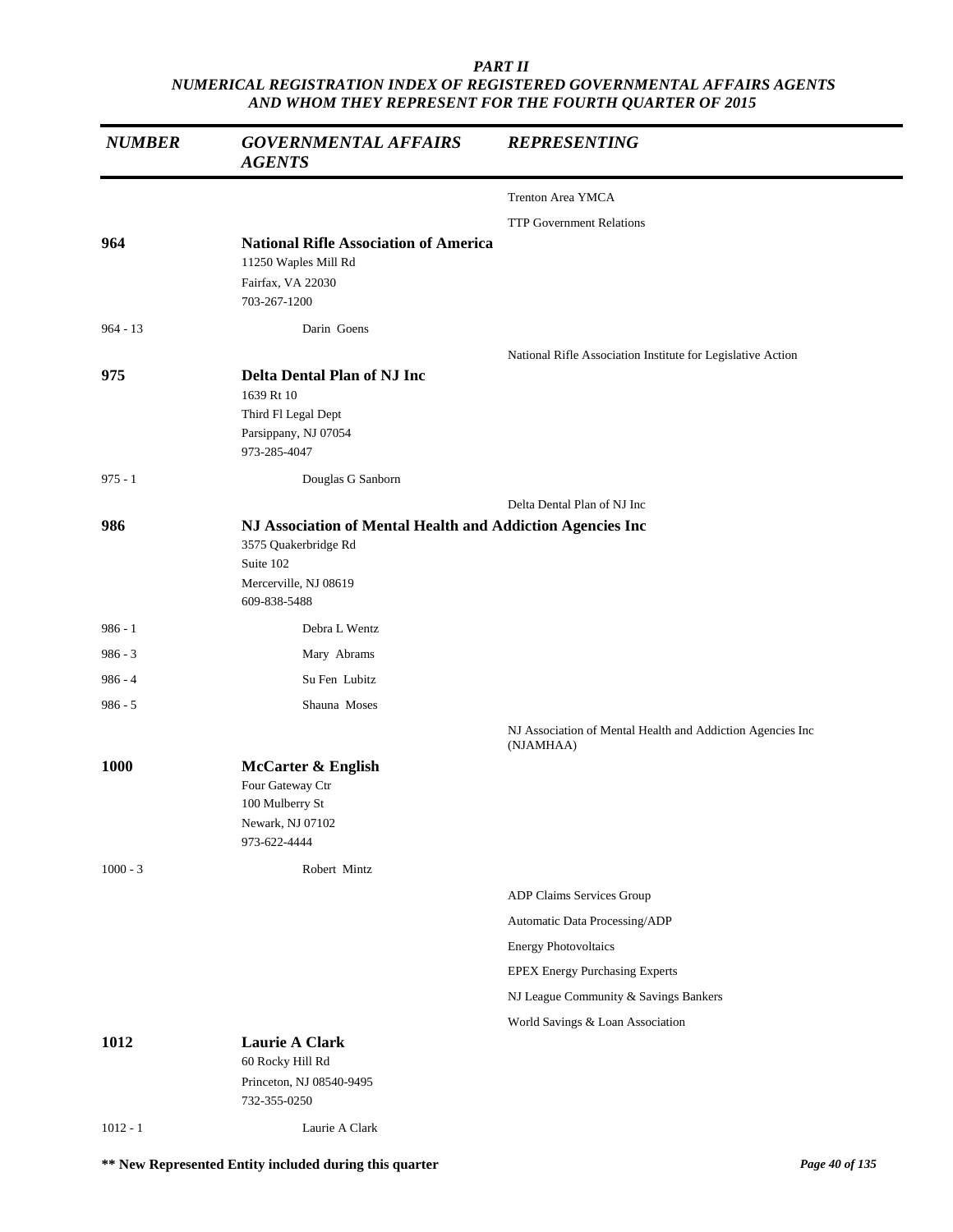| <b>NUMBER</b> | <b>GOVERNMENTAL AFFAIRS</b><br><b>AGENTS</b>                                                       | <b>REPRESENTING</b>                                 |
|---------------|----------------------------------------------------------------------------------------------------|-----------------------------------------------------|
|               |                                                                                                    | American Academy of Neurology                       |
|               |                                                                                                    | Coalition for Quality Health Care                   |
|               |                                                                                                    | College of American Pathologists                    |
|               |                                                                                                    | Garden State Pharmacy Owners                        |
|               |                                                                                                    | Motorola Inc                                        |
|               |                                                                                                    | NJ Association of Osteopathic Physicians & Surgeons |
|               |                                                                                                    | NJ Pharmacists Association                          |
|               |                                                                                                    | NJ Podiatric Medical Society                        |
|               |                                                                                                    | NJ Society of Pathologists                          |
|               |                                                                                                    | NJ State Law Enforcement Officers Association       |
|               |                                                                                                    | Ortley Beach Property Owners Association Inc        |
|               |                                                                                                    | Physicians for Quality Care                         |
| 1014          | NJ American Water Co<br>1025 Laurel Oak Rd<br>Voorhees, NJ 08043                                   |                                                     |
| $1014 - 20$   | Kevin Watsey                                                                                       |                                                     |
| $1014 - 24$   | William Varley                                                                                     |                                                     |
|               |                                                                                                    | NJ American Water Co                                |
| 1038          | <b>United Transportation Union</b><br>333 W State St Ste 15F<br>Trenton, NJ 08618<br>609-396-1994  |                                                     |
| $1038 - 1$    | Daniel J O'Connell                                                                                 |                                                     |
|               |                                                                                                    | United Transportation Union                         |
| 1041          | <b>NJ Work Environment Council</b><br>7 Dunmore Ave<br>F11<br>Ewing, NJ 08618-1937<br>609-882-6100 |                                                     |
| $1041 - 6$    | Debra Coyle                                                                                        |                                                     |
| $1041 - 9$    | Janice S Kline                                                                                     |                                                     |
| $1041 - 10$   | Angelina Carione                                                                                   |                                                     |
| $1041 - 11$   | Dan Fatton                                                                                         |                                                     |
|               |                                                                                                    | NJ Work Environment Council                         |
| 1054          | <b>1868 Public Affairs LLC</b><br>15 West Front St 4th Floor<br>Trenton, NJ 08608<br>609-394-0888  |                                                     |
| $1054 - 4$    | Patrick Torpey                                                                                     |                                                     |
| $1054 - 20$   | Idida Rodriguez                                                                                    |                                                     |
| $1054 - 21$   | LeRoy Jones Jr                                                                                     |                                                     |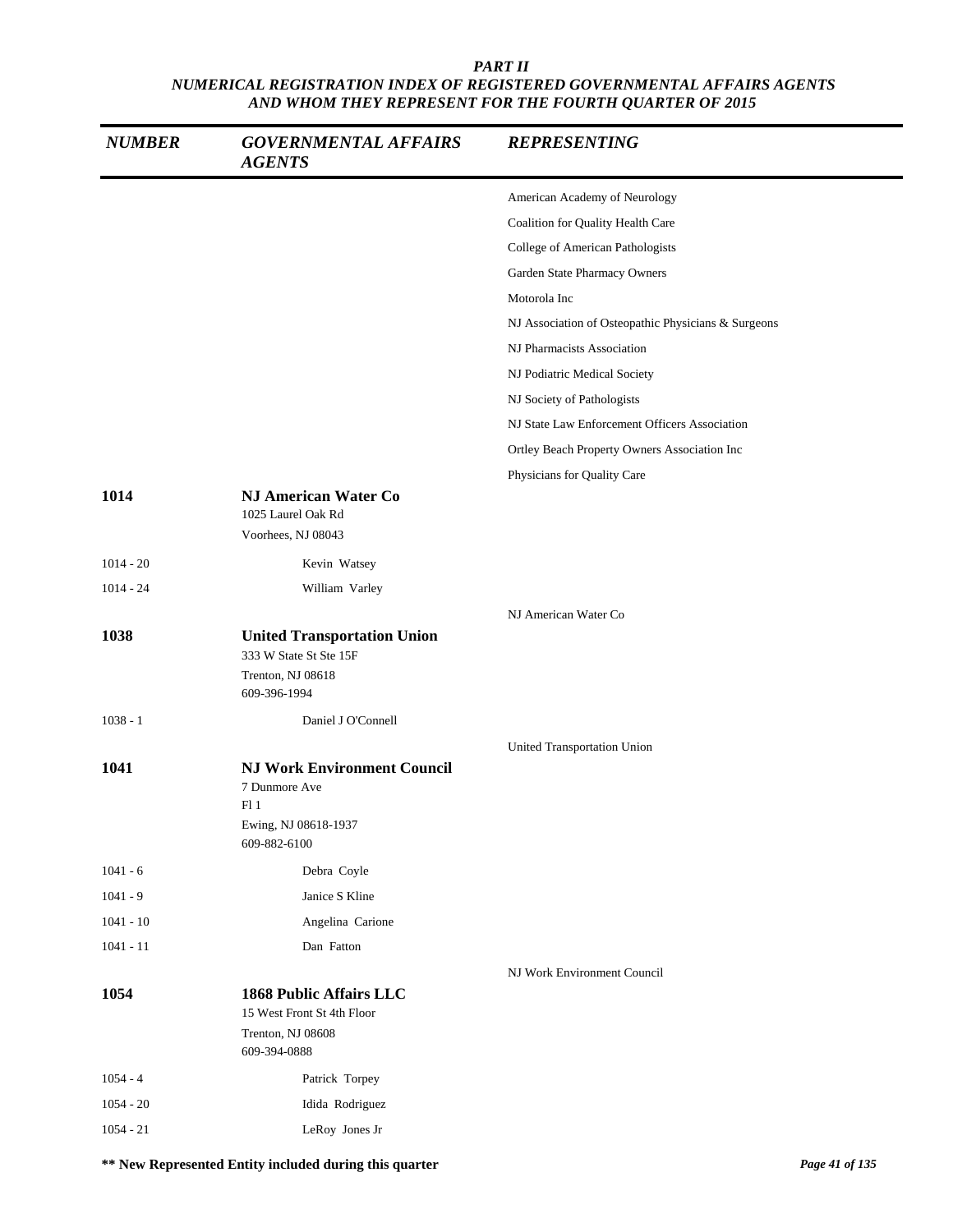| <b>NUMBER</b> | <b>GOVERNMENTAL AFFAIRS</b><br><b>AGENTS</b> | <b>REPRESENTING</b>                            |
|---------------|----------------------------------------------|------------------------------------------------|
| $1054 - 22$   | George Gilmore                               |                                                |
|               |                                              | 1868 Public Affairs LLC                        |
|               |                                              | <b>Bally Technologies Inc</b>                  |
|               |                                              | Barnabas Health System                         |
|               |                                              | BI Inc                                         |
|               |                                              | Borough of Medford Lakes                       |
|               |                                              | Borough of Watchung                            |
|               |                                              | Career Fire Chiefs Association                 |
|               |                                              | Center for Urban Education                     |
|               |                                              | Charles Jones LLC                              |
|               |                                              | ChoicePoint Inc                                |
|               |                                              | City Of Newark                                 |
|               |                                              | <b>Community Education Centers</b>             |
|               |                                              | CWA Local 1039                                 |
|               |                                              | Delon Hampton                                  |
|               |                                              | East Orange General Hospital                   |
|               |                                              | Forthright, LLC c/o National Arbitration Forum |
|               |                                              | Global Notice                                  |
|               |                                              | Hewlett Packard Enterprise (HPE)**             |
|               |                                              | HP, Inc                                        |
|               |                                              | Marl Associates                                |
|               |                                              | NJ Care                                        |
|               |                                              | NJ Community Development Corp                  |
|               |                                              | NJ Concrete & Aggregate Association            |
|               |                                              | NJ Section American Waterworks Association     |
|               |                                              | <b>Novaces</b>                                 |
|               |                                              | Opportunities For All (OFA)                    |
|               |                                              | PSE&G Services Corp                            |
|               |                                              | ResCare                                        |
|               |                                              | Schering Corp                                  |
|               |                                              | <b>Sharp Decisions</b>                         |
|               |                                              | <b>Silver Springs Networks</b>                 |
|               |                                              | Sodexho Inc                                    |
|               |                                              | Somerset County Parks Commission               |
|               |                                              | TerraTech**                                    |
|               |                                              | Torain Group                                   |
|               |                                              | Wal-Mart Stores Inc                            |
|               |                                              | Wilson Sporting Goods                          |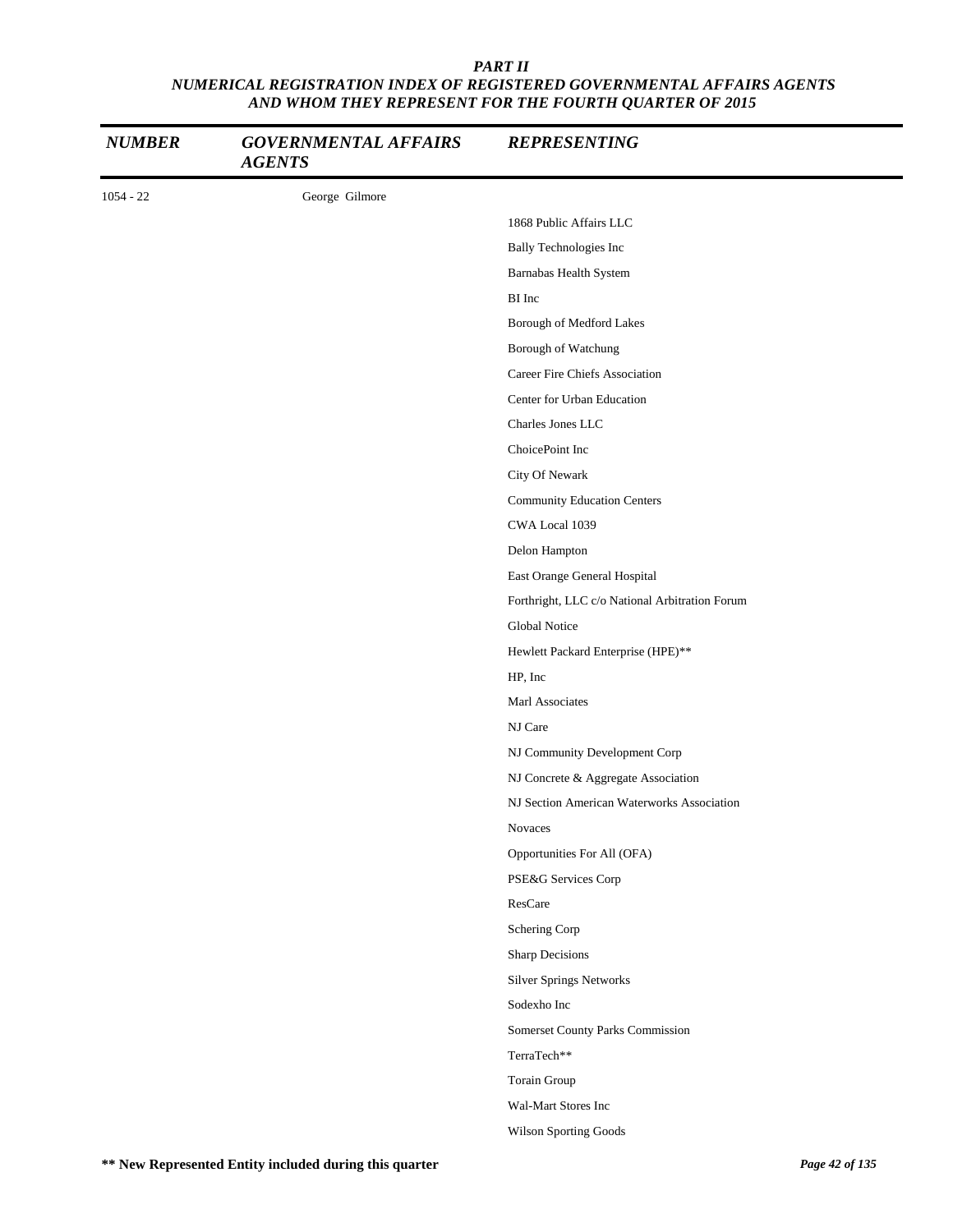| <b>NUMBER</b> | <b>GOVERNMENTAL AFFAIRS</b><br><b>AGENTS</b>                                                                                                    | <b>REPRESENTING</b>                                  |
|---------------|-------------------------------------------------------------------------------------------------------------------------------------------------|------------------------------------------------------|
| 1068          | <b>AmeriHealth Insurance Co of NJ</b><br>259 Prospect Plains Rd<br><b>Building M</b><br>Cranbury, NJ 08512<br>856-638-2776<br>215-241-3113      |                                                      |
| $1068 - 3$    | Lilton R Taliaferro Jr                                                                                                                          |                                                      |
|               |                                                                                                                                                 | AmeriHealth HMO Inc                                  |
|               |                                                                                                                                                 | AmeriHealth Ins Co of NJ                             |
|               |                                                                                                                                                 | Independence Blue Cross                              |
| 1075          | ELM Group, Inc.<br>345 Wall St<br>Research Park<br>Princeton, NJ 08540<br>609-683-4848                                                          |                                                      |
| $1075 - 1$    | Kenneth T Hart                                                                                                                                  |                                                      |
|               |                                                                                                                                                 | Marisol Inc                                          |
| 1078          | <b>NJ GASP (Group Against Smoking Pollution)</b><br>7 Cedar St<br>Unit A<br>Summit, NJ 07901<br>908-273-9368                                    |                                                      |
| $1078 - 2$    | Karen Blumenfeld                                                                                                                                |                                                      |
|               |                                                                                                                                                 | NJ GASP (Group Against Smoking Pollution)            |
| 1086          | <b>National Association of Industrial Office Properties</b><br>317 George St<br>New Brunswick, NJ 08901<br>732-729-9900                         |                                                      |
| $1086 - 1$    | Michael G McGuinness                                                                                                                            |                                                      |
|               |                                                                                                                                                 |                                                      |
| 1091          | <b>Natural Resources Defense Council</b><br>40 W 20th St<br>New York, NY 10011<br>212-727-4480                                                  | National Association of Industrial Office Properties |
| $1091 - 13$   | Rebecca Hammer                                                                                                                                  |                                                      |
| $1091 - 15$   | Lawrence Levine                                                                                                                                 |                                                      |
| $1091 - 16$   | Alison Granshaw                                                                                                                                 |                                                      |
|               |                                                                                                                                                 | Natural Resources Defense Council                    |
| 1130          | NJ Laborers Employers Cooperation Education Trust (NJ LECET)<br>104 Interchange Plz Ste 301<br>PO Box 554<br>Cranbury, NJ 08512<br>609-860-9223 |                                                      |
| $1130 - 1$    | Joseph A McNamara                                                                                                                               |                                                      |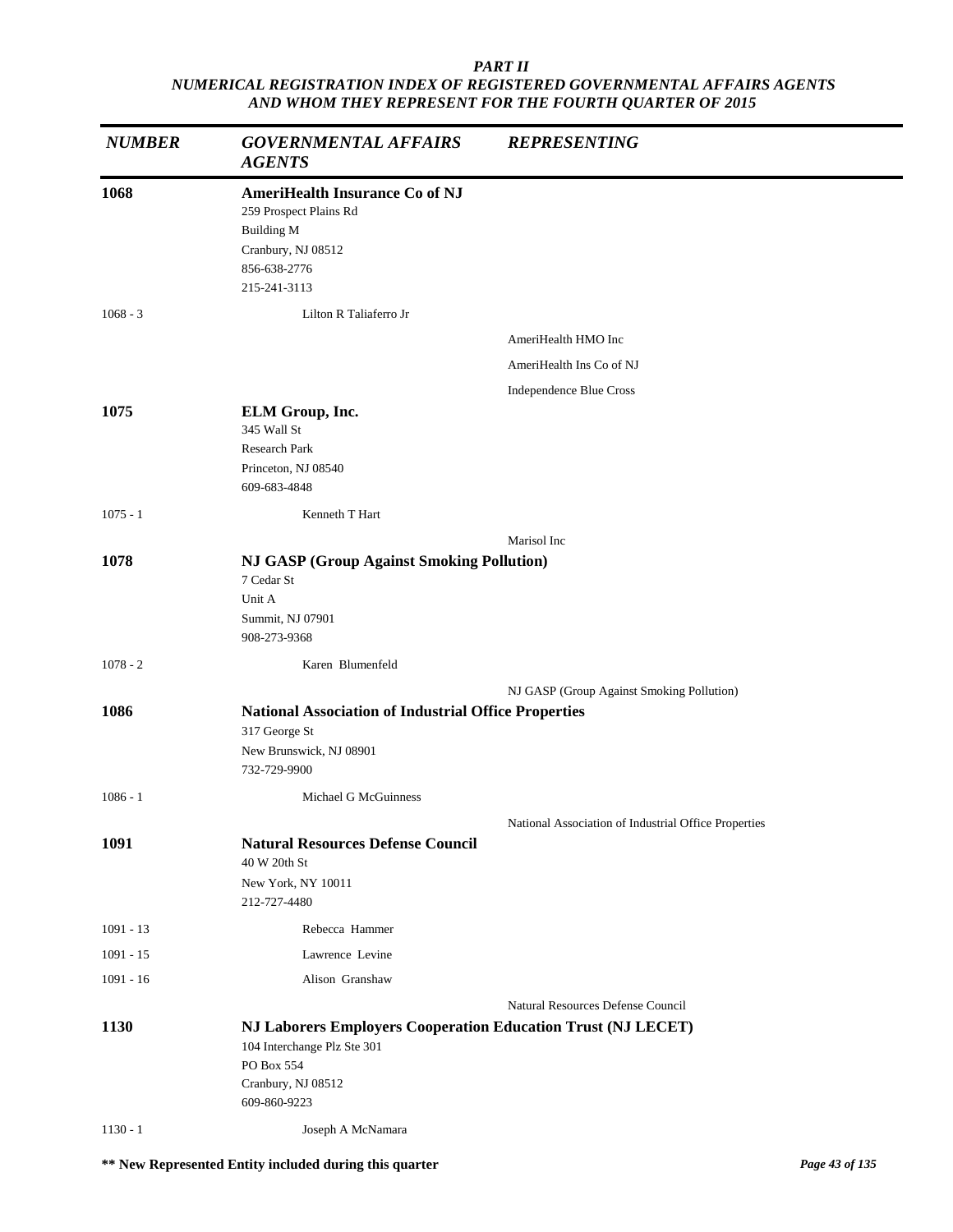| <b>NUMBER</b> | <b>GOVERNMENTAL AFFAIRS</b><br><b>AGENTS</b>                                                  | <b>REPRESENTING</b>                                          |
|---------------|-----------------------------------------------------------------------------------------------|--------------------------------------------------------------|
| $1130 - 4$    | Ciro Scalera                                                                                  |                                                              |
| $1130 - 5$    | Gerard M Balmir Jr                                                                            |                                                              |
|               |                                                                                               | NJ Laborers Employers Cooperation Education Trust (NJ LECET) |
| 1148          | <b>Monmouth University</b>                                                                    |                                                              |
|               | Cedar Ave<br>Wilsar Hall Rm 201                                                               |                                                              |
|               | West Long Branch, NJ 07764<br>732-571-3526                                                    |                                                              |
| $1148 - 2$    | Paul Dement                                                                                   |                                                              |
|               |                                                                                               | Monmouth University                                          |
| 1152          | <b>New York Life Insurance Co</b><br>51 Madison Ave                                           |                                                              |
|               | New York, NY 10010<br>212-576-6881                                                            |                                                              |
| $1152 - 2$    | Douglas A Wheeler                                                                             |                                                              |
|               |                                                                                               | New York Life Insurance Company                              |
| 1156          | <b>American Cancer Society</b><br>Eastern Division of NJ<br>2600 US Hwy 1                     |                                                              |
|               | North Brunswick, NJ 08902-6001<br>732-297-8000                                                |                                                              |
| $1156 - 7$    | Sister Margaret Lopez                                                                         |                                                              |
|               |                                                                                               | American Cancer Society Eastern Division NJ                  |
| 1159          | <b>NJ Dental Association</b><br>1 Dental Plz<br>PO Box 6020                                   |                                                              |
|               | North Brunswick, NJ 08902-6020<br>732-821-9400                                                |                                                              |
| $1159 - 2$    | James J Schulz Jr                                                                             |                                                              |
| $1159 - 4$    | Arthur Carl Meisel                                                                            |                                                              |
|               |                                                                                               | NJ Dental Association                                        |
| 1162          | <b>NJ State Laborers PAC</b><br>104 Interchange Plz Ste 301<br>PO Box 554<br>Monroe, NJ 08831 |                                                              |
|               | 609-860-9226                                                                                  |                                                              |
| $1162 - 4$    | John Duthie                                                                                   |                                                              |
|               |                                                                                               | NJ State Laborers PAC                                        |
| 1164          | <b>League of Women Voters of NJ</b><br>204 W State St                                         |                                                              |
|               | Trenton, NJ 08608<br>609-394-3303                                                             |                                                              |
| $1164 - 2$    | Sandra L Matsen                                                                               |                                                              |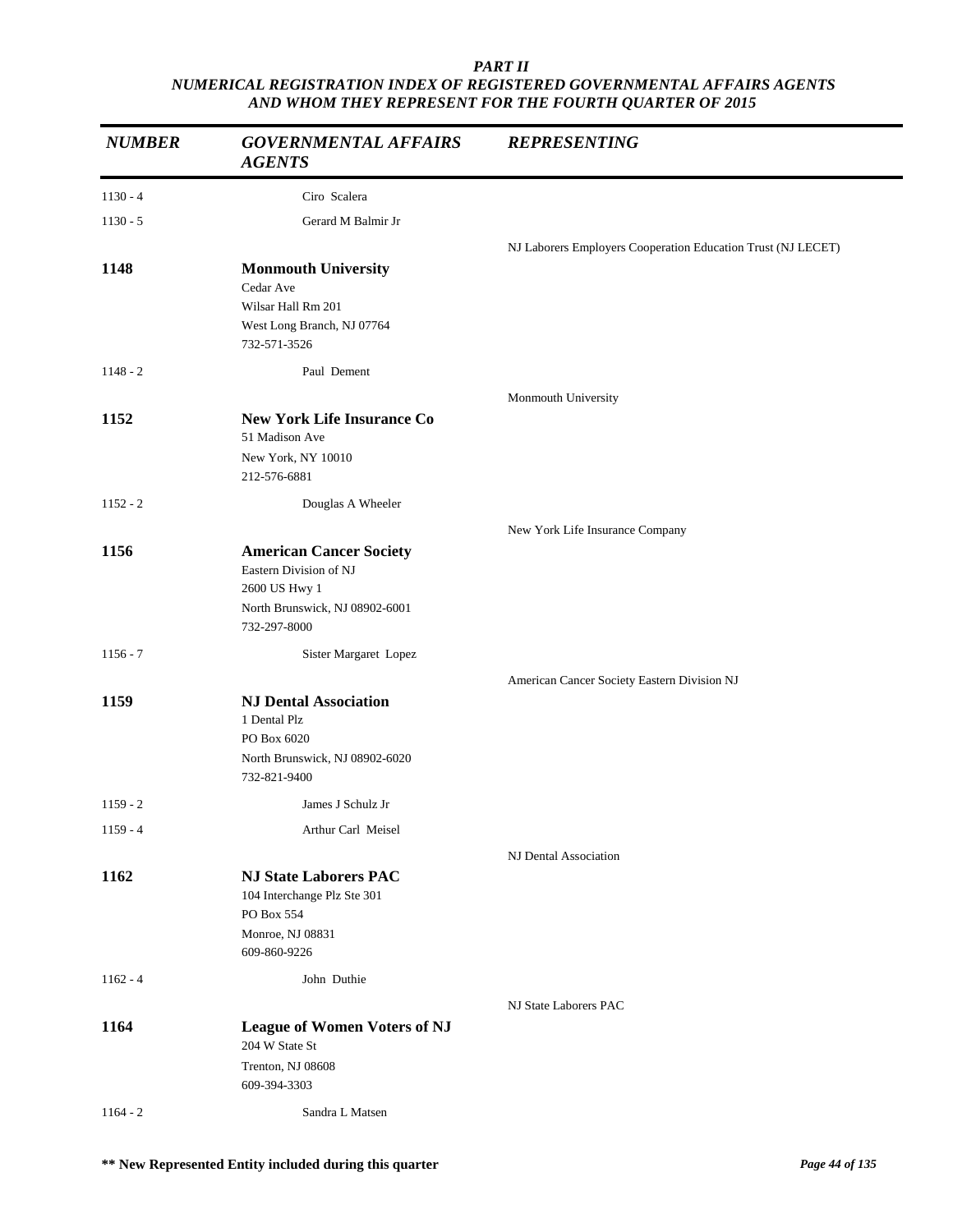| <b>NUMBER</b> | <b>GOVERNMENTAL AFFAIRS</b><br><b>AGENTS</b>                                                                                                      | <b>REPRESENTING</b>                                      |
|---------------|---------------------------------------------------------------------------------------------------------------------------------------------------|----------------------------------------------------------|
|               |                                                                                                                                                   | League of Women Voters of NJ                             |
| 1165          | Anthem Inc and its Affiliates dba Amerigroup NJ<br>101 Wood Ave S<br>8th Floor<br>Iselin, NJ 08830<br>732-452-6000                                |                                                          |
| $1165 - 1$    | John W Koehn                                                                                                                                      |                                                          |
| $1165 - 3$    | Jennifer Jacobs                                                                                                                                   |                                                          |
| $1165 - 4$    | Michele Jaker                                                                                                                                     |                                                          |
|               |                                                                                                                                                   | Americaid Corp                                           |
|               |                                                                                                                                                   | Anthem Inc and its Affliates dba Amerigroup NJ           |
| 1170          | <b>Continental Airlines Inc/United Continental Holdings Inc</b><br>Newark International Airport<br>Terminal C<br>Newark, NJ 07114<br>973-681-1482 |                                                          |
| $1170 - 3$    | Monica Slater Stokes                                                                                                                              |                                                          |
| $1170 - 5$    | Blenda Riddick                                                                                                                                    |                                                          |
|               |                                                                                                                                                   | Continental Airlines Inc/United Continental Holdings Inc |
| 1177          | <b>Autism New Jersey</b><br>500 Horizon Dr<br>Ste 530<br>Robbinsville, NJ 08691<br>609-883-8100                                                   |                                                          |
| $1177 - 7$    | Suzanne Buchanan                                                                                                                                  |                                                          |
|               |                                                                                                                                                   | Autism New Jersey                                        |
| 1180          | <b>NJ Natural Gas Co</b><br>1415 Wyckoff Rd<br>PO Box 1464<br>Wall, NJ 07719<br>732-938-1099                                                      |                                                          |
| $1180 - 2$    | Mark Sperduto                                                                                                                                     |                                                          |
| $1180 - 4$    | Linda Kellner                                                                                                                                     |                                                          |
|               |                                                                                                                                                   | NJ Natural Gas Co                                        |
| 1186          | UA Plumbers & Pipefitters LU 9<br>2 Iron Ore Rd Rt 33<br>Englishtown, NJ 07726<br>732-792-0999                                                    |                                                          |
| $1186 - 2$    | Michael K Maloney                                                                                                                                 | UA Plumbers & Pipefitters Local 9                        |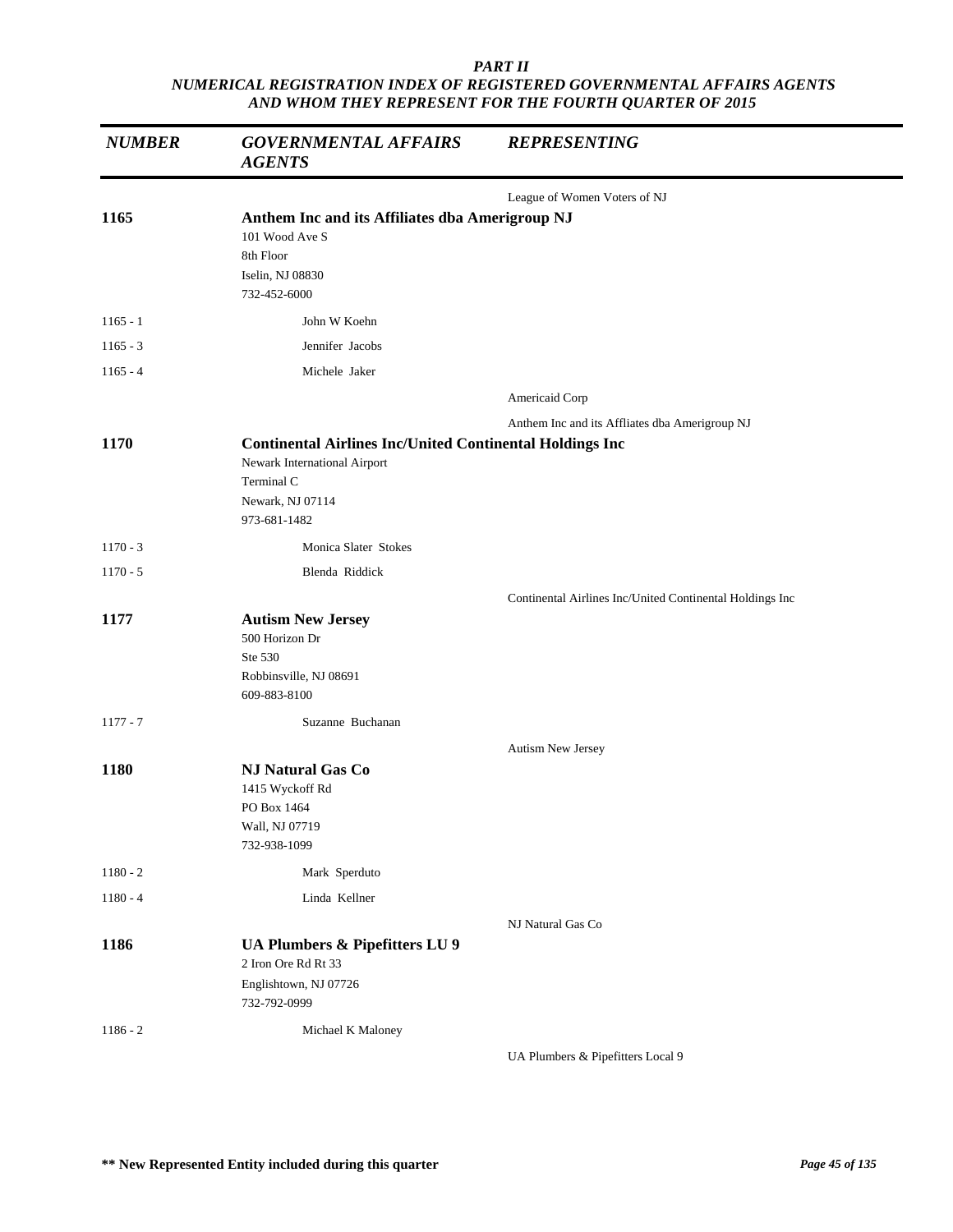| <b>NUMBER</b> | <b>GOVERNMENTAL AFFAIRS</b><br><b>AGENTS</b>                                          | <b>REPRESENTING</b>                                    |
|---------------|---------------------------------------------------------------------------------------|--------------------------------------------------------|
| 1192          | <b>Pringle Quinn Anzano PC</b><br>202 W State St<br>Trenton, NJ 08608<br>609-393-8944 |                                                        |
| $1192 - 1$    | Paul Anzano                                                                           |                                                        |
| $1192 - 3$    | Michael Patrick O'Connell                                                             |                                                        |
| $1192 - 5$    | Kenneth Pringle                                                                       |                                                        |
|               |                                                                                       | Appraisal Systems Inc                                  |
|               |                                                                                       | Association for Children of NJ                         |
|               |                                                                                       | Association of Schools Affiliated with the Handicapped |
|               |                                                                                       | <b>Bank of America</b>                                 |
|               |                                                                                       | Borough of Glen Gardner                                |
|               |                                                                                       | Borough of Seaside Park                                |
|               |                                                                                       | City of Cape May NJ                                    |
|               |                                                                                       | <b>Coalition for Natural Health</b>                    |
|               |                                                                                       | Distilled Spirits Council of the United States**       |
|               |                                                                                       | Eastern Title Agency                                   |
|               |                                                                                       | <b>Express Scripts</b>                                 |
|               |                                                                                       | Fund for Animal                                        |
|               |                                                                                       | Hawthorn Group LC The                                  |
|               |                                                                                       | Hertz Corp The                                         |
|               |                                                                                       | Insurance Council of NJ                                |
|               |                                                                                       | <b>JAMES</b>                                           |
|               |                                                                                       | Liberty Mutual Insurance Co                            |
|               |                                                                                       | Mark IV IVHS                                           |
|               |                                                                                       | Meridian Health Systems                                |
|               |                                                                                       | National Vehicle Protection Association                |
|               |                                                                                       | NJ Interscholastic Athletic Association                |
|               |                                                                                       | NJ Natural Therapeutics                                |
|               |                                                                                       | <b>NJ PAIP</b>                                         |
|               |                                                                                       | NY/NJ Baykeeper                                        |
|               |                                                                                       | Plumbing Heating Cooling Contractors of NJ             |
|               |                                                                                       | ProMutual Group                                        |
|               |                                                                                       | Realty Appraisal Co                                    |
|               |                                                                                       | ROA Hutton                                             |
|               |                                                                                       | Save Choices for NJ Drivers                            |
|               |                                                                                       | <b>TIAA-CREFF</b>                                      |
|               |                                                                                       | Title Appraiser Vendor Mgmt Association                |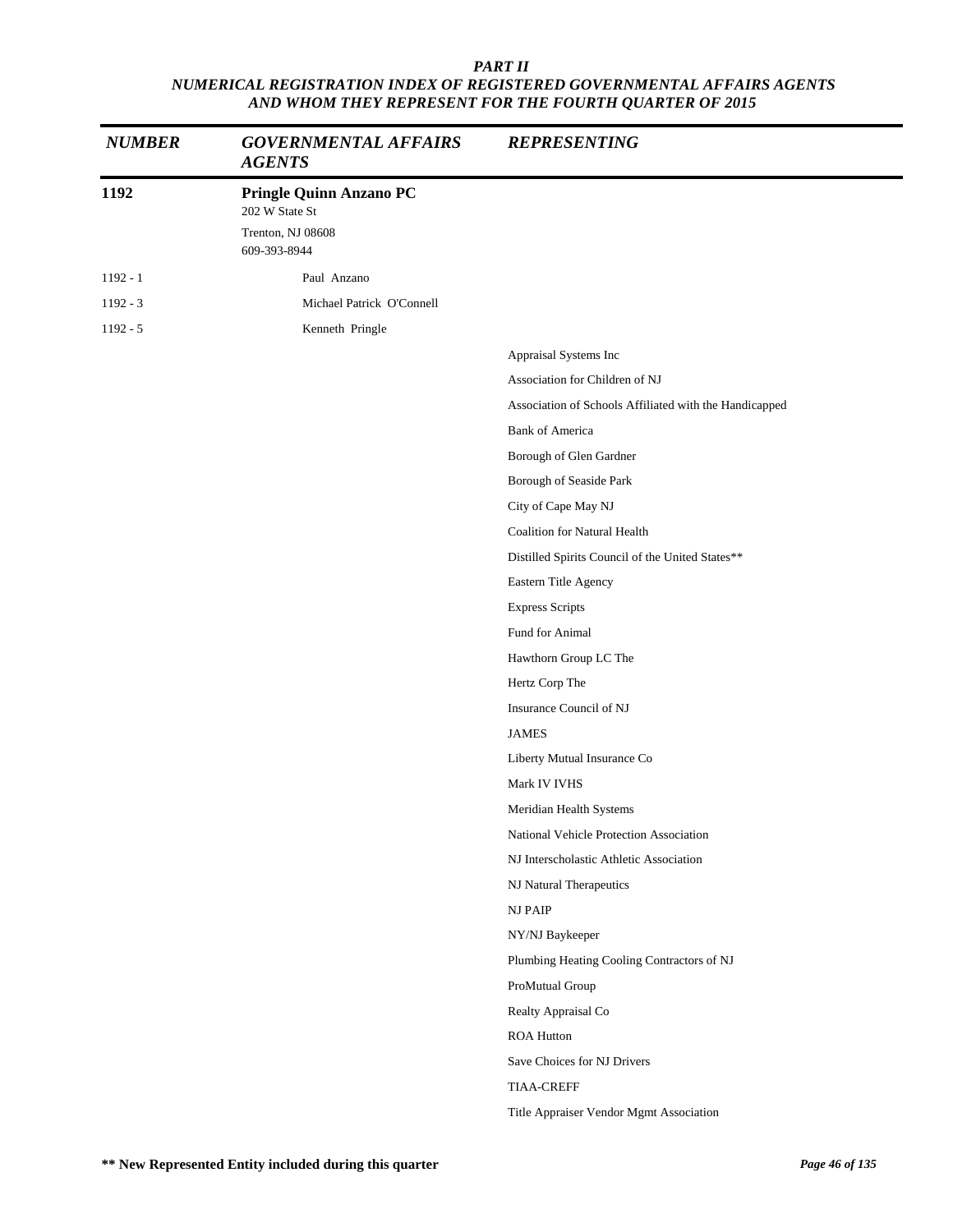| <b>NUMBER</b> | <b>GOVERNMENTAL AFFAIRS</b><br><b>AGENTS</b>                                                     | <b>REPRESENTING</b>                            |  |
|---------------|--------------------------------------------------------------------------------------------------|------------------------------------------------|--|
|               |                                                                                                  | United Distillers & Vintners North America Inc |  |
|               |                                                                                                  | United Health Care                             |  |
|               |                                                                                                  | United Health Care (Oxford Health Plans)       |  |
|               |                                                                                                  | Verizon NJ                                     |  |
| 1213          | <b>Education Law Center</b><br>60 Park Pl<br>Ste 300<br>Newark, NJ 07102<br>973-624-1815         |                                                |  |
| $1213 - 1$    | Elizabeth Athos                                                                                  |                                                |  |
| $1213 - 5$    | David G Sciarra                                                                                  |                                                |  |
| $1213 - 8$    | Stanley Karp                                                                                     |                                                |  |
| $1213 - 9$    | Theresa Luhm                                                                                     |                                                |  |
| $1213 - 10$   | Sharon Krengel                                                                                   |                                                |  |
| $1213 - 12$   | Danielle Farrie                                                                                  |                                                |  |
| $1213 - 13$   | Jessica Levin                                                                                    |                                                |  |
| $1213 - 14$   | Shira Baron                                                                                      |                                                |  |
|               |                                                                                                  | <b>Education Law Center</b>                    |  |
| 1215          | <b>Independent Pharmacy Alliance</b>                                                             |                                                |  |
|               | 3 Cedar Brook Dr<br>Cranbury, NJ 08512<br>609-395-8616                                           |                                                |  |
| $1215 - 3$    | Anthony Reznik                                                                                   |                                                |  |
|               |                                                                                                  | <b>Independent Pharmacy Alliance</b>           |  |
| 1222          | <b>AARP NJ</b><br>Forrestal Village<br>101 Rockingham Row<br>Princeton, NJ 08540<br>866-542-8165 |                                                |  |
| $1222 - 1$    | Douglas Johnston                                                                                 |                                                |  |
| $1222 - 3$    | Marilyn Askin                                                                                    |                                                |  |
| $1222 - 12$   | Evelyn Liebman                                                                                   |                                                |  |
| $1222 - 13$   | C Brian McGuire                                                                                  |                                                |  |
| 1224          | Windels, Marx, Lane & Mittendorf LLP<br>120 Albany St Plaza<br>6th Fl<br>New Brunswick, NJ 08901 | <b>AARP NJ</b>                                 |  |
|               | 732-846-7600                                                                                     |                                                |  |
| $1224 - 1$    | Samuel G Destito Esq                                                                             |                                                |  |
| $1224 - 3$    | Julie R Tattoni                                                                                  |                                                |  |
| $1224 - 4$    | Matthew Daus                                                                                     |                                                |  |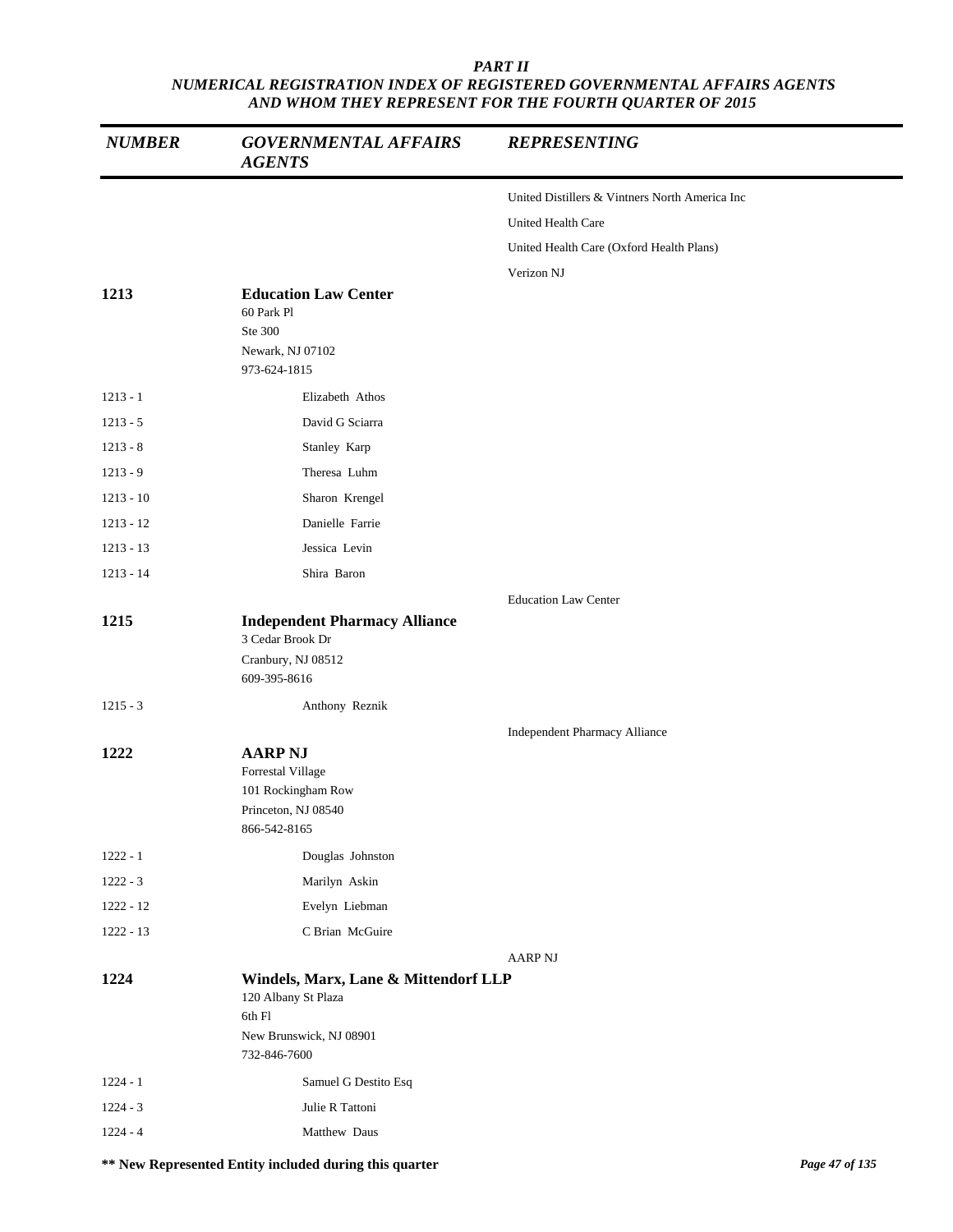| <b>NUMBER</b> | <b>GOVERNMENTAL AFFAIRS</b><br><b>AGENTS</b> | <b>REPRESENTING</b>                                 |
|---------------|----------------------------------------------|-----------------------------------------------------|
| $1224 - 5$    | Charles Liebling                             |                                                     |
| $1224 - 7$    | Gregory Eisenstark                           |                                                     |
| $1224 - 8$    | Michael Connolly                             |                                                     |
| $1224 - 9$    | Gabrielle Figueroa                           |                                                     |
|               |                                              | Advance Realty Group LLC                            |
|               |                                              | AIG American General - US Life Insurance Co         |
|               |                                              | Allianz Life Insurance Company of North America     |
|               |                                              | American Bank Note Holographics Inc                 |
|               |                                              | American European Insurance Group Inc**             |
|               |                                              | <b>Assurant Health</b>                              |
|               |                                              | Catellus Acquisition Company LLC                    |
|               |                                              | Catellus Development Corporation                    |
|               |                                              | Cendant Corp                                        |
|               |                                              | College of New Jersey The                           |
|               |                                              | Esurance                                            |
|               |                                              | Frias Transportation Infrastructure LLC (Fti)       |
|               |                                              | Garden State School Bus Contractors Association Inc |
|               |                                              | Grapevine Development                               |
|               |                                              | Guardian Life Insurance Company of America          |
|               |                                              | Hackensack University Health Network**              |
|               |                                              | Hampshire Companies The                             |
|               |                                              | Harrah's Entertainment Inc                          |
|               |                                              | House of Oxford Distributors Inc                    |
|               |                                              | ING North America Insurance Corp                    |
|               |                                              | Jersey Central Power & Light Company                |
|               |                                              | L&M Development Partners Inc                        |
|               |                                              | Lincoln Financial Group                             |
|               |                                              | Massachusetts Mutual Life Insurance Co              |
|               |                                              | Metropolitan Orthopedic Consultants (MOCS)          |
|               |                                              | MTG - Modern Technologies Group                     |
|               |                                              | National Realty Trust                               |
|               |                                              | Nationwide Mutual Insurance Company                 |
|               |                                              | New Brunswick Development Corp                      |
|               |                                              | NJ Performing Arts Center                           |
|               |                                              | NJ Propane Gas Association                          |
|               |                                              | SGS Group                                           |
|               |                                              | SGS Group                                           |
|               |                                              | Shushana LLC                                        |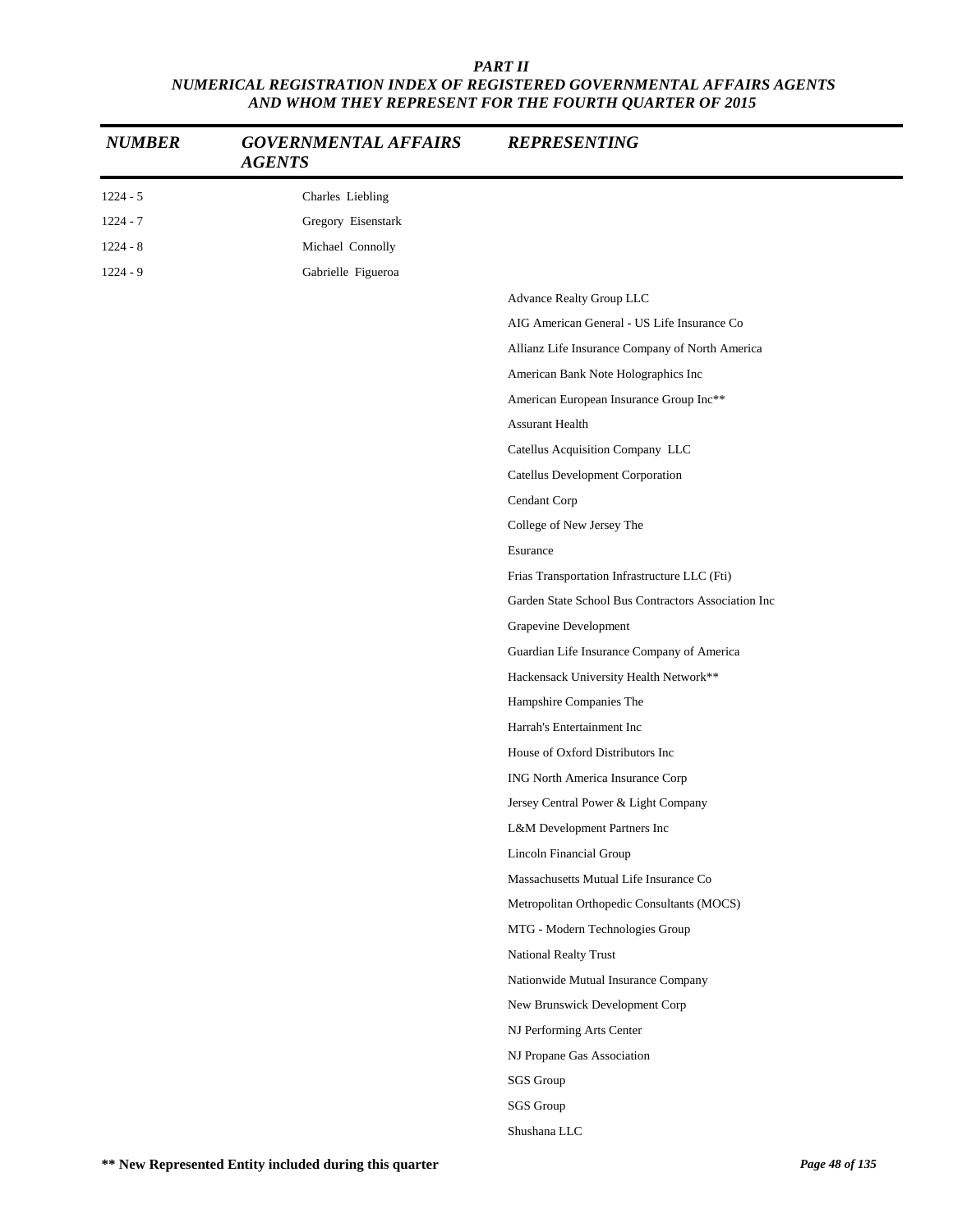| <b>NUMBER</b> | <b>GOVERNMENTAL AFFAIRS</b><br><b>AGENTS</b>                                                   | <b>REPRESENTING</b>                                          |
|---------------|------------------------------------------------------------------------------------------------|--------------------------------------------------------------|
|               |                                                                                                | <b>SOMS</b> Technologies                                     |
|               |                                                                                                | State Farm Insurance Cos                                     |
|               |                                                                                                | The Commerce Group Inc                                       |
|               |                                                                                                | The Hampshire Companies                                      |
|               |                                                                                                | Theater Square Development Company                           |
|               |                                                                                                | US Coastal Insurance Company**                               |
|               |                                                                                                | <b>Weichert Realtors</b>                                     |
| 1226          | <b>JS Government Relations</b><br>6070 Carversville Rd                                         |                                                              |
|               | Doylestown, PA 18902<br>609-577-1164                                                           |                                                              |
| $1226 - 1$    | Judith F Savage                                                                                |                                                              |
|               |                                                                                                | NJ Council of County Vocational Schools                      |
|               |                                                                                                | NJ Joint Council of County Special Services School Districts |
| 1242          | <b>Allstate NJ Insurance Co</b><br>721 US Hwy 202/206<br>Bridgewater, NJ 08807                 |                                                              |
|               | 908-252-5170                                                                                   |                                                              |
| $1242 - 2$    | Georgia Flamporis                                                                              |                                                              |
|               |                                                                                                | Allstate NJ Insurance Co                                     |
| 1266          | <b>Novartis Pharmauceticals Corp</b><br>One Health Plz<br>Bldg 701/433                         |                                                              |
|               | East Hanover, NJ 07936                                                                         |                                                              |
| $1266 - 2$    | Sarah Kan                                                                                      |                                                              |
|               |                                                                                                | Novartis Pharmaceuticals Corporation                         |
| 1270          | <b>NJ Society of CPAs</b><br>425 Eagle Rock Ave<br>Roseland, NJ 07068<br>973-226-4494          |                                                              |
| $1270 - 1$    | Jeffrey T Kaszerman                                                                            |                                                              |
| $1270 - 2$    | Ralph Albert Thomas                                                                            |                                                              |
|               |                                                                                                | NJ Society of CPAs                                           |
| 1277          | <b>Insurance Council of NJ</b><br>15 W Front St<br>2nd Fl<br>Trenton, NJ 08608<br>609-882-4400 |                                                              |
| $1277 - 5$    | Christine O'Brien                                                                              |                                                              |
| $1277 - 6$    | Christopher Stark                                                                              |                                                              |
|               |                                                                                                | Insurance Council of NJ                                      |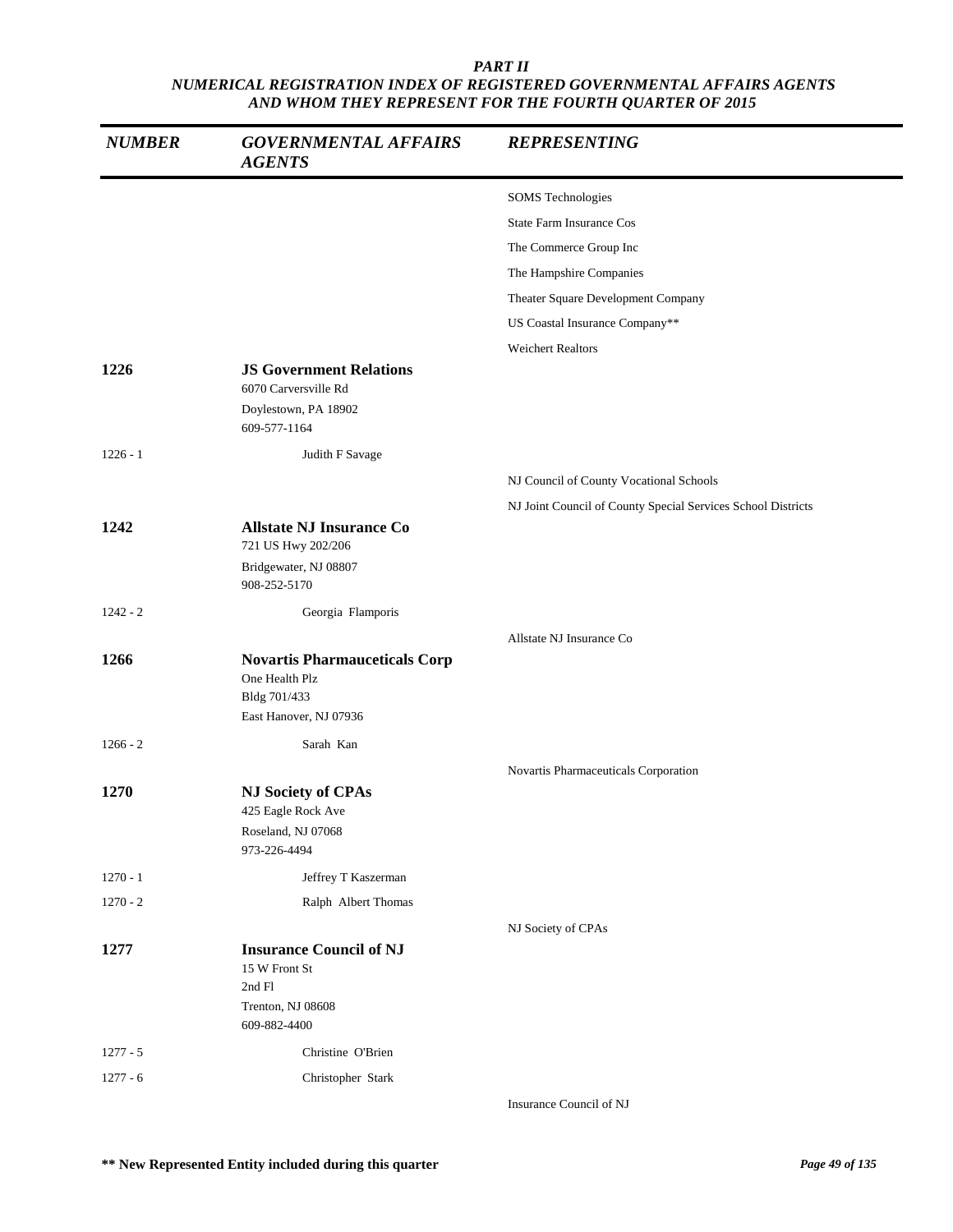| <b>NUMBER</b> | <b>GOVERNMENTAL AFFAIRS</b><br><b>AGENTS</b>                                                         | <b>REPRESENTING</b>                           |  |
|---------------|------------------------------------------------------------------------------------------------------|-----------------------------------------------|--|
| 1279          | <b>Phoenix Strategies Inc</b><br>183 Schoolhouse Ln<br>Mount Laurel, NJ 08054<br>856-727-9791        |                                               |  |
| $1279 - 1$    | Dennis M Culnan Sr                                                                                   |                                               |  |
| $1279 - 2$    | Dennis Culnan Jr                                                                                     |                                               |  |
|               |                                                                                                      | Bowling Centers Association of South Jersey** |  |
|               |                                                                                                      | Context 4 Healthcare Inc**                    |  |
|               |                                                                                                      | Spectra Energy                                |  |
| 1284          | Tonio Burgos & Associates of New Jersey LLC                                                          |                                               |  |
|               | 200 West State St<br>Trenton, NJ 08608                                                               |                                               |  |
|               | 609-278-2630                                                                                         |                                               |  |
| $1284 - 1$    | Tonio Burgos                                                                                         |                                               |  |
| $1284 - 8$    | James Kehoe                                                                                          |                                               |  |
| $1284 - 9$    | Cheryl B Stowell                                                                                     |                                               |  |
|               |                                                                                                      | American Airlines Inc                         |  |
|               |                                                                                                      | American Intl Group Inc                       |  |
|               |                                                                                                      | AXA Equitable Life Insurance Company          |  |
|               |                                                                                                      | <b>B3LC LLC</b>                               |  |
|               |                                                                                                      | <b>Bayonne Dry Dock</b>                       |  |
|               |                                                                                                      | Deepwater Wind LLC                            |  |
|               |                                                                                                      | Kawasaki Rail Car Inc                         |  |
|               |                                                                                                      | Liberty Helicopters                           |  |
|               |                                                                                                      | RC Cape May Holdings LCC                      |  |
|               |                                                                                                      | Scotts Miracle-Gro Co                         |  |
|               |                                                                                                      | Solix Inc                                     |  |
|               |                                                                                                      | Tutor Perini Corp                             |  |
| 1285          | <b>NY Shipping Association Inc</b><br>333 Thornall St<br>Ste 301<br>Edison, NJ 08837<br>732-452-7808 |                                               |  |
| $1285 - 1$    | James H Cobb Jr                                                                                      |                                               |  |
|               |                                                                                                      | NY Shipping Association Inc                   |  |
| 1286          | Parker McCay PA<br>3 Greentree Ctr Ste 401<br>Marlton, NJ 08053<br>856-596-8900                      |                                               |  |
| $1286 - 2$    | Philip A Norcross                                                                                    |                                               |  |
| $1286 - 5$    | John C Gillespie                                                                                     |                                               |  |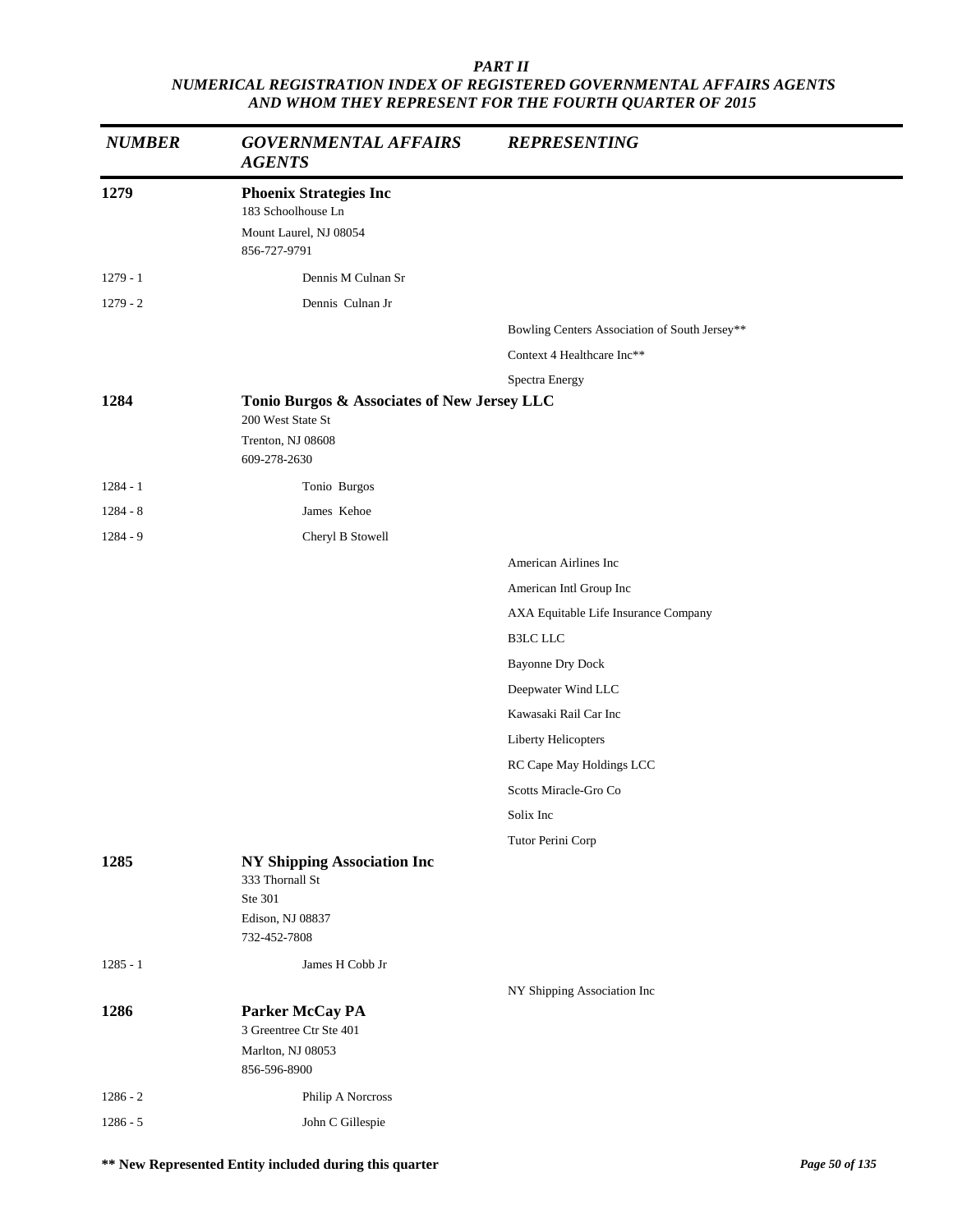| <b>NUMBER</b> | <b>GOVERNMENTAL AFFAIRS</b><br><b>AGENTS</b>                                           | <b>REPRESENTING</b>                                                    |
|---------------|----------------------------------------------------------------------------------------|------------------------------------------------------------------------|
|               |                                                                                        | Casino Association of NJ                                               |
|               |                                                                                        | <b>Comcast Cable</b>                                                   |
|               |                                                                                        | Landmark Property Management Inc                                       |
|               |                                                                                        | Marina District Development Co dba Borgata Hotel Casino & Spa          |
|               |                                                                                        | Parker McCay & Criscuolo                                               |
| 1287          | <b>Gibbons PC</b><br>One Gateway Center<br>21st Fl<br>Newark, NJ 07102<br>973-596-4500 |                                                                        |
| $1287 - 1$    | David J Pascrell                                                                       |                                                                        |
| $1287 - 2$    | Paul J St Onge                                                                         |                                                                        |
| $1287 - 6$    | Noreen M Giblin Esq                                                                    |                                                                        |
| $1287 - 7$    | Kevin G Walsh Esq                                                                      |                                                                        |
| $1287 - 10$   | Robert Johnson                                                                         |                                                                        |
| $1287 - 11$   | Jason J Redd                                                                           |                                                                        |
| $1287 - 12$   | Christine A Stearns                                                                    |                                                                        |
| $1287 - 13$   | Michael D DeLoreto                                                                     |                                                                        |
|               |                                                                                        | Alkermes Inc                                                           |
|               |                                                                                        | American Council of Life Insurers                                      |
|               |                                                                                        | American Maritime Services of NJ/NY (d/b/a Integrated Industries Corp) |
|               |                                                                                        | Arcadis US Inc                                                         |
|               |                                                                                        | Atlantic City Electric Inc                                             |
|               |                                                                                        | Atlas Holdings LLC                                                     |
|               |                                                                                        | Autism New Jersey Inc.                                                 |
|               |                                                                                        | AXA Equitable Life Insurance Co                                        |
|               |                                                                                        | <b>Baked by Melissa</b>                                                |
|               |                                                                                        | Bergen County Utilities Authority                                      |
|               |                                                                                        | Brandywine Senior Living LLC**                                         |
|               |                                                                                        | <b>Brother International Corp</b>                                      |
|               |                                                                                        | Coalition for Plaintiff's Rights (CPR)                                 |
|               |                                                                                        | Conner Strong & Buckelew                                               |
|               |                                                                                        | Cooper Health System                                                   |
|               |                                                                                        | County of Monmouth                                                     |
|               |                                                                                        | Equus Capital Patners Ltd                                              |
|               |                                                                                        | Gibbons, Del Deo, Dolan, Griffinger & Vecchione PC                     |
|               |                                                                                        | Grant Thornton LLP                                                     |
|               |                                                                                        | Greenman-Pederson Inc                                                  |
|               |                                                                                        | Hackensack University Medical Center a/k/a Hackensack UMC              |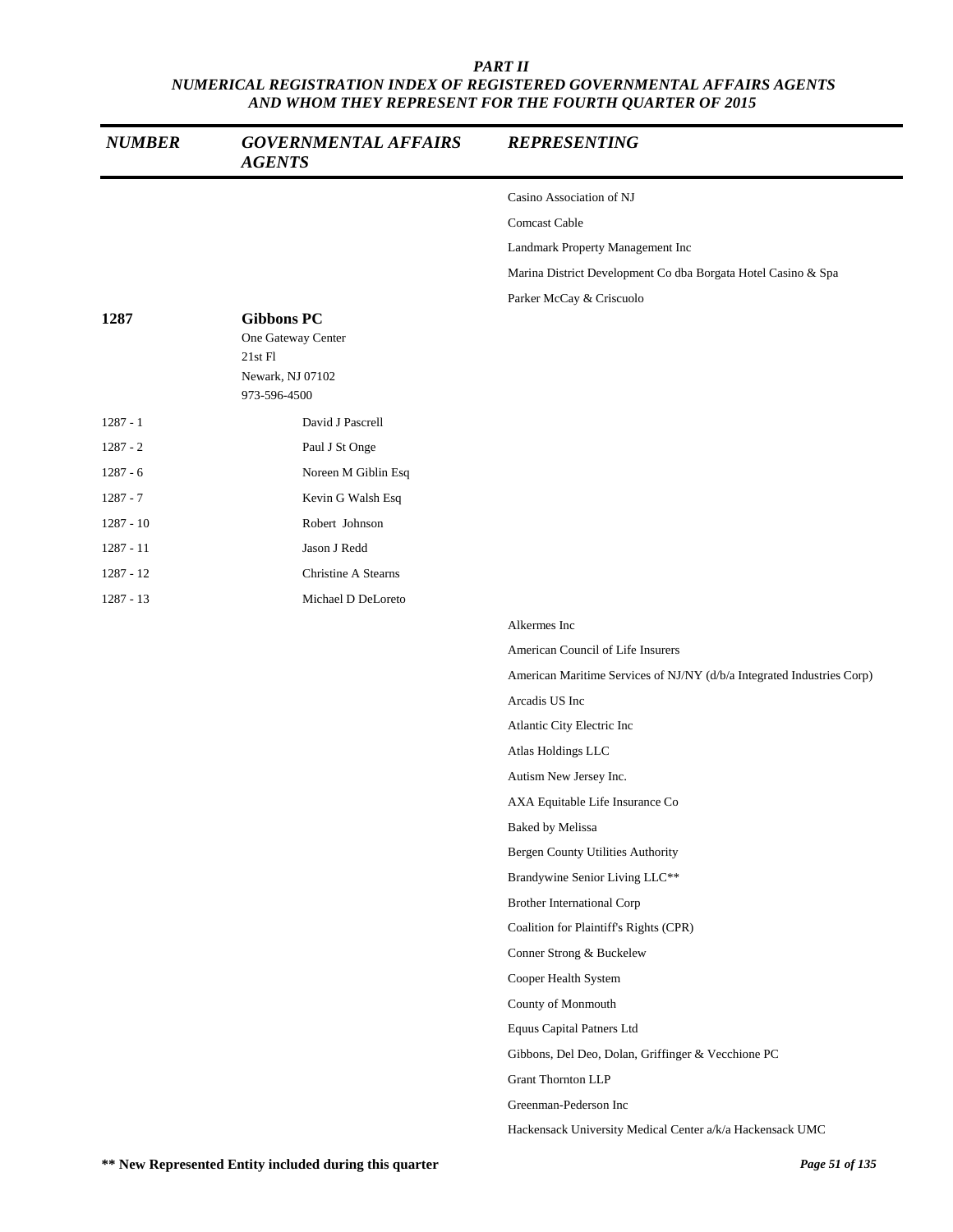| <b>NUMBER</b> | <b>GOVERNMENTAL AFFAIRS</b><br><b>AGENTS</b>                                  | <b>REPRESENTING</b>                           |
|---------------|-------------------------------------------------------------------------------|-----------------------------------------------|
|               |                                                                               | Hall's Fast Motor Freight Inc                 |
|               |                                                                               | <b>HNTB</b> Corp                              |
|               |                                                                               | Home Care Association of NJ Inc               |
|               |                                                                               | Horizon Blue Cross Blue Shield of NJ          |
|               |                                                                               | Kessler Foundation Inc                        |
|               |                                                                               | Motorola Solutions Inc                        |
|               |                                                                               | NJ Coalition Against Sexual Assault (NJCASA)  |
|               |                                                                               | NJ Community Capital                          |
|               |                                                                               | NJ Food Council                               |
|               |                                                                               | NJ Press Assoc                                |
|               |                                                                               | Pennrose Properties LLC                       |
|               |                                                                               | Renovate America Inc                          |
|               |                                                                               | Rowan University                              |
|               |                                                                               | sanofi aventis US                             |
|               |                                                                               | Societe Generale**                            |
|               |                                                                               | Soundview Paper Company                       |
|               |                                                                               | Summit Medical Group                          |
|               |                                                                               | Verizon New Jersey                            |
|               |                                                                               | Visa Inc                                      |
|               |                                                                               | Visiting Nurse Association Health Group Inc   |
|               |                                                                               | Voorhees Pediatric Facility                   |
|               |                                                                               | Weisman Children's Rehabilitation Hospital    |
|               |                                                                               | Wyndham Worldwide Corporation                 |
| 1292          | Donald Sico & Co LLC<br>PO Box 147<br>Riverton, NJ 08077-0147<br>856-314-8066 |                                               |
| $1292 - 1$    | Donald Sico                                                                   |                                               |
|               |                                                                               | Bordentown Waterfront Community LLC           |
|               |                                                                               | Franklin Surgical Center                      |
|               |                                                                               | Interstate Outdoor Advertising LP             |
|               |                                                                               | Lourdes Health System                         |
|               |                                                                               | NJ Council of Teaching Hospitals              |
|               |                                                                               | NJ PACE LLC                                   |
|               |                                                                               | NJ Patient Care and Access Coalition (NJPCAC) |
|               |                                                                               | PSEG Services Corp                            |
|               |                                                                               | Volunteers of America-Delaware Valley (VOADV) |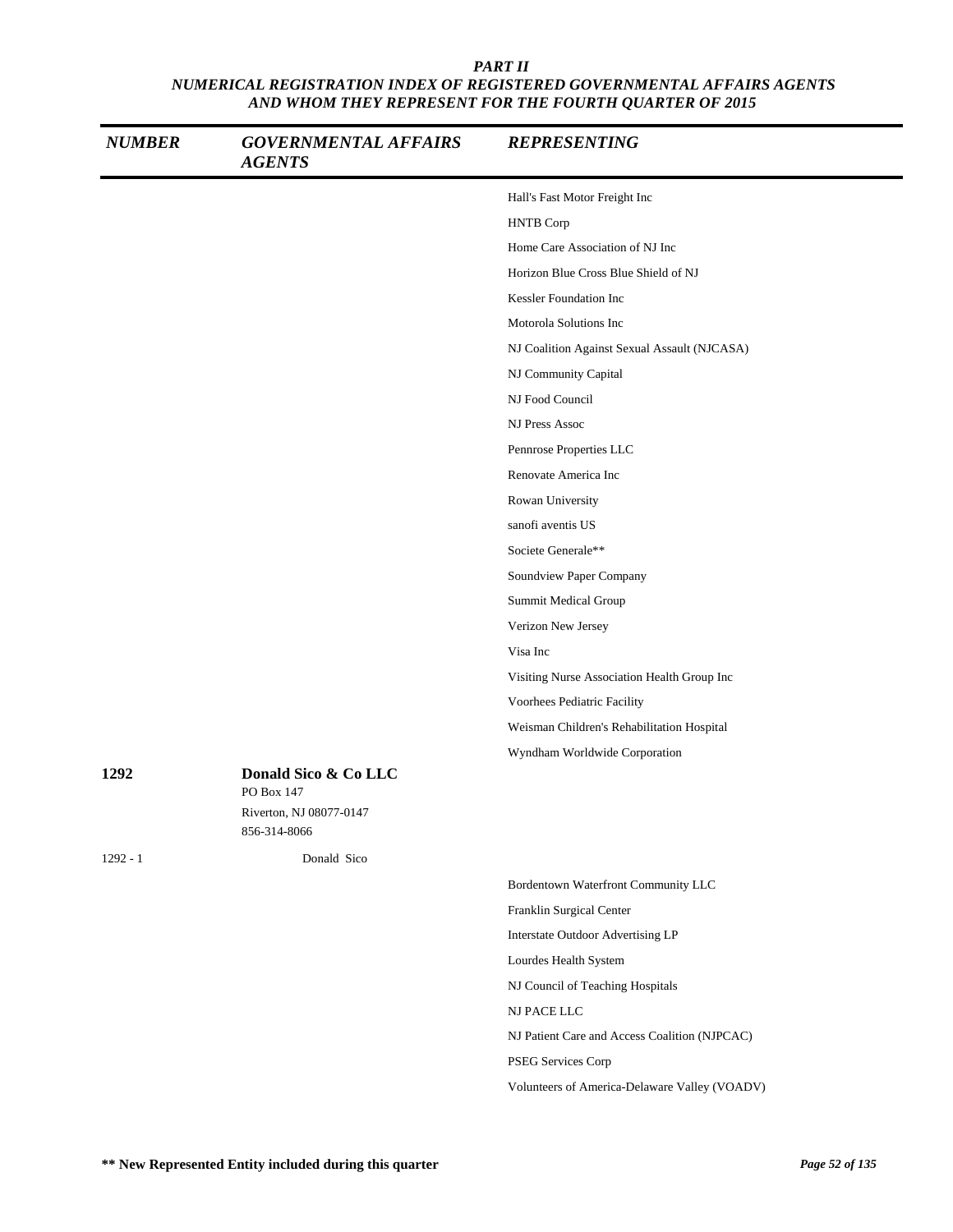| <b>NUMBER</b>            | <b>GOVERNMENTAL AFFAIRS</b><br><b>AGENTS</b>                                                                       | <b>REPRESENTING</b>                             |
|--------------------------|--------------------------------------------------------------------------------------------------------------------|-------------------------------------------------|
| 1293                     | <b>CitiGroup Management Corp</b><br>1101 Pennsylvania Ave NW<br>Suite 1000<br>Washington, DC 20004<br>202-879-6866 |                                                 |
| $1293 - 2$               | Johann Lopez                                                                                                       |                                                 |
| 1294                     | Michael & Carroll PC<br>1125 Atlantic Ave Ste 619<br>Atlantic City, NJ 08401<br>609-441-9292                       | Citigroup Management Corp                       |
| $1294 - 1$               | Guy S Michael Esq                                                                                                  |                                                 |
|                          |                                                                                                                    | Association of Gaming Equipment Manufacturers   |
|                          |                                                                                                                    | Heavy & General Construction Laborers Local 472 |
|                          |                                                                                                                    | Hot Box Sports                                  |
|                          |                                                                                                                    | <b>IGT</b>                                      |
|                          |                                                                                                                    | Michael & Carroll PC                            |
|                          |                                                                                                                    | <b>Resorts Casino Hotel</b>                     |
| 1301                     | <b>Atlantic Health System</b><br>475 South Street PO Box 1905<br>Morristown, NJ 07962-1905                         |                                                 |
|                          | 973-660-3261                                                                                                       |                                                 |
| $1301 - 1$               | Madeline Ferraro                                                                                                   |                                                 |
| $1301 - 3$<br>$1301 - 4$ | Anna Pence<br>Matthew Marinello                                                                                    |                                                 |
|                          |                                                                                                                    |                                                 |
| 1305                     | <b>Health Care Institute of NJ</b><br>120 Albany St<br>Ste 505<br>New Brunswick, NJ 08901<br>908-212-0333          | Atlantic Health System                          |
| $1305 - 5$               | Haskell Berman                                                                                                     |                                                 |
| $1305 - 10$              | Dean Paranicas                                                                                                     |                                                 |
|                          |                                                                                                                    | Health Care Institute of NJ                     |
| 1309                     | <b>Meridian Health Systems</b><br>1350 Campus Pkwy<br>Neptune, NJ 07753<br>732-751-7581                            |                                                 |
| $1309 - 1$               | Russ Molloy Esq                                                                                                    |                                                 |
|                          |                                                                                                                    | Meridian Health Systems                         |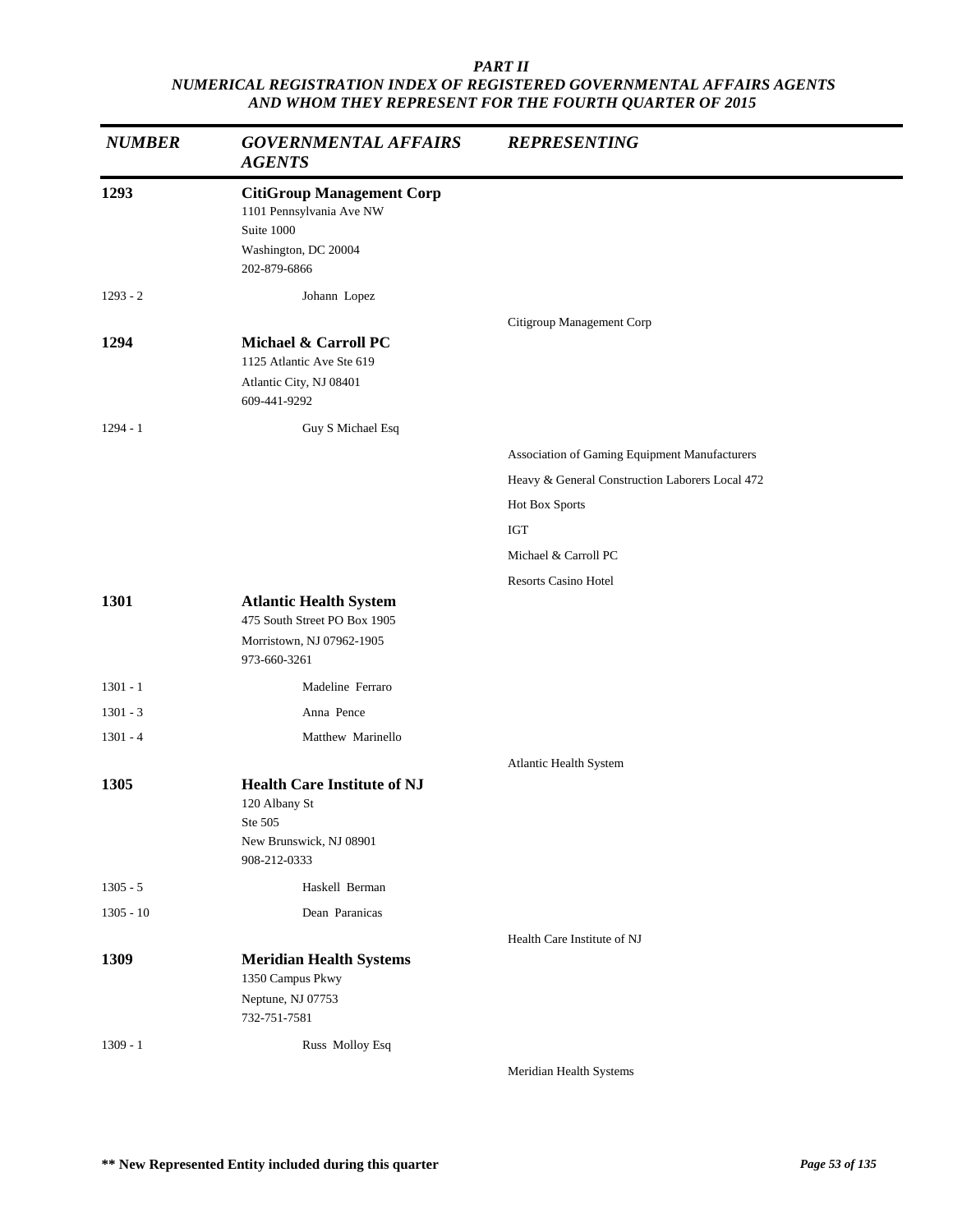| <b>NUMBER</b> | <b>GOVERNMENTAL AFFAIRS</b><br><b>AGENTS</b>                                                                     | <b>REPRESENTING</b>                             |
|---------------|------------------------------------------------------------------------------------------------------------------|-------------------------------------------------|
| 1310          | <b>Duane Morris Government Strategies</b><br>222 West State St<br>Suite 211<br>Trenton, NJ 08608<br>609-577-3687 |                                                 |
| $1310 - 2$    | Eric E Martins Esq                                                                                               |                                                 |
| $1310 - 4$    | Kelly Maer                                                                                                       |                                                 |
| $1310 - 6$    | Martin Milita                                                                                                    |                                                 |
| $1310 - 7$    | Paul Josephson                                                                                                   |                                                 |
|               |                                                                                                                  | Anthem Inc and its Affiliates dba Amerigroup NJ |
|               |                                                                                                                  | CHSPSC LLC                                      |
|               |                                                                                                                  | Duane Morris Governmental Affairs LLC           |
|               |                                                                                                                  | HDR Engineering Inc                             |
|               |                                                                                                                  | Holmes & Company LLC                            |
|               |                                                                                                                  | JP Morgan Chase & Co                            |
|               |                                                                                                                  | Mylan Labs Inc                                  |
|               |                                                                                                                  | PRWT Services Inc                               |
|               |                                                                                                                  | Xerox Business Services LLC and its Affiliates  |
| 1313          | <b>Gluck Walrath LLP</b><br>428 River View Plz                                                                   |                                                 |
|               | Trenton, NJ 08611<br>609-278-1900                                                                                |                                                 |
| $1313 - 8$    | Ryan Jones                                                                                                       |                                                 |
| $1313 - 9$    | Michael Gluck                                                                                                    |                                                 |
|               |                                                                                                                  | Castle Hill Health Care Center                  |
|               |                                                                                                                  | Chancellor Specialty Care Center                |
|               |                                                                                                                  | Coalition of NJ Medical Professionals           |
|               |                                                                                                                  | <b>Continental Airlines</b>                     |
|               |                                                                                                                  | DaVita Inc                                      |
|               |                                                                                                                  | Garden State Equality                           |
|               |                                                                                                                  | <b>General Motors Company</b>                   |
|               |                                                                                                                  | Hudson Manor Health Care Center                 |
|               |                                                                                                                  | Mercerville Medical Associates                  |
|               |                                                                                                                  | NJ Council of Teaching Hospitals                |
|               |                                                                                                                  | Nursing Home Alliance of New Jersey             |
|               |                                                                                                                  | Palisade Nursing Center                         |
|               |                                                                                                                  | River View Post Acute Care Center               |
|               |                                                                                                                  | Sovereign Bank Arena                            |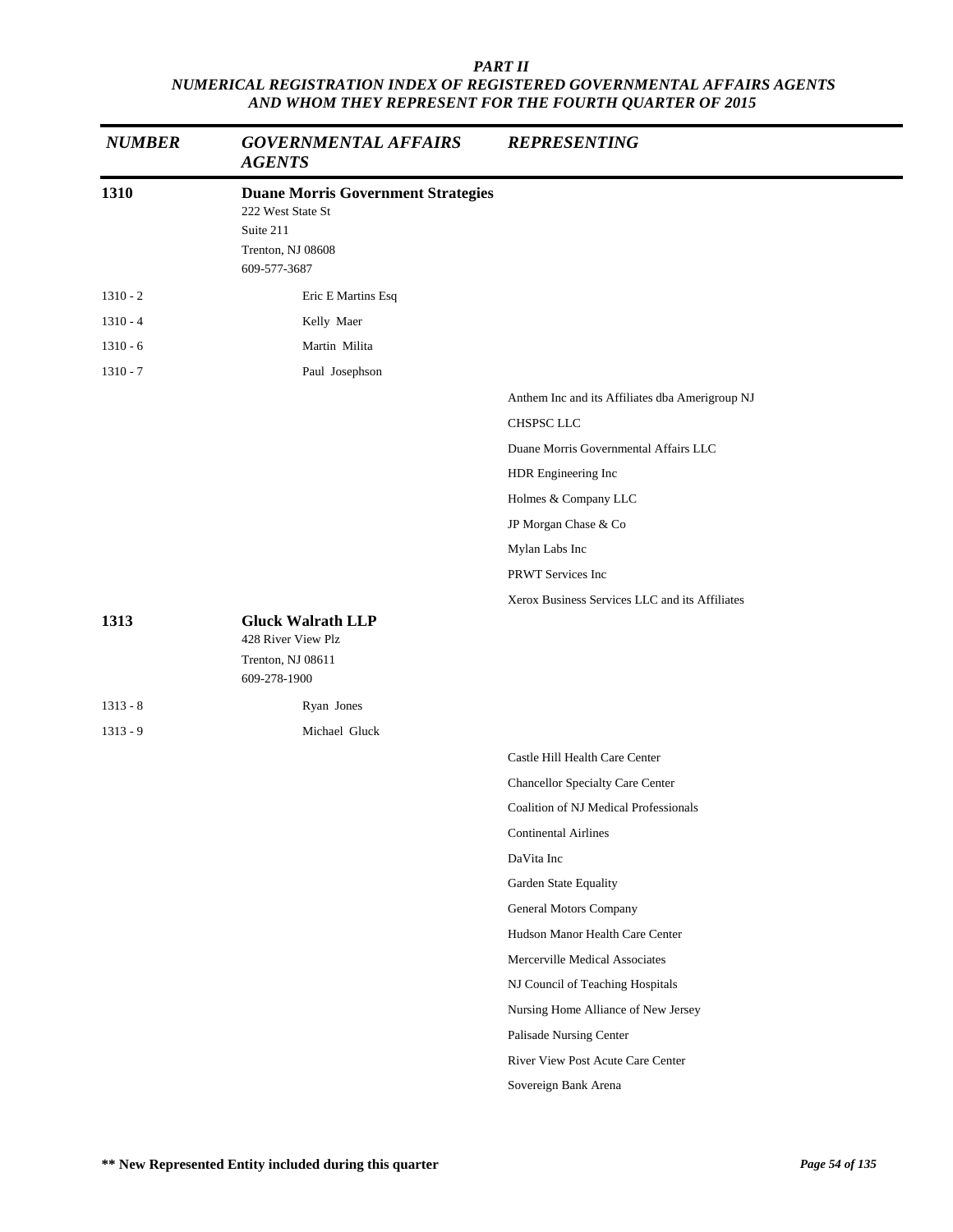| <b>NUMBER</b> | <b>GOVERNMENTAL AFFAIRS</b><br><b>AGENTS</b>                                                                              | <b>REPRESENTING</b>                                                   |
|---------------|---------------------------------------------------------------------------------------------------------------------------|-----------------------------------------------------------------------|
| 1319          | <b>Katz Government Affairs LLC</b><br>172 W State St<br>Trenton, NJ 08608<br>609-392-7070                                 |                                                                       |
| $1319 - 1$    | Carol R Katz                                                                                                              |                                                                       |
| $1319 - 2$    | Mark T Connelly                                                                                                           |                                                                       |
| $1319 - 3$    | Mary Lou Pardey                                                                                                           |                                                                       |
|               |                                                                                                                           | Association of Dental Support Organizations                           |
|               |                                                                                                                           | AstraZeneca                                                           |
|               |                                                                                                                           | Bus Association of NJ                                                 |
|               |                                                                                                                           | Community Care Behavioral Health Organization                         |
|               |                                                                                                                           | <b>CVS</b> Health                                                     |
|               |                                                                                                                           | eBay Inc**                                                            |
|               |                                                                                                                           | Governmental Purchasing Association of New Jersey                     |
|               |                                                                                                                           | Katz Governmental Affairs LLC                                         |
|               |                                                                                                                           | Maritime Association of Port of NY & NJ                               |
|               |                                                                                                                           | Monument Builders of New Jersey Inc                                   |
|               |                                                                                                                           | National Association of Professional Employer Organizations (NAPEO)   |
|               |                                                                                                                           | NJ Association of Professional Employer Organizations (NJAPEO)        |
|               |                                                                                                                           | NJ Credit Union League                                                |
|               |                                                                                                                           | Wheelabrator Technologies Inc                                         |
| 1320          | <b>Altria Client Services LLC and its Affiliates</b><br>677 Broadway St<br>Suite 1207<br>Albany, NY 20001<br>518-431-8090 |                                                                       |
| $1320 - 4$    | Molly Slingerland                                                                                                         |                                                                       |
|               |                                                                                                                           | Altria Client Services LLC and its Affiliates                         |
|               |                                                                                                                           | Altria Client Services LLC and its Affiliates/John Middleton Co       |
|               |                                                                                                                           | Altria Client Services LLC and its Affiliates/Philip Morris USA Inc   |
|               |                                                                                                                           | Altria Client Services LLC and its Affiliates/US Smokeless Tobacco Co |
| 1327          | <b>Drug Policy Alliance</b><br>16 W Front St 101A<br>Trenton, NJ 08608                                                    |                                                                       |
|               | 609-396-8613                                                                                                              |                                                                       |
| $1327 - 1$    | Roseanne Scotti                                                                                                           |                                                                       |
| $1327 - 2$    | Meagan Glaser                                                                                                             |                                                                       |
| $1327 - 4$    | Alexandra Staropoli                                                                                                       | Drug Policy Alliance                                                  |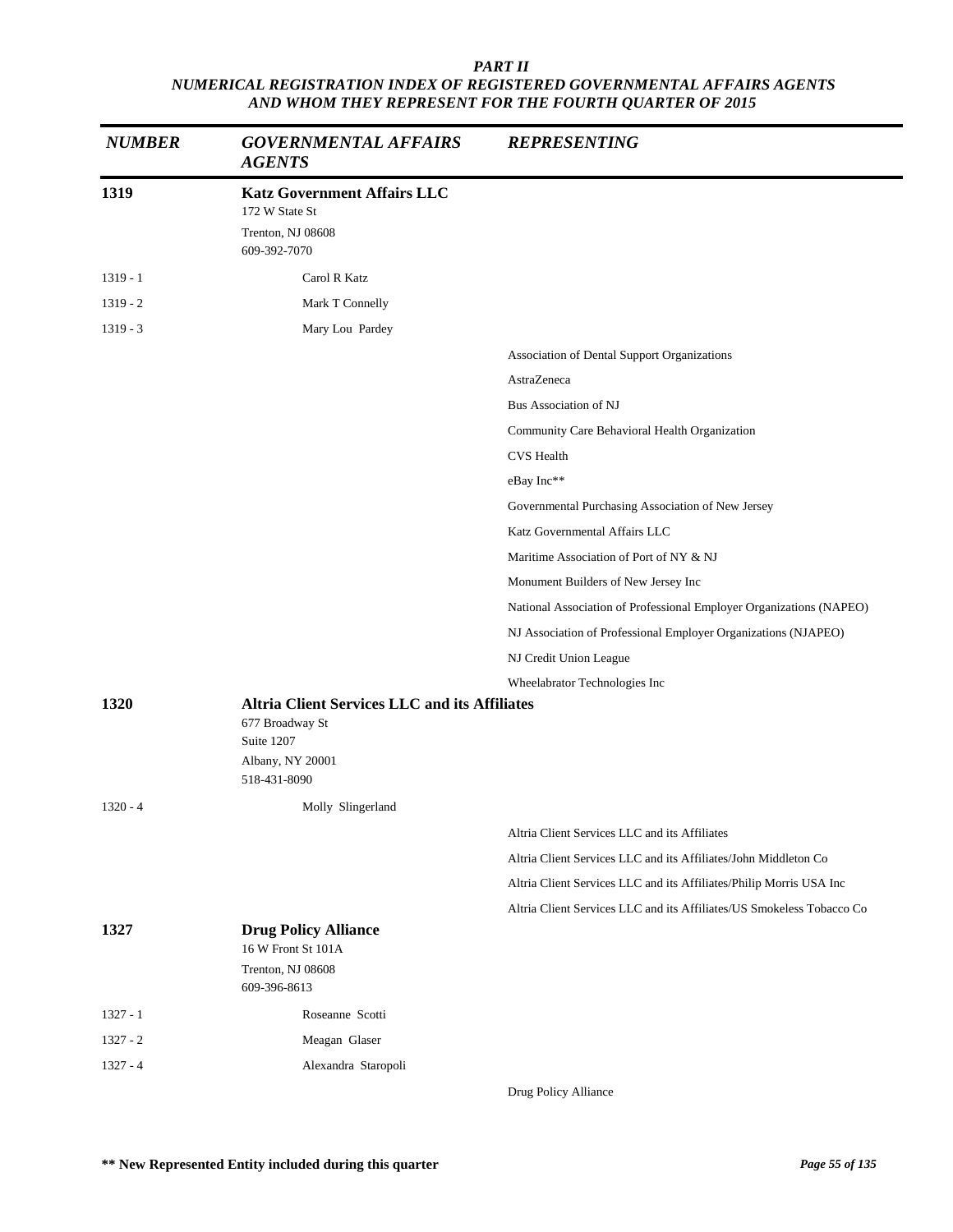| <b>NUMBER</b> | <b>GOVERNMENTAL AFFAIRS</b><br><b>AGENTS</b>                                              | <b>REPRESENTING</b>                                     |
|---------------|-------------------------------------------------------------------------------------------|---------------------------------------------------------|
| 1334          | <b>AFT Associates LLC</b><br>15 W Front St<br>4th Fl<br>Trenton, NJ 08608<br>609-394-0888 |                                                         |
| $1334 - 2$    | Michael Torpey                                                                            |                                                         |
|               |                                                                                           | Advance Energy of NJ                                    |
|               |                                                                                           | Applied Underwriters                                    |
|               |                                                                                           | CEP Solar**                                             |
|               |                                                                                           | Children's Hospital of Philadelphia (CHOP)              |
|               |                                                                                           | Correct Care LLC                                        |
|               |                                                                                           | EffiSolar Development LLC                               |
|               |                                                                                           | Enterasys                                               |
|               |                                                                                           | <b>Environmental Defense Fund</b>                       |
|               |                                                                                           | GEO Group Inc                                           |
|               |                                                                                           | Legal Services of NJ                                    |
|               |                                                                                           | Lyft Inc**                                              |
|               |                                                                                           | Miller Bros                                             |
|               |                                                                                           | NJ Solar Grid Supply Association                        |
|               |                                                                                           | Renewtricity                                            |
|               |                                                                                           | Zongyi Solar America Co Ltd                             |
| 1335          | <b>Public Affairs Management Group LLC</b>                                                |                                                         |
|               | 50 W State St Ste 1000<br>Trenton, NJ 08608                                               |                                                         |
|               | 609-393-9330                                                                              |                                                         |
| $1335 - 4$    | Jeffrey T Michaels                                                                        |                                                         |
|               |                                                                                           | Independent Agent                                       |
| 1342          | Service Employees International Union (SEIU) Local 32BJ<br>1 Washington Park Fl 12        |                                                         |
|               | Newark, NJ 07102-3116<br>973-824-3225                                                     |                                                         |
| $1342 - 1$    | Kevin Brown                                                                               |                                                         |
|               |                                                                                           | Service Employees International Union (SEIU) Local 32BJ |
| 1348          | <b>Pfizer Inc</b>                                                                         |                                                         |
|               | 5 Giralda Farms                                                                           |                                                         |
|               | Madison, NJ 07940<br>973-257-3831                                                         |                                                         |
| $1348 - 3$    | Wendy Lazarus                                                                             |                                                         |
|               |                                                                                           | $D$ fizor Ino                                           |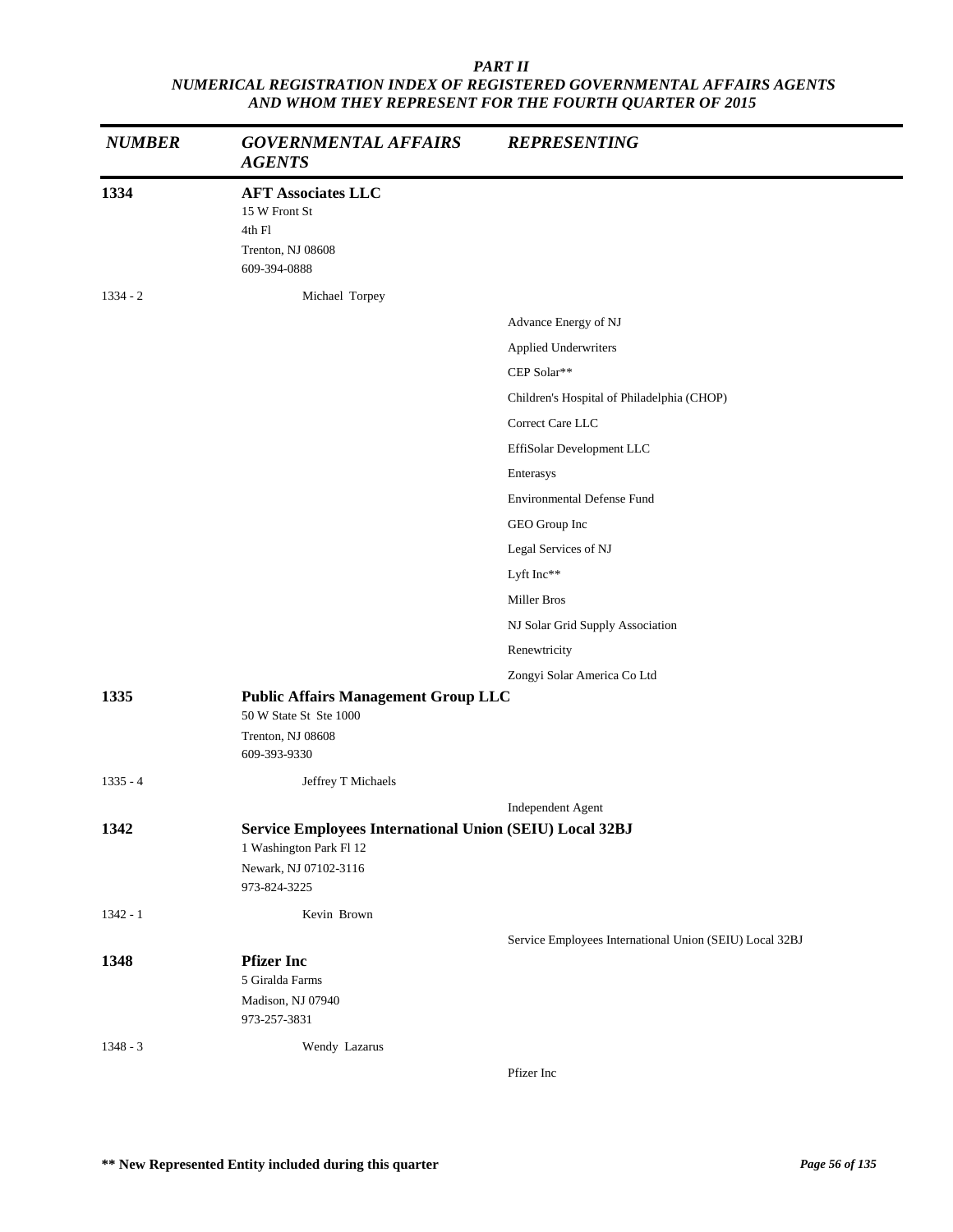| <b>NUMBER</b> | <b>GOVERNMENTAL AFFAIRS</b><br><b>AGENTS</b>                                                                           | <b>REPRESENTING</b>                                                |
|---------------|------------------------------------------------------------------------------------------------------------------------|--------------------------------------------------------------------|
| 1351          | NJ Right to Life<br>242 Old New Brunswick Rd<br>Ste 340<br>Piscataway, NJ 08854<br>908-276-6620                        |                                                                    |
| $1351 - 1$    | Marie E Tasy                                                                                                           |                                                                    |
| 1364          | <b>Fox Rothschild LLP</b><br>997 Lenox Dr<br>Bldg 3<br>Lawrenceville, NJ 08648<br>609-896-3600                         | NJ Right to Life                                                   |
| $1364 - 1$    | Elizabeth G Litten                                                                                                     |                                                                    |
| $1364 - 2$    | Steven S Goldenberg                                                                                                    |                                                                    |
|               |                                                                                                                        | Bedminster Branchburg Bridgewater Concerned Citizens Coalition Inc |
|               |                                                                                                                        | Calpine Corporation                                                |
|               |                                                                                                                        | Deborah Heart & Lung Center                                        |
|               |                                                                                                                        | Delaware Valley Urologists LLC                                     |
|               |                                                                                                                        | Fox Rothschild LLP                                                 |
|               |                                                                                                                        | NJ Urologists                                                      |
|               |                                                                                                                        | Urology Group of NJ LLC                                            |
| 1372          | <b>Dilworth Paxson LLP</b><br>Liberty View<br>457 Haddonfield Rd<br>Suite 700<br>Cherry Hill, NJ 08002<br>856-675-1900 |                                                                    |
| $1372 - 1$    | John O Bennett                                                                                                         |                                                                    |
| $1372 - 5$    | Robert Andrews                                                                                                         |                                                                    |
|               |                                                                                                                        | Arnold Galman c/o The Galman Group                                 |
|               |                                                                                                                        | Atlantic Health System                                             |
|               |                                                                                                                        | Caveon LLC                                                         |
|               |                                                                                                                        | <b>Churchill Consulting Engineers</b>                              |
|               |                                                                                                                        | City of Margate                                                    |
|               |                                                                                                                        | Defendant Advocacy Group                                           |
|               |                                                                                                                        | Leadership Infustion LLC**                                         |
|               |                                                                                                                        | <b>LPMG</b> Properties                                             |
|               |                                                                                                                        | Mainline Investment Partners LLC                                   |
|               |                                                                                                                        | NJ Thoroughbred Horsemen's Association                             |
|               |                                                                                                                        | Patriot Land Transfer LLC**                                        |
|               |                                                                                                                        | W&W Steel Company                                                  |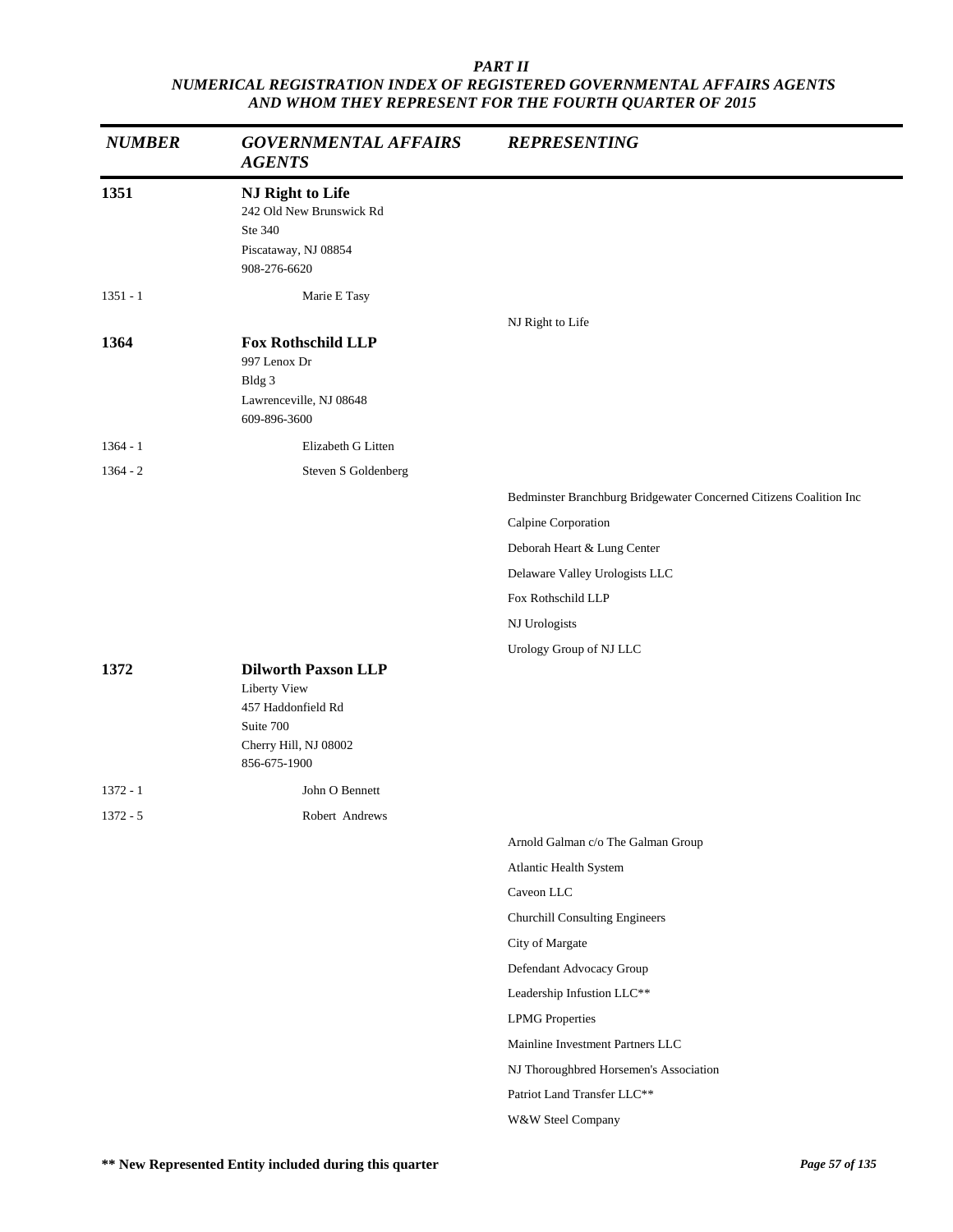| <b>NUMBER</b> | <b>GOVERNMENTAL AFFAIRS</b><br><b>AGENTS</b>                                                                                                | <b>REPRESENTING</b>                                            |
|---------------|---------------------------------------------------------------------------------------------------------------------------------------------|----------------------------------------------------------------|
| 1380          | <b>ACCESS NJ</b><br>150 W State St<br>Ste 120<br>Trenton, NJ 08608<br>609-392-1255                                                          |                                                                |
| $1380 - 1$    | Nils Richardson                                                                                                                             |                                                                |
| 1382          | Tyler & Carmeli PC<br>1 AAA Dr<br>Ste 204<br>Robbinsville, NJ 08691<br>609-631-0600                                                         | <b>ACCESS NJ</b>                                               |
| $1382 - 1$    | George J Tyler                                                                                                                              |                                                                |
| 1385          | Dr Robert Angelo<br>135 S Ridgeway Ave<br>Atlantic City, NJ 08401<br>609-348-4080                                                           | Tyler & Carmeli PC                                             |
| $1385 - 1$    | Dr Robert Angelo                                                                                                                            |                                                                |
|               |                                                                                                                                             | International Federation of Professional & Technical Engineers |
|               |                                                                                                                                             | Service Employees Intl Union                                   |
| 1386          | <b>Commerce &amp; Industry Association of NJ (CIANJ)</b><br>South 61 Paramus Rd<br>Mack-Cali Centre IV<br>Paramus, NJ 07652<br>201-368-2100 |                                                                |
| $1386 - 4$    | John Galandak                                                                                                                               |                                                                |
| $1386 - 8$    | Anthony Russo                                                                                                                               |                                                                |
|               |                                                                                                                                             | Commerce & Industry Association of NJ (CIANJ)                  |
| 1389          | Sierra Club NJ Chapter<br>145 West Hanover St<br>Trenton, NJ 08618<br>609-656-7612                                                          |                                                                |
| $1389 - 2$    | Jeff Tittel                                                                                                                                 |                                                                |
|               |                                                                                                                                             | Sierra Club                                                    |
| 1392          | <b>Teamsters Joint Council No 73</b><br>150 Morris Ave Ste 204<br>Springfield, NJ 07081-1315<br>973-467-9100                                |                                                                |
| $1392 - 1$    | Cliff P Nolan                                                                                                                               | Teamsters Joint Council No 73                                  |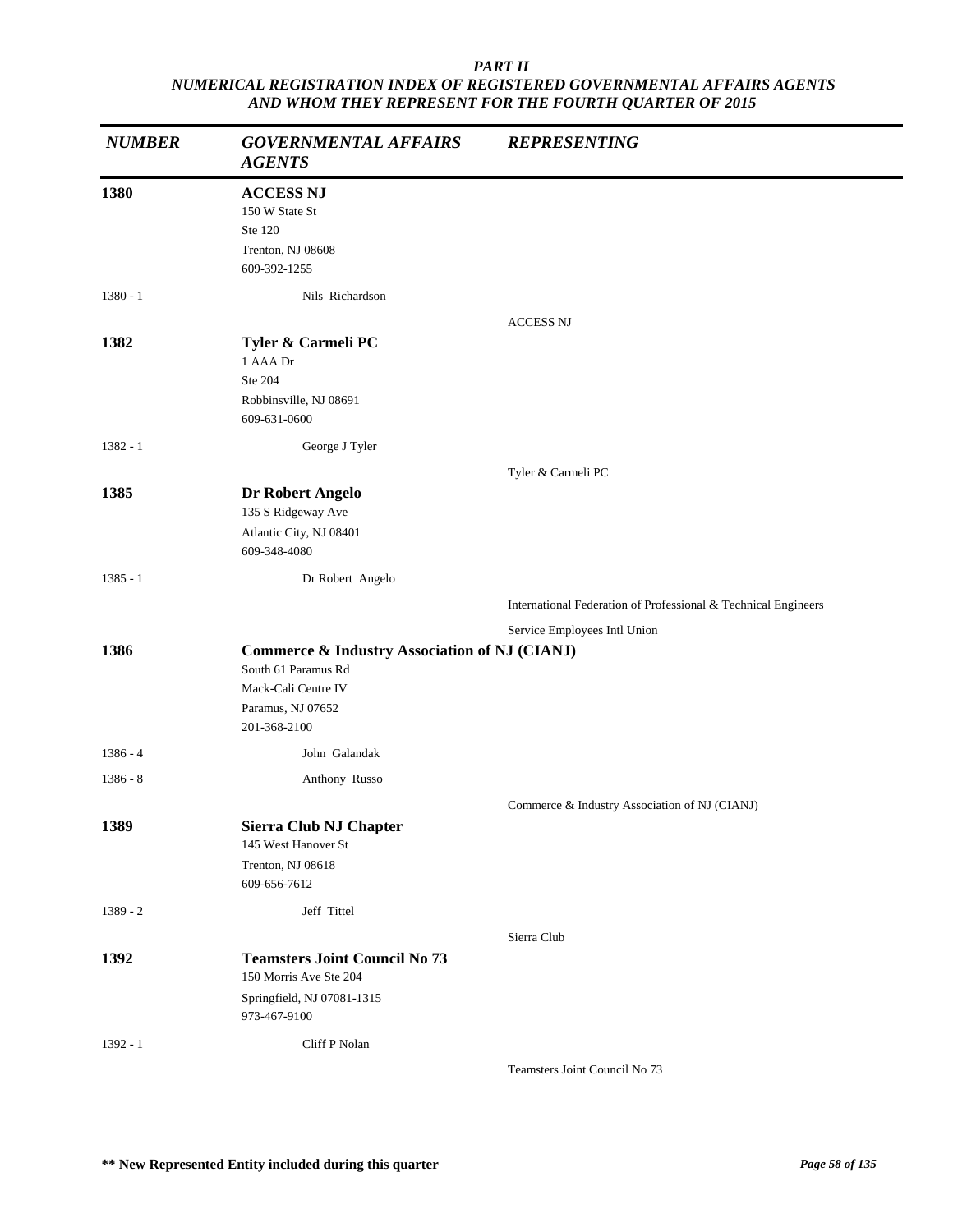| <b>NUMBER</b> | <b>GOVERNMENTAL AFFAIRS</b><br><b>AGENTS</b>                                                                       | <b>REPRESENTING</b>                                                            |
|---------------|--------------------------------------------------------------------------------------------------------------------|--------------------------------------------------------------------------------|
| 1394          | <b>American Diabetes Association</b><br>18 Tolman St<br>Sharon, MA 02067<br>617-482-4580                           |                                                                                |
| $1394 - 1$    | Stephen A Habbe                                                                                                    |                                                                                |
|               |                                                                                                                    | <b>American Diabetes Association</b>                                           |
| 1395          | <b>Tri State Transportation Campaign</b><br>350 West 31st St<br>#805<br>New York, NY 10001<br>212-268-7474         |                                                                                |
| $1395 - 4$    | Janna Chernetz                                                                                                     |                                                                                |
|               |                                                                                                                    | Tri-State Transportation Campaign                                              |
| 1399          | <b>CenterTM</b><br>30 Prospect Ave<br><b>Research Building</b><br>Room 240<br>Hackensack, NJ 07601<br>551-996-8189 | Hackensack University Medical Center The Deirdre Imus Environmental Health     |
| $1399 - 1$    | Bonnie Eskenazi                                                                                                    |                                                                                |
| $1399 - 5$    | Deirdre Imus                                                                                                       |                                                                                |
|               |                                                                                                                    | Hackensack UMC-The Deirdre Imus Environmental Center for Pediatric<br>Oncology |
| 1403          | <b>Prudential Financial Inc</b><br>751 Broad St 14th Floor<br>Newark, NJ 07102<br>973-367-2510                     |                                                                                |
| $1403 - 4$    | Robert Montellione                                                                                                 |                                                                                |
| $1403 - 5$    | Richard Lambert                                                                                                    |                                                                                |
|               |                                                                                                                    | Prudential Financial Inc                                                       |
| 1404          | National Council on Alcoholism and Drug Dependence-New Jersey                                                      |                                                                                |
|               | 360 Corporate Blvd<br>Robbinsville, NJ 08691-1501<br>609-689-0121                                                  |                                                                                |
| $1404 - 2$    | Edward Martone                                                                                                     |                                                                                |
|               |                                                                                                                    | National Council on Alcoholism and Drug Dependence - NJ                        |
| 1408          | <b>Anheuser-Busch Companies Inc</b><br>One Busch Pl                                                                |                                                                                |
|               | St. Louis, MO 63118                                                                                                |                                                                                |
| $1408 - 2$    | Katja Zastrow                                                                                                      |                                                                                |
| $1408 - 3$    | Chris Ternet                                                                                                       | Anheuser-Busch Companies Inc                                                   |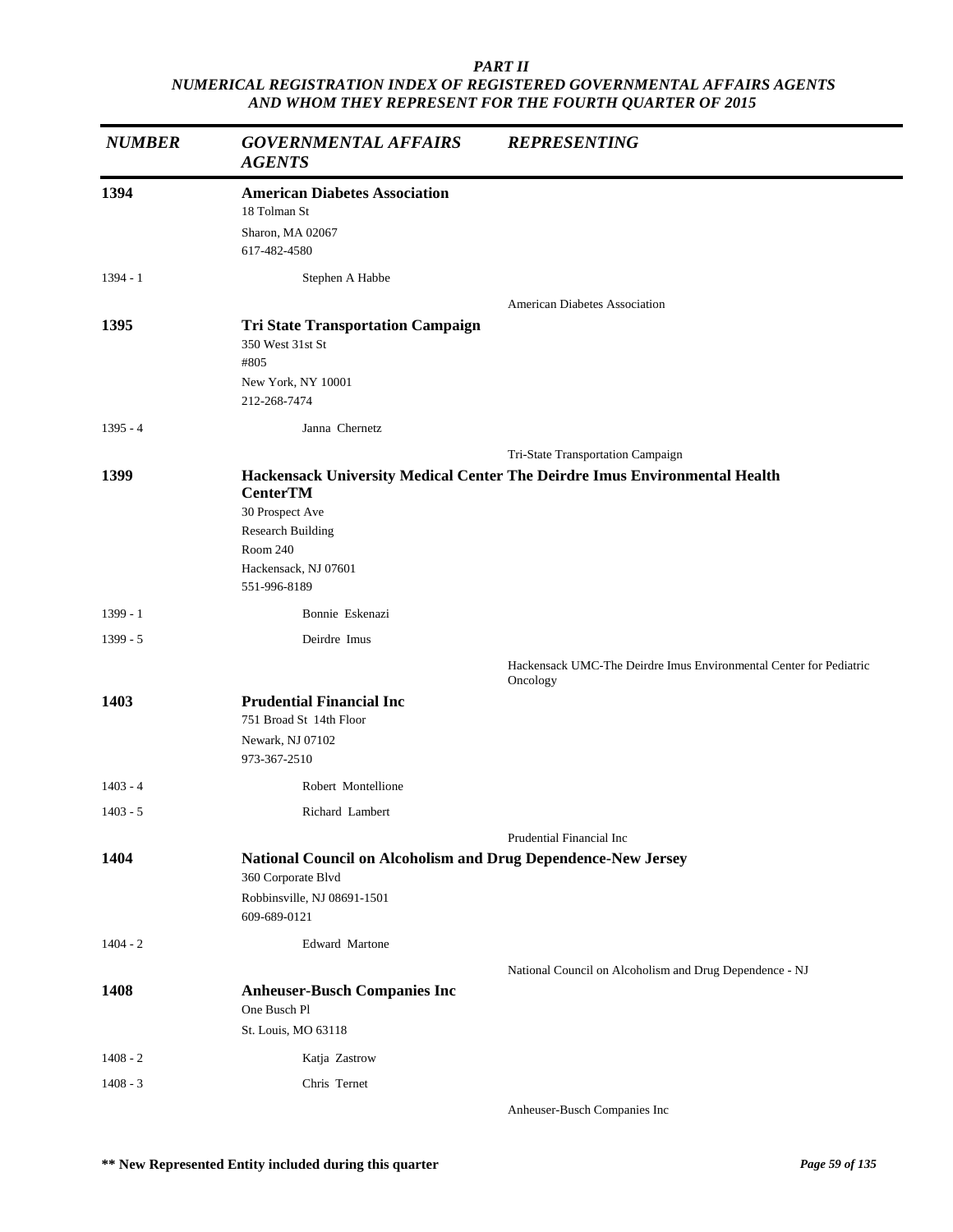| <b>NUMBER</b> | <b>GOVERNMENTAL AFFAIRS</b><br><b>AGENTS</b>                                                | <b>REPRESENTING</b>                                                        |
|---------------|---------------------------------------------------------------------------------------------|----------------------------------------------------------------------------|
| 1413          | <b>IMPACT NJ LLC</b><br>172 W. State St<br>Ste 110-113<br>Trenton, NJ 08608<br>609-394-2000 |                                                                            |
| $1413 - 1$    | Michael Murphy                                                                              |                                                                            |
| $1413 - 3$    | Cullen McAuliffe                                                                            |                                                                            |
| $1413 - 4$    | Jason Orlando                                                                               |                                                                            |
| $1413 - 5$    | Guy Gregg                                                                                   |                                                                            |
| $1413 - 6$    | John Inglesino                                                                              |                                                                            |
| $1413 - 8$    | Arthur Sypek                                                                                |                                                                            |
|               |                                                                                             | Association of Medical Device Reprocessors                                 |
|               |                                                                                             | CARCO Group Inc                                                            |
|               |                                                                                             | Carlisle and Associates LLC                                                |
|               |                                                                                             | Catholic Health East                                                       |
|               |                                                                                             | CHG Alternative Education Inc and The Camelot Schools                      |
|               |                                                                                             | City of Newark                                                             |
|               |                                                                                             | Compassionate Care Centers of America Foundation Inc                       |
|               |                                                                                             | Dynamic Healthcare Management                                              |
|               |                                                                                             | Education Management Corporation and The Art Institutes                    |
|               |                                                                                             | Garden State Equality                                                      |
|               |                                                                                             | Hugo Neu Corp                                                              |
|               |                                                                                             | Impact NJ LLC                                                              |
|               |                                                                                             | Liberty Health System Inc                                                  |
|               |                                                                                             | Linden Yellow Cab Inc                                                      |
|               |                                                                                             | Lynx Medical Management LLC                                                |
|               |                                                                                             | Marina District Development Co LLC dba Borgata Hotel Casino & Spa          |
|               |                                                                                             | McManimon Scotland & Baumann LLC/Monmouth Regional High<br>School District |
|               |                                                                                             | Mukherji-Landmark LLC                                                      |
|               |                                                                                             | NJ Coalition of Automotive Retailers                                       |
|               |                                                                                             | NJ Restaurant Association                                                  |
|               |                                                                                             | Olnick-Fisher Development Associates LLC                                   |
|               |                                                                                             | PHNJ LLC                                                                   |
|               |                                                                                             | QualCare Inc                                                               |
|               |                                                                                             | Raritan Bay Medical Center                                                 |
|               |                                                                                             | Republic Services of New Jersey LLC                                        |
|               |                                                                                             | RTC Properties Inc/River Terminal Development                              |
|               |                                                                                             | Sequel of NJ Inc dba Capital Academy                                       |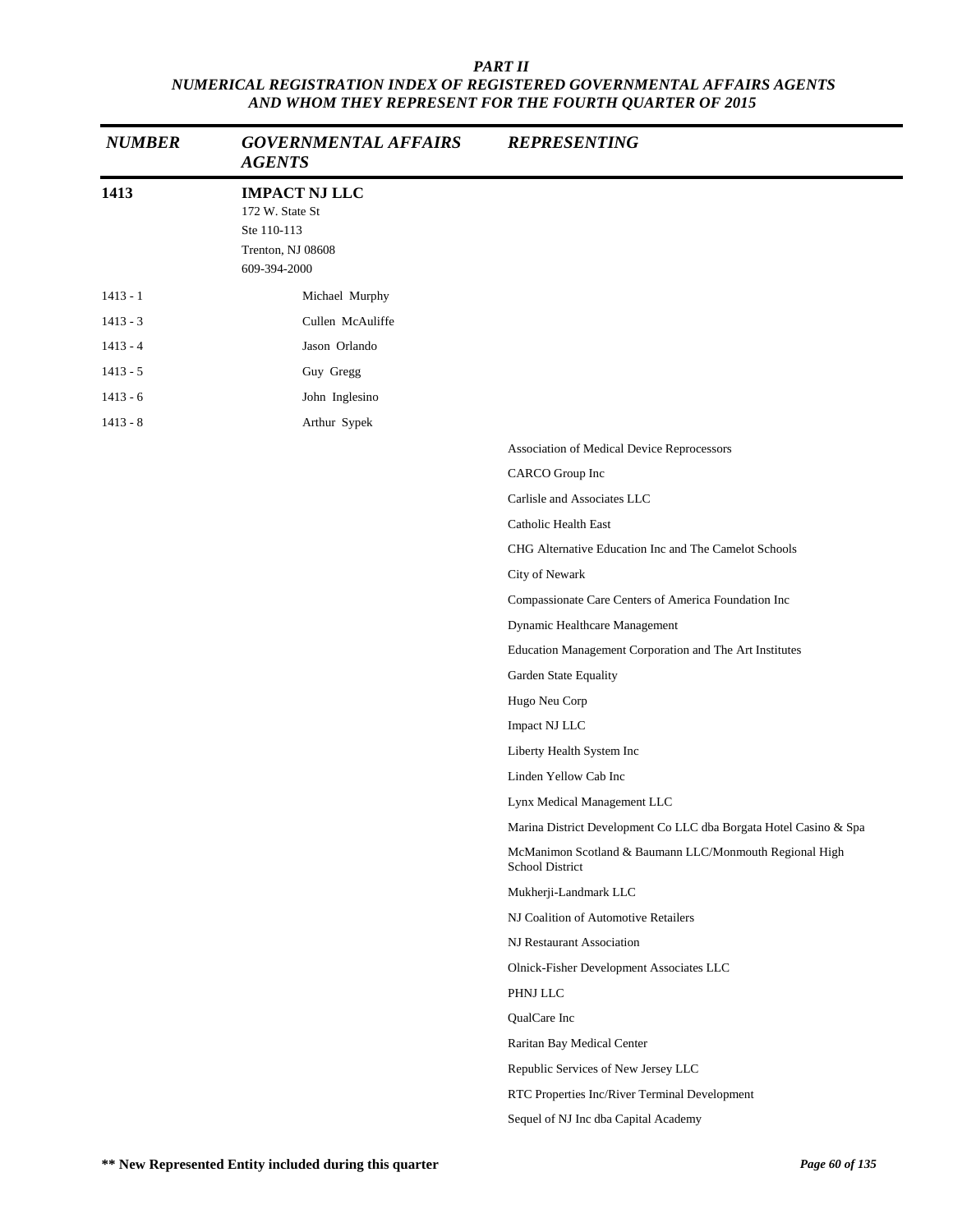| <b>NUMBER</b> | <b>GOVERNMENTAL AFFAIRS</b><br><b>AGENTS</b>                                                                        | <b>REPRESENTING</b>                               |
|---------------|---------------------------------------------------------------------------------------------------------------------|---------------------------------------------------|
|               |                                                                                                                     | Spinal Kinetics LLC / Dynamic Medical Imaging LLC |
|               |                                                                                                                     | <b>St Francis Medical Center</b>                  |
|               |                                                                                                                     | <b>Travelers Marketing</b>                        |
|               |                                                                                                                     | Walgreen Co d/b/a Walgreens                       |
|               |                                                                                                                     | Warren Hospital                                   |
|               |                                                                                                                     | Wildlife Preserves Inc                            |
|               |                                                                                                                     | Zinn Graves & Fields Inc                          |
| 1419          | <b>American Heart Association</b><br>1 Union Street, Ste 301<br>Robbinsville, NJ 08691<br>609-208-0020              |                                                   |
| $1419 - 4$    | Corinne Orlando                                                                                                     |                                                   |
| 1427          | <b>Medical Society of NJ</b><br>2 Princess Rd<br>Lawrenceville, NJ 08648                                            | <b>American Heart Association</b>                 |
|               | 609-896-1766                                                                                                        |                                                   |
| $1427 - 2$    | Mishael Azam                                                                                                        |                                                   |
| $1427 - 3$    | Lawrence Downs                                                                                                      |                                                   |
| 1432          | <b>Catholic Healthcare Partnership of NJ</b><br>760 Alexander Rd<br>PO Box 1<br>Princeton, NJ 08543<br>609-936-2213 | Medical Society of New Jersey                     |
| $1432 - 2$    | Sister Patricia Codey                                                                                               |                                                   |
| 1444          | AT&T<br>One AT&T Way Rm 4A221<br>Bedminster, NJ 07921<br>908-234-8323                                               | Catholic Healthcare Partnership of NJ             |
| $1444 - 1$    | Deborah R Bierbaum                                                                                                  |                                                   |
|               |                                                                                                                     | AT&T                                              |
| 1448          | <b>Caesars Entertainment Operating Company</b><br>70 Forest Ave<br>Caldwell, NJ 07006<br>201-232-7007               |                                                   |
| $1448 - 2$    | Joseph Tyrrell                                                                                                      |                                                   |
|               |                                                                                                                     | <b>Caesars Entertainment Operating Company</b>    |
| 1454          | <b>Cooper Health System/Cooper University Hospital The</b><br>1 Cooper Plaza<br>Camden, NJ 08103<br>856-342-2100    |                                                   |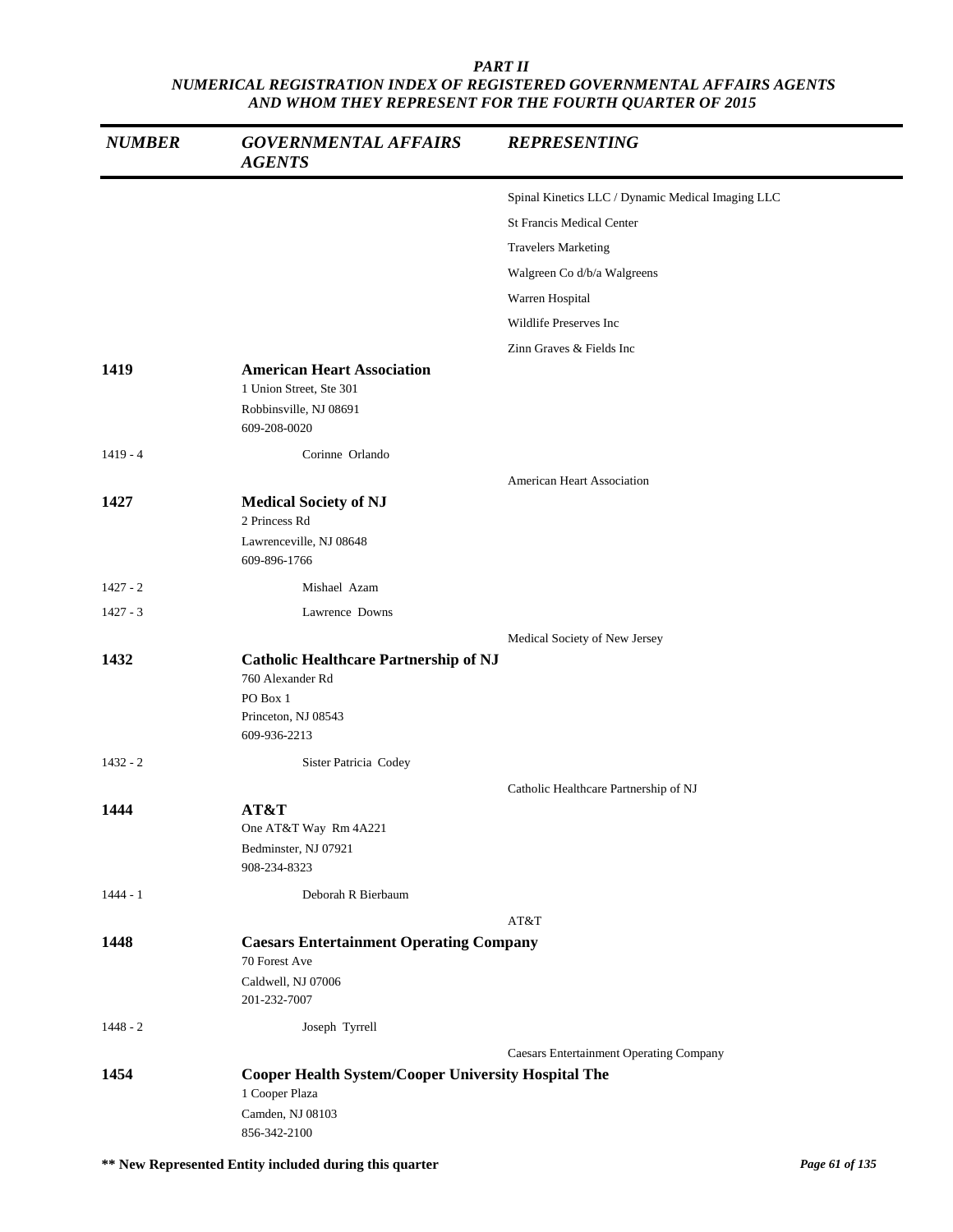| <b>NUMBER</b> | <b>GOVERNMENTAL AFFAIRS</b><br><b>AGENTS</b>                                                            | <b>REPRESENTING</b>                                       |
|---------------|---------------------------------------------------------------------------------------------------------|-----------------------------------------------------------|
| $1454 - 2$    | Gary S Young                                                                                            |                                                           |
| 1455          | <b>NJ Association of Health Plans</b><br>50 West State St Ste 1012<br>Trenton, NJ 08608<br>609-581-8237 | Cooper Health System/Cooper University Hospital The       |
| $1455 - 2$    | Wardell Sanders                                                                                         |                                                           |
| $1455 - 3$    | Sarah Adelman                                                                                           |                                                           |
| 1458          | <b>Global Market Strategies Inc</b><br>215 Morris Ave Ste 300<br>Spring Lake, NJ 07762<br>732-974-6578  | NJ HMO Association Inc dba NJ Association of Health Plans |
| $1458 - 3$    | Richard S Gannon                                                                                        |                                                           |
|               |                                                                                                         | Advanced Energy NJ                                        |
|               |                                                                                                         | Energy Focus Inc**                                        |
|               |                                                                                                         | <b>Energy Foundation</b>                                  |
|               |                                                                                                         | Environmental Defense Fund Inc                            |
|               |                                                                                                         | <b>Frontier Airlines</b>                                  |
|               |                                                                                                         | Gateway Foundation                                        |
|               |                                                                                                         | Global Market Strategies LLC                              |
|               |                                                                                                         | Green Tech Action Fund**                                  |
|               |                                                                                                         | Louis Berger & Associates                                 |
|               |                                                                                                         | New York Red Bulls                                        |
|               |                                                                                                         | Winning Strategies Washington LLC                         |
| 1461          | Comcast<br>1191 Fries Mill Rd<br>Franklinville, NJ 08322<br>856-740-4102                                |                                                           |
| $1461 - 1$    | William J Kettleson                                                                                     |                                                           |
|               |                                                                                                         | Comcast                                                   |
| 1463          | <b>CSC Holdings LLC</b><br>124 W State St                                                               |                                                           |
|               | Trenton, NJ 08608<br>973-659-2464                                                                       |                                                           |
| $1463 - 2$    | Evlyn Tsimis                                                                                            |                                                           |
| $1463 - 3$    | Gary Shaw                                                                                               |                                                           |
|               |                                                                                                         | CSC Holdings LLC                                          |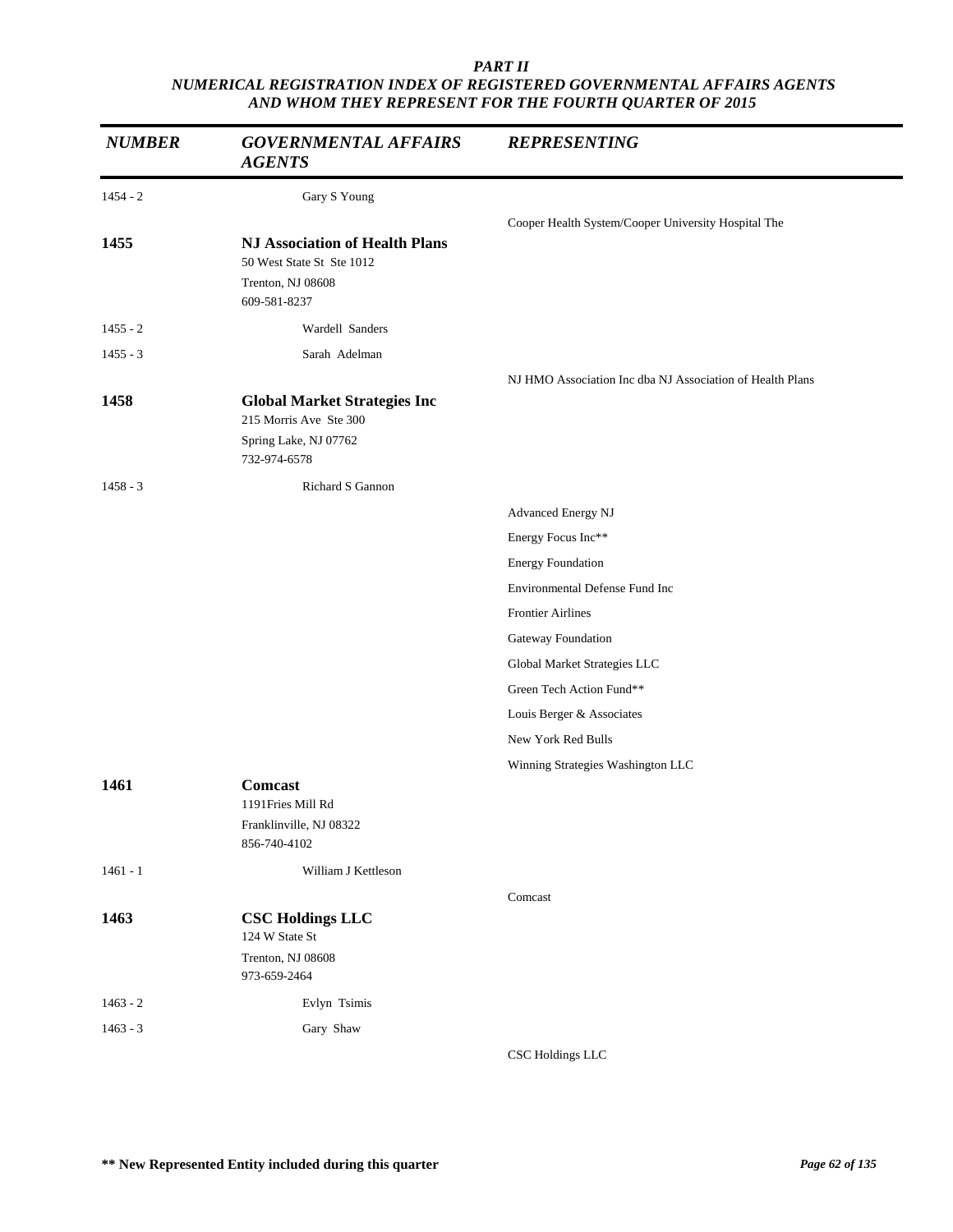| 1465<br><b>Court Appointed Special Advocates (CASA) of NJ</b><br>90 Albany St<br>New Brunswick, NJ 08901-1227<br>609-695-9400<br>Rita M Gulden<br>$1465 - 1$<br>$1465 - 2$<br>Liza M Kirschenbaum<br>Court Appointed Special Advocates (CASA) of NJ<br>1468<br><b>State Farm Insurance Companies</b><br>6 Hillman Dr - Ste 200<br>Chadds Ford, PA 19317<br>610-361-4150<br>$1468 - 1$<br>David R Tideman<br><b>State Farm Insurance Companies</b><br><b>ERM Governmental Affairs Inc</b><br>1473<br>18 South Tamarack Dr<br>Brielle, NJ 08730<br>$1473 - 1$<br>Edward R McGlynn Esq<br>Creosote Council III<br><b>ERM Government Affairs Inc</b><br>Jenkinson's Pavilion & Jenkinson's South<br>Kintock Group The<br>NJ Amusement Association<br>NJ Pest Management Association | <b>NUMBER</b> | <b>GOVERNMENTAL AFFAIRS</b><br><b>AGENTS</b> | <b>REPRESENTING</b> |  |
|---------------------------------------------------------------------------------------------------------------------------------------------------------------------------------------------------------------------------------------------------------------------------------------------------------------------------------------------------------------------------------------------------------------------------------------------------------------------------------------------------------------------------------------------------------------------------------------------------------------------------------------------------------------------------------------------------------------------------------------------------------------------------------|---------------|----------------------------------------------|---------------------|--|
|                                                                                                                                                                                                                                                                                                                                                                                                                                                                                                                                                                                                                                                                                                                                                                                 |               |                                              |                     |  |
|                                                                                                                                                                                                                                                                                                                                                                                                                                                                                                                                                                                                                                                                                                                                                                                 |               |                                              |                     |  |
|                                                                                                                                                                                                                                                                                                                                                                                                                                                                                                                                                                                                                                                                                                                                                                                 |               |                                              |                     |  |
|                                                                                                                                                                                                                                                                                                                                                                                                                                                                                                                                                                                                                                                                                                                                                                                 |               |                                              |                     |  |
|                                                                                                                                                                                                                                                                                                                                                                                                                                                                                                                                                                                                                                                                                                                                                                                 |               |                                              |                     |  |
|                                                                                                                                                                                                                                                                                                                                                                                                                                                                                                                                                                                                                                                                                                                                                                                 |               |                                              |                     |  |
|                                                                                                                                                                                                                                                                                                                                                                                                                                                                                                                                                                                                                                                                                                                                                                                 |               |                                              |                     |  |
|                                                                                                                                                                                                                                                                                                                                                                                                                                                                                                                                                                                                                                                                                                                                                                                 |               |                                              |                     |  |
|                                                                                                                                                                                                                                                                                                                                                                                                                                                                                                                                                                                                                                                                                                                                                                                 |               |                                              |                     |  |
|                                                                                                                                                                                                                                                                                                                                                                                                                                                                                                                                                                                                                                                                                                                                                                                 |               |                                              |                     |  |
|                                                                                                                                                                                                                                                                                                                                                                                                                                                                                                                                                                                                                                                                                                                                                                                 |               |                                              |                     |  |
|                                                                                                                                                                                                                                                                                                                                                                                                                                                                                                                                                                                                                                                                                                                                                                                 |               |                                              |                     |  |
|                                                                                                                                                                                                                                                                                                                                                                                                                                                                                                                                                                                                                                                                                                                                                                                 |               |                                              |                     |  |
|                                                                                                                                                                                                                                                                                                                                                                                                                                                                                                                                                                                                                                                                                                                                                                                 |               |                                              |                     |  |
|                                                                                                                                                                                                                                                                                                                                                                                                                                                                                                                                                                                                                                                                                                                                                                                 |               |                                              |                     |  |
|                                                                                                                                                                                                                                                                                                                                                                                                                                                                                                                                                                                                                                                                                                                                                                                 |               |                                              |                     |  |
|                                                                                                                                                                                                                                                                                                                                                                                                                                                                                                                                                                                                                                                                                                                                                                                 |               |                                              |                     |  |
|                                                                                                                                                                                                                                                                                                                                                                                                                                                                                                                                                                                                                                                                                                                                                                                 |               |                                              |                     |  |
|                                                                                                                                                                                                                                                                                                                                                                                                                                                                                                                                                                                                                                                                                                                                                                                 |               |                                              |                     |  |
|                                                                                                                                                                                                                                                                                                                                                                                                                                                                                                                                                                                                                                                                                                                                                                                 |               |                                              |                     |  |
| Plus NJ                                                                                                                                                                                                                                                                                                                                                                                                                                                                                                                                                                                                                                                                                                                                                                         |               |                                              |                     |  |
| Smart Business Advisory and Consulting LLC                                                                                                                                                                                                                                                                                                                                                                                                                                                                                                                                                                                                                                                                                                                                      |               |                                              |                     |  |
| Thoroughbred Breeders Association of NJ                                                                                                                                                                                                                                                                                                                                                                                                                                                                                                                                                                                                                                                                                                                                         |               |                                              |                     |  |
| Turning Point Inc                                                                                                                                                                                                                                                                                                                                                                                                                                                                                                                                                                                                                                                                                                                                                               |               |                                              |                     |  |
| United Surgical Partners International                                                                                                                                                                                                                                                                                                                                                                                                                                                                                                                                                                                                                                                                                                                                          |               |                                              |                     |  |
| <b>SEIU Local 32BJ</b><br>1476<br>25 West 18th St                                                                                                                                                                                                                                                                                                                                                                                                                                                                                                                                                                                                                                                                                                                               |               |                                              |                     |  |
| Floor 5                                                                                                                                                                                                                                                                                                                                                                                                                                                                                                                                                                                                                                                                                                                                                                         |               |                                              |                     |  |
| New York, NY 10011<br>212-388-3800                                                                                                                                                                                                                                                                                                                                                                                                                                                                                                                                                                                                                                                                                                                                              |               |                                              |                     |  |
| Devon Weber<br>$1476 - 7$                                                                                                                                                                                                                                                                                                                                                                                                                                                                                                                                                                                                                                                                                                                                                       |               |                                              |                     |  |
| $1476 - 8$<br>Julie Diaz                                                                                                                                                                                                                                                                                                                                                                                                                                                                                                                                                                                                                                                                                                                                                        |               |                                              |                     |  |
| SEIU Local 32BJ                                                                                                                                                                                                                                                                                                                                                                                                                                                                                                                                                                                                                                                                                                                                                                 |               |                                              |                     |  |
| 1477<br><b>Alzheimer's Association of Greater New Jersey</b>                                                                                                                                                                                                                                                                                                                                                                                                                                                                                                                                                                                                                                                                                                                    |               |                                              |                     |  |
| 400 Morris Ave Ste 251                                                                                                                                                                                                                                                                                                                                                                                                                                                                                                                                                                                                                                                                                                                                                          |               |                                              |                     |  |
| Denville, NJ 07834<br>973-586-4300                                                                                                                                                                                                                                                                                                                                                                                                                                                                                                                                                                                                                                                                                                                                              |               |                                              |                     |  |
| Kenneth C Zaentz<br>$1477 - 1$                                                                                                                                                                                                                                                                                                                                                                                                                                                                                                                                                                                                                                                                                                                                                  |               |                                              |                     |  |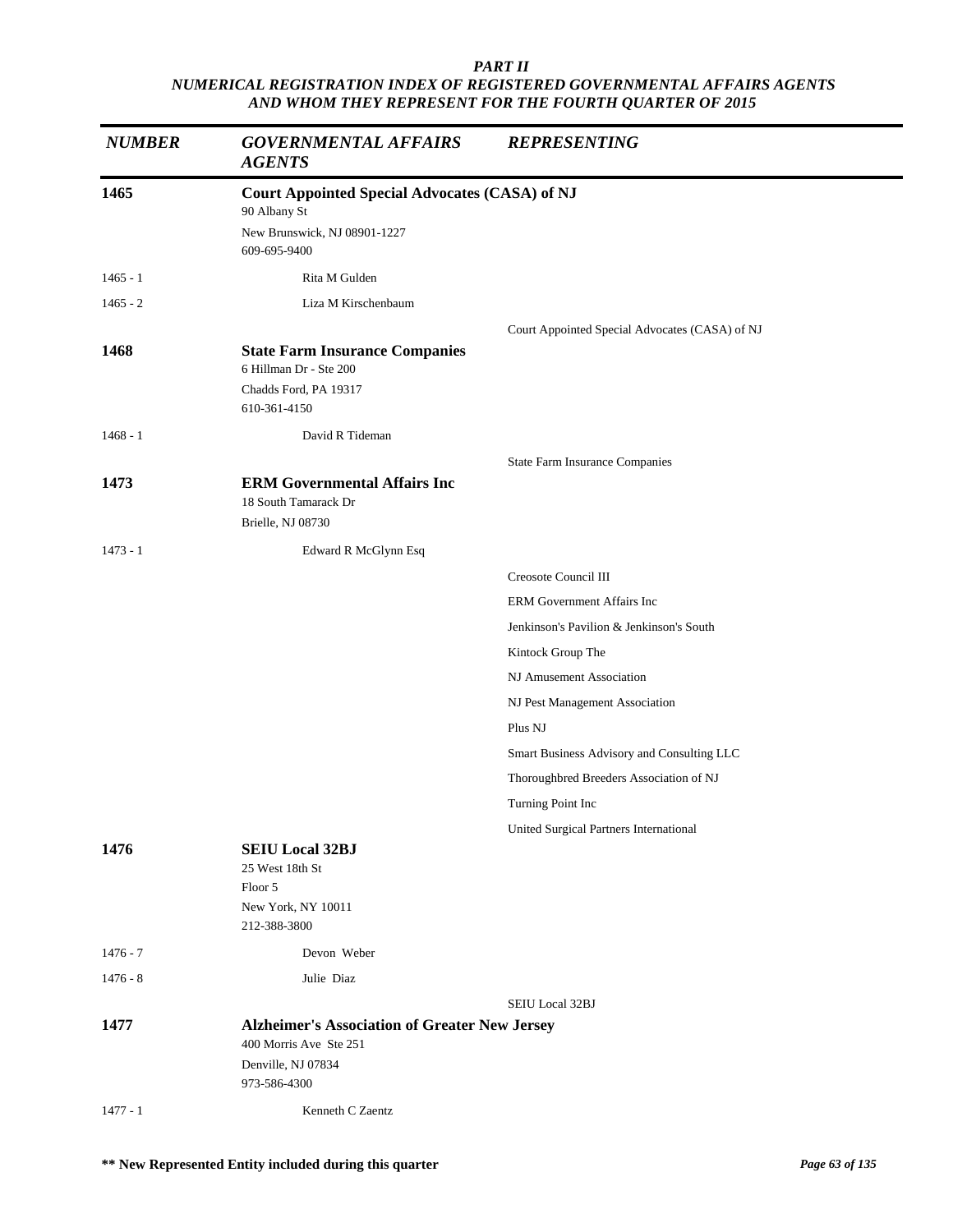| <b>NUMBER</b> | <b>GOVERNMENTAL AFFAIRS</b><br><b>AGENTS</b>                                                                  | <b>REPRESENTING</b>                                  |
|---------------|---------------------------------------------------------------------------------------------------------------|------------------------------------------------------|
| $1477 - 3$    | Deborah Warburton                                                                                             |                                                      |
|               |                                                                                                               | Alzheimer's Association of Greater New Jersey        |
| 1479          | Komjathy & Kean Government Affairs LLC<br>142 West State St<br>2nd Floor<br>Trenton, NJ 08608<br>609-695-5840 |                                                      |
| $1479 - 1$    | Aladar G Komjathy                                                                                             |                                                      |
| $1479 - 3$    | Eileen Kean                                                                                                   |                                                      |
|               |                                                                                                               | Abbott Laboratories Inc                              |
|               |                                                                                                               | <b>ABBVIE</b>                                        |
|               |                                                                                                               | Amazon.com                                           |
|               |                                                                                                               | Anheuser-Busch Companies                             |
|               |                                                                                                               | Auburn Data Systems                                  |
|               |                                                                                                               | Bowman & Company LLP                                 |
|               |                                                                                                               | <b>Coast Ventures LLC</b>                            |
|               |                                                                                                               | <b>Comcast Cable Communications</b>                  |
|               |                                                                                                               | Culloton Strategies LLC                              |
|               |                                                                                                               | Election Systems & Software**                        |
|               |                                                                                                               | Epilepsy Foundation of New Jersey                    |
|               |                                                                                                               | Exelon Corp                                          |
|               |                                                                                                               | Fair Share Hospitals Collaborative                   |
|               |                                                                                                               | Family Resource Network The                          |
|               |                                                                                                               | Georgian Court University                            |
|               |                                                                                                               | GlaxoSmithKline                                      |
|               |                                                                                                               | Insurance Council of NJ Inc                          |
|               |                                                                                                               | Jefferson Fifth Co LLC, Strategic Government Affairs |
|               |                                                                                                               | Kimberly Clark Corp**                                |
|               |                                                                                                               | Komjathy & Stewart LLC                               |
|               |                                                                                                               | LA Fitness Inc                                       |
|               |                                                                                                               | <b>McKissock Education</b>                           |
|               |                                                                                                               | Ocean Grove Camp Meeting Association                 |
|               |                                                                                                               | Polaris Industries                                   |
|               |                                                                                                               | Quest Diagnostics Inc                                |
|               |                                                                                                               | RJ Reynolds Tobacco Co                               |
|               |                                                                                                               | Sprint/Nextel                                        |
|               |                                                                                                               | Toyota Motor North America Inc                       |
|               |                                                                                                               | UR Vehicle Management Solutions                      |
|               |                                                                                                               | Waste Management                                     |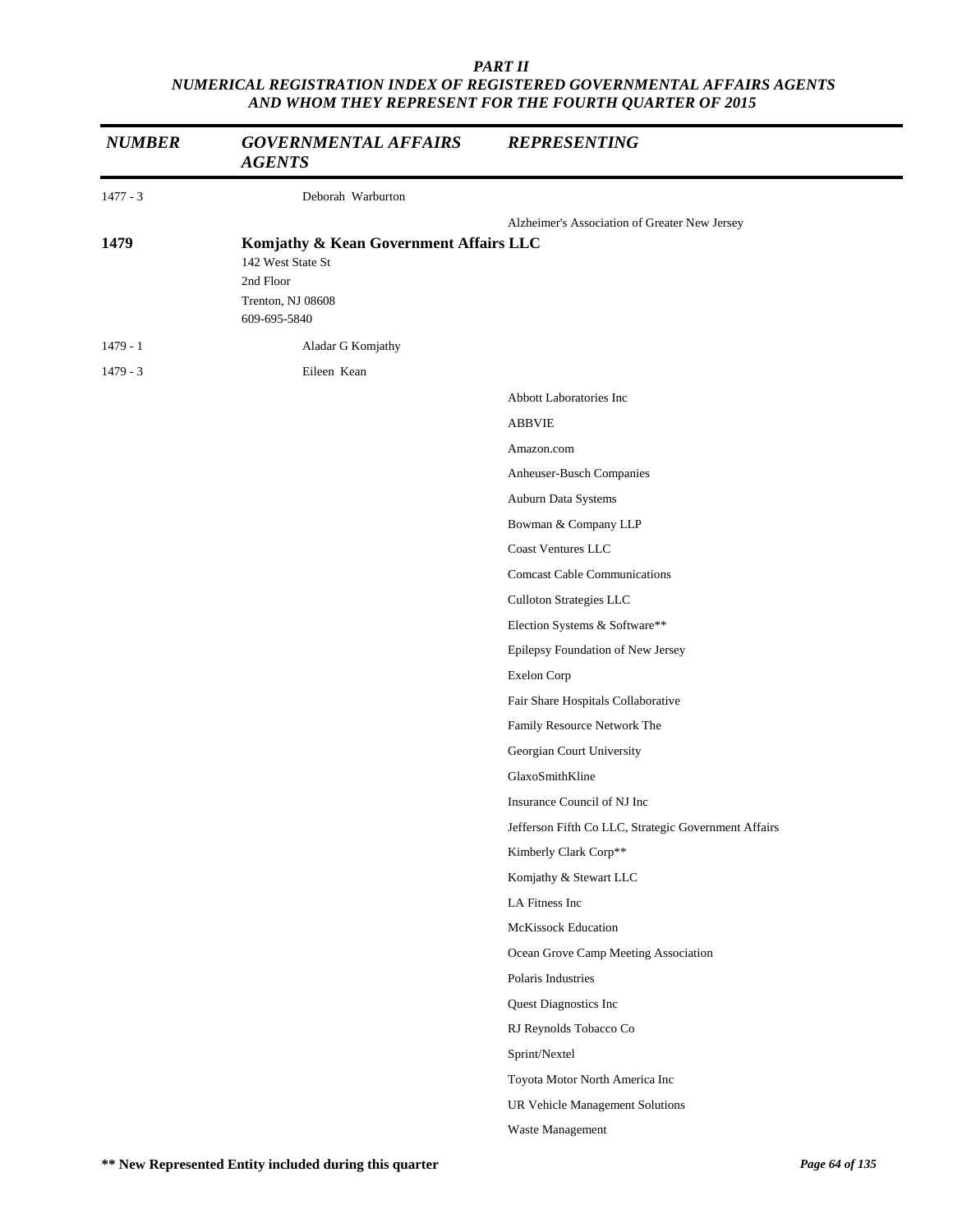| <b>NUMBER</b> | <b>GOVERNMENTAL AFFAIRS</b><br><b>AGENTS</b>                                                                   | <b>REPRESENTING</b>                                  |
|---------------|----------------------------------------------------------------------------------------------------------------|------------------------------------------------------|
|               |                                                                                                                | Wheelabrator                                         |
|               |                                                                                                                | Worek Inc                                            |
| 1482          | <b>Campbell Soup Co</b><br>1 Campbell Place<br>Camden, NJ 08103<br>856-968-4367                                |                                                      |
| $1482 - 1$    | Kelly D Johnston                                                                                               |                                                      |
| $1482 - 2$    | Jennifer Sweeney                                                                                               |                                                      |
|               |                                                                                                                | Campbell Soup Co                                     |
| 1494          | <b>SFP Management Consultants Inc</b><br>16 Millbrook Ln<br>Colts Neck, NJ 07722<br>732-431-0911               |                                                      |
| 1494 - 1      | Samuel F Penza                                                                                                 |                                                      |
|               |                                                                                                                | <b>BFI Business Furniture</b>                        |
|               |                                                                                                                | County of Morris                                     |
|               |                                                                                                                | Mercer County Improvement Authority                  |
|               |                                                                                                                | SFP Management Consultants Inc                       |
|               |                                                                                                                | Smart Business Advisory and Consulting LLC           |
|               |                                                                                                                | Turning Point Inc                                    |
| 1497          | Johnson & Johnson<br>One Johnson & Johnson Plz WT404                                                           |                                                      |
|               | New Brunswick, NJ 08933<br>732-524-3726                                                                        |                                                      |
| $1497 - 1$    | Richard W Lloyd                                                                                                |                                                      |
|               |                                                                                                                | Johnson & Johnson                                    |
| 1498          | <b>Health Professionals &amp; Allied Employees</b><br>110 Kinderkamack Rd<br>Emerson, NJ 07630<br>201-262-5005 |                                                      |
| $1498 - 1$    | Jeanne Otersen                                                                                                 |                                                      |
| $1498 - 2$    | Jean Pierce                                                                                                    |                                                      |
|               |                                                                                                                | Health Professionals & Allied Employees              |
| 1507          | <b>Bressler, Amery &amp; Ross PC</b><br>325 Columbia Turnpike<br>Florham Park, NJ 07932<br>973-514-1200        |                                                      |
| $1507 - 1$    | Cynthia J Borrelli Esq                                                                                         |                                                      |
|               |                                                                                                                | Medical Protective Company                           |
|               |                                                                                                                | Mortgage Access Corp dba Weichert Financial Services |
|               |                                                                                                                | National Vision Inc                                  |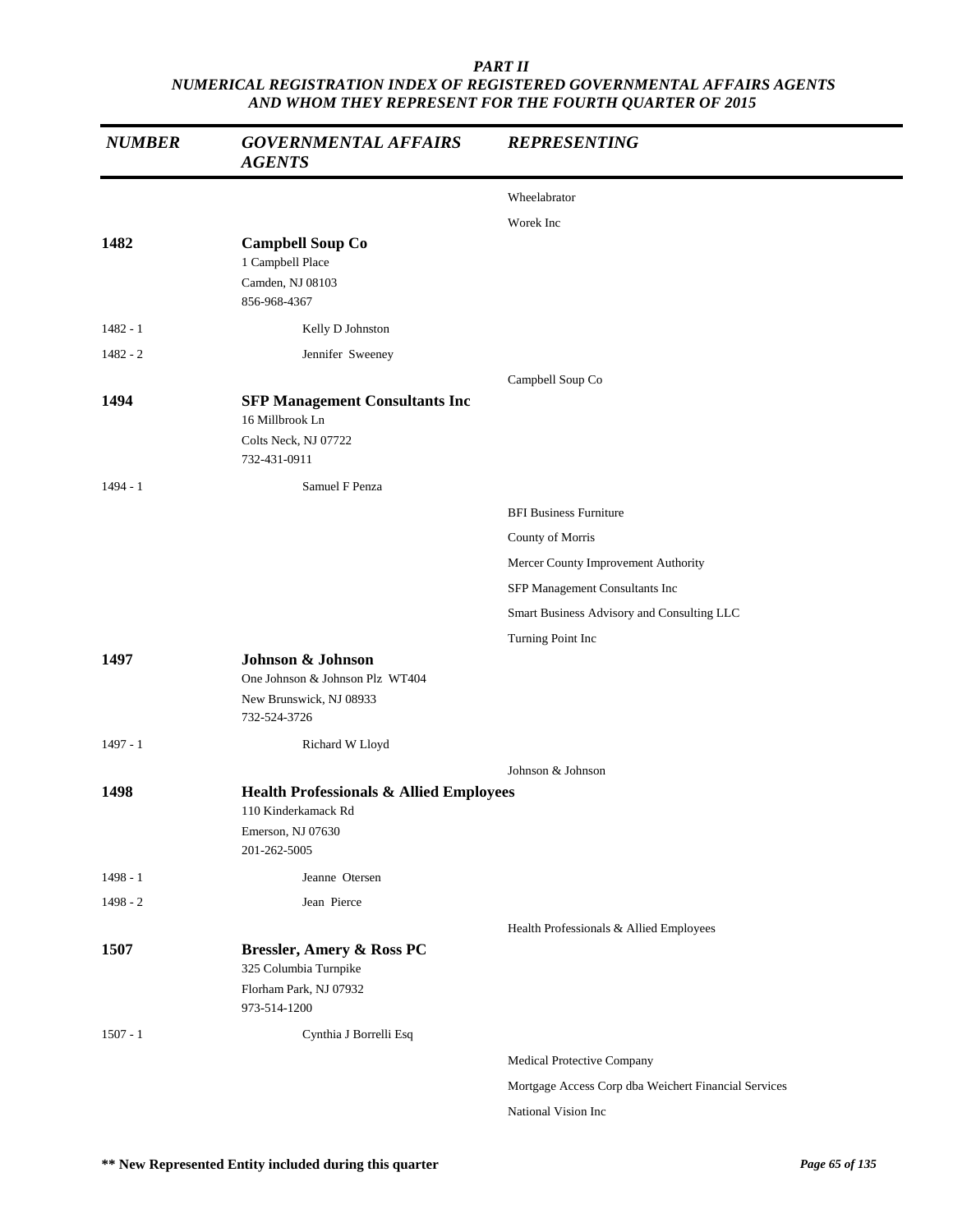| <b>NUMBER</b> | <b>GOVERNMENTAL AFFAIRS</b><br><b>AGENTS</b>                                                                   | <b>REPRESENTING</b>                           |
|---------------|----------------------------------------------------------------------------------------------------------------|-----------------------------------------------|
|               |                                                                                                                | Princeton Insurance Company                   |
| 1510          | Cooper, Levenson, April, Niedelman & Wagenheim<br>1125 Atlantic Ave<br>Atlantic City, NJ 08401<br>609-344-3161 |                                               |
| $1510 - 1$    | Lloyd D Levenson                                                                                               |                                               |
|               |                                                                                                                | AC Nightlife LLC d/b/a Dusk                   |
|               |                                                                                                                | Atlantic City Electric Co                     |
|               |                                                                                                                | Atlantic Electric Company                     |
|               |                                                                                                                | Caesars Casino                                |
|               |                                                                                                                | <b>Canuso Communities</b>                     |
|               |                                                                                                                | CoralMay LLC                                  |
|               |                                                                                                                | EPOX-Z                                        |
|               |                                                                                                                | Jersey Outdoor Media                          |
|               |                                                                                                                | Locallotto Inc                                |
|               |                                                                                                                | Marina Energy LLC c/o South Jersey Industries |
|               |                                                                                                                | MBI Development Company Inc                   |
|               |                                                                                                                | Organic Medical Marketing Group The           |
|               |                                                                                                                | Precision Cars of Atlantic City               |
|               |                                                                                                                | Pulte Homes                                   |
|               |                                                                                                                | Revel Entertainment Group LLC                 |
|               |                                                                                                                | <b>SLDR</b> Games LLC                         |
|               |                                                                                                                | Tiniakos Hospitality LLC                      |
|               |                                                                                                                | Toll Brothers Inc                             |
|               |                                                                                                                | Township of Galloway NJ                       |
|               |                                                                                                                | Viridian Solar Energy Group LLC               |
| 1512          | <b>Community Health Law Project</b><br>225 East State St<br>Trenton, NJ 08608                                  |                                               |
|               | 609-392-5553                                                                                                   |                                               |
| $1512 - 1$    | <b>Stuart H Weiner</b>                                                                                         |                                               |
|               |                                                                                                                | Community Health Law Project                  |
| 1513          | <b>Community Health Law Project</b><br>185 Valley St                                                           |                                               |
|               | South Orange, NJ 07079<br>973-275-1175                                                                         |                                               |
| $1513 - 2$    | Harold B Garwin                                                                                                |                                               |
|               |                                                                                                                | Community Health Law Project                  |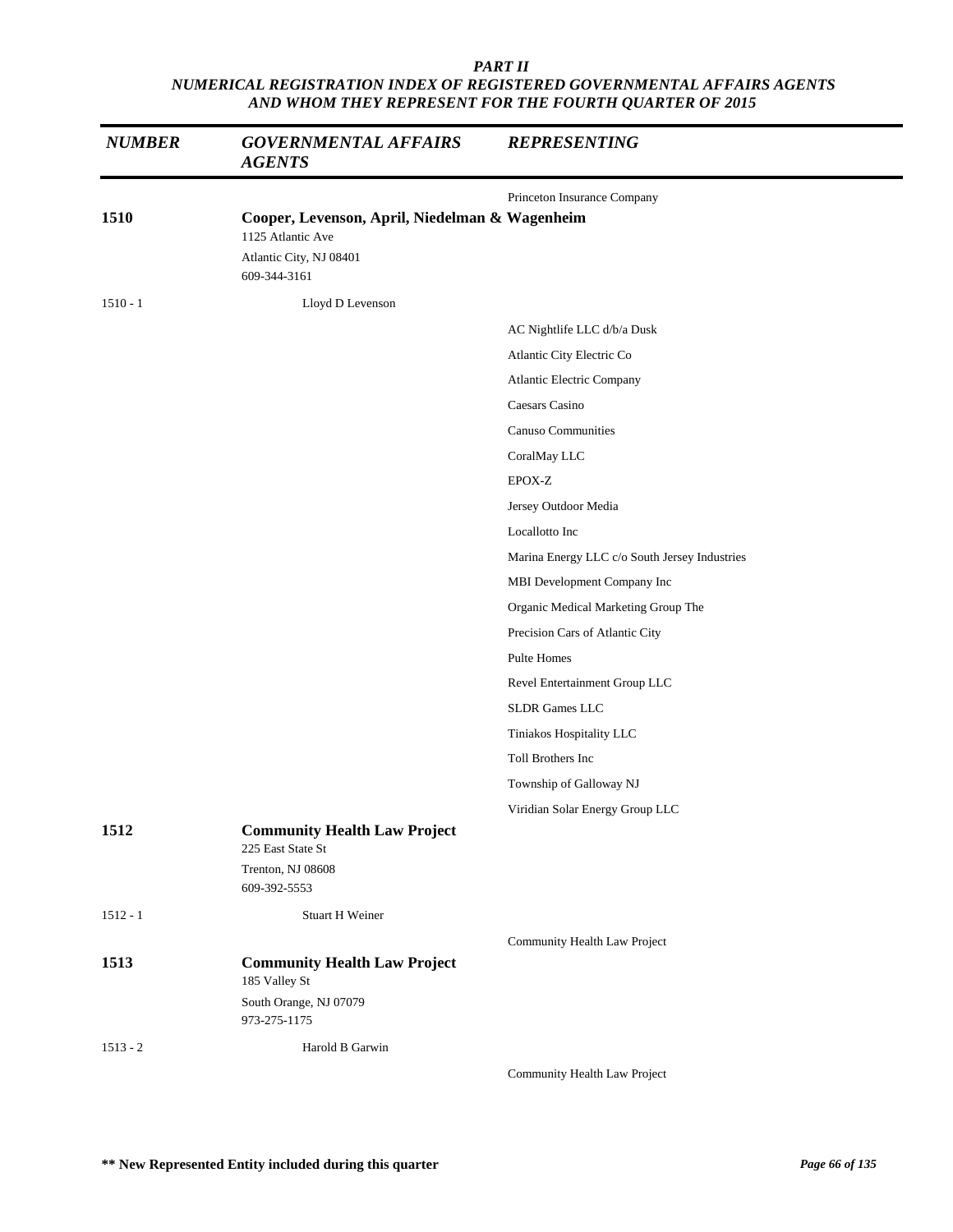| <b>NUMBER</b> | <b>GOVERNMENTAL AFFAIRS</b><br><b>AGENTS</b>                               | <b>REPRESENTING</b>                        |
|---------------|----------------------------------------------------------------------------|--------------------------------------------|
| 1516          | <b>Exelon Generation Co LLC</b><br>300 Exelon Way                          |                                            |
|               | Kennett Square, PA 19348                                                   |                                            |
| $1516 - 2$    | Thomas Chiomento III                                                       |                                            |
| $1516 - 3$    | Jeannie Liggett                                                            |                                            |
| 1519          | <b>Palisades Safety and Insurance Association</b><br>331 Newman Springs Rd | Exelon Generation Co LLC                   |
|               | Red Bank, NJ 07701<br>732-978-6092                                         |                                            |
| $1519 - 2$    | Carl A Peterson                                                            |                                            |
|               |                                                                            | High Point Preferred Insurance Co          |
|               |                                                                            | Palisades Safety and Insurance Association |
| 1522          | <b>Success Group</b><br>128 West State St                                  |                                            |
|               | Trenton, NJ 08608<br>609-656-1400                                          |                                            |
| $1522 - 1$    | Timothy C McDonough                                                        |                                            |
|               |                                                                            | New York Jets                              |
|               |                                                                            | <b>Taser International</b>                 |
|               |                                                                            | Verizon                                    |
| 1523          | <b>NJ Association of Community Providers</b>                               |                                            |
|               | 140 Scotch Rd                                                              |                                            |
|               | Ewing, NJ 08628<br>609-406-1400                                            |                                            |
| $1523 - 3$    | Maureen Shea                                                               |                                            |
| $1523 - 4$    | Valerie Sellers                                                            |                                            |
|               |                                                                            | NJ Association of Community Providers      |
| 1524          | <b>PSEG Services Corp</b><br>80 Park Plz T17A                              |                                            |
|               | Newark, NJ 07102<br>973-430-8832                                           |                                            |
| $1524 - 5$    | Donald M McCloskey                                                         |                                            |
| $1524 - 8$    | Richard T Thigpen                                                          |                                            |
| $1524 - 12$   | Ralph Izzo                                                                 |                                            |
| 1524 - 13     | Ralph LaRossa                                                              |                                            |
| $1524 - 15$   | Tamara Linde                                                               |                                            |
| 1524 - 19     | Russell Furnari                                                            |                                            |
| $1524 - 20$   | Vaughn McKoy                                                               |                                            |
| $1524 - 21$   | Geraldine Smith                                                            |                                            |
| $1524 - 22$   | Alexander Stern                                                            |                                            |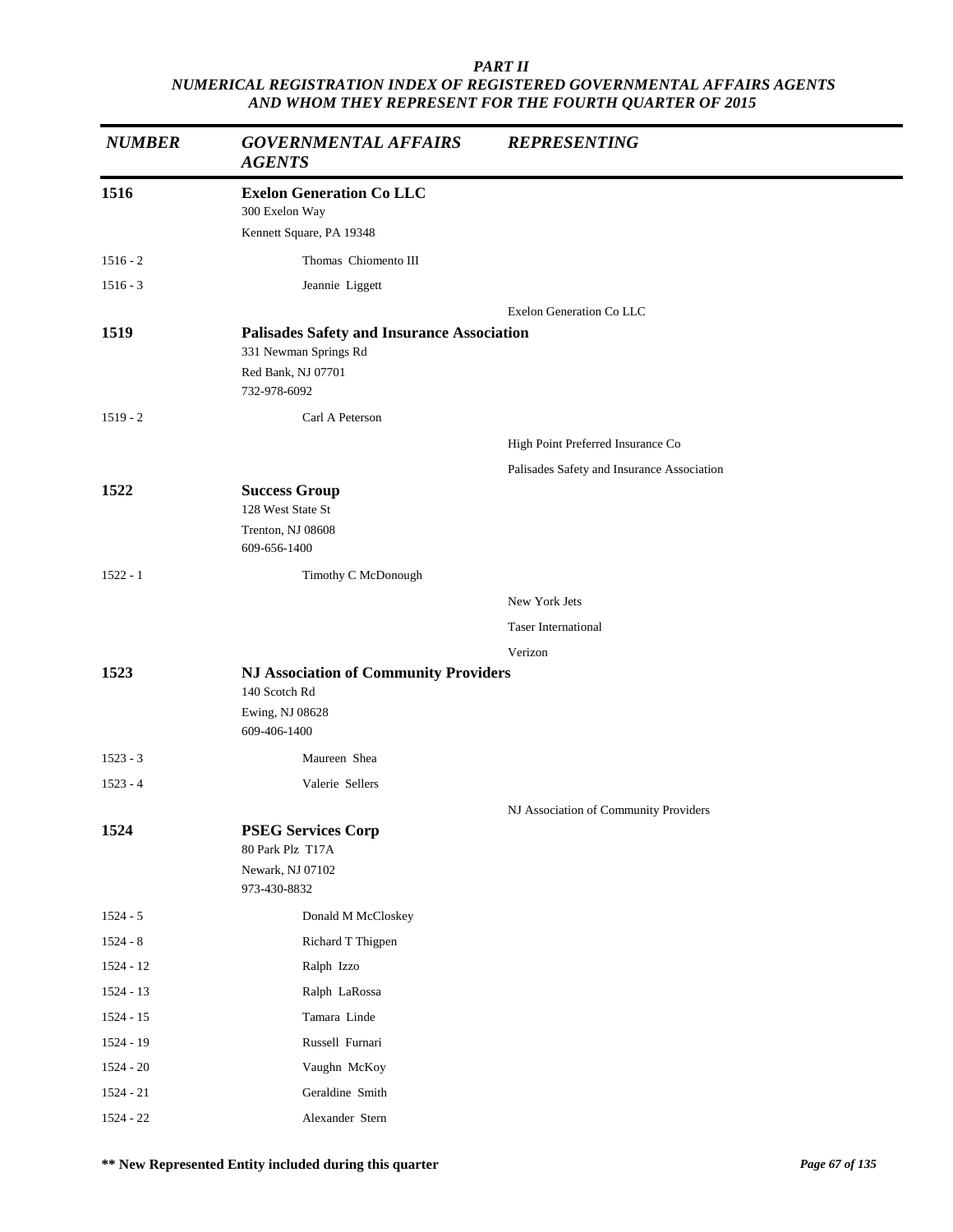| <b>NUMBER</b> | <b>GOVERNMENTAL AFFAIRS</b><br><b>AGENTS</b>                                                                     | <b>REPRESENTING</b>                                             |
|---------------|------------------------------------------------------------------------------------------------------------------|-----------------------------------------------------------------|
|               |                                                                                                                  | PSE&G Services Corp                                             |
| 1525          | <b>PSEG Power LLC</b><br>80 Park Plz T-25H<br>Newark, NJ 07102<br>973-430-5521                                   |                                                                 |
| $1525 - 3$    | Mark F Strickland                                                                                                |                                                                 |
| 1534          | <b>Salmon Ventures Limited</b><br>1101 Wheaton Ave<br>#400<br>Millville, NJ 08332<br>856-825-0500                | PSE&G Power LLC                                                 |
| $1534 - 1$    | <b>Edward H Salmon</b>                                                                                           |                                                                 |
| $1534 - 2$    | Kimberly Schalek Downes                                                                                          |                                                                 |
|               |                                                                                                                  | Bridgeton Board of Education                                    |
|               |                                                                                                                  | Calpine Corp                                                    |
|               |                                                                                                                  | City of Camden NJ                                               |
|               |                                                                                                                  | Exelon Corp                                                     |
|               |                                                                                                                  | Mentor Network The                                              |
|               |                                                                                                                  | NJ American Water Co                                            |
|               |                                                                                                                  | NJ Coalition for Affordable Clean and Reliable Energy (NJ ACRE) |
|               |                                                                                                                  | NJ Energy Coalition                                             |
|               |                                                                                                                  | Shore Memorial Health Foundation                                |
|               |                                                                                                                  | T.D. Associates                                                 |
|               |                                                                                                                  | Wildwood Beaches Hotel/Resort LLC                               |
|               |                                                                                                                  | Windsor Management/Millville 1350                               |
| 1535          | <b>Heavy and General Construction Laborers Local 472</b><br>700 Raymond Blvd<br>Newark, NJ 07105<br>973-589-5050 |                                                                 |
| $1535 - 1$    | Roger Ellis                                                                                                      |                                                                 |
|               |                                                                                                                  | Heavy and General Construction Laborers' Local 472              |
| 1536          | <b>Gabel Associates</b><br>417 Denison St<br>Highland Park, NJ 08904<br>732-296-0770                             |                                                                 |
| $1536 - 1$    | Steven Gabel                                                                                                     |                                                                 |
|               |                                                                                                                  | Alliance for Competitive Energy Service (ACES) c/o NJSBA        |
|               |                                                                                                                  | Burlington County Board of Chosen Freeholders                   |
|               |                                                                                                                  | City of Ocean City                                              |
|               |                                                                                                                  | ConocoPhillips                                                  |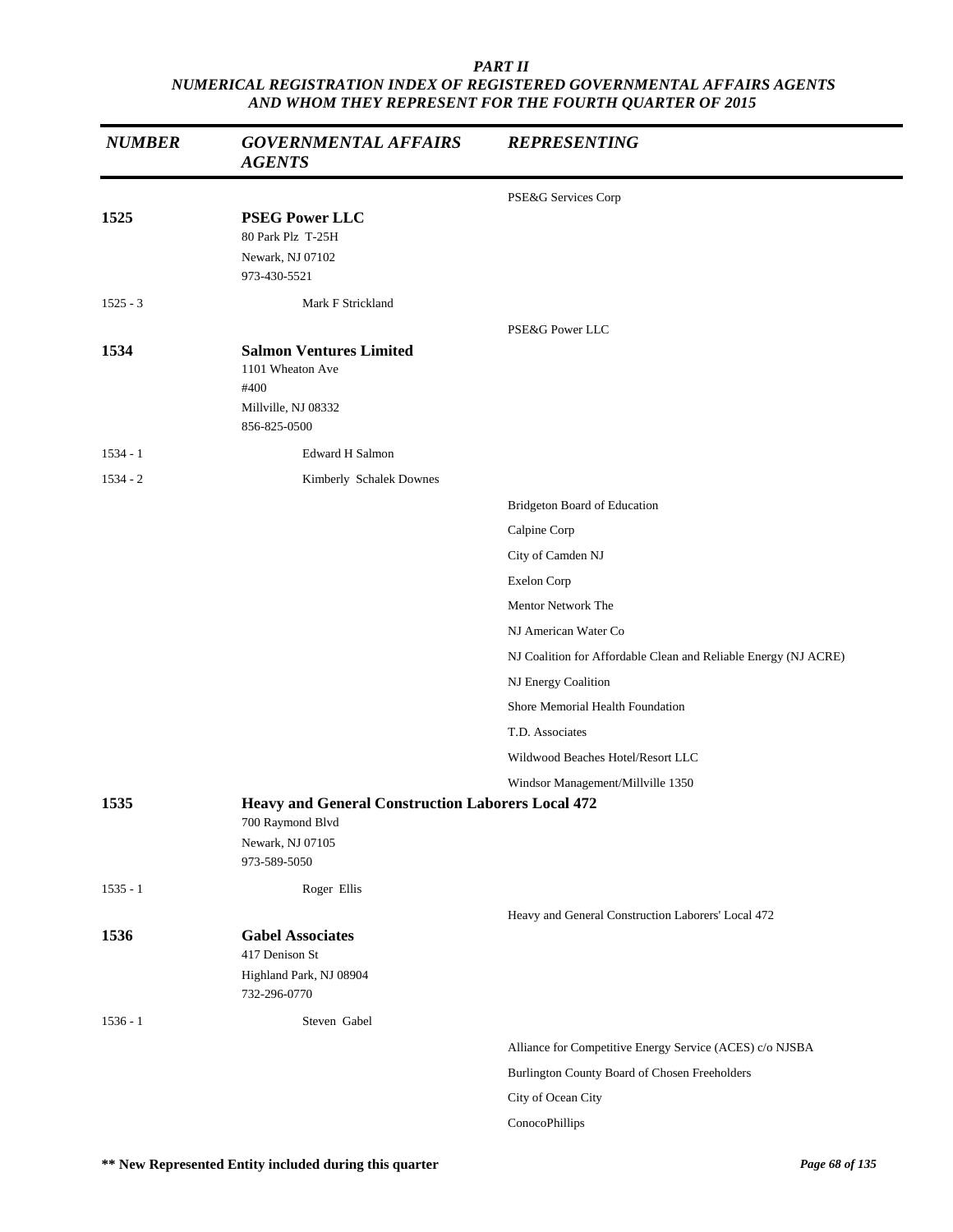| <b>NUMBER</b> | <b>GOVERNMENTAL AFFAIRS</b><br><b>AGENTS</b>       | <b>REPRESENTING</b>                                               |
|---------------|----------------------------------------------------|-------------------------------------------------------------------|
|               |                                                    | General Electric                                                  |
|               |                                                    | Independent Energy Producers of NJ                                |
|               |                                                    | Jersey Central Power & Light Co                                   |
|               |                                                    | Johanna Foods                                                     |
|               |                                                    | Landfill Energy Systems                                           |
|               |                                                    | Magellan Resources Group                                          |
|               |                                                    | Pollution Control Financing Authority of Camden County            |
|               |                                                    | Princeton University                                              |
|               |                                                    | <b>Rutgers University</b>                                         |
|               |                                                    | Rutgers University Utilities                                      |
|               |                                                    | Schering-Plough Corp                                              |
| 1538          | <b>Rosemont Associates LLC</b><br>PO Box 216       |                                                                   |
|               | Rosemont, NJ 08556<br>609-773-0335                 |                                                                   |
| $1538 - 1$    | Sean Jackson                                       |                                                                   |
| $1538 - 2$    | Robert G Torricelli                                |                                                                   |
|               |                                                    | <b>AAPN Holdings LLC</b>                                          |
|               |                                                    | Affiliated Computer Services Inc A Xerox Company & its Affiliates |
|               |                                                    | Atlantic Health System                                            |
|               |                                                    | <b>Bayonne Medical Center</b>                                     |
|               |                                                    | Bellmawr Waterfront Development LLC**                             |
|               |                                                    | Clean Earth Dredging Technologies LLC                             |
|               |                                                    | CSC Holdings Inc                                                  |
|               |                                                    | FAPS Inc                                                          |
|               |                                                    | Garden State Raw Milk Association                                 |
|               |                                                    | Matrix Development Group                                          |
|               |                                                    | Mt Laurel Development LLC**                                       |
|               |                                                    | PKG Associates LLC                                                |
|               |                                                    | Scotts Miracle-Gro Co                                             |
|               |                                                    | Topgolf Inc**                                                     |
|               |                                                    | Touro College                                                     |
| 1541          | <b>ARC of New Jersey The</b><br>985 Livingston Ave |                                                                   |
|               | North Brunswick, NJ 08902<br>732-246-2525          |                                                                   |
| $1541 - 1$    | Thomas Baffuto                                     |                                                                   |
| $1541 - 8$    | Sharon Levine                                      |                                                                   |
|               |                                                    | Arc of NJ The                                                     |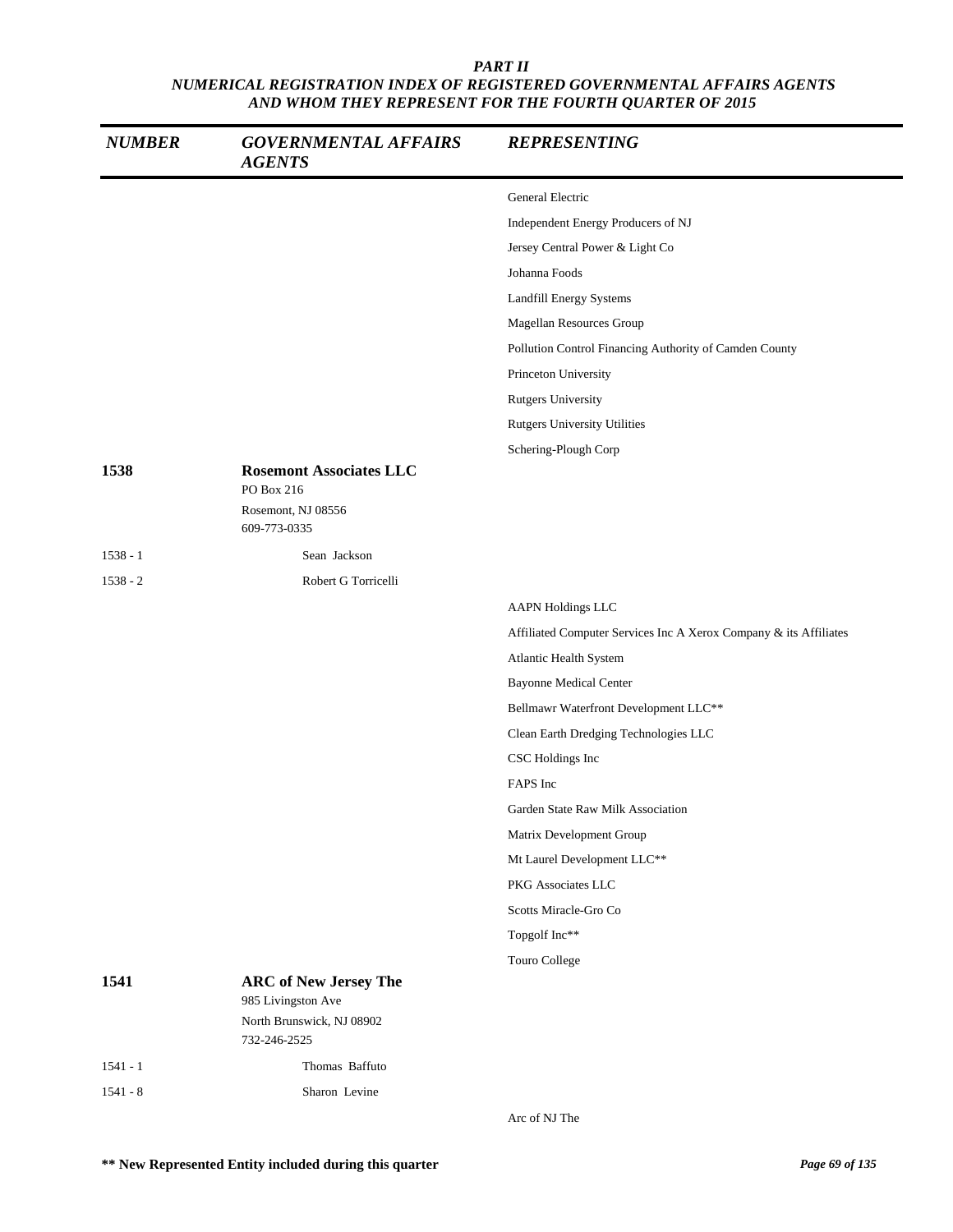| <b>NUMBER</b> | <b>GOVERNMENTAL AFFAIRS</b><br><b>AGENTS</b>                                                                                | <b>REPRESENTING</b>                                              |
|---------------|-----------------------------------------------------------------------------------------------------------------------------|------------------------------------------------------------------|
| 1544          | <b>NJ Audubon Society</b><br>204 W State St<br>3rd Fl<br>Trenton, NJ 08608<br>609-392-1181                                  |                                                                  |
| $1544 - 2$    | Kelly Mooij                                                                                                                 |                                                                  |
| 1546          | <b>Pinelands Preservation Alliance</b><br>17 Pemberton Rd<br>Southampton, NJ 08088<br>609-859-8860                          | NJ Audubon Society                                               |
| $1546 - 1$    | Carleton Montgomery                                                                                                         |                                                                  |
| $1546 - 2$    | Richard Bizub                                                                                                               |                                                                  |
| $1546 - 4$    | Theresa Lettman                                                                                                             |                                                                  |
| $1546 - 5$    | Jaclyn Rhoads                                                                                                               |                                                                  |
|               |                                                                                                                             | <b>Pinelands Preservation Alliance</b>                           |
| 1551          | <b>Eastern Environmental Law Center</b><br>744 Broad St Ste 1525<br>Newark, NJ 07102<br>973-424-1166                        |                                                                  |
| $1551 - 7$    | Aaron Kleinbaum                                                                                                             |                                                                  |
|               |                                                                                                                             | Eastern Environmental Law Center                                 |
| 1552          | Alliance for the Betterment of Citizens with Disabilities (ABCD)<br>127 Rt 206 Ste 18<br>Hamilton, NJ 08610<br>609-581-8375 |                                                                  |
| $1552 - 2$    | Daniel Keating                                                                                                              |                                                                  |
| $1552 - 3$    | Donna Bouclier                                                                                                              |                                                                  |
|               |                                                                                                                             | Alliance for the Betterment of Citizens with Disabilities (ABCD) |
| 1557          | Genova, Burns, Giantomasi & Webster<br>494 Broad St<br>Newark, NJ 07102<br>973 533-0777                                     |                                                                  |
| $1557 - 1$    | Angelo J Genova                                                                                                             |                                                                  |
|               |                                                                                                                             | Genova, Burns & Vernoia                                          |
|               |                                                                                                                             | Joint Meeting of Essex and Union Counties                        |
| 1562          | Sills Cummis & Gross PC<br>One Riverfront Plz<br>Newark, NJ 07102<br>973-643-5781                                           |                                                                  |
| $1562 - 1$    | Ted Zangari                                                                                                                 |                                                                  |
|               |                                                                                                                             | Benjamin Moore & Co                                              |

Brookfield US Holdings LLC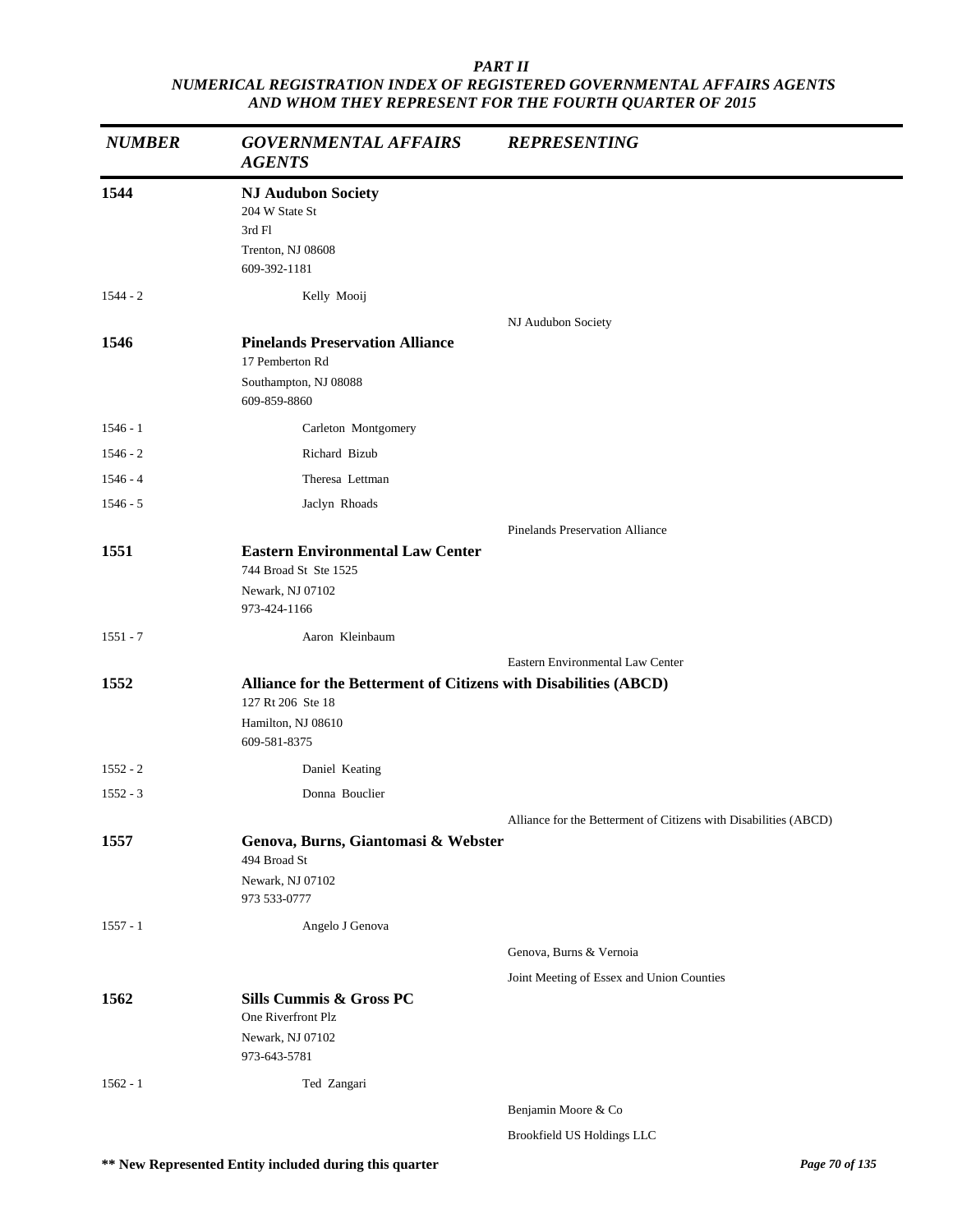| <b>NUMBER</b> | <b>GOVERNMENTAL AFFAIRS</b><br><b>AGENTS</b>                                                                         | <b>REPRESENTING</b>                         |
|---------------|----------------------------------------------------------------------------------------------------------------------|---------------------------------------------|
|               |                                                                                                                      | Costco Wholesale Corp                       |
|               |                                                                                                                      | Covanta Energy Corp                         |
|               |                                                                                                                      | Damascus Bakery Inc                         |
|               |                                                                                                                      | <b>EBILLC</b>                               |
|               |                                                                                                                      | Edison Properties LLC                       |
|               |                                                                                                                      | Goya Foods Inc                              |
|               |                                                                                                                      | Highlands Override Inc                      |
|               |                                                                                                                      | International Council of Shopping Centers   |
|               |                                                                                                                      | <b>Intrawest Corp</b>                       |
|               |                                                                                                                      | JFK Health Systems Inc                      |
|               |                                                                                                                      | Live Nation                                 |
|               |                                                                                                                      | Marcal Papermills LLC                       |
|               |                                                                                                                      | Mid-State Industrial Park                   |
|               |                                                                                                                      | MMC-DB Group LLC                            |
|               |                                                                                                                      | Onyx Equities LLC                           |
|               |                                                                                                                      | Panasonic Corporation of North America      |
|               |                                                                                                                      | <b>RBH</b> Group                            |
|               |                                                                                                                      | Royal Wine Corp                             |
|               |                                                                                                                      | Sayreville Seaport Associates LP            |
|               |                                                                                                                      | Smart Growth Economic Development CoaTMFion |
|               |                                                                                                                      | Somerset Development                        |
|               |                                                                                                                      | <b>Star Snacks Co LLC</b>                   |
|               |                                                                                                                      | Trump Entertainment Resorts Inc             |
|               |                                                                                                                      | United Parcel Service (UPS)**               |
|               |                                                                                                                      | Xanadu Lending Consortium                   |
| 1566          | <b>National Federation of Independent Business</b><br>118 S Warren St<br>2nd Fl<br>Trenton, NJ 08608<br>609-989-8777 |                                             |
| $1566 - 1$    | Laurie A Ehlbeck Esq                                                                                                 |                                             |
|               |                                                                                                                      | National Federation of Independent Business |
| 1567          | <b>Atlantic City Electric</b><br>5100 Harding Hwy                                                                    |                                             |
|               | Mays Landing, NJ 08330<br>609-625-5820                                                                               |                                             |
| $1567 - 1$    | Roger E Pedersen                                                                                                     |                                             |
|               |                                                                                                                      | Pepco Holdings Inc                          |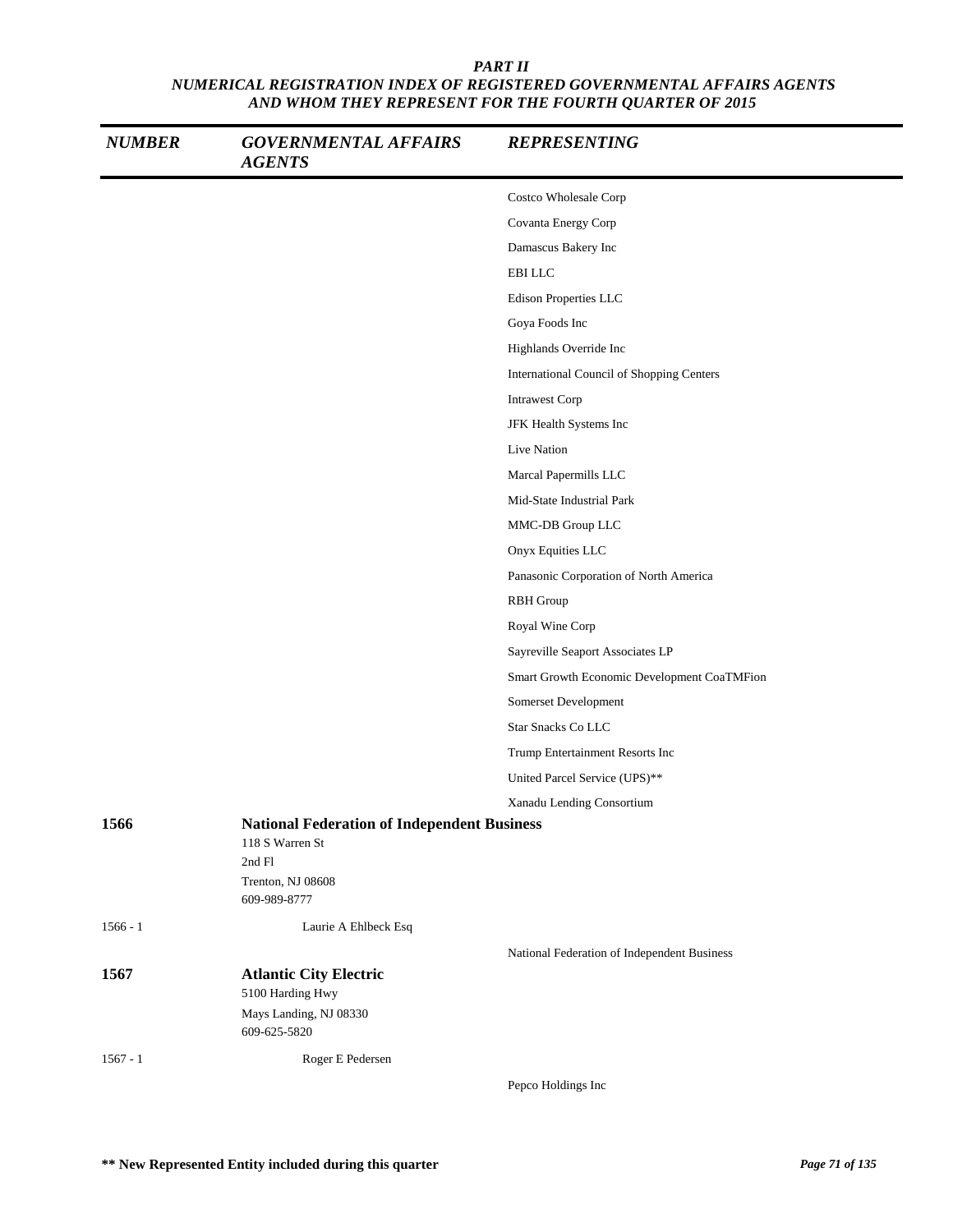| <b>NUMBER</b> | <b>GOVERNMENTAL AFFAIRS</b><br><b>AGENTS</b>                                                                                    | <b>REPRESENTING</b>                          |  |
|---------------|---------------------------------------------------------------------------------------------------------------------------------|----------------------------------------------|--|
| 1569          | <b>Planned Parenthood of Southern NJ Inc</b>                                                                                    |                                              |  |
|               | 317 Broadway                                                                                                                    |                                              |  |
|               | Camden, NJ 08103<br>856-365-3519                                                                                                |                                              |  |
| $1569 - 3$    | Aurora Connor                                                                                                                   |                                              |  |
|               |                                                                                                                                 |                                              |  |
| 1571          | Florio Perrucci Steinhardt & Fader LLC<br>218 Rt 17 Ste 300                                                                     | Planned Parenthood of Southern NJ Inc        |  |
|               | Rochelle Park, NJ 07662<br>201-843-5858                                                                                         |                                              |  |
| $1571 - 1$    | Paul T Fader                                                                                                                    |                                              |  |
| $1571 - 4$    | Louis Cappelli Jr                                                                                                               |                                              |  |
| $1571 - 7$    | Philip J Morin III                                                                                                              |                                              |  |
|               |                                                                                                                                 | Autobacs Strauss Inc                         |  |
|               |                                                                                                                                 | Bergen County Community College              |  |
|               |                                                                                                                                 | Building Contractors Association of NJ       |  |
|               |                                                                                                                                 | Cablevision                                  |  |
|               |                                                                                                                                 | <b>CMX</b> Engineering                       |  |
|               |                                                                                                                                 | EDF Renewable Energy                         |  |
|               |                                                                                                                                 | <b>Environmental Systems Products</b>        |  |
|               |                                                                                                                                 | Florio Perrucci Steinhardt & Fader LLC       |  |
|               |                                                                                                                                 | Garden State Wine Growers Association        |  |
|               |                                                                                                                                 | Greenman-Pederson Inc                        |  |
|               |                                                                                                                                 | Hispanic Directors Association of New Jersey |  |
|               |                                                                                                                                 | MJF Materials LLC                            |  |
|               |                                                                                                                                 | PepsiCo Inc                                  |  |
|               |                                                                                                                                 | Phoenix Environmental Systems Inc            |  |
|               |                                                                                                                                 | Service Employees International Union CLC    |  |
|               |                                                                                                                                 | <b>State Street Advisors</b>                 |  |
|               |                                                                                                                                 | Tesla Motors Inc                             |  |
|               |                                                                                                                                 | Thomas Jefferson University                  |  |
|               |                                                                                                                                 | <b>United Water</b>                          |  |
|               |                                                                                                                                 | Warren Hospital                              |  |
| 1575          | <b>Education &amp; Health Centers of America</b><br>3350 Highway 138<br>Building 2<br>Ste 222<br>Wall, NJ 07719<br>973-740-9441 |                                              |  |
| $1575 - 1$    | John J Clancy                                                                                                                   |                                              |  |
|               |                                                                                                                                 | Education & Health Centers of America        |  |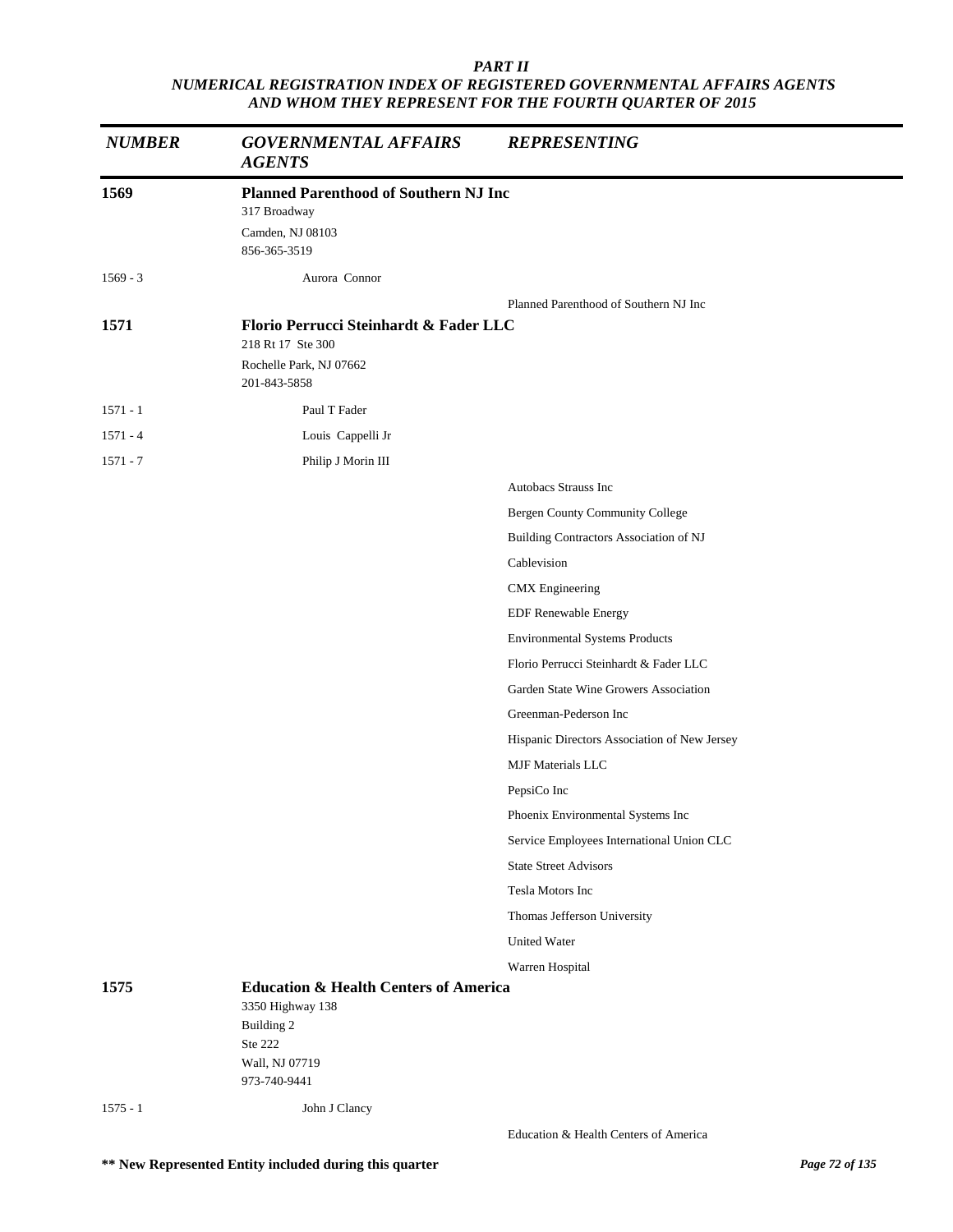| <b>NUMBER</b> | <b>GOVERNMENTAL AFFAIRS</b><br><b>AGENTS</b>                                                                                   | <b>REPRESENTING</b>                                   |
|---------------|--------------------------------------------------------------------------------------------------------------------------------|-------------------------------------------------------|
| 1577          | <b>JFK Health System</b><br>80 James St<br>Edison, NJ 08820<br>732-744-5822                                                    |                                                       |
| $1577 - 1$    | Adam Beder                                                                                                                     |                                                       |
| 1583          | Planned Parenthood of Central and Greater Northern New Jersey Inc<br>196 Speedwell Ave<br>Morristown, NJ 07960<br>973-539-9580 | JFK Health System                                     |
| $1583 - 4$    | Triste Brooks                                                                                                                  |                                                       |
| $1583 - 6$    | Lauren Nicosia                                                                                                                 |                                                       |
| $1583 - 7$    | Rebecca Barson                                                                                                                 |                                                       |
| $1583 - 8$    | Casey Olesko                                                                                                                   |                                                       |
| 1583 - 9      | Christine Sadovy                                                                                                               |                                                       |
|               |                                                                                                                                | Planned Parenthood of Central and Greater Northern NJ |
| 1584          | <b>Tipping Point Strategies</b><br>15 Spruce Run<br>Ramsey, NJ 07446<br>609-273-0292                                           |                                                       |
| $1584 - 1$    | Eric Shuffler                                                                                                                  |                                                       |
| 1587          | <b>Leading Edge Government Relations</b><br>PO Box 192<br>Manasquan, NJ 08720<br>732-223-8611                                  | Honeywell                                             |
| $1587 - 1$    | Kevin Monaco                                                                                                                   |                                                       |
|               |                                                                                                                                | Agate Construction                                    |
|               |                                                                                                                                | American Subcontractors Association of NJ             |
|               |                                                                                                                                | <b>B</b> Anthony Construction                         |
|               |                                                                                                                                | Cammarano & Hagan Partners                            |
|               |                                                                                                                                | Dosch-King Emulsions                                  |
|               |                                                                                                                                | J.H. Reid, General Contractor                         |
|               |                                                                                                                                | Mystic Development Corp                               |
|               |                                                                                                                                | NJ Asphalt Pavement Association                       |
|               |                                                                                                                                | NJ Fire Sprinkler Advisory Board                      |
|               |                                                                                                                                | R+R Construction                                      |
|               |                                                                                                                                | TDA Construction                                      |
|               |                                                                                                                                | Union Paving & Construction                           |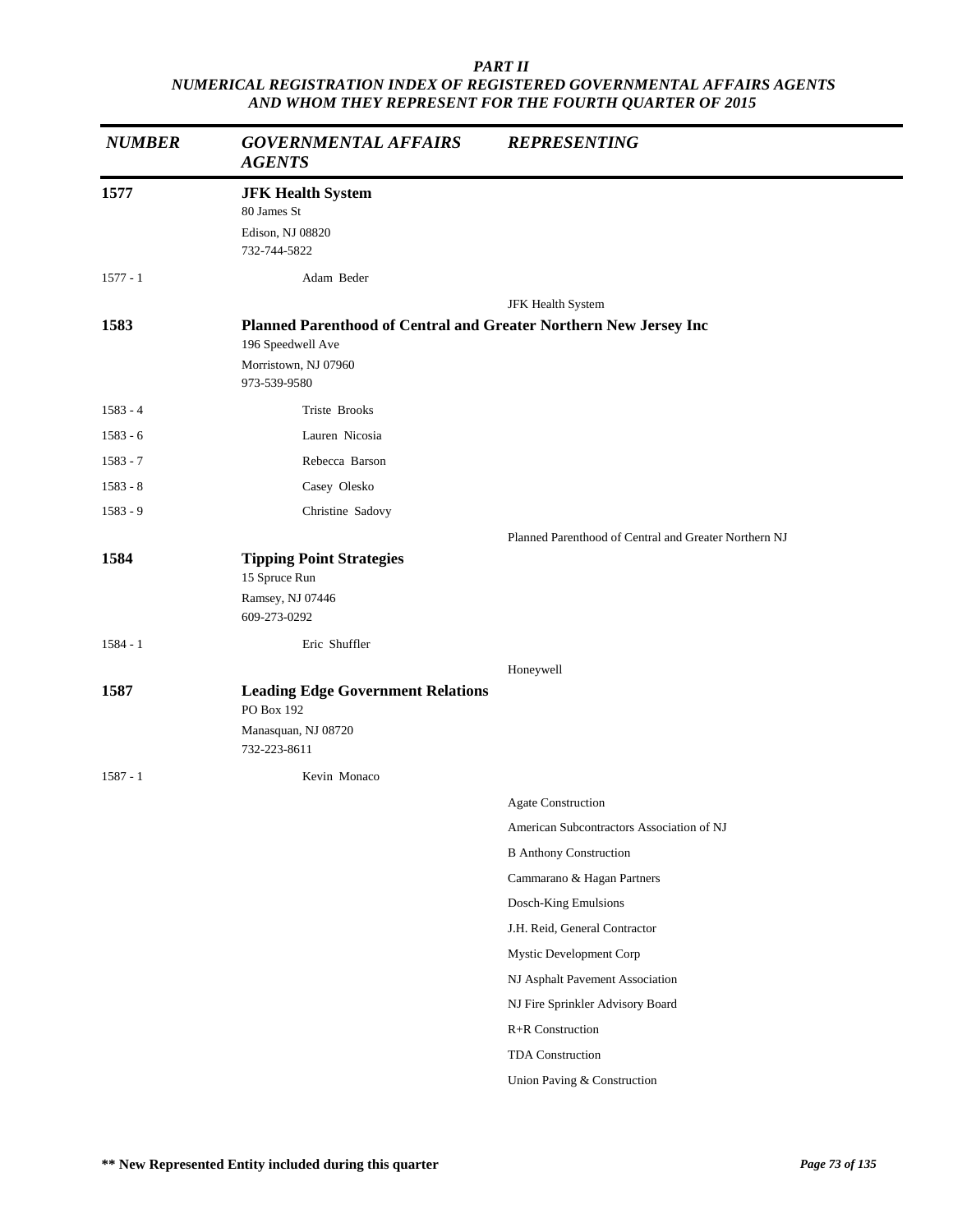| <b>NUMBER</b> | <b>GOVERNMENTAL AFFAIRS</b><br><b>AGENTS</b>                                                            | <b>REPRESENTING</b>                   |
|---------------|---------------------------------------------------------------------------------------------------------|---------------------------------------|
| 1591          | <b>NJ Citizen Action</b><br>744 Broad St<br>Ste 2080<br>Newark, NJ 07102<br>973-643-8800                |                                       |
| $1591 - 15$   | India Hayes Larrier                                                                                     |                                       |
| 1591 - 16     | Okenfe Lebarty                                                                                          |                                       |
| 1591 - 17     | Naved Husain                                                                                            |                                       |
| 1591 - 18     | Ann Vardeman                                                                                            |                                       |
| 1591 - 19     | Maura Collinsgru                                                                                        |                                       |
| 1591 - 20     | Beverly Brown Ruggia                                                                                    |                                       |
|               |                                                                                                         | NJ Citizen Action                     |
| 1594          | <b>Nature Conservancy in New Jersey The</b><br>200 Pottersville Rd<br>Chester, NJ 07930<br>908-879-7262 |                                       |
| 1594 - 1      | Samuel Thomas Wells                                                                                     |                                       |
| $1594 - 3$    | Patricia Doerr                                                                                          |                                       |
|               |                                                                                                         | Nature Conservancy in NJ The          |
| 1600          | <b>Children's Aid and Family Services Inc</b>                                                           |                                       |
|               | 200 Robin Rd                                                                                            |                                       |
|               | Paramus, NJ 07652<br>201-261-2800                                                                       |                                       |
| $1600 - 1$    | Robert B Jones                                                                                          |                                       |
| $1600 - 2$    | Rose M Zeltser                                                                                          |                                       |
| $1600 - 3$    | Elizabeth Mason                                                                                         |                                       |
| $1600 - 4$    | Ellen Elias                                                                                             |                                       |
| $1600 - 5$    | Jerrold Binney                                                                                          |                                       |
|               |                                                                                                         | Children's Aid and Family Service Inc |
| 1606          | <b>Covanta Energy LLC</b>                                                                               |                                       |
|               | 445 South St                                                                                            |                                       |
|               | Morristown, NJ 07960<br>973-244-5562                                                                    |                                       |
| $1606 - 5$    | Scott Henderson                                                                                         |                                       |
| $1606 - 7$    | Richard Sander                                                                                          |                                       |
|               |                                                                                                         | Covanta Energy Corp                   |
| 1607          | <b>Pizzutillo Public Affairs</b><br>791 Alexander Rd                                                    |                                       |
|               | Princeton, NJ 08540<br>609-452-1500                                                                     |                                       |
| $1607 - 2$    | Anthony E Pizzutillo                                                                                    |                                       |
|               |                                                                                                         | 92 Now                                |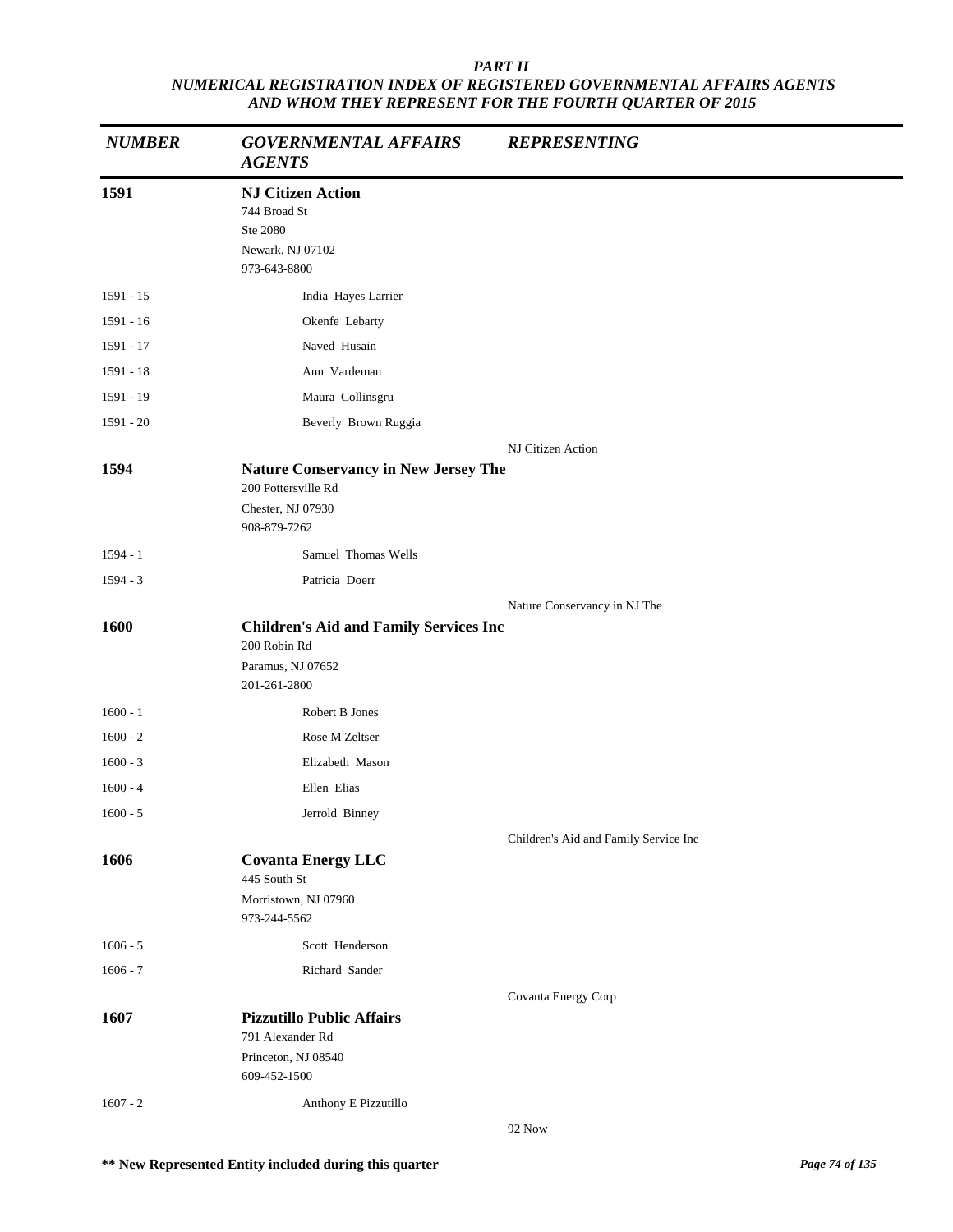| <b>NUMBER</b> | <b>GOVERNMENTAL AFFAIRS</b><br><b>AGENTS</b>                                                                   | <b>REPRESENTING</b>                                             |
|---------------|----------------------------------------------------------------------------------------------------------------|-----------------------------------------------------------------|
|               |                                                                                                                | Centro Properties Group                                         |
|               |                                                                                                                | City Living by Toll                                             |
|               |                                                                                                                | Davis Enterprises                                               |
|               |                                                                                                                | Fieldstone Associates LP                                        |
|               |                                                                                                                | <b>LCOR</b>                                                     |
|               |                                                                                                                | Matzel & Mumford Organization                                   |
|               |                                                                                                                | Musculoskeletal Transplant Foundation                           |
|               |                                                                                                                | Neried Boat Club                                                |
|               |                                                                                                                | Nicholas and Cindy Pannaccione                                  |
|               |                                                                                                                | NJGCOA (NJ Golf Course Owners Association)                      |
|               |                                                                                                                | NJ-NAIOP (National Association of Industrial Office Properties) |
|               |                                                                                                                | NJOTSN (NJ Organ & Tissue Sharing Network)                      |
|               |                                                                                                                | NuStar Energy                                                   |
|               |                                                                                                                | SBMC LLC                                                        |
|               |                                                                                                                | Smith Pizzutillo LLC                                            |
|               |                                                                                                                | Texas Rd. Associates                                            |
|               |                                                                                                                | Trefoil Properties Inc                                          |
| 1608          | <b>Goldman Sachs Group Inc The</b><br>30 Hudson St<br>19th Floor<br>Jersey City, NJ 07302<br>212-902-2353      |                                                                 |
| $1608 - 1$    | Anthony Cammarata                                                                                              |                                                                 |
|               |                                                                                                                | Goldman Sachs Group Inc The                                     |
| 1610          | <b>Rockland Electric Co</b><br>1 Lethbridge Plz<br>Suite 32<br>Mahwah, NJ 07430<br>845-577-2654                |                                                                 |
| $1610 - 2$    | Thomas L Brizzolara                                                                                            |                                                                 |
|               |                                                                                                                | Rockland Electric Co                                            |
| 1611          | <b>Rockland Electric Co</b><br>4 Irving Place<br>Rm 1815-S<br>New York, NY 10003<br>212-460-2097               |                                                                 |
| $1611 - 1$    | John L Carley                                                                                                  |                                                                 |
|               |                                                                                                                | Rockland Electric Co                                            |
| 1612          | <b>Stony Brook-Millstone Watershed Association</b><br>31 Titus Mill Rd<br>Pennington, NJ 08534<br>609-737-3735 |                                                                 |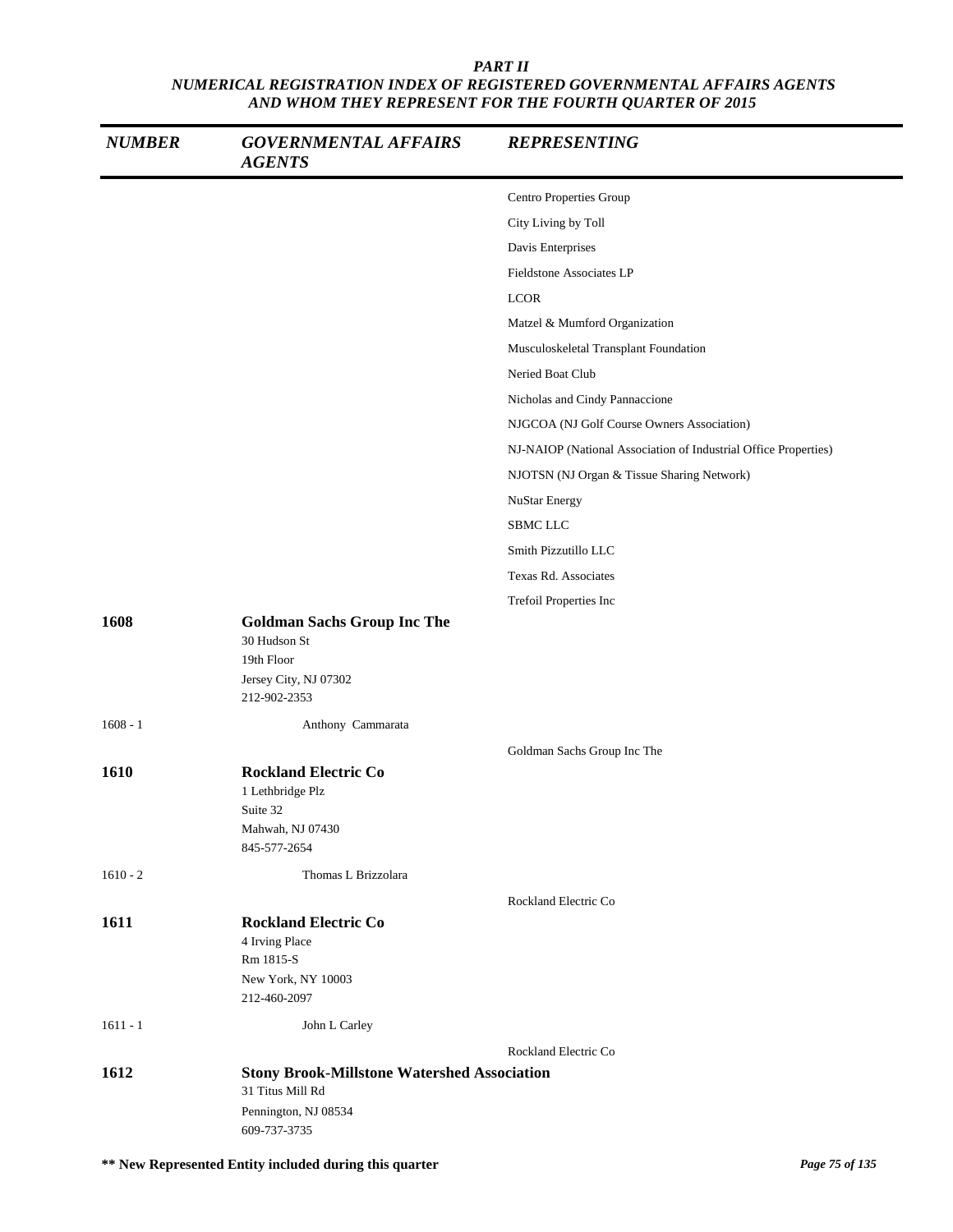| <b>NUMBER</b> | <b>GOVERNMENTAL AFFAIRS</b><br><b>AGENTS</b>            | <b>REPRESENTING</b>                                                                |
|---------------|---------------------------------------------------------|------------------------------------------------------------------------------------|
| $1612 - 4$    | Jim R Waltman                                           |                                                                                    |
| $1612 - 6$    | Michael L Pisauro Jr                                    |                                                                                    |
|               |                                                         | Stony Brook-Millstone Watershed Association                                        |
| 1618          | <b>Porzio Governmental Affairs LLC</b><br>41 W State St |                                                                                    |
|               | Trenton, NJ 08608<br>609-396-6100                       |                                                                                    |
| $1618 - 7$    | Sal M Anderton                                          |                                                                                    |
| $1618 - 9$    | Lynn Nowak                                              |                                                                                    |
| $1618 - 11$   | Barbara DeMarco                                         |                                                                                    |
|               |                                                         | <b>ACLU</b> of New Jersey                                                          |
|               |                                                         | American Council of Independent Laboratories (ACIL)                                |
|               |                                                         | American Medical Response c/o MultiState Associates                                |
|               |                                                         | American Physical Therapy Association of New Jersey                                |
|               |                                                         | <b>ASAH</b>                                                                        |
|               |                                                         | <b>CNA</b> Financial                                                               |
|               |                                                         | Comcast Cable Communications Management LLC                                        |
|               |                                                         | Compassion & Choices                                                               |
|               |                                                         | Continent 8 Technologies                                                           |
|               |                                                         | Custom Electronic Design & Installation Assoc (CEDIA) c/o Multistate<br>Associates |
|               |                                                         | EPIC Pharmacies Inc c/o MultiState Associates**                                    |
|               |                                                         | Greenwood Racing                                                                   |
|               |                                                         | Hebrew Charter School Center                                                       |
|               |                                                         | International Business Machines Corporation (IBM)                                  |
|               |                                                         | Multistate Associates / Health Management Systems Inc                              |
|               |                                                         | Multistate Associates / Honda North America                                        |
|               |                                                         | Multistate Associates / MasterCard International                                   |
|               |                                                         | Multistate Associates Inc                                                          |
|               |                                                         | National Pork Producers Council (NPPC)                                             |
|               |                                                         | NJ Child Care Association                                                          |
|               |                                                         | NJ Council of County Colleges Consortium for Workforce & Economic<br>Development   |
|               |                                                         | NJ Nutrition Association c/o Certification Board for Nutrition Specialists         |
|               |                                                         | NJ Society of Respiratory Care                                                     |
|               |                                                         | NJ Speech Language Hearing Association                                             |
|               |                                                         | NJ State Association of Fire Districts                                             |
|               |                                                         | NJ State Society of Physician Assistants                                           |
|               |                                                         | Northeast Spa and Pool Association (NESPA)                                         |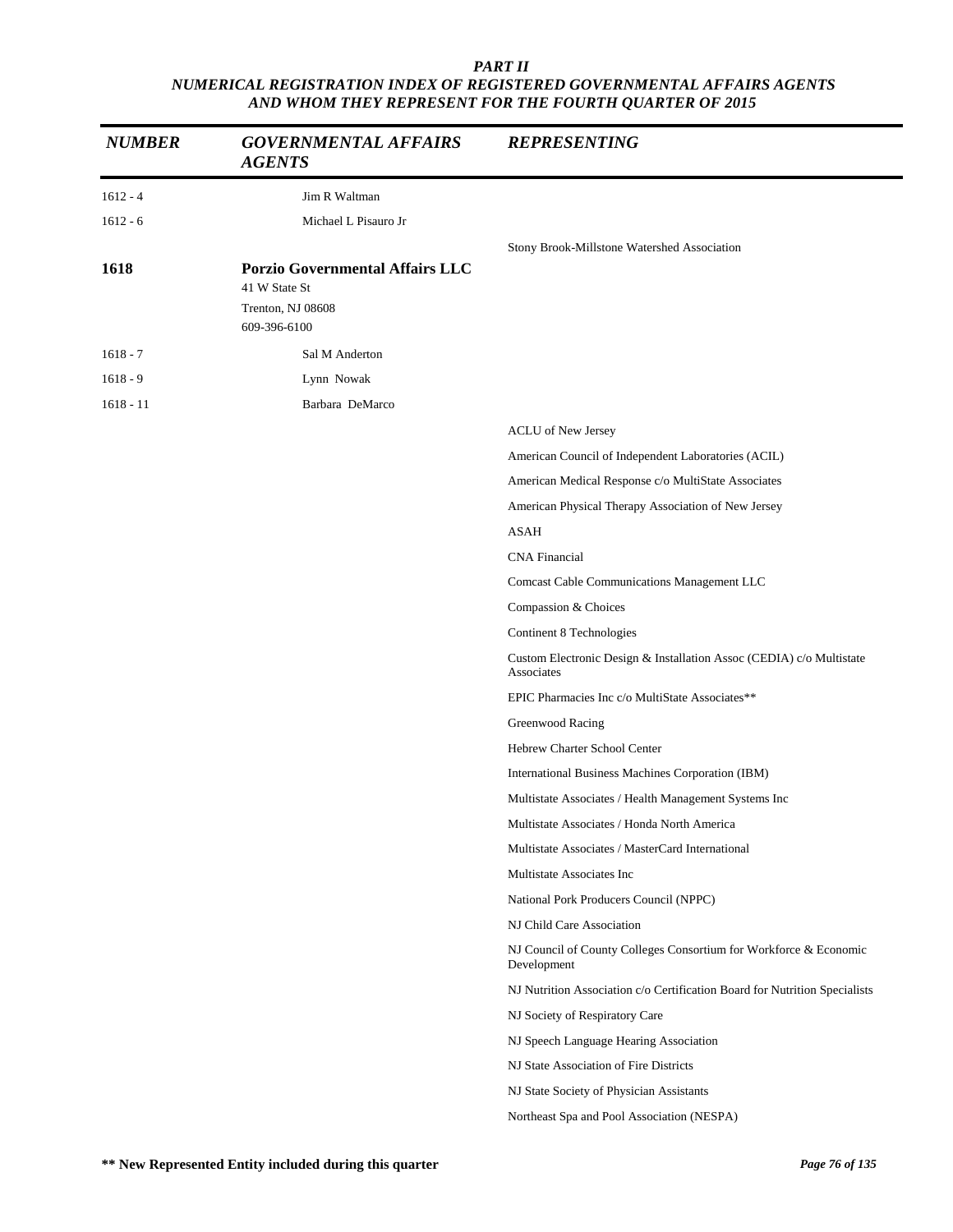| <b>NUMBER</b> | <b>GOVERNMENTAL AFFAIRS</b><br><b>AGENTS</b>                                     | <b>REPRESENTING</b>                           |
|---------------|----------------------------------------------------------------------------------|-----------------------------------------------|
|               |                                                                                  | Porzio Governmental Affairs LLC               |
|               |                                                                                  | Samsung Electronics America Inc**             |
|               |                                                                                  | <b>US Gaming Services</b>                     |
| 1621          | Archer & Greiner PC<br>One Centennial Square<br>Haddonfield, NJ 08033            |                                               |
|               | 856-795-2121                                                                     |                                               |
| $1621 - 1$    | Vincent P Sarubbi                                                                |                                               |
| $1621 - 3$    | Jack Fisher III                                                                  |                                               |
| $1621 - 4$    | William J Caruso                                                                 |                                               |
| $1621 - 5$    | Lori Grifa                                                                       |                                               |
|               |                                                                                  | Brian Swingle, Individually                   |
|               |                                                                                  | Carla Tabussi, Individually                   |
|               |                                                                                  | Erica Edwards, Individually                   |
|               |                                                                                  | Hartz Mountain Industries Inc                 |
|               |                                                                                  | Lapis Advisers LP                             |
|               |                                                                                  | Metuchen Realty Acquisition LLC               |
|               |                                                                                  | Nemours/Alfred I duPont Hospital for Children |
|               |                                                                                  | North Highland Consulting                     |
|               |                                                                                  | NVR Inc d/b/a Ryan Homes**                    |
|               |                                                                                  | <b>Prudential Financial</b>                   |
|               |                                                                                  | Prudential Financial**                        |
|               |                                                                                  | SoilSafe Inc                                  |
| 1624          | <b>Deborah Heart and Lung Center</b><br>200 Trenton Rd                           |                                               |
|               | Browns Mills, NJ 08015<br>609-893-1200                                           |                                               |
| $1624 - 1$    | Susan Bonfield                                                                   |                                               |
| $1624 - 4$    | Joseph Chirichella                                                               |                                               |
| $1624 - 5$    | James Wallace                                                                    |                                               |
|               |                                                                                  | Deborah Heart and Lung Center                 |
| 1625          | <b>Skye Consulting LLC</b><br>1519 Irving St<br>Rahway, NJ 07065<br>908-902-4776 |                                               |
| $1625 - 1$    | James Kennedy                                                                    |                                               |
| $1625 - 2$    | Craig Ryno                                                                       |                                               |
|               |                                                                                  | Capodagli Property Company LLC/Meridia LLC    |
|               |                                                                                  | Field of Dreams Trail Park Inc                |

NJ Broadcasters Association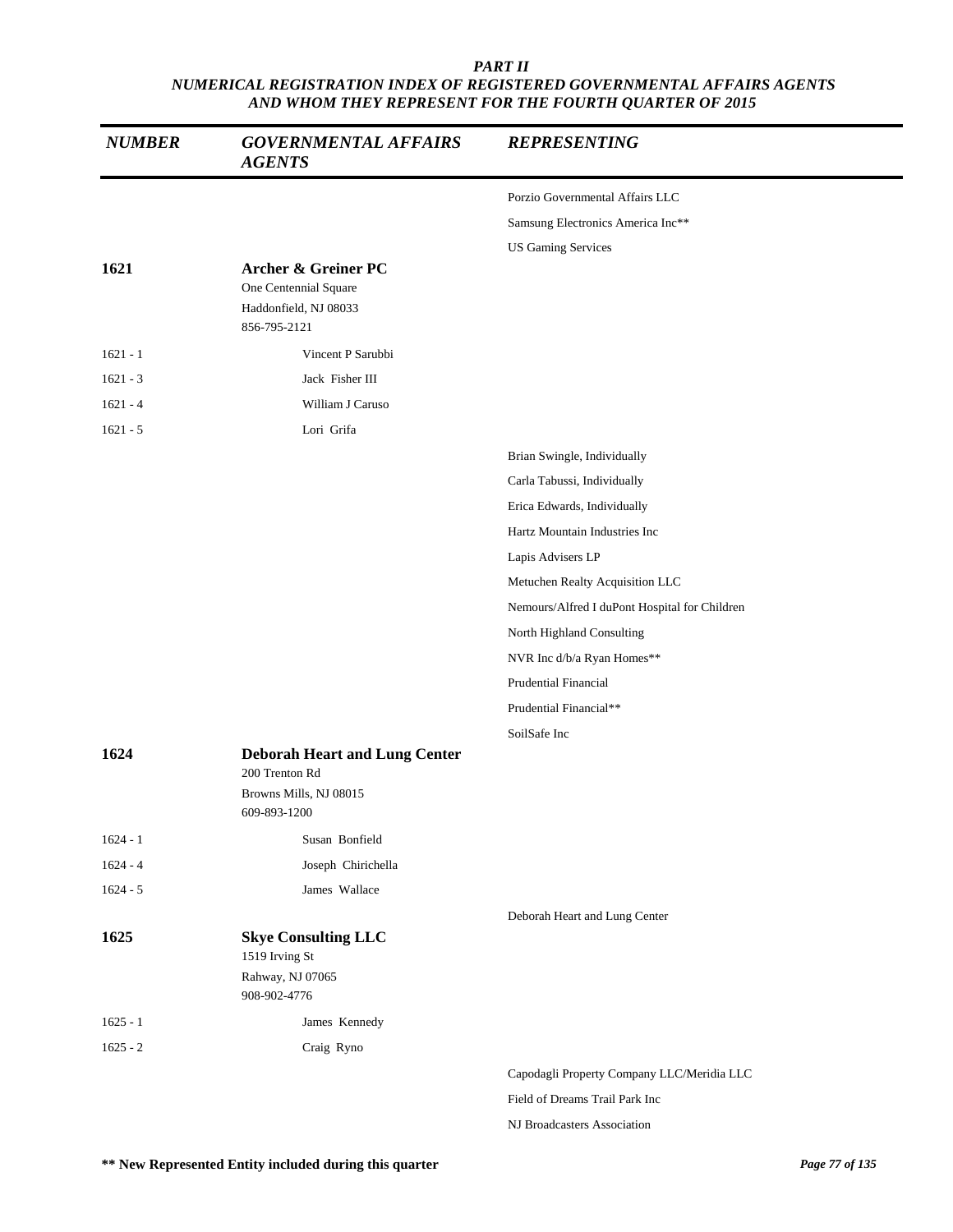| <b>NUMBER</b> | <b>GOVERNMENTAL AFFAIRS</b><br><b>AGENTS</b>                       | <b>REPRESENTING</b>                         |
|---------------|--------------------------------------------------------------------|---------------------------------------------|
| 1626          | <b>Prudential Insurance Company of America The</b>                 |                                             |
|               | 200 Wood Ave South                                                 |                                             |
|               | Iselin, NJ 08830<br>732-482-6816                                   |                                             |
| $1626 - 3$    | Marc Pester                                                        |                                             |
| $1626 - 4$    | August A Urgola                                                    |                                             |
|               |                                                                    | Prudential Insurance Company of America The |
| 1627          | <b>Prudential Insurance Company of America The</b>                 |                                             |
|               | 290 West Mount Pleasant Ave                                        |                                             |
|               | Livingston, NJ 07039<br>973-548-6521                               |                                             |
| $1627 - 1$    | Curtis G Jenkins                                                   |                                             |
|               |                                                                    | Prudential Insurance Company of America The |
| 1628          | <b>Prudential Insurance Company of America The</b>                 |                                             |
|               | 213 Washington St                                                  |                                             |
|               | Newark, NJ 07102                                                   |                                             |
|               | 973-802-6104                                                       |                                             |
| $1628 - 4$    | John Steiniger                                                     |                                             |
| $1628 - 5$    | John J Bauer                                                       |                                             |
| $1628 - 6$    | Sarah Hamid                                                        |                                             |
| $1628 - 7$    | Robert Axel                                                        |                                             |
| $1628 - 8$    | Diane Brand                                                        |                                             |
| $1628 - 9$    | Kathy Keller                                                       |                                             |
|               |                                                                    | Prudential Insurance Company of America The |
| 1629          | <b>Prudential Insurance Company of America The</b><br>751 Broad St |                                             |
|               | Newark, NJ 07102                                                   |                                             |
|               | 973-802-8945                                                       |                                             |
| $1629 - 6$    | Nina Matias                                                        |                                             |
| $1629 - 10$   | Gillian Parascandola                                               |                                             |
| $1629 - 12$   | Matthew Weidner                                                    |                                             |
| $1629 - 13$   | Kimberly Lambert                                                   |                                             |
| 1629 - 14     | Cheryl Merklinger                                                  |                                             |
| $1629 - 15$   | Christopher Reilly                                                 |                                             |
| $1629 - 16$   | Craig Rice                                                         |                                             |
| $1629 - 17$   | John Sullivan                                                      |                                             |
| $1629 - 18$   | Cathleen Paugh                                                     |                                             |
| 1629 - 19     | Richard Buckley                                                    |                                             |
| $1629 - 20$   | Theresa Dziedzic                                                   |                                             |
| $1629 - 21$   | Michele Sousa                                                      |                                             |
| $1629 - 22$   | Andrew Hughes                                                      |                                             |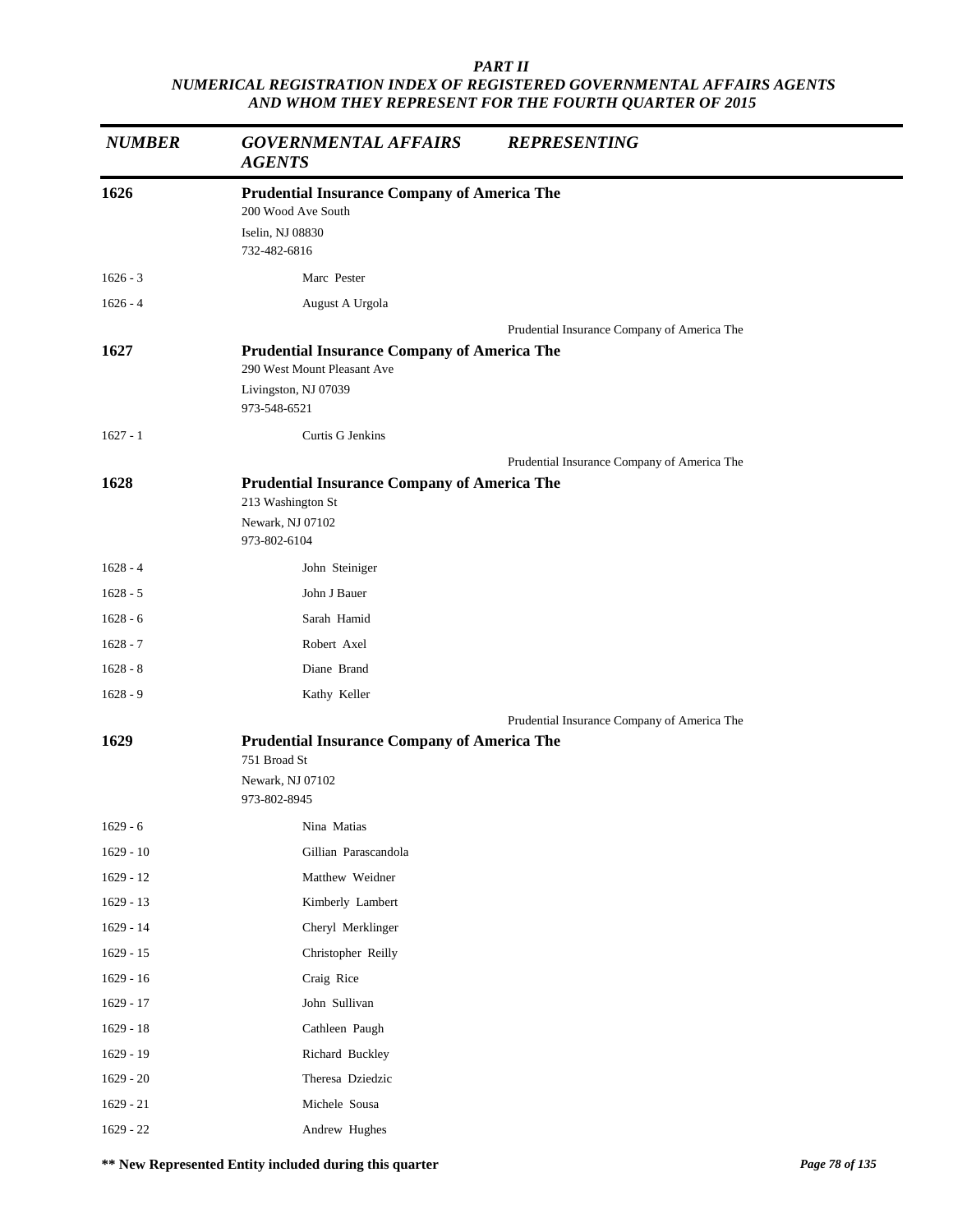| <b>NUMBER</b> | <b>GOVERNMENTAL AFFAIRS</b><br><b>AGENTS</b>                                                                        | <b>REPRESENTING</b>                                         |
|---------------|---------------------------------------------------------------------------------------------------------------------|-------------------------------------------------------------|
|               |                                                                                                                     | Prudential Insurance Company of America The                 |
| 1630          | <b>Prudential Insurance Company of America The</b><br>30 Scranton Office Park<br>Scranton, PA 18507<br>570-341-6336 |                                                             |
| $1630 - 1$    | Robert A Luciani                                                                                                    |                                                             |
|               |                                                                                                                     | Prudential Insurance Company of America The                 |
| 1637          | <b>Association of New Jersey Environmental Commissions</b><br>PO Box 157                                            |                                                             |
|               | Mendham, NJ 07945<br>973-539-7547                                                                                   |                                                             |
| $1637 - 2$    | Jennifer Coffey                                                                                                     |                                                             |
|               |                                                                                                                     | Association of New Jersey Environmental Commissions (ANJEC) |
| 1639          | <b>Save Barnegat Bay</b><br>725-B Mantoloking Rd                                                                    |                                                             |
|               | Brick, NJ 08723<br>732-830-3600                                                                                     |                                                             |
| $1639 - 2$    | Britta Forsberg-Wenzel                                                                                              |                                                             |
|               |                                                                                                                     | Save Barnegat Bay                                           |
| 1640          | <b>Virtua Health</b><br>50 Lake Center Dr<br>401 Rte 73 N<br>Suite 404<br>Marlton, NJ 08053<br>856-355-0051         |                                                             |
| $1640 - 1$    | Frederick L Hipp Jr                                                                                                 |                                                             |
|               |                                                                                                                     | Virtua Health                                               |
| 1642          | <b>NJ Conservation Foundation</b><br>170 Longview Rd<br>Far Hills, NJ 07931<br>908-234-1225                         |                                                             |
| $1642 - 1$    | Emile Dominick DeVito                                                                                               |                                                             |
| $1642 - 3$    | Amy Hansen                                                                                                          |                                                             |
| $1642 - 4$    | Wilma E Frey                                                                                                        |                                                             |
| $1642 - 5$    | Alison Mitchell                                                                                                     |                                                             |
| $1642 - 6$    | Michele S Byers                                                                                                     |                                                             |
| $1642 - 7$    | Francis Rapa                                                                                                        |                                                             |
| $1642 - 8$    | Gregory Romano                                                                                                      |                                                             |
| $1642 - 9$    | Eiblin Swan                                                                                                         |                                                             |
| $1642 - 10$   | Thomas Gilbert                                                                                                      |                                                             |

NJ Conservation Foundation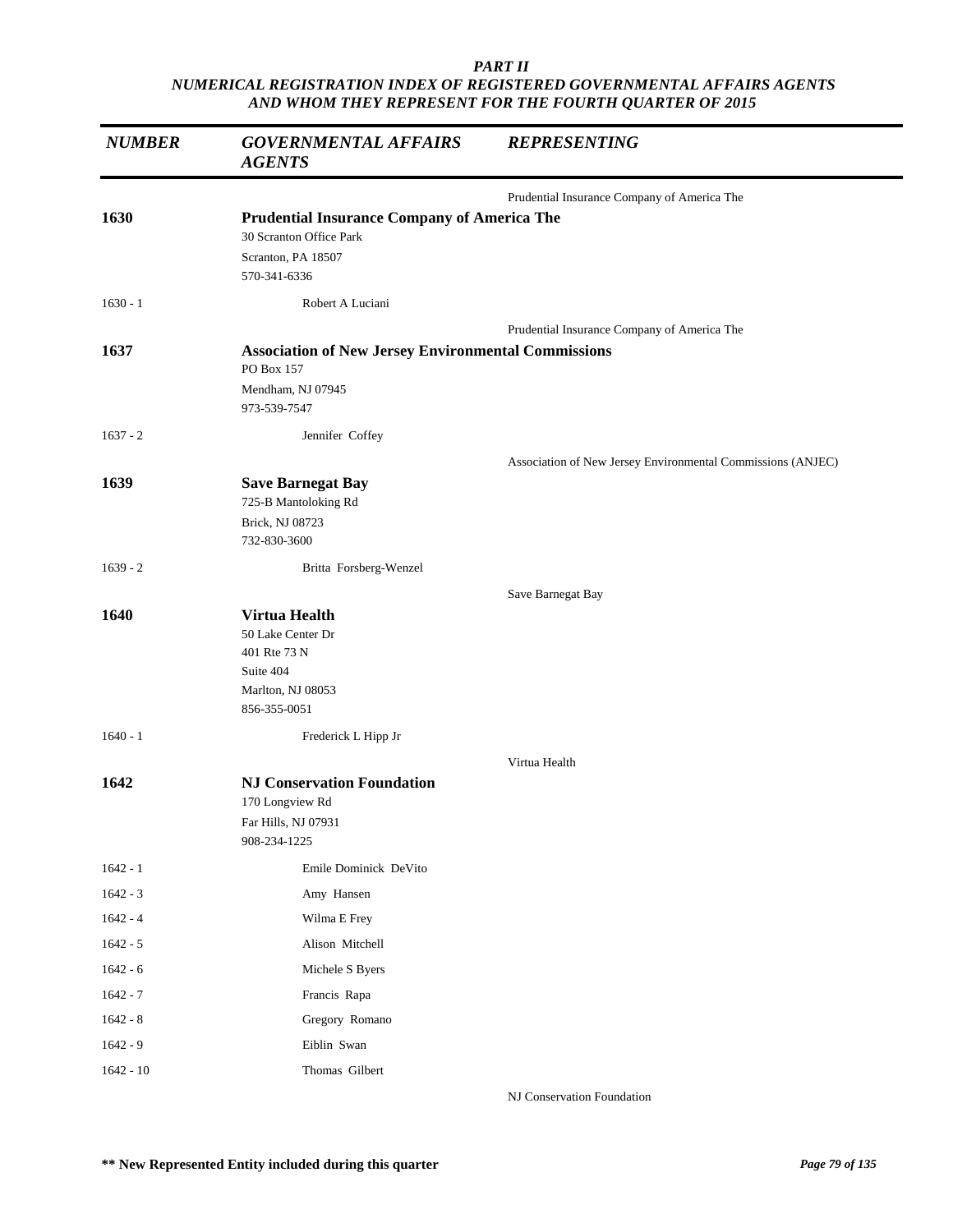| <b>NUMBER</b> | <b>GOVERNMENTAL AFFAIRS</b><br><b>AGENTS</b>                                                                                    | <b>REPRESENTING</b>                          |
|---------------|---------------------------------------------------------------------------------------------------------------------------------|----------------------------------------------|
| 1643          | <b>NJ Family Planning League Inc</b><br>151 Washington St<br>Newark, NJ 07102<br>973-622-2425                                   |                                              |
| $1643 - 1$    | Deborah Polacek                                                                                                                 |                                              |
| $1643 - 2$    | Joseph L Alifante                                                                                                               |                                              |
|               |                                                                                                                                 | NJ Family Planning League                    |
| 1644          | <b>American Council of Life Insurers</b><br>101 Constitution Ave NW                                                             |                                              |
|               | Washington, DC 20001<br>202-624-2000                                                                                            |                                              |
| $1644 - 1$    | Leah Walters                                                                                                                    |                                              |
|               |                                                                                                                                 | American Council of Life Insurers            |
| 1647          | Morgan Stanley & Co. LLC<br>1585 Broadway<br>11th Floor<br>New York, NY 10036                                                   |                                              |
| $1647 - 2$    | Charles Visconsi                                                                                                                |                                              |
| $1647 - 5$    | Alison Davidson                                                                                                                 |                                              |
| $1647 - 9$    | Derek McNeil                                                                                                                    |                                              |
| $1647 - 10$   | Robert Pattison                                                                                                                 |                                              |
|               |                                                                                                                                 | Morgan Stanley & Co Inc                      |
| 1652          | <b>Monmouth Ocean Hospital Service Corp (MONOC)</b><br>4806 Megill Rd<br>Neptune, NJ 07753<br>732-919-3045                      |                                              |
| $1652 - 2$    | Margaret A Keavney                                                                                                              |                                              |
| $1652 - 3$    | Scott Matin                                                                                                                     |                                              |
| $1652 - 5$    | Vincent Robbins                                                                                                                 |                                              |
|               |                                                                                                                                 | Monmouth Ocean Hospital Service Corp (MONOC) |
| 1655          | <b>NJ Alliance for Action</b><br>Raritan Center, Plaza II<br>91 Fieldcrest Ave<br>Suite A24<br>Edison, NJ 08837<br>732-225-1180 |                                              |
| $1655 - 1$    | Philip K Beachem                                                                                                                |                                              |
|               |                                                                                                                                 | NJ Alliance for Action                       |
| 1656          | <b>Citigroup Global Markets Inc</b><br>390 Greenwich St 2nd Floor                                                               |                                              |
|               | New York, NY 10013<br>212-723-5195                                                                                              |                                              |
| $1656 - 3$    | Paul T Creedon                                                                                                                  |                                              |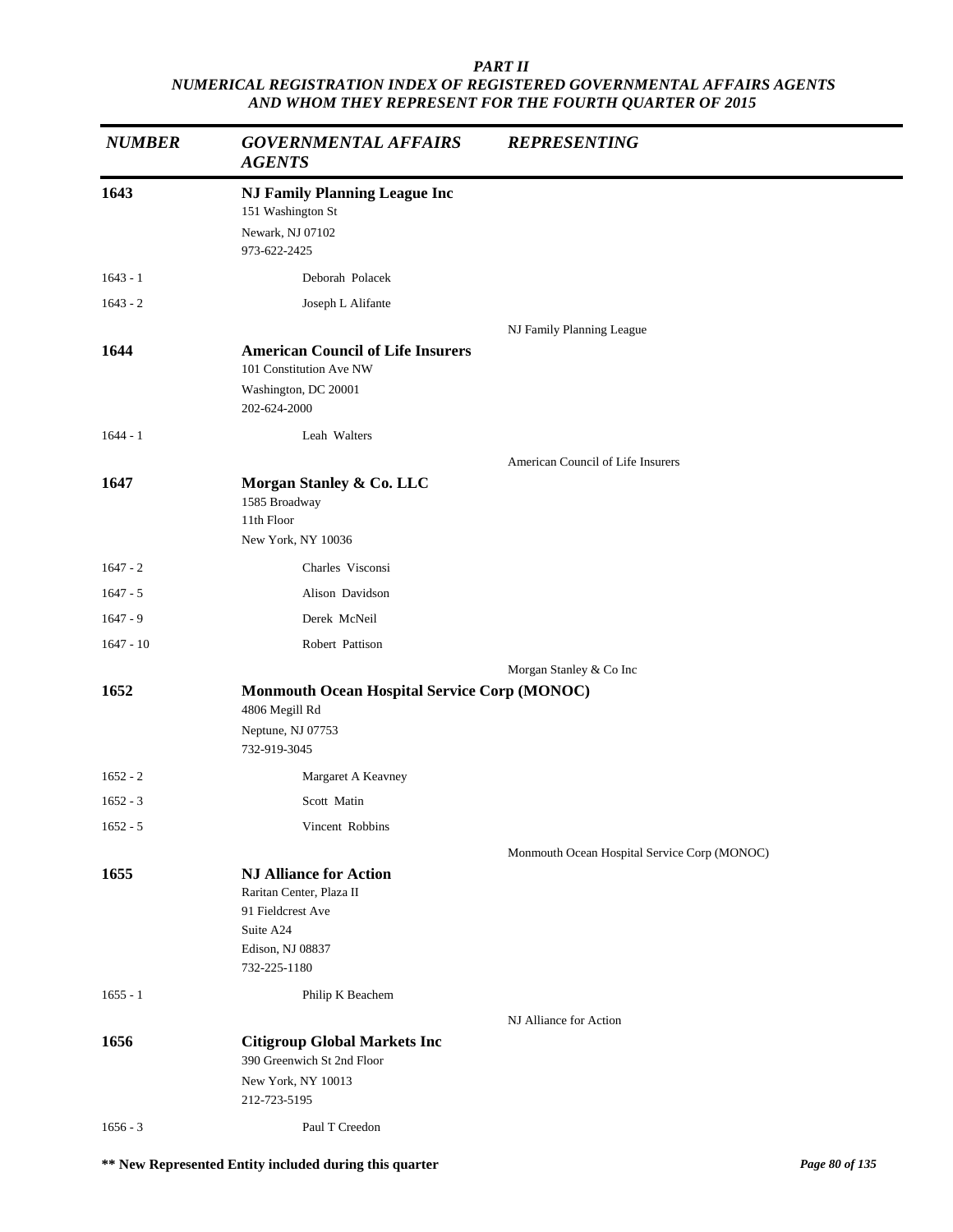| <b>NUMBER</b> | <b>GOVERNMENTAL AFFAIRS</b><br><b>AGENTS</b>                                                                            | <b>REPRESENTING</b>             |
|---------------|-------------------------------------------------------------------------------------------------------------------------|---------------------------------|
| $1656 - 4$    | Timothy Egan                                                                                                            |                                 |
| $1656 - 5$    | George Leung                                                                                                            |                                 |
| $1656 - 7$    | Bartley Livolsi                                                                                                         |                                 |
|               |                                                                                                                         | Citigroup Global Markets Inc    |
| 1657          | <b>Citigroup Global Markets Inc</b><br>One Liberty Place                                                                |                                 |
|               | 1650 Market Street 45th Floor<br>Philadelphia, PA 19103<br>215-854-6036                                                 |                                 |
| $1657 - 1$    | Kirsten Krug                                                                                                            |                                 |
| $1657 - 2$    | Christopher McNichol                                                                                                    |                                 |
|               |                                                                                                                         | Citigroup Global Markets Inc    |
| 1660          | <b>American International Realty Corp</b><br>80 Pine St<br>3rd FL<br>New York, NY 10005<br>212-770-5453<br>212-770-7789 |                                 |
| $1660 - 1$    | Rosemarie Sailer                                                                                                        |                                 |
| $1660 - 3$    | David Rodriguez                                                                                                         |                                 |
|               |                                                                                                                         | American International Group    |
| 1661          | <b>NJ Coalition for Battered Women</b><br>1670 Whitehorse-Hamilton Square Rd<br>Trenton, NJ 08690                       |                                 |
|               | 609-584-8107                                                                                                            |                                 |
| $1661 - 1$    | Sandy J Clark                                                                                                           |                                 |
| $1661 - 2$    | Nicole Morella                                                                                                          |                                 |
|               |                                                                                                                         | NJ Coalition for Battered Women |
| 1664          | <b>Verizon NJ</b><br>540 Broad St                                                                                       |                                 |
|               | Newark, NJ 07102<br>973-649-2231                                                                                        |                                 |
| $1664 - 2$    | <b>Ulises</b> Diaz                                                                                                      |                                 |
|               |                                                                                                                         | Verizon NJ                      |
| 1666          | Chiesa Shahinian & Giantomasi PC (fka Wolff & Samson PC)<br>One Boland Dr                                               |                                 |
|               | West Orange, NJ 07052<br>973-325-1500                                                                                   |                                 |
| $1666 - 3$    | John A McKinney Jr                                                                                                      |                                 |
| $1666 - 6$    | Dennis M Toft                                                                                                           |                                 |
| $1666 - 8$    | John G Valeri Jr                                                                                                        |                                 |
| $1666 - 10$   | Patrick O'Reilly                                                                                                        |                                 |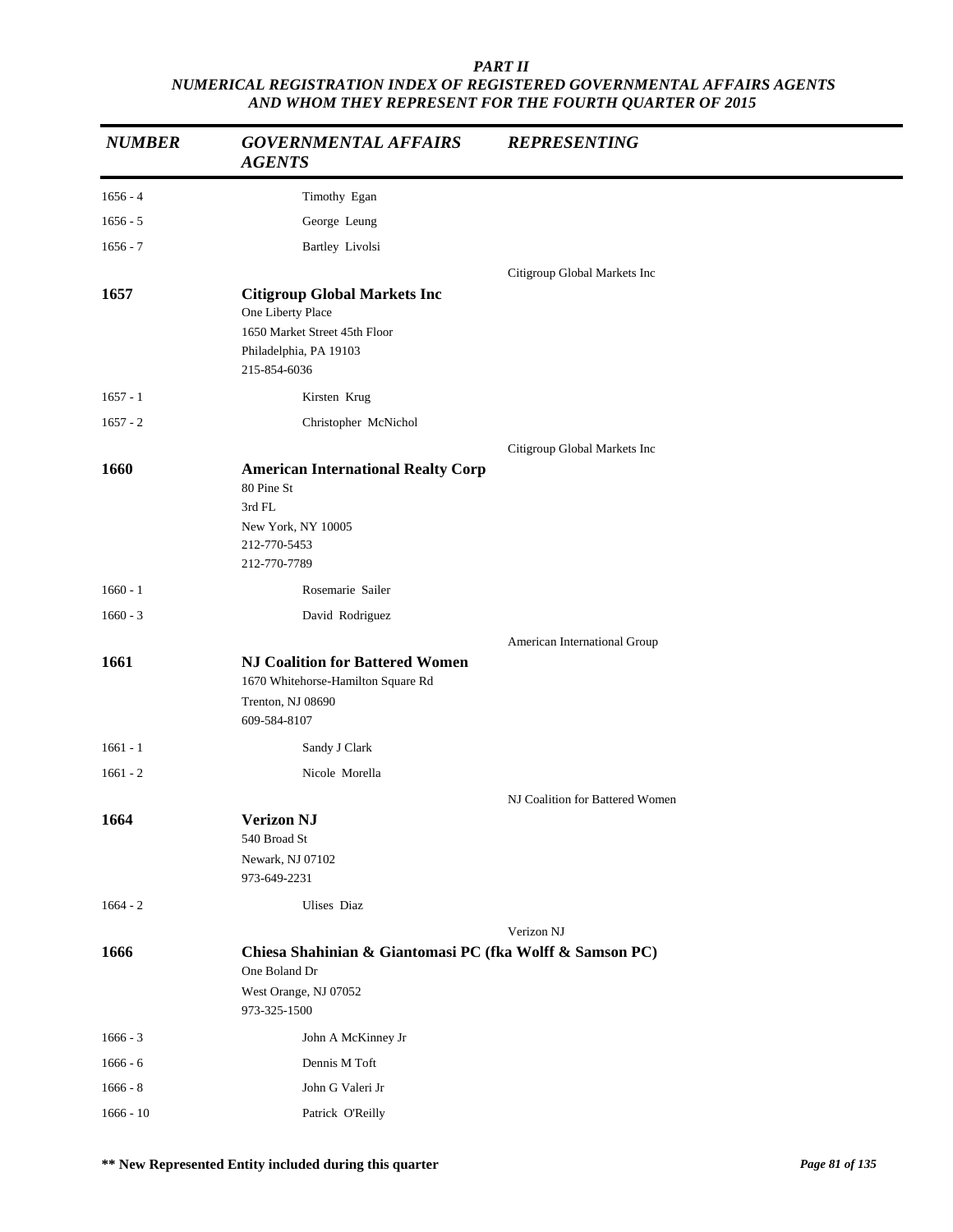| <b>NUMBER</b> | <b>GOVERNMENTAL AFFAIRS</b><br><b>AGENTS</b>                                | <b>REPRESENTING</b>                                |
|---------------|-----------------------------------------------------------------------------|----------------------------------------------------|
| $1666 - 11$   | Rocco Iossa                                                                 |                                                    |
|               |                                                                             | Association of Dental Support Organizations**      |
|               |                                                                             | Borough of Roseland                                |
|               |                                                                             | Briad Restaurant Group LLC                         |
|               |                                                                             | Cablevision                                        |
|               |                                                                             | DJO Coalition**                                    |
|               |                                                                             | Earthmark Mitigation Services LLC                  |
|               |                                                                             | Franklin Care Center**                             |
|               |                                                                             | Generic Pharmaceutical Association**               |
|               |                                                                             | Health Management Systems Inc**                    |
|               |                                                                             | Honeywell Intellectual Properties Inc              |
|               |                                                                             | IGT and its Affiliates**                           |
|               |                                                                             | IMIT-Bayonne                                       |
|               |                                                                             | Interstate Outdoor Advertising Inc**               |
|               |                                                                             | Kamson Corporation                                 |
|               |                                                                             | Liberty Natural Gas LLC                            |
|               |                                                                             | McCormick & Taylor**                               |
|               |                                                                             | Mt Olive Board of Education**                      |
|               |                                                                             | New York Susquehanna/Western Railway Corp The      |
|               |                                                                             | Newark Energy Center                               |
|               |                                                                             | NJ Spine Society**                                 |
|               |                                                                             | Phillips 66 Company**                              |
|               |                                                                             | Pier Village I and II Urban Renewal Co LLC**       |
|               |                                                                             | Public Service Enterprise Group and its affiliates |
|               |                                                                             | R&R Marketing**                                    |
|               |                                                                             | Road Company of America LLC                        |
|               |                                                                             | Rockland Capital and its Affiliates                |
|               |                                                                             | Scafar Contracting**                               |
|               |                                                                             | Standard Alternative LLC and its affiliates        |
|               |                                                                             | Steklen & Walker t/a The Wine Library              |
|               |                                                                             | Township of Dover                                  |
|               |                                                                             | Viridian                                           |
|               |                                                                             | XSS Hotels LLC                                     |
| 1671          | <b>Progressive Casualty Insurance Co</b><br>300 North Commons Blvd<br>OWH92 |                                                    |
|               | Mayfield Village, OH 44143<br>440-395-1204                                  |                                                    |
| $1671 - 4$    | Eric Kostko                                                                 |                                                    |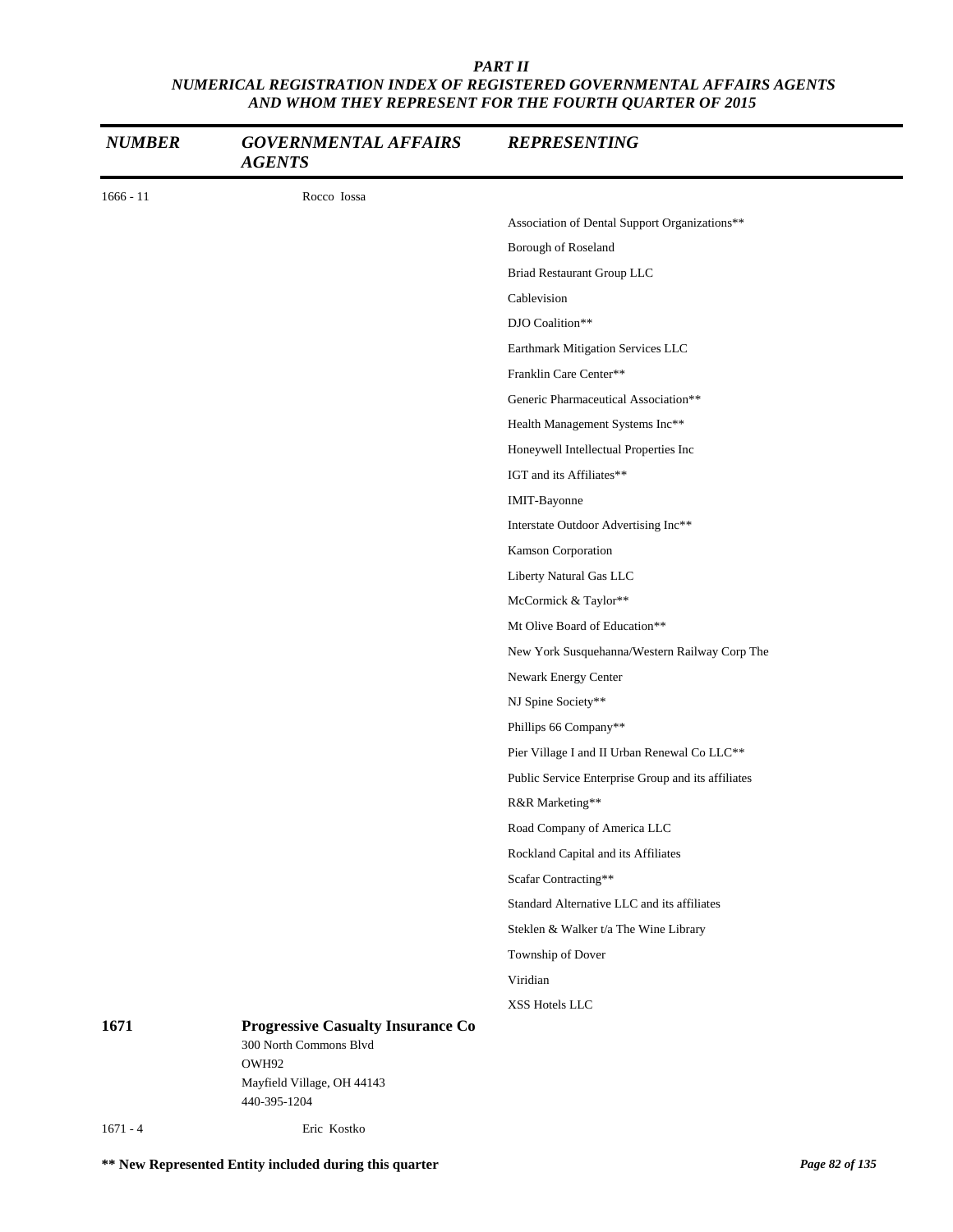| <b>NUMBER</b> | <b>GOVERNMENTAL AFFAIRS</b><br><b>AGENTS</b>                                                                                                             | <b>REPRESENTING</b>                        |
|---------------|----------------------------------------------------------------------------------------------------------------------------------------------------------|--------------------------------------------|
|               |                                                                                                                                                          | Progressive Casualty Insurance Co          |
| 1673          | NJ Catholic Conference (NJCC)<br>149 North Warren St<br>Trenton, NJ 08608<br>609-989-1120                                                                |                                            |
| $1673 - 1$    | Patrick R Brannigan                                                                                                                                      |                                            |
| $1673 - 2$    | George V Corwell                                                                                                                                         |                                            |
| $1673 - 5$    | James J King                                                                                                                                             |                                            |
|               |                                                                                                                                                          | NJ Catholic Conference                     |
| 1675          | <b>NJ Credit Union League</b><br>299 Ward St<br>Ste B<br>Hightstown, NJ 08520<br>609-448-2426                                                            |                                            |
| $1675 - 1$    | Christian M Abeel                                                                                                                                        |                                            |
|               |                                                                                                                                                          | NJ Credit Union League                     |
| 1676          | <b>NJ Coalition Against Sexual Assault</b><br>Crossroads Corporate Center<br>3150 Brunswick Pike<br>Suite 230<br>Lawrenceville, NJ 08648<br>609-631-4450 |                                            |
| $1676 - 4$    | Patricia Teffenhart                                                                                                                                      |                                            |
|               |                                                                                                                                                          | NJ Coalition Against Sexual Assault        |
| 1677          | <b>J Bauer Consulting Association Inc</b><br>c/o Szaferman Lakind<br>101 Grovers Mill Rd<br>Suite 200<br>Lawrenceville, NJ 08648<br>609-275-0400         |                                            |
| $1677 - 1$    | Janine G Bauer                                                                                                                                           |                                            |
|               |                                                                                                                                                          | Boro of Highlands                          |
|               |                                                                                                                                                          | Borough of Sea Bright                      |
|               |                                                                                                                                                          | Byram Township/Edison Wetlands Association |
|               |                                                                                                                                                          | Richard Catona                             |
|               |                                                                                                                                                          | Szaferman, Lakind, Blumstein & Blader PC   |
| 1679          | JP Morgan Chase Bank NA<br>300 Carnegie Center<br>Princeton, NJ 08540<br>609-524-2163                                                                    |                                            |
| $1679 - 1$    | Louis A Costantino                                                                                                                                       |                                            |
|               |                                                                                                                                                          | JPMorgan Chase Bank NA                     |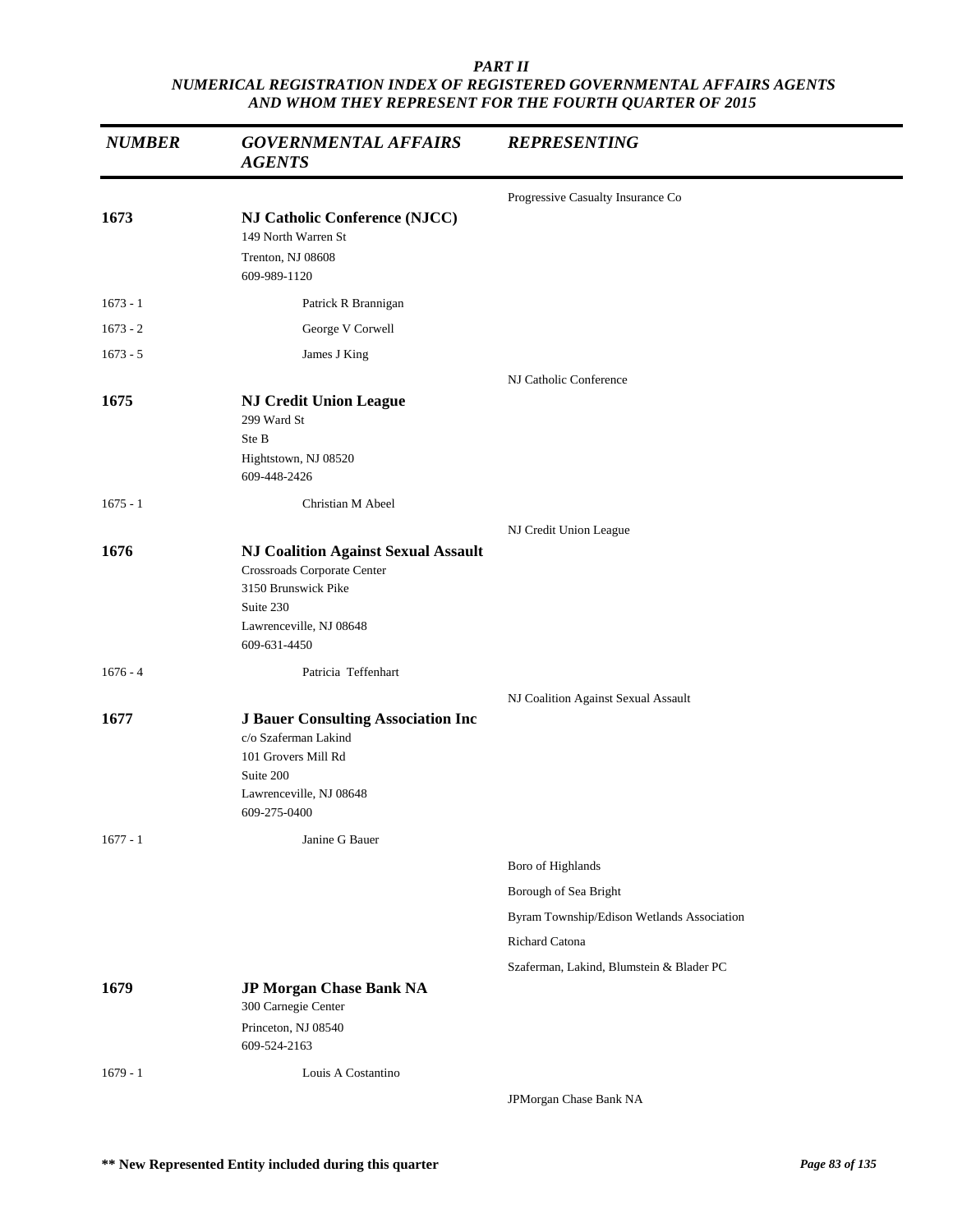| <b>NUMBER</b> | <b>GOVERNMENTAL AFFAIRS</b><br><b>AGENTS</b>                                                    | <b>REPRESENTING</b>                                  |
|---------------|-------------------------------------------------------------------------------------------------|------------------------------------------------------|
| 1682          | JP Morgan Chase Bank NA<br>1 Chase Manhattan Plz Floor 08<br>New York, NY 10005<br>212-552-3868 |                                                      |
| $1682 - 3$    | William Smith                                                                                   |                                                      |
| $1682 - 5$    | Valeria Cappucci                                                                                |                                                      |
| $1682 - 10$   | Michael Pressman                                                                                |                                                      |
| 1686          | <b>Enterprise Holdings</b><br>1550 Route 23 North<br>Wayne, NJ 07470<br>973-709-2396            | JPMorgan Chase Bank NA                               |
| $1686 - 2$    | Dean Thompson                                                                                   |                                                      |
|               |                                                                                                 | <b>Enterprise Holdings</b>                           |
| 1687          | <b>McCabe and Associates</b><br>4 Normandy Dr<br>Chadds Ford, PA 19317<br>610-388-9625          |                                                      |
| $1687 - 1$    | W Michael McCabe                                                                                |                                                      |
|               |                                                                                                 | Independent Agent                                    |
| 1694          | Morgan Stanley & Co. LLC<br>1585 Broadway<br>23rd Fl<br>New York, NY 10036<br>212-296-3626      |                                                      |
| $1694 - 2$    | Oliver Zlomislic                                                                                |                                                      |
|               |                                                                                                 | Morgan Stanley & Co LLC                              |
| 1695          | <b>Matos Group The</b><br>15 W Front Street<br>Trenton, NJ 08608<br>609-953-1047                |                                                      |
| $1695 - 1$    | David A Matos Jr                                                                                |                                                      |
|               |                                                                                                 | Borough of Medford Lakes                             |
|               |                                                                                                 | Government Technologies Group LLC                    |
|               |                                                                                                 | Grand Institute                                      |
|               |                                                                                                 | Kennedy Health System Inc                            |
|               |                                                                                                 | NJ Ambulatory Care Coalition Inc                     |
|               |                                                                                                 | NJ Fire and Emergency Medical Services Institute Inc |
|               |                                                                                                 | NJ Medical Group Management Association Inc          |
|               |                                                                                                 | Puerto Rican Unity for Progress Inc                  |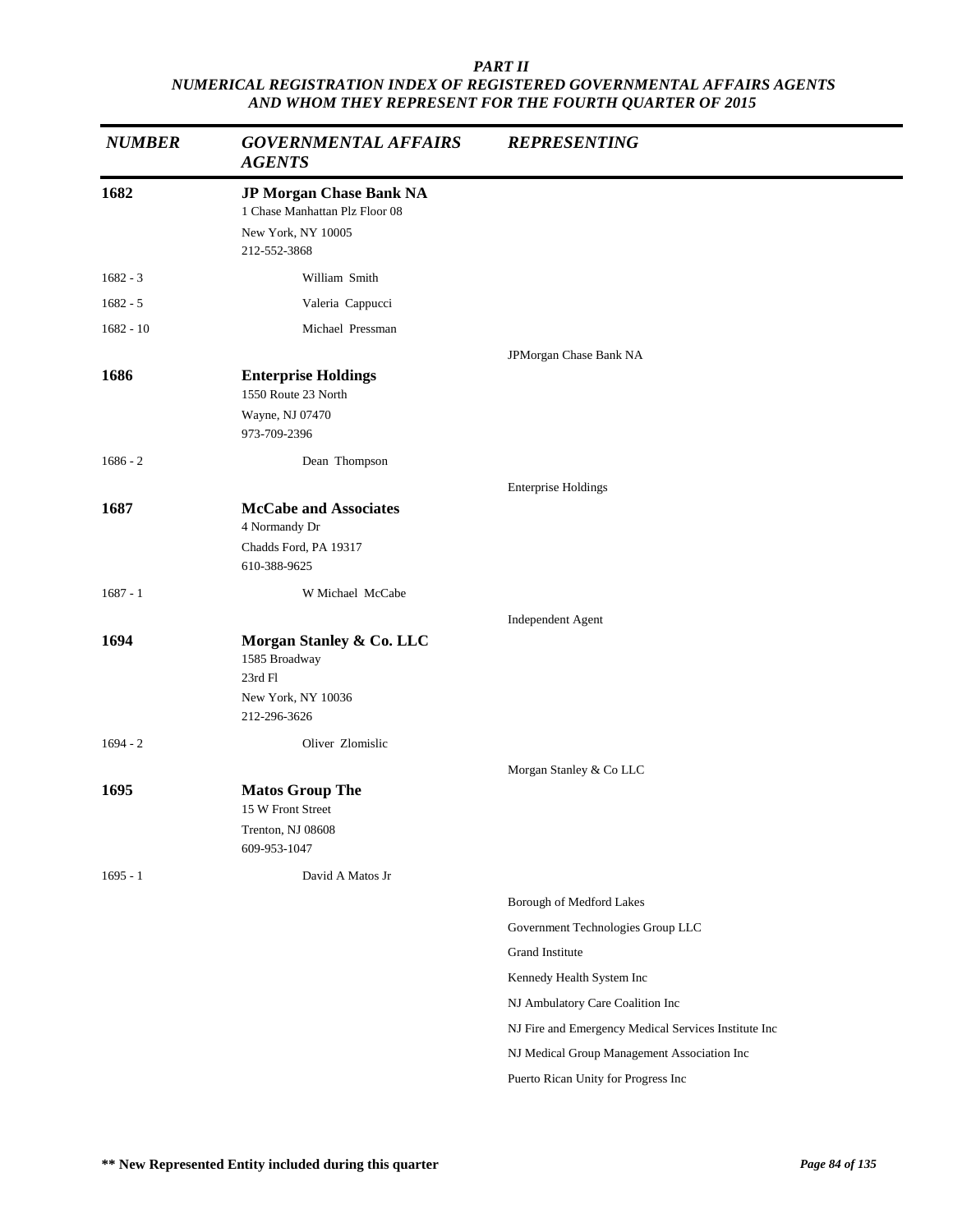| <b>NUMBER</b> | <b>GOVERNMENTAL AFFAIRS</b><br><b>AGENTS</b>                                | <b>REPRESENTING</b>                                 |
|---------------|-----------------------------------------------------------------------------|-----------------------------------------------------|
| 1701          | <b>Seton Hall University</b><br>457 Centre Street<br>South Orange, NJ 07079 |                                                     |
|               | 973-378-9847                                                                |                                                     |
| $1701 - 1$    | Matthew Borowick                                                            |                                                     |
|               |                                                                             | Seton Hall University                               |
| 1702          | <b>Wal-Mart Stores Inc</b><br>702 SW 8th St                                 |                                                     |
|               | Bentonville, AR 72716                                                       |                                                     |
| $1702 - 2$    | Jennifer Hoehn                                                              |                                                     |
|               |                                                                             | Wal-Mart Stores Inc                                 |
| 1704          | <b>Millennium Strategies LLC</b><br>60 Roseland Ave                         |                                                     |
|               | Caldwell, NJ 07006<br>973-226-3329                                          |                                                     |
| $1704 - 4$    | Andrew Sinclair                                                             |                                                     |
|               |                                                                             | Sony Electronics                                    |
| 1713          | <b>Honeywell International Inc</b>                                          |                                                     |
|               | 101 Constitution Avenue NW Ste 500 West<br>Washington, DC 20001             |                                                     |
|               | 202-662-2634                                                                |                                                     |
| $1713 - 1$    | Lawrence P Kast                                                             |                                                     |
|               |                                                                             | Honeywell                                           |
| 1714          | MC^2 Public Affairs LLC<br>12 Harmony Lane PO Box 232                       |                                                     |
|               | Brookside, NJ 07926                                                         |                                                     |
|               | 973-670-1000                                                                |                                                     |
| $1714 - 1$    | Fred D DeSanti                                                              |                                                     |
|               |                                                                             | Alliance for Solar Choice The                       |
|               |                                                                             | <b>Edgewood Properties</b>                          |
|               |                                                                             | El Paso Gas Pipeline/Princeton Public Affairs Group |
|               |                                                                             | Joseph Jingoli & Sons Inc                           |
|               |                                                                             | South Jersey Industries                             |
|               |                                                                             | Sun Run                                             |
| 1719          | <b>NJ Highlands Coalition</b><br>508 Main St                                |                                                     |
|               | Boonton, NJ 07005<br>908-234-1225                                           |                                                     |
| $1719 - 1$    | Julia Somers                                                                |                                                     |
| $1719 - 3$    | Elliott Ruga                                                                |                                                     |
|               |                                                                             | NJ Highlands Coalition                              |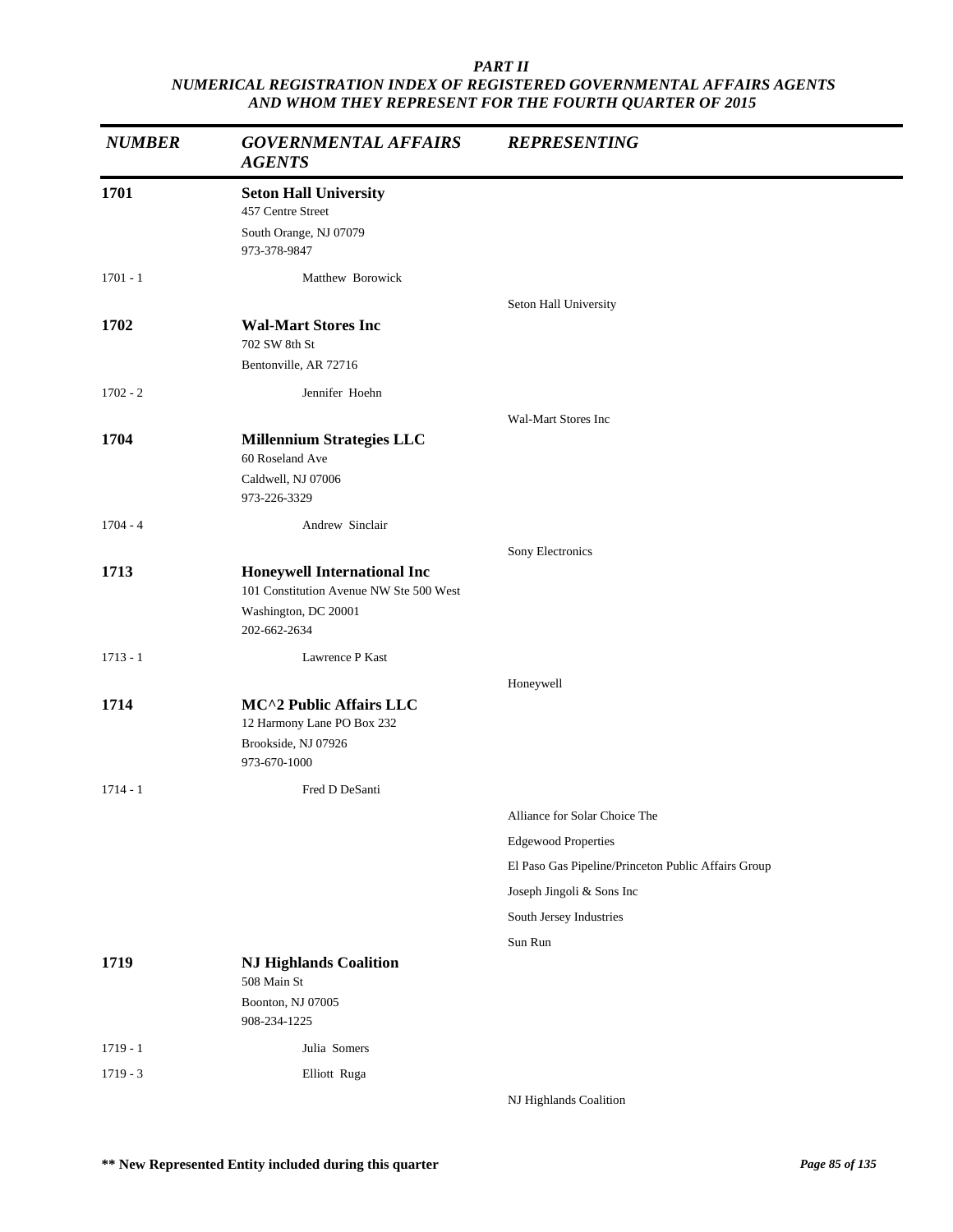| <b>NUMBER</b> | <b>GOVERNMENTAL AFFAIRS</b><br><b>AGENTS</b>                                         | <b>REPRESENTING</b>                                            |
|---------------|--------------------------------------------------------------------------------------|----------------------------------------------------------------|
| 1720          | Kaufman Zita Group LLC<br>400 Sullivan Way<br>West Trenton, NJ 08628<br>609-530-1234 |                                                                |
| $1720 - 1$    | Adam Kaufman                                                                         |                                                                |
| $1720 - 2$    | Eric J Orlando                                                                       |                                                                |
| $1720 - 3$    | Patrizia Zita                                                                        |                                                                |
| $1720 - 4$    | Beth Dohm                                                                            |                                                                |
| $1720 - 5$    | Tom Wilson                                                                           |                                                                |
| $1720 - 6$    | Jeannine Frisby Larue                                                                |                                                                |
| $1720 - 8$    | Anthony J Cimino                                                                     |                                                                |
|               |                                                                                      | Accenture                                                      |
|               |                                                                                      | Aetna                                                          |
|               |                                                                                      | Allied Beverage Group                                          |
|               |                                                                                      | Assoc Construction Contractors of NJ (formerly known as BCANJ) |
|               |                                                                                      | Athletic Trainers Society of NJ                                |
|               |                                                                                      | Bayer Healthcare LLC                                           |
|               |                                                                                      | <b>CARMAX The Auto Superstore</b>                              |
|               |                                                                                      | Carrier Clinic                                                 |
|               |                                                                                      | Catapult Learning                                              |
|               |                                                                                      | Center for Family Guidance                                     |
|               |                                                                                      | Cigar Association of America                                   |
|               |                                                                                      | Communications Workers of America AFL-CIO District 1           |
|               |                                                                                      | <b>Coordinated Health</b>                                      |
|               |                                                                                      | CPV Shores Inc                                                 |
|               |                                                                                      | Driving School Association of NJ (DSANJ)                       |
|               |                                                                                      | FCDJ LLC                                                       |
|               |                                                                                      | <b>Fidelity Investments</b>                                    |
|               |                                                                                      | Garden State Craft Brewer's Guild                              |
|               |                                                                                      | Griswold Home Care                                             |
|               |                                                                                      | Independent Energy Producers of NJ (IEPNJ)                     |
|               |                                                                                      | Inspira Health Network                                         |
|               |                                                                                      | International Matex Tank Terminals (IMTT)                      |
|               |                                                                                      | Kaufman Zita Group LLC                                         |
|               |                                                                                      | KDC Solar LLC                                                  |
|               |                                                                                      | Limousine Association of New Jersey (LANJ)                     |
|               |                                                                                      | Mallinckrodt Pharmaceuticals**                                 |
|               |                                                                                      | Mercadien PC Certified Public Accountants                      |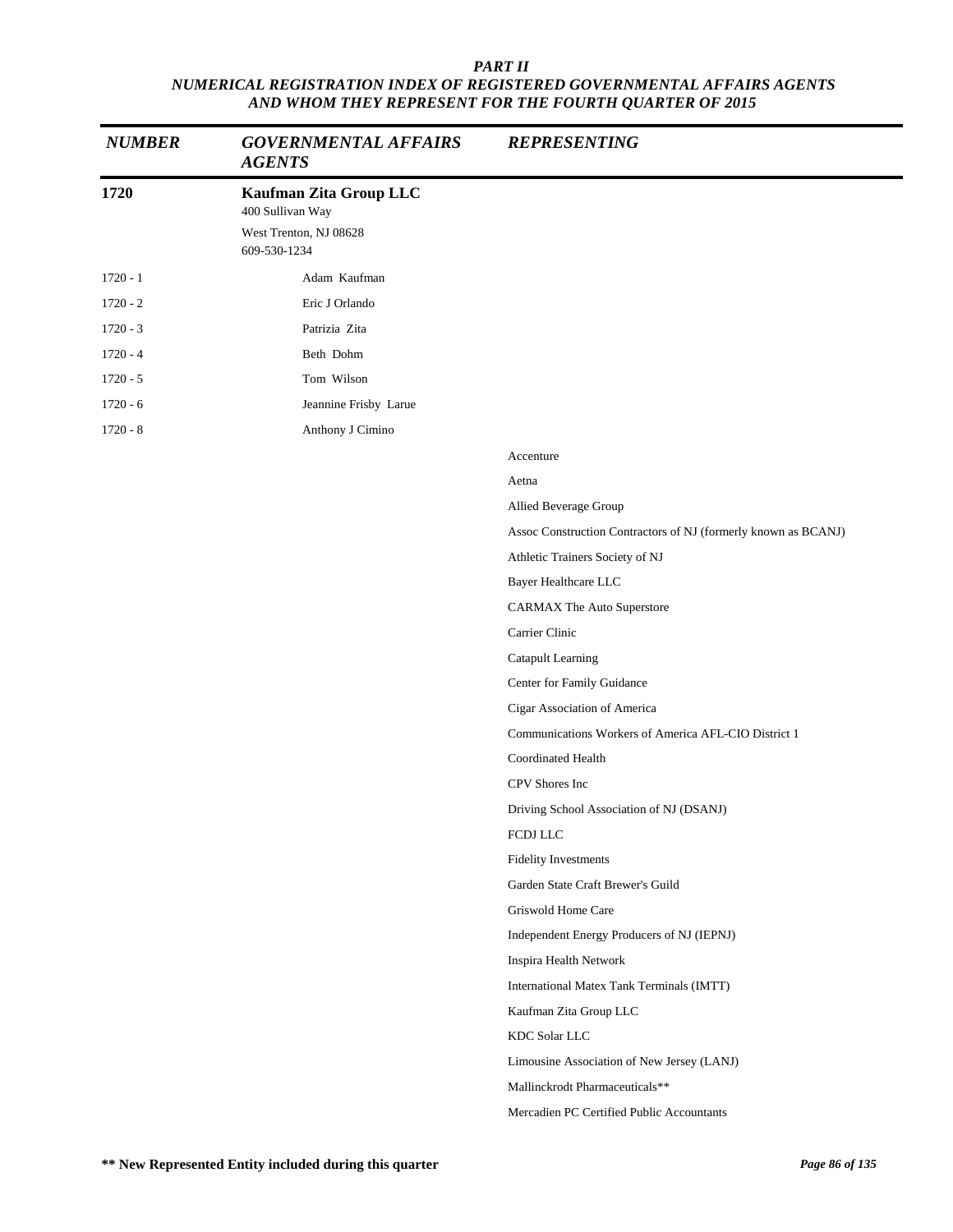| <b>NUMBER</b> | <b>GOVERNMENTAL AFFAIRS</b><br><b>AGENTS</b>                                                                   | <b>REPRESENTING</b>                                       |
|---------------|----------------------------------------------------------------------------------------------------------------|-----------------------------------------------------------|
|               |                                                                                                                | <b>MGM Resorts International</b>                          |
|               |                                                                                                                | Municipal Reinsurance Health Insurance Fund (MRHIF)       |
|               |                                                                                                                | NJ Institute of Technology                                |
|               |                                                                                                                | NJ Retail Merchants Association (NJRMA)                   |
|               |                                                                                                                | NJ Society of Optometric Physicians (NJSOP)               |
|               |                                                                                                                | Ocean County Landfill                                     |
|               |                                                                                                                | PassTime USA                                              |
|               |                                                                                                                | <b>PICO National Network</b>                              |
|               |                                                                                                                | Property Casualty Insurers Association of America (PCIAA) |
|               |                                                                                                                | Relx Inc                                                  |
|               |                                                                                                                | <b>Roseland Property Group</b>                            |
|               |                                                                                                                | <b>SANOFI</b>                                             |
|               |                                                                                                                | <b>Somerset Patriots</b>                                  |
|               |                                                                                                                | T-Mobile USA                                              |
|               |                                                                                                                | United Parcel Service (UPS)                               |
|               |                                                                                                                | United Way of Northern NJ                                 |
|               |                                                                                                                | Verizon NJ Inc                                            |
| 1724          | <b>Catholic Charities / Diocese of Trenton</b><br>383 W State St<br>Trenton, NJ 08617<br>609-394-5181          |                                                           |
| $1724 - 1$    | Joyce Campbell                                                                                                 |                                                           |
|               |                                                                                                                | Catholic Charities/Diocese of Trenton                     |
| 1725          | <b>Recreational Fishing Alliance</b><br>PO Box 3080                                                            |                                                           |
|               | New Gretna, NJ 08224-3080<br>609-294-3818                                                                      |                                                           |
| $1725 - 2$    | James Donofrio                                                                                                 |                                                           |
|               |                                                                                                                | Recreational Fishing Alliance                             |
| 1727          | <b>Caesars Entertainment Operating Company</b><br>c/o 8 Andover Dr<br>North Caldwell, NJ 07006<br>973-645-4813 |                                                           |
| $1727 - 1$    | David Satz                                                                                                     |                                                           |
| 1730          | <b>KPMG LLP</b><br>345 Park Ave<br>New York, NY 10154                                                          | <b>Caesars Entertainment Operating Company</b>            |
|               | 212-872-6508                                                                                                   |                                                           |
| $1730 - 2$    | George Tobjy                                                                                                   |                                                           |
| $1730 - 4$    | Michael Huber                                                                                                  |                                                           |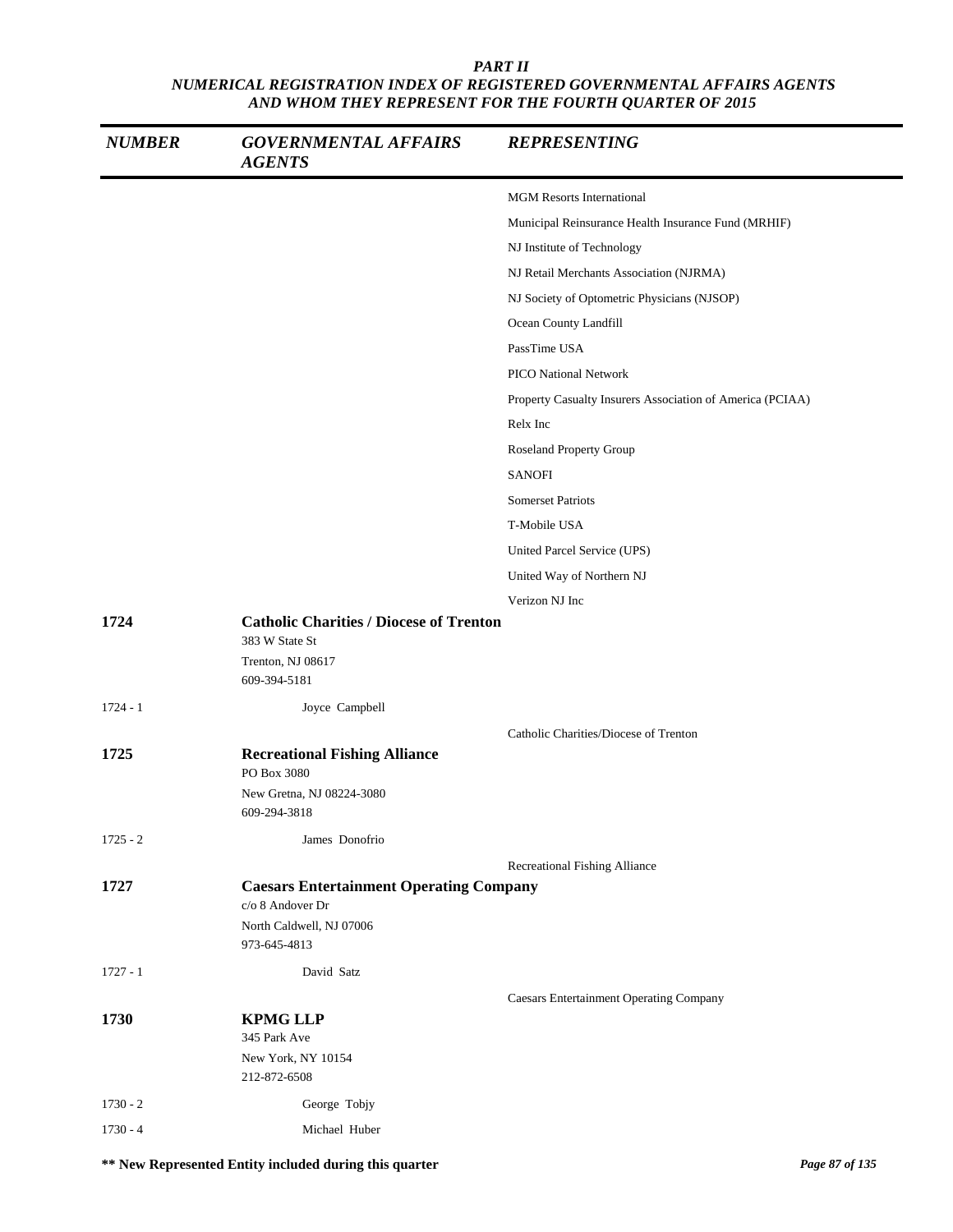| <b>NUMBER</b> | <b>GOVERNMENTAL AFFAIRS</b><br><b>AGENTS</b>                                                                     | <b>REPRESENTING</b>                            |
|---------------|------------------------------------------------------------------------------------------------------------------|------------------------------------------------|
| $1730 - 5$    | Anthony Ceretti                                                                                                  |                                                |
|               |                                                                                                                  | Festo Didactic Inc                             |
|               |                                                                                                                  | <b>IBM</b> Corp                                |
|               |                                                                                                                  | Samsung Telecommunications America LLC         |
|               |                                                                                                                  | Sony Corp                                      |
|               |                                                                                                                  | TD Bank                                        |
|               |                                                                                                                  | Time Warner Inc                                |
| 1731          | <b>NJ Civil Justice Institute</b><br>112 W State St<br>Trenton, NJ 08608                                         |                                                |
|               | 609-392-6557                                                                                                     |                                                |
| $1731 - 1$    | Marcus Rayner                                                                                                    |                                                |
| $1731 - 3$    | Alida Kass                                                                                                       |                                                |
| $1731 - 4$    | Emily Kelchen                                                                                                    |                                                |
|               |                                                                                                                  | NJ Lawsuit Reform Alliance (NJCRA)             |
| 1734          | <b>Center for Food Action in New Jersey Inc The</b><br>192 W Demarest Ave<br>Englewood, NJ 07631<br>201-569-1804 |                                                |
| $1734 - 1$    | Adele LaTourette                                                                                                 |                                                |
| $1734 - 2$    | Lisa Pitz                                                                                                        |                                                |
|               |                                                                                                                  | Center for Food Action in NJ Inc The           |
| 1735          | <b>River Crossing Strategy Group</b><br>57 E 11th St<br>Ste 302<br>New York, NY 10003<br>646-213-7240            |                                                |
| $1735 - 2$    | Eric Shuffler                                                                                                    |                                                |
| $1735 - 4$    | Douglas Hritz                                                                                                    |                                                |
| $1735 - 6$    | Danielle Alpert                                                                                                  |                                                |
|               |                                                                                                                  | AllVision                                      |
|               |                                                                                                                  | Asbury Partners LLC                            |
|               |                                                                                                                  | Better Education for Kids Inc                  |
|               |                                                                                                                  | Catellus--A ProLogis Co                        |
|               |                                                                                                                  | Coalition of Ignition Interlock Manufacturers  |
|               |                                                                                                                  | DM Airports LTD (Morristown Municipal Airport) |
|               |                                                                                                                  | Englewood Hospital and Medical Center          |
|               |                                                                                                                  | <b>Federal Business Centers</b>                |
|               |                                                                                                                  | Gannett Fleming Inc                            |
|               |                                                                                                                  | Gateway Group One                              |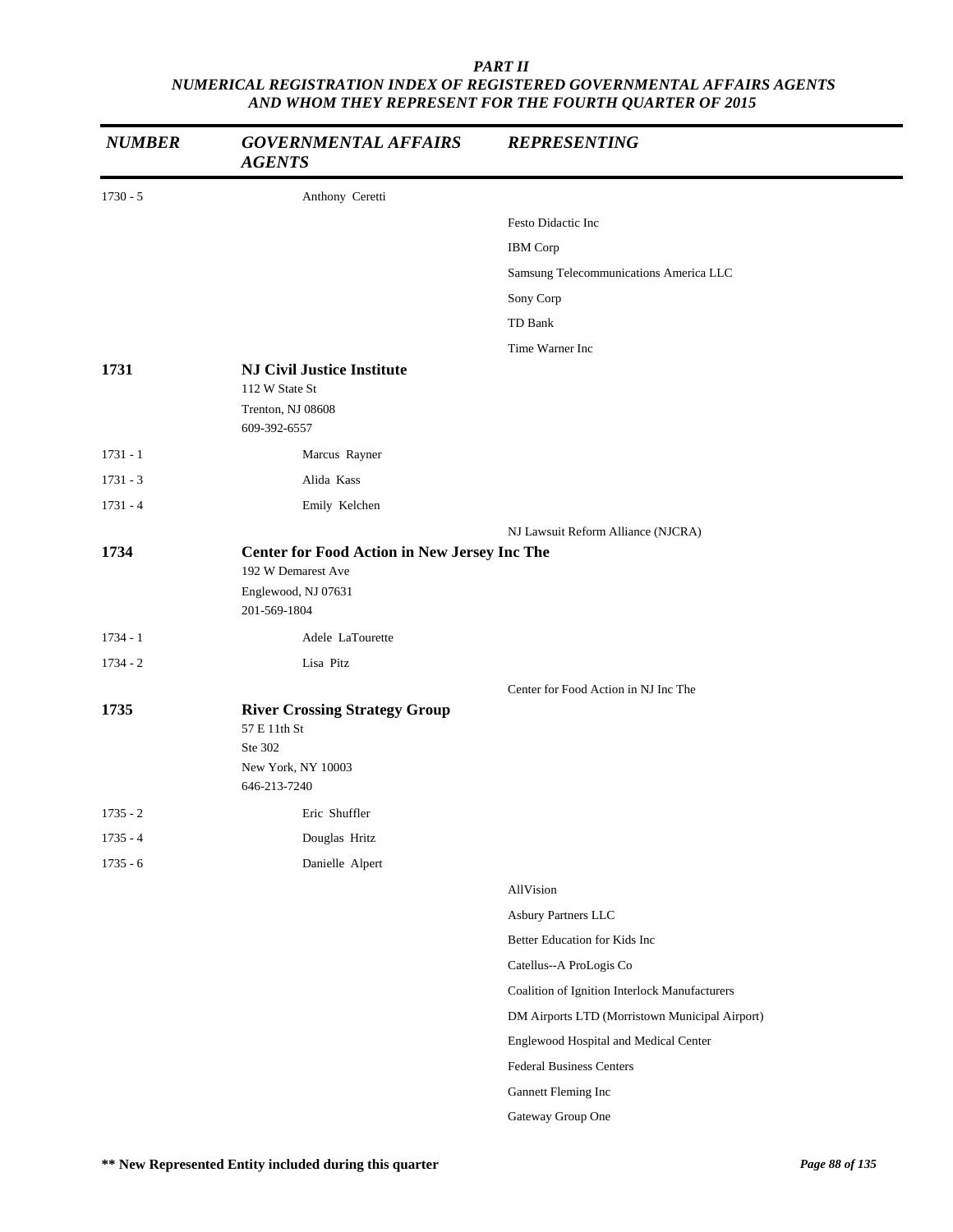| <b>NUMBER</b> | <b>GOVERNMENTAL AFFAIRS</b><br><b>AGENTS</b>                                                    | <b>REPRESENTING</b>                                |
|---------------|-------------------------------------------------------------------------------------------------|----------------------------------------------------|
|               |                                                                                                 | Gateway Security Inc**                             |
|               |                                                                                                 | JerseyCAN                                          |
|               |                                                                                                 | M/A-Com Inc                                        |
|               |                                                                                                 | Port Imperial Racing Associates LLC                |
|               |                                                                                                 | SolarCity**                                        |
|               |                                                                                                 | United Continental Holdings Inc                    |
|               |                                                                                                 | Wawa                                               |
|               |                                                                                                 | Westfield                                          |
| 1741          | Cammarano Layton and Bombardieri Partners LLC<br>101 S Warren St<br>Unit C<br>Trenton, NJ 08608 |                                                    |
|               | 609-392-2332                                                                                    |                                                    |
| $1741 - 1$    | Peter F Cammarano                                                                               |                                                    |
| $1741 - 3$    | William F Layton                                                                                |                                                    |
| $1741 - 4$    | Michael Schweder                                                                                |                                                    |
| $1741 - 5$    | Jason Tosches                                                                                   |                                                    |
| $1741 - 6$    | Jon Bombardieri                                                                                 |                                                    |
| $1741 - 7$    | Patricia Mueller                                                                                |                                                    |
|               |                                                                                                 | 3419 Route 46 LLC                                  |
|               |                                                                                                 | American Association of Public Insurance Adjusters |
|               |                                                                                                 | American Traffic Solutions Inc                     |
|               |                                                                                                 | Aqua NJ Inc                                        |
|               |                                                                                                 | <b>ARDH Junk LLC</b>                               |
|               |                                                                                                 | Association of Dental Support Organizations        |
|               |                                                                                                 | Association of NJ Chiropractors                    |
|               |                                                                                                 | AT&T                                               |
|               |                                                                                                 | Atkins North America Inc                           |
|               |                                                                                                 | Atlantic Health System/Overlook Medical Center     |
|               |                                                                                                 | Borgata Hotel Casino & Spa                         |
|               |                                                                                                 | CGI Technologies and Solutions Inc                 |
|               |                                                                                                 | Clearview Industries                               |
|               |                                                                                                 | Dave & Buster's Inc                                |
|               |                                                                                                 | DEVELCOM                                           |
|               |                                                                                                 | Douglas H Palmer & Associates LLC/Catamaran Corp   |
|               |                                                                                                 | Durst Organization The                             |
|               |                                                                                                 | Election Systems & Software LLC**                  |
|               |                                                                                                 | <b>Engage Point</b>                                |
|               |                                                                                                 | <b>ETC</b> Corporation                             |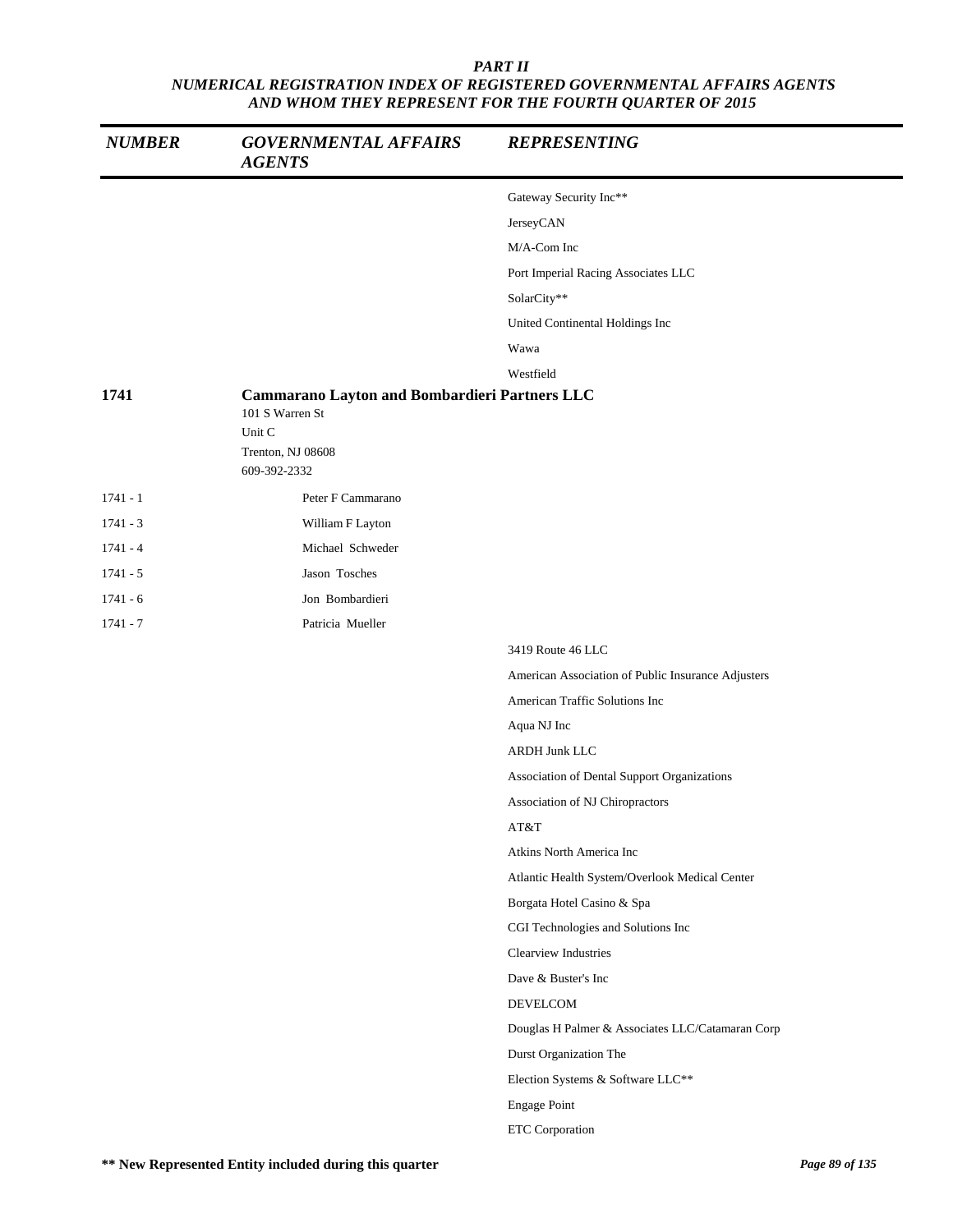| <b>NUMBER</b> | <b>GOVERNMENTAL AFFAIRS</b><br><b>AGENTS</b> | <b>REPRESENTING</b>                                                              |
|---------------|----------------------------------------------|----------------------------------------------------------------------------------|
|               |                                              | FHS LLC                                                                          |
|               |                                              | Fleishman-Hillard International Communications                                   |
|               |                                              | Foundations Inc                                                                  |
|               |                                              | Grocery Manufacturers Association                                                |
|               |                                              | <b>Home Solutions</b>                                                            |
|               |                                              | <b>IBEW</b> Local 351                                                            |
|               |                                              | Liberty State Financial                                                          |
|               |                                              | Live Nation                                                                      |
|               |                                              | Manzo Organization                                                               |
|               |                                              | MDAdvantage Insurance Co                                                         |
|               |                                              | Memorial Sloan Kettering Cancer Ctr                                              |
|               |                                              | mLotto Inc                                                                       |
|               |                                              | New Brunswick Development Corp                                                   |
|               |                                              | NJ Academy of Medical Psychologists LLC                                          |
|               |                                              | NJ Concrete and Aggregate Association                                            |
|               |                                              | NJ Food Council                                                                  |
|               |                                              | NJ Hospital Association                                                          |
|               |                                              | NJ Lawsuit Reform Alliance                                                       |
|               |                                              | NJ Psychological Association                                                     |
|               |                                              | NJ Self Insurers Association                                                     |
|               |                                              | NJ State First Aid Council Inc                                                   |
|               |                                              | Now Business Intelligence**                                                      |
|               |                                              | Operating Engineers Local 825                                                    |
|               |                                              | Paddy Power                                                                      |
|               |                                              | PHH Mortgage                                                                     |
|               |                                              | Republic Mortgage Insurance Co                                                   |
|               |                                              | Rubber Manufacturers Association Inc                                             |
|               |                                              | <b>Terminal Ventures Inc</b>                                                     |
|               |                                              | TransCore LP**                                                                   |
|               |                                              | Uber Company                                                                     |
|               |                                              | <b>Unifund CCR Partners</b>                                                      |
|               |                                              | US 1 Industries                                                                  |
|               |                                              | VINtek Inc                                                                       |
|               |                                              | William F Layton Consulting LLC/New Jersey Carpenters Contractors<br>Trust       |
|               |                                              | William F Layton Consulting LLC/New Jersey Concrete and Aggregate<br>Association |
|               |                                              | Yahoo                                                                            |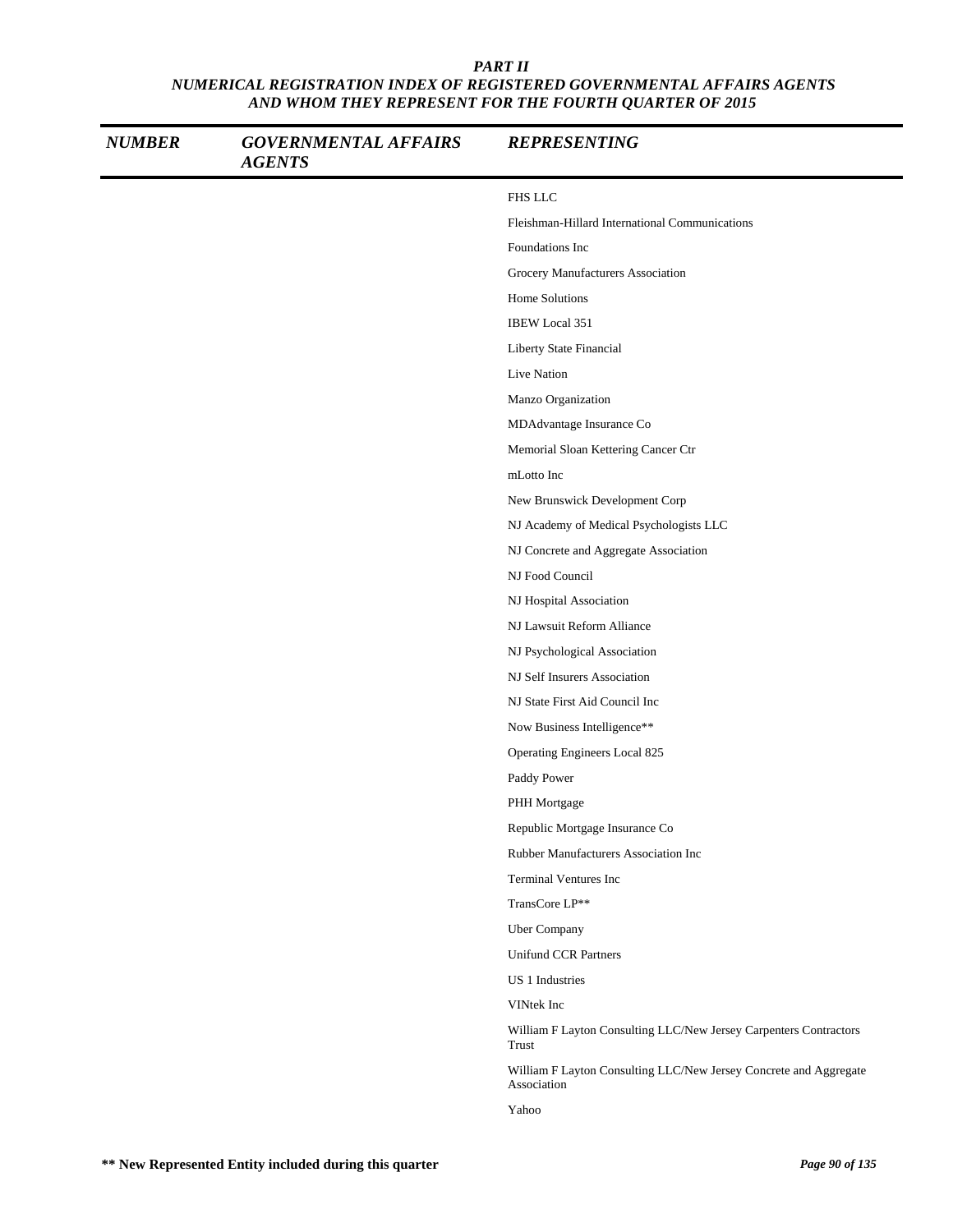| <b>NUMBER</b> | <b>GOVERNMENTAL AFFAIRS</b><br><b>AGENTS</b>         | <b>REPRESENTING</b>                             |
|---------------|------------------------------------------------------|-------------------------------------------------|
| 1744          | <b>United Services Automobile Association (USAA)</b> |                                                 |
|               | 9800 Fredricksburg Rd, A03W                          |                                                 |
|               | San Antonio, TX 78288<br>800-531-8722                |                                                 |
| $1744 - 2$    | Terry Lashley                                        |                                                 |
| $1744 - 3$    | Sarah Klar                                           |                                                 |
|               |                                                      | United Services Automobile Association (USAA)   |
| 1746          | <b>Goldman Sachs Group Inc The</b>                   |                                                 |
|               | 30 Hudson St<br>40th Fl                              |                                                 |
|               | Jersey City, NJ 07302                                |                                                 |
|               | 212-902-1000                                         |                                                 |
| $1746 - 2$    | Randy Wissel                                         |                                                 |
|               |                                                      | Goldman Sachs Group Inc The                     |
| 1750          | <b>NJ Apartment Association</b>                      |                                                 |
|               | 104 Interchange Plaza<br>Ste 201                     |                                                 |
|               | Monroe, NJ 08831                                     |                                                 |
|               | 732-992-0605                                         |                                                 |
| $1750 - 1$    | Nicholas Kikis                                       |                                                 |
| $1750 - 2$    | David Brogan                                         |                                                 |
| $1750 - 3$    | Nichole LoPresti                                     |                                                 |
|               |                                                      | NJ Apartment Association                        |
| 1754          | <b>Claudine M Leone Esq</b>                          |                                                 |
|               | 224 West State St.                                   |                                                 |
|               | Trenton, NJ 08608<br>856-296-8917                    |                                                 |
|               | 609-394-1711                                         |                                                 |
| $1754 - 1$    | Claudine M Leone Esq                                 |                                                 |
|               |                                                      | NJ Academy of Family Physicians                 |
|               |                                                      | NJ American College of Emergency Physicians**   |
|               |                                                      | NJ Camps Governmental Affairs Project (NJC-GAP) |
| 1756          | <b>NJ Shares Inc</b>                                 |                                                 |
|               | 1901 North Olden Avenue Extension                    |                                                 |
|               | Ste 1A<br>Ewing, NJ 08618                            |                                                 |
|               | 609-883-1626                                         |                                                 |
| $1756 - 2$    | James M Jacob                                        |                                                 |
|               |                                                      | NJ Shares Inc                                   |
| 1759          | <b>Saul Ewing LLP</b>                                |                                                 |
|               | 750 College Rd East                                  |                                                 |
|               | Ste 100<br>Princeton, NJ 08540                       |                                                 |
|               | 609-452-3100                                         |                                                 |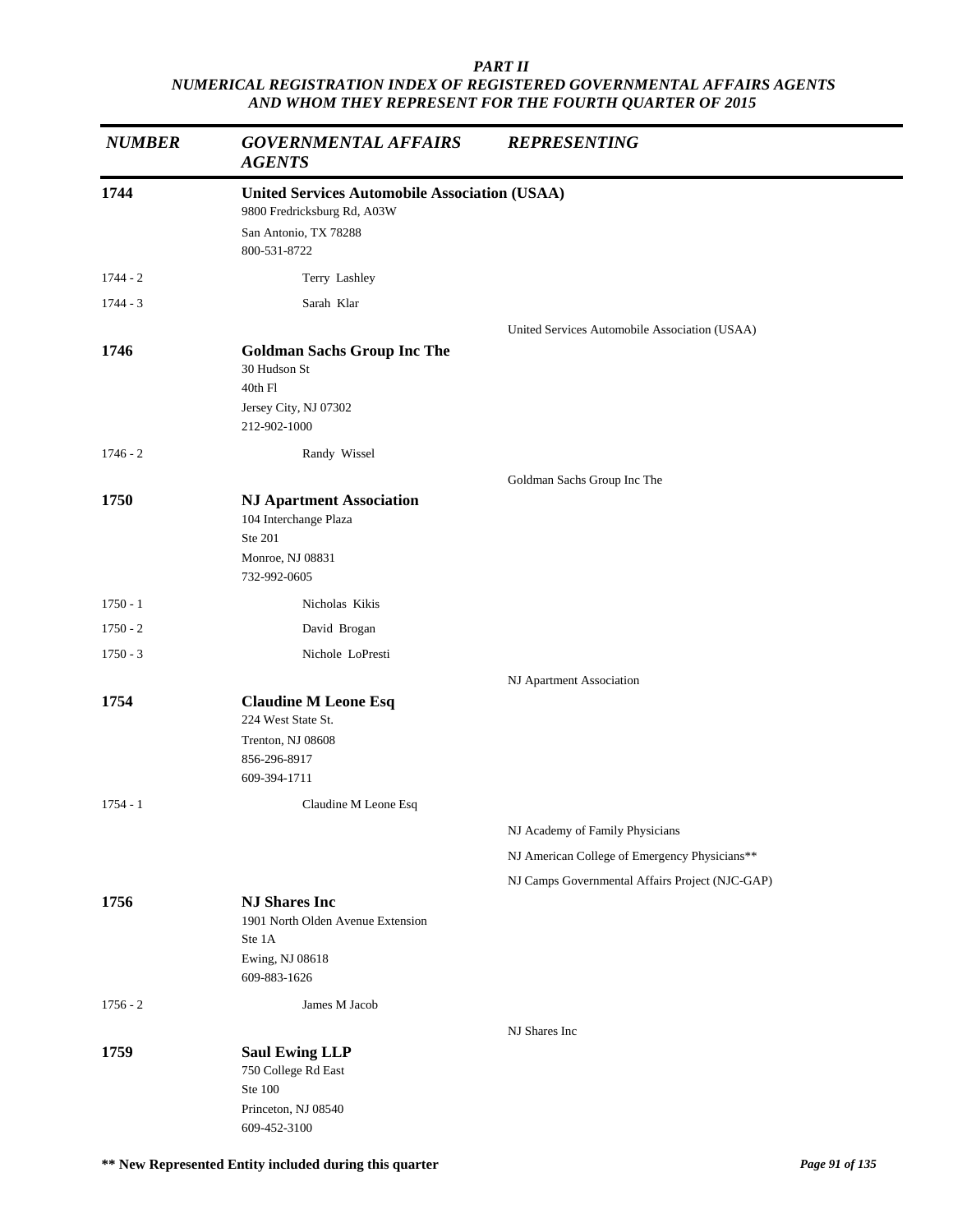| <b>NUMBER</b> | <b>GOVERNMENTAL AFFAIRS</b><br><b>AGENTS</b>                                                                | <b>REPRESENTING</b>                                                                |
|---------------|-------------------------------------------------------------------------------------------------------------|------------------------------------------------------------------------------------|
| $1759 - 1$    | M Paige Berry                                                                                               |                                                                                    |
| $1759 - 2$    | Steven J Picco                                                                                              |                                                                                    |
|               |                                                                                                             | <b>BP</b> America Inc                                                              |
|               |                                                                                                             | Chemical Industry Council                                                          |
|               |                                                                                                             | Fuel Merchants Association of NJ                                                   |
|               |                                                                                                             | NJ Automobile Insurance Risk Exchange                                              |
|               |                                                                                                             | Public Alliance Public Insurance Fund                                              |
|               |                                                                                                             | School Alliance Insurance Fund                                                     |
|               |                                                                                                             | Somerset County Joint Insurance Fund                                               |
| 1760          | <b>Reed Smith LLP</b><br>2500 One Liberty Place<br>1650 Market St<br>Philadelphia, PA 19103<br>215-851-8874 |                                                                                    |
| $1760 - 1$    | David Gutowski                                                                                              |                                                                                    |
| $1760 - 2$    | Kyle Sollie                                                                                                 |                                                                                    |
|               |                                                                                                             | Council on State Taxation                                                          |
|               |                                                                                                             | <b>IDT</b> Corp                                                                    |
|               |                                                                                                             | IMS Health Inc                                                                     |
|               |                                                                                                             | NJ Chamber of Commerce                                                             |
| 1761          | Raritan Baykeeper Inc dba NY/NJ Baykeeper                                                                   |                                                                                    |
|               | 52 W. Front St<br>Keyport, NJ 07735<br>732-888-9870                                                         |                                                                                    |
| $1761 - 3$    | Deborah Mans                                                                                                |                                                                                    |
|               |                                                                                                             | Hackensack Riverkeeper                                                             |
|               |                                                                                                             | Raritan Baykeeper Inc dba NY/NJ Baykeeper                                          |
| 1762          | <b>Delaware Riverkeeper Network</b><br>925 Canal St<br>Ste 3701<br>Bristol, PA 19007                        |                                                                                    |
| $1762 - 5$    | Maya van Rossum                                                                                             |                                                                                    |
| $1762 - 6$    | Tracy Carluccio                                                                                             |                                                                                    |
| $1762 - 7$    | Frederick Stine                                                                                             |                                                                                    |
|               |                                                                                                             | Delaware Riverkeeper Network                                                       |
| 1766          | 254 Easton Ave                                                                                              | Saint Peter's Healthcare System and any and all of its subsidiaries and affiliates |
|               | New Brunswick, NJ 08901<br>732-745-8600                                                                     |                                                                                    |
| $1766 - 1$    | Jay Jimenez                                                                                                 |                                                                                    |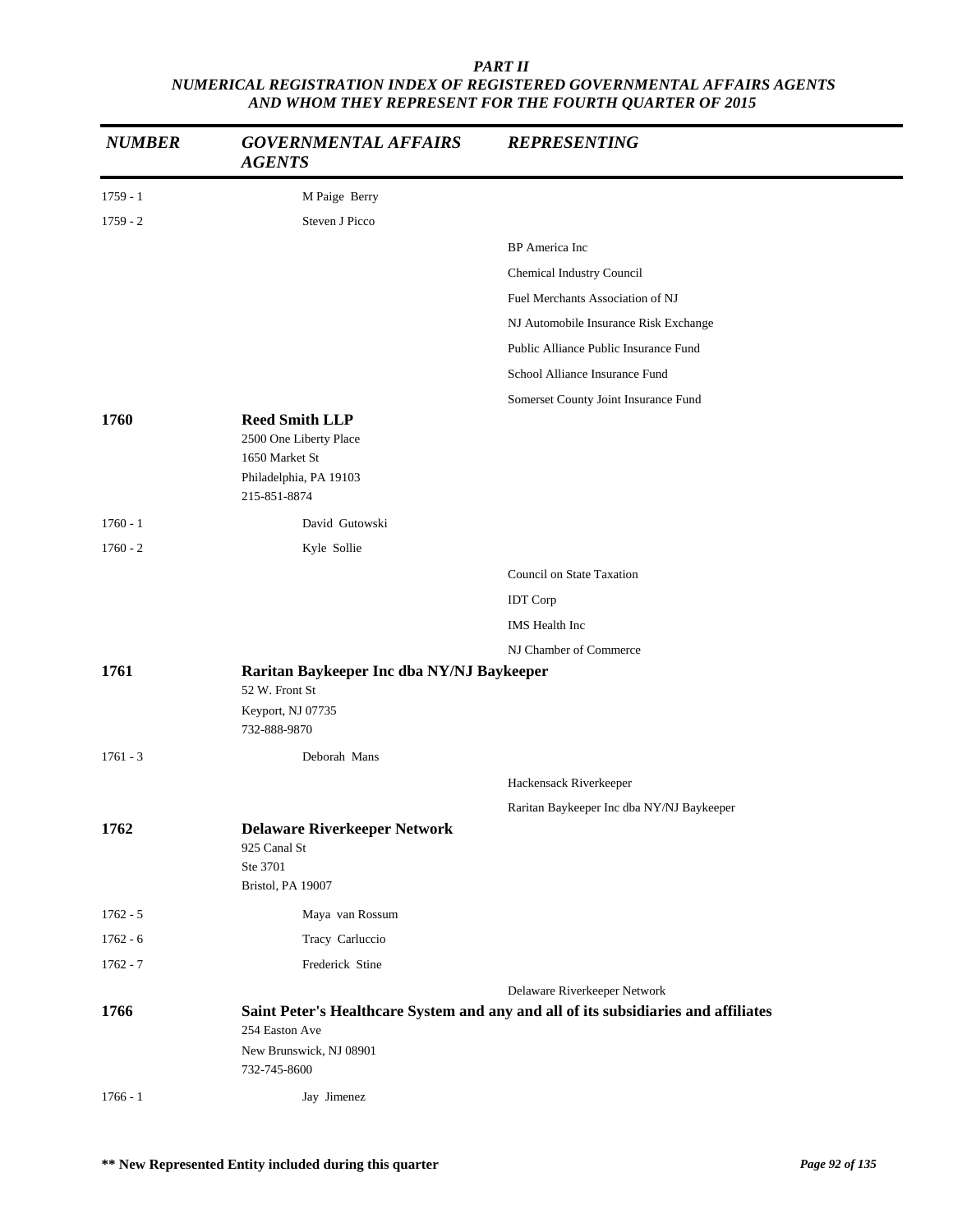| <b>NUMBER</b> | <b>GOVERNMENTAL AFFAIRS</b><br><b>AGENTS</b>                                                                                             | <b>REPRESENTING</b>                                                                   |
|---------------|------------------------------------------------------------------------------------------------------------------------------------------|---------------------------------------------------------------------------------------|
|               |                                                                                                                                          | Saint Peter's Healthcare System and any and all of its subsidiaries and<br>affiliates |
| 1767          | Bevan, Mosca & Giuditta PC<br>222 Mount Airy Rd<br>Ste 200<br>Basking Ridge, NJ 07920<br>908-753-8300                                    |                                                                                       |
| $1767 - 1$    | Murray Bevan                                                                                                                             |                                                                                       |
| $1767 - 2$    | Richard A Giuditta Jr                                                                                                                    |                                                                                       |
| $1767 - 9$    | Elizabeth McKeever                                                                                                                       |                                                                                       |
| $1767 - 10$   | Michael Parlavecchio                                                                                                                     |                                                                                       |
| $1767 - 11$   | Matthew Moench                                                                                                                           |                                                                                       |
|               |                                                                                                                                          | AT&T                                                                                  |
|               |                                                                                                                                          | Atlantic Health Systems Inc                                                           |
|               |                                                                                                                                          | <b>Bloom Energy Corp</b>                                                              |
|               |                                                                                                                                          | Boehringer Ingelheim Pharmaceuticals Inc                                              |
|               |                                                                                                                                          | <b>Lincoln Educational Services Corp</b>                                              |
|               |                                                                                                                                          | Recreational Vehicle Industry Association                                             |
|               |                                                                                                                                          | Retail Energy Supply Association (RESA)                                               |
|               |                                                                                                                                          | Suburban Propane LP**                                                                 |
|               |                                                                                                                                          | Talen Energy Supply LLC                                                               |
| 1769          | <b>Definitive Government Relations</b><br>196 Princeton-Hightstown Rd<br>Bldg 2, Ste 14A<br>Princeton Junction, NJ 08550<br>609-378-5482 |                                                                                       |
| $1769 - 1$    | William F Megna                                                                                                                          |                                                                                       |
|               |                                                                                                                                          | <b>Association Master Trust</b>                                                       |
|               |                                                                                                                                          | QualCare                                                                              |
| 1771          | <b>Laurenti Consultants LLC</b><br>18 Bank St<br>Ste 201<br>Morristown, NJ 07960<br>973-984-7800                                         |                                                                                       |
| $1771 - 1$    | Shawn Kathryn Laurenti                                                                                                                   |                                                                                       |
|               |                                                                                                                                          | DAI Inc                                                                               |
|               |                                                                                                                                          | H2M Engineering and Architecture                                                      |
|               |                                                                                                                                          | Pure Power Corp                                                                       |
| 1773          | American Society for the Prevention of Cruelty to Animals<br>609 Salter Pl                                                               |                                                                                       |
|               | Westfield, NJ 07090                                                                                                                      |                                                                                       |
| $1773 - 2$    | Debora Bresch                                                                                                                            |                                                                                       |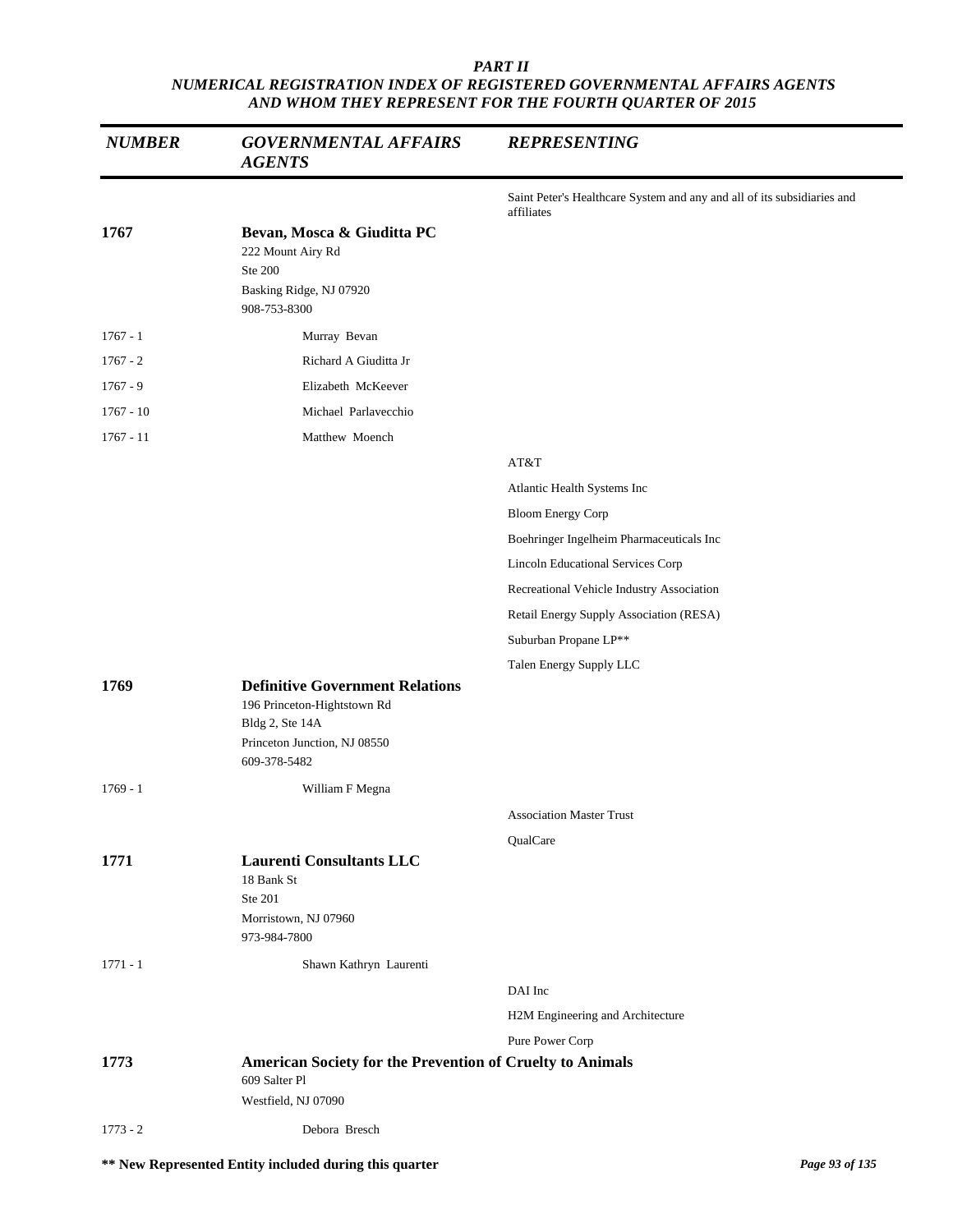| <b>NUMBER</b> | <b>GOVERNMENTAL AFFAIRS</b><br><b>AGENTS</b>                                                 | <b>REPRESENTING</b>                                                         |
|---------------|----------------------------------------------------------------------------------------------|-----------------------------------------------------------------------------|
|               |                                                                                              | American Society for the Prevention of Cruelty to Animals**                 |
| 1774          | <b>Statewide Parent Advocacy Network</b><br>35 Halsey St<br>Newark, NJ 07102<br>973-642-8100 |                                                                             |
| $1774 - 1$    | Diana Autin                                                                                  |                                                                             |
| 1781          | <b>Capital Impact Group</b><br>134 West State St<br>Trenton, NJ 08608<br>609-989-5885        | Statewide Parent Advocacy Network                                           |
| $1781 - 1$    | Gene Mulroy                                                                                  |                                                                             |
| $1781 - 2$    | Gerry Gibbs                                                                                  |                                                                             |
| $1781 - 8$    | Jeanette Hoffman                                                                             |                                                                             |
| $1781 - 9$    | Sabeen Kalyan-Masih                                                                          |                                                                             |
|               |                                                                                              | AAA Clubs of NJ                                                             |
|               |                                                                                              | <b>ACB Consulting Services</b>                                              |
|               |                                                                                              | American Medical Response                                                   |
|               |                                                                                              | American Traffic Solutions Inc                                              |
|               |                                                                                              | Apollo Real Estate                                                          |
|               |                                                                                              | Armand Corp                                                                 |
|               |                                                                                              | Autism Speaks                                                               |
|               |                                                                                              | <b>Base International</b>                                                   |
|               |                                                                                              | Bayada Home Health Care                                                     |
|               |                                                                                              | <b>BCA Watson Rice</b>                                                      |
|               |                                                                                              | Castellan Real Estate Partners                                              |
|               |                                                                                              | Catholic Charities - Mount Laurel Carmel Guild Behavioral Health<br>Systems |
|               |                                                                                              | Catholic Health Care Partnership                                            |
|               |                                                                                              | CentraState Health Care System                                              |
|               |                                                                                              | CERES ENVIRONMENTAL                                                         |
|               |                                                                                              | Children's Hospital of Philadelphia The                                     |
|               |                                                                                              | Coriell Institute of Medical Research                                       |
|               |                                                                                              | <b>Correctional Dental Associates</b>                                       |
|               |                                                                                              | Dewey Square Group for American Beverage Association                        |
|               |                                                                                              | Dewey Square Group for Barnes and Noble University Book Store               |
|               |                                                                                              | Dewey Square Group for Coaltion for Responsible Nutrition Information       |
|               |                                                                                              | Direct Title & Closing Co                                                   |
|               |                                                                                              | Dornoch Bergen Square LLC                                                   |
|               |                                                                                              | DuPont                                                                      |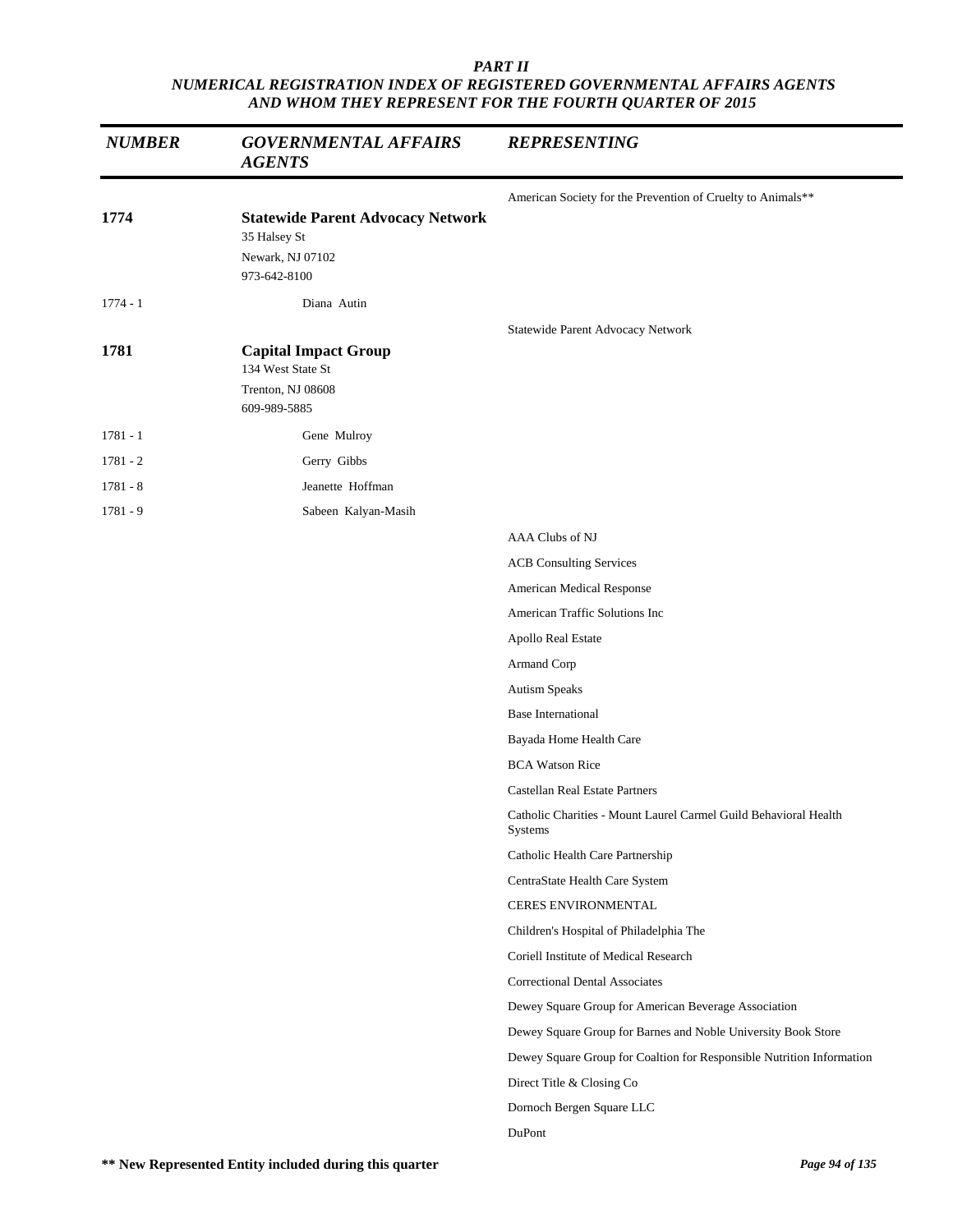| <b>NUMBER</b> | <b>GOVERNMENTAL AFFAIRS</b><br><b>AGENTS</b> | <b>REPRESENTING</b>                                                  |
|---------------|----------------------------------------------|----------------------------------------------------------------------|
|               |                                              | <b>Environmental Retrofit Solutions</b>                              |
|               |                                              | Faison                                                               |
|               |                                              | Fedway Associates Inc                                                |
|               |                                              | Friedman Law Group LLP                                               |
|               |                                              | Gilbane Building Company                                             |
|               |                                              | Gracefield Manor LLC                                                 |
|               |                                              | Grant & Eisenhofer PA                                                |
|               |                                              | Hamlin Capital Management                                            |
|               |                                              | Hilltop Public Solutions for Coalition for Financial Security        |
|               |                                              | Hilltop Public Solutions for Medical Imaging and Technology Alliance |
|               |                                              | Hilltop Public Solutions for National Consumer Research Alliance     |
|               |                                              | Home Health Services and Staffing Association (HHSSA NJ)             |
|               |                                              | Honeywell                                                            |
|               |                                              | Independent Association of Franchise Owners                          |
|               |                                              | Jersey College                                                       |
|               |                                              | K2 Pure Solutions                                                    |
|               |                                              | Knowles Hall Consulting                                              |
|               |                                              | Kronos                                                               |
|               |                                              | Laurdan Realty                                                       |
|               |                                              | Marlboro Township Municipal Utilities Authority                      |
|               |                                              | <b>Maser Consulting</b>                                              |
|               |                                              | Meritract                                                            |
|               |                                              | Motorola                                                             |
|               |                                              | National Tax Deferred Savings Association                            |
|               |                                              | NJ Girl Scouts Councils                                              |
|               |                                              | NJ Hospital Association                                              |
|               |                                              | NJ Petrol                                                            |
|               |                                              | Oasis Legal Finance LLC                                              |
|               |                                              | On Point Advocacy for PACE 4 Jobs                                    |
|               |                                              | Open Door Media                                                      |
|               |                                              | Organization of Nurse Executives of New Jersey                       |
|               |                                              | Oxfam America                                                        |
|               |                                              | PARS Environmental Inc                                               |
|               |                                              | Patterson Belknap Webb & Tyler LLP for New York Water Taxi           |
|               |                                              | Pride Academy Charter School                                         |
|               |                                              | Probation Association of New Jersey                                  |
|               |                                              | READS - Real Estate Advisory and Development Services                |
|               |                                              | <b>Reliant Energy</b>                                                |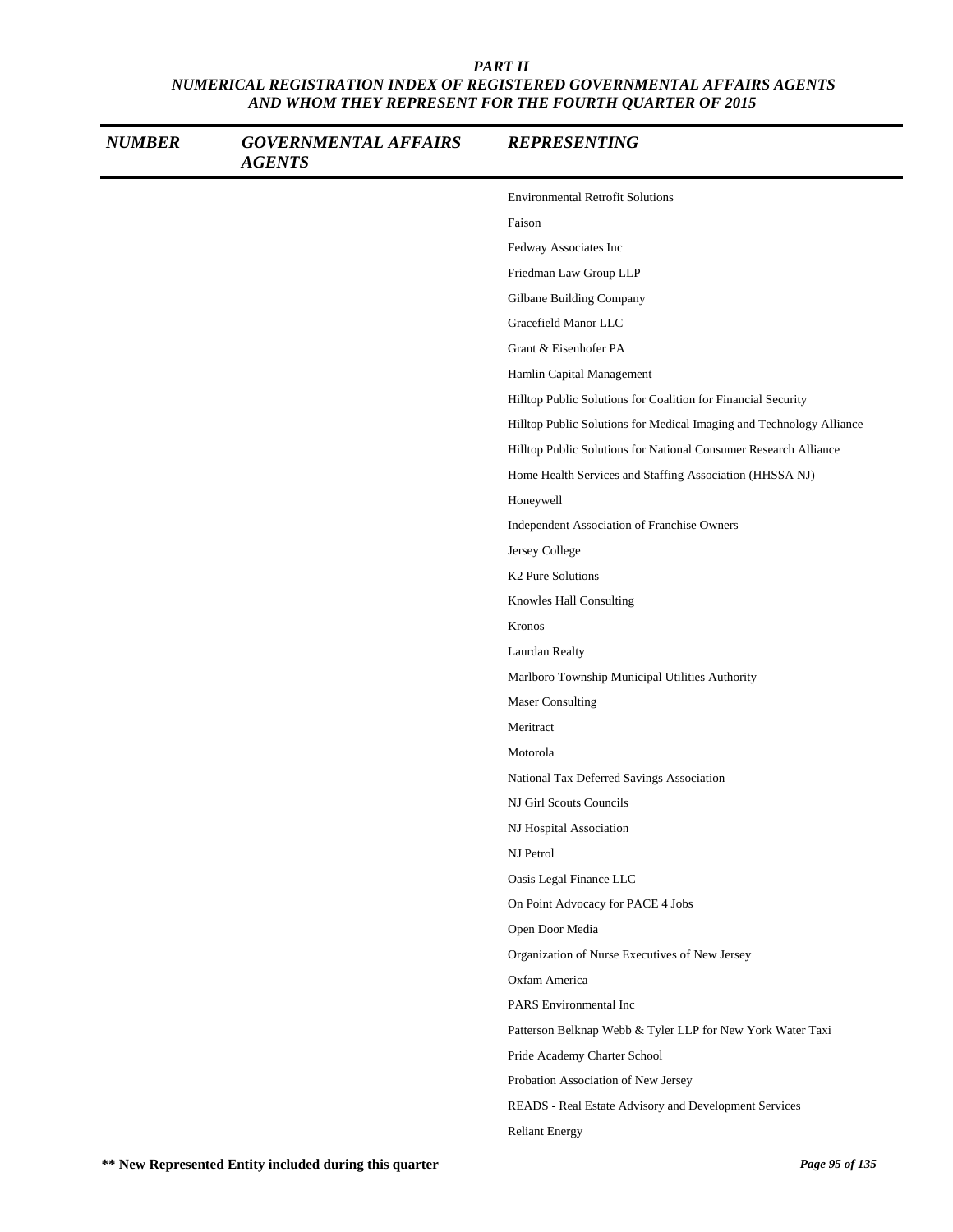| <b>NUMBER</b> | <b>GOVERNMENTAL AFFAIRS</b><br><b>AGENTS</b>                                             | <b>REPRESENTING</b>                              |
|---------------|------------------------------------------------------------------------------------------|--------------------------------------------------|
|               |                                                                                          | Renaissance Broadcasting Co                      |
|               |                                                                                          | St. Luke's Hospital and Health Network           |
|               |                                                                                          | <b>Tesla Motors</b>                              |
|               |                                                                                          | TreCom Systems Group                             |
|               |                                                                                          | Treecycle                                        |
|               |                                                                                          | <b>UNITEHERE</b>                                 |
|               |                                                                                          | Valley Forge Asset Management Corp               |
|               |                                                                                          | Verizon                                          |
|               |                                                                                          | <b>Watson Pharmaceuticals</b>                    |
| 1782          | <b>Hoboken Strategy Group</b><br>1401 Washington St<br>Hoboken, NJ 07030<br>201-459-0502 |                                                  |
| $1782 - 1$    | Kay Elizabeth LiCausi                                                                    |                                                  |
| $1782 - 2$    | Michael Comba                                                                            |                                                  |
|               |                                                                                          | Honeywell International                          |
|               |                                                                                          | Park Willow LLC                                  |
|               |                                                                                          | Royal Caribbean Cruises Ltd                      |
|               |                                                                                          | Stevens Institute of Technology                  |
| 1783          | <b>QualCare Inc</b><br>30 Knightsbridge Rd #530<br>Piscataway, NJ 08854<br>732-562-2805  |                                                  |
| $1783 - 1$    | Annette Catino                                                                           |                                                  |
|               |                                                                                          | QualCare Inc                                     |
| 1784          | <b>SunEdison LLC</b><br>12500 Baltimore Ave<br>Beltsville, MD 20705<br>443-909-7200      |                                                  |
| $1784 - 1$    | Fred Zalcman                                                                             |                                                  |
|               |                                                                                          | SunEdison LLC                                    |
| 1786          | <b>Keywood Strategies LLC</b><br>59 Cornell Ave                                          |                                                  |
|               | Berkeley Heights, NJ 07922<br>908-464-1254                                               |                                                  |
| $1786 - 1$    | Angie Devanney                                                                           |                                                  |
| $1786 - 2$    | George Devanney                                                                          |                                                  |
|               |                                                                                          | Abba/Clemente LLC                                |
|               |                                                                                          | Alpert Development                               |
|               |                                                                                          | Alpert Development/Patterson Commercial Partners |
|               |                                                                                          | <b>Constellation Energy</b>                      |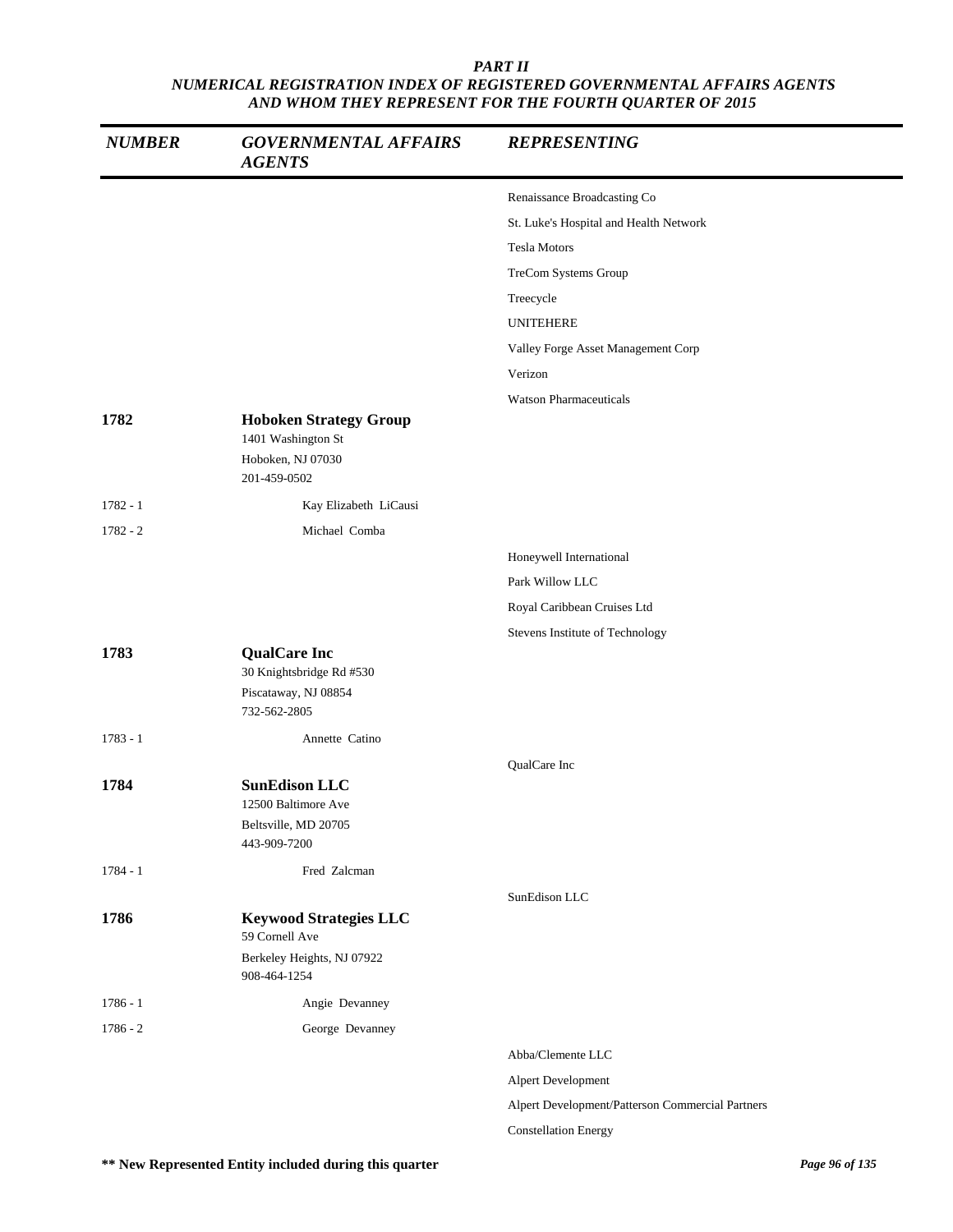| <b>NUMBER</b> | <b>GOVERNMENTAL AFFAIRS</b><br><b>AGENTS</b>                                                        | <b>REPRESENTING</b>                                                            |
|---------------|-----------------------------------------------------------------------------------------------------|--------------------------------------------------------------------------------|
|               |                                                                                                     | Elm Avenue Properties                                                          |
|               |                                                                                                     | Filipe Custom Woodwork Inc                                                     |
|               |                                                                                                     | <b>MAR Acquisition Group</b>                                                   |
|               |                                                                                                     | Quincy Place Associates                                                        |
|               |                                                                                                     | sinoGARDENS                                                                    |
|               |                                                                                                     | Sumo Enterprises                                                               |
| 1794          | NJ Gasoline, C-Store, Automotive Association<br>4900 Route 33 W                                     |                                                                                |
|               | Ste 100<br>Wall, NJ 07753<br>732-256-9646                                                           |                                                                                |
| 1794 - 1      | Salvatore Risalvato                                                                                 |                                                                                |
| $1794 - 3$    | Eric Blomgren                                                                                       |                                                                                |
|               |                                                                                                     | NJ Gasoline, C-Store, Automotive Association                                   |
| 1795          | <b>NJ Institute for Social Justice</b><br>60 Park Pl<br>Ste 511<br>Newark, NJ 07102<br>973-624-9400 |                                                                                |
| $1795 - 12$   | Scott Welfel                                                                                        |                                                                                |
| 1795 - 15     | Ryan Haygood Esq                                                                                    |                                                                                |
| 1795 - 16     | LaShawn Y Warren Esq                                                                                |                                                                                |
|               |                                                                                                     | NJ Institute for Social Justice                                                |
| 1797          | <b>State Street Associates Inc</b><br>150 West State St                                             |                                                                                |
|               | Trenton, NJ 08608<br>609-392-0559                                                                   |                                                                                |
| 1797 - 1      | Hal Bozarth                                                                                         |                                                                                |
| $1797 - 3$    | <b>Edward Waters</b>                                                                                |                                                                                |
|               |                                                                                                     | Alliance for Environmental Concerns d/b/a New Jersey Green Industry<br>Council |
|               |                                                                                                     | Chemistry Council of NJ/Ashland Inc                                            |
|               |                                                                                                     | Chemistry Council of NJ/Celgene Corp                                           |
|               |                                                                                                     | Chemistry Council of NJ/CH2M Hill                                              |
|               |                                                                                                     | Chemistry Council of NJ/Church & Dwight Co Inc (Lakewood, NJ<br>facility)      |
|               |                                                                                                     | Chemistry Council of NJ/NJ Association for Biomedical Research<br>(NJABR)      |
|               |                                                                                                     | Chemistry Council of NJ/Sunoco Inc                                             |
|               |                                                                                                     | Coalition for Automotive Equality (CARE)                                       |
|               |                                                                                                     | Colonial Pipeline Company                                                      |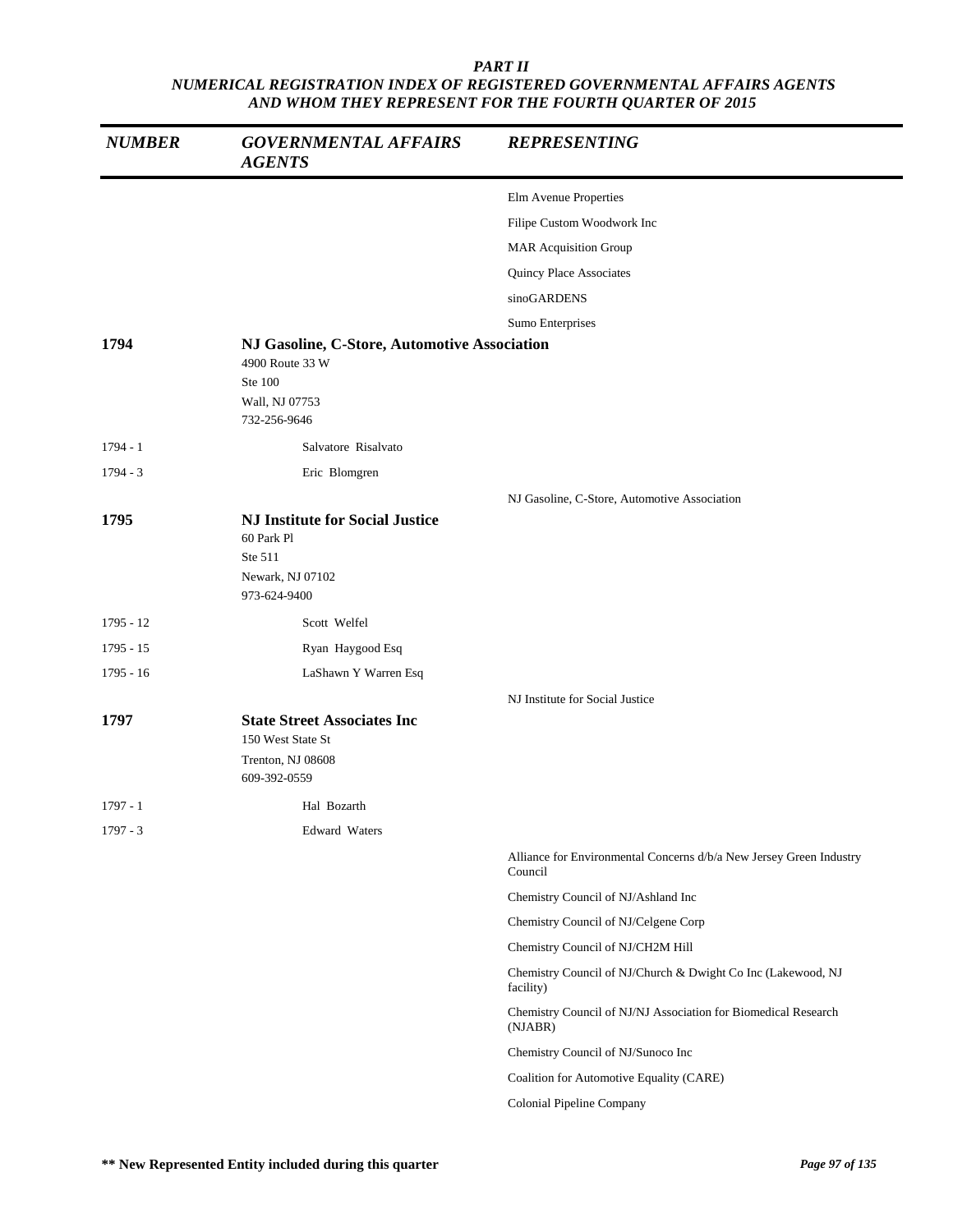| <b>NUMBER</b> | <b>GOVERNMENTAL AFFAIRS</b><br><b>AGENTS</b>                                                                        | <b>REPRESENTING</b>                                               |
|---------------|---------------------------------------------------------------------------------------------------------------------|-------------------------------------------------------------------|
| 1809          | <b>RBC Capital Markets Corp</b><br>3 World Financial Ctr<br>200 Vessey St<br>New York, NY 10281<br>212-618-5644     |                                                                   |
| $1809 - 1$    | Michael Baumrin                                                                                                     |                                                                   |
| 1810          | <b>CSC Holdings LLC</b><br>124 West State St<br>3rd Fl<br>Trenton, NJ 08608<br>516-803-2300                         | <b>RBC Capital Markets Corp</b>                                   |
| $1810 - 2$    | R Thurman Barnes                                                                                                    |                                                                   |
| 1814          | <b>NJ Future</b><br>137 W. Hanover St<br>Trenton, NJ 08618<br>609-393-0008                                          | Cablevision Systems Corporation Holdings LLC (CSC Holdings LLC)   |
| $1814 - 1$    | Christine Sturm                                                                                                     |                                                                   |
| 1820          | <b>Bank of America Corporation</b><br>1455 Pennsylvania Ave NW<br>Suite 950<br>Washington, DC 20004<br>202-351-0125 | NJ Future                                                         |
| $1820 - 1$    | Kelly Whitley                                                                                                       |                                                                   |
| 1824          | <b>Comcast Corp</b><br>1191 Fries Mill Rd<br>Franklinville, NJ 08322<br>856-740-4105                                | <b>Bank of America Corporation</b>                                |
| $1824 - 1$    | David Mayer                                                                                                         |                                                                   |
| 1825          | Giordano, Halleran & Ciesla PC<br>125 Half Mile Rd<br>Ste 300<br>Red Bank, NJ 07701<br>732-741-3900                 | Comcast Corp                                                      |
| $1825 - 1$    | Steven Corodemus                                                                                                    |                                                                   |
|               |                                                                                                                     | 1500 Harbor Boulevard Partners LLC                                |
|               |                                                                                                                     | <b>Bamm Hollow LLC</b>                                            |
|               |                                                                                                                     | Customized Logistics and Delivery Association<br>Pay My Taxes LLC |
|               |                                                                                                                     |                                                                   |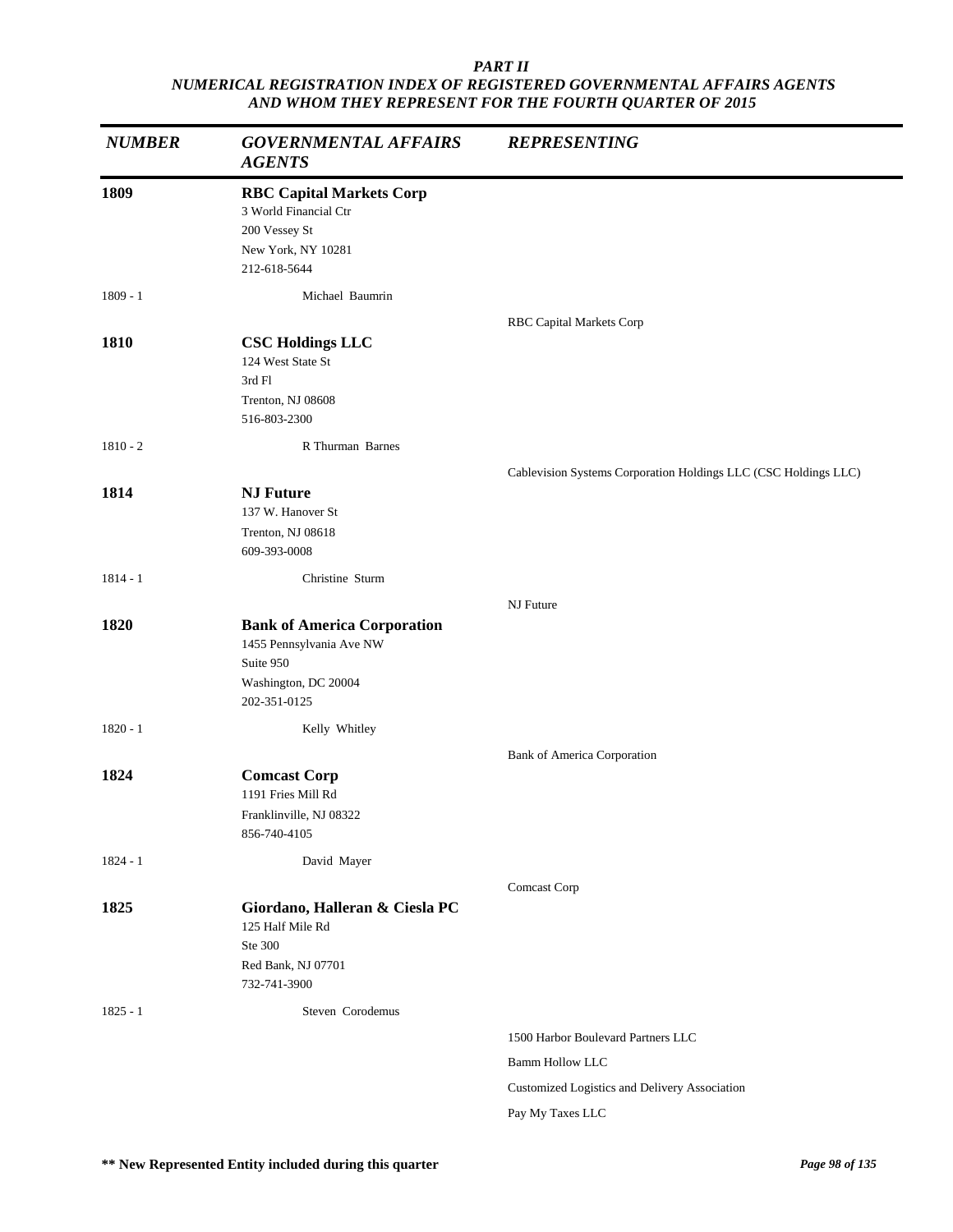| <b>NUMBER</b> | <b>GOVERNMENTAL AFFAIRS</b><br><b>AGENTS</b>                                                                        | <b>REPRESENTING</b>                            |
|---------------|---------------------------------------------------------------------------------------------------------------------|------------------------------------------------|
| 1826          | <b>Travelers Companies Inc and Subsidiaries</b><br>One Tower Sq<br>8MS<br>Hartford, CT 06183<br>860-277-0459        |                                                |
| $1826 - 1$    | John Miletti                                                                                                        |                                                |
| 1828          | <b>Barclays Capital Inc</b><br>745 Seventh Ave<br>New York, NY 10019<br>212-526-6937                                | Travelers Companies Inc and Subsidiaries The   |
| $1828 - 1$    | Charles Ellinwood                                                                                                   |                                                |
| $1828 - 3$    | John Gerbino                                                                                                        |                                                |
| $1828 - 4$    | James Henn                                                                                                          |                                                |
| $1828 - 5$    | Ray Joseph                                                                                                          |                                                |
|               |                                                                                                                     | <b>Barclays Capital Inc</b>                    |
| 1832          | <b>Aetna Inc</b><br>303 Fellowship Rd<br>Ste 201<br>Mount Laurel, NJ 08054<br>856-439-4594                          |                                                |
| $1832 - 1$    | Larry Lewis Jr                                                                                                      |                                                |
|               |                                                                                                                     | Aetna Health Inc                               |
| 1835          | Long & Marmero LLP<br>44 Euclid St<br>Woodbury, NJ 08096                                                            |                                                |
|               | 856-848-6440                                                                                                        |                                                |
| $1835 - 1$    | Douglas Long                                                                                                        |                                                |
|               |                                                                                                                     | <b>HNTB</b>                                    |
| 1838          | <b>Consumers Union of US Inc DBA Consumer Reports</b><br>1535 Mission St<br>San Francisco, CA 94103<br>415-431-6747 |                                                |
| $1838 - 2$    | Charles Bell                                                                                                        |                                                |
|               |                                                                                                                     | Consumers Union of US Inc DBA Consumer Reports |
| 1844          | <b>Mental Health Association in NJ</b><br>88 Pompton Ave<br>Verona, NJ 07044<br>973-571-4100                        |                                                |
| $1844 - 1$    | Barbara Johnston                                                                                                    |                                                |
|               |                                                                                                                     | Mental Health Association in New Jersey        |

**\*\* New Represented Entity included during this quarter** *Page 99 of 135*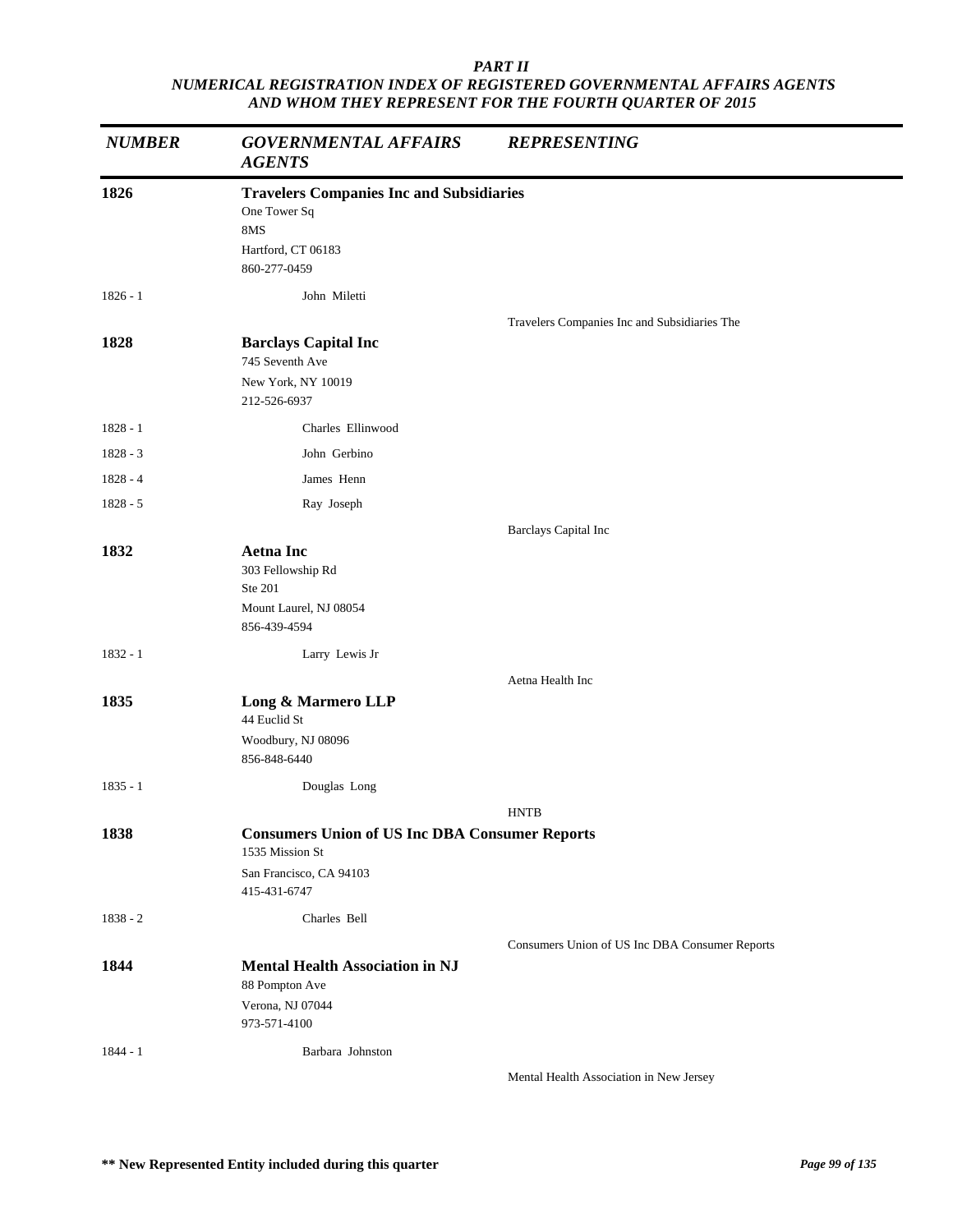| <b>NUMBER</b> | <b>GOVERNMENTAL AFFAIRS</b><br><b>AGENTS</b>                                                                                   | <b>REPRESENTING</b>                                                                                                                                 |
|---------------|--------------------------------------------------------------------------------------------------------------------------------|-----------------------------------------------------------------------------------------------------------------------------------------------------|
| 1848          | <b>Exxon Mobil Corp</b><br>c/o Nielsen Merksamer, et al<br>2350 Kerner Blvd<br>Ste 250<br>San Rafael, CA 94901<br>415-389-6800 |                                                                                                                                                     |
| $1848 - 3$    | Jack Quinn                                                                                                                     |                                                                                                                                                     |
| 1851          | <b>Learning Ally Inc</b><br>20 Roszel Rd<br>Princeton, NJ 08540<br>866-732-3585                                                | Exxon Mobil Corp                                                                                                                                    |
| $1851 - 3$    | Edward Bray                                                                                                                    |                                                                                                                                                     |
| 1852          | <b>Delta Development Group Inc</b><br>2000 Technology Parkway<br>Mechanicsburg, PA 17050<br>717-441-9030                       | Learning Ally Inc                                                                                                                                   |
| $1852 - 1$    | Daniel Kennedy                                                                                                                 |                                                                                                                                                     |
| 1853          | <b>Margaret Lawlor</b><br>812 Queens Dr<br>Yardley, PA 19067<br>856-468-7176                                                   | Vornado Realty Trust                                                                                                                                |
| $1853 - 1$    | Margaret Lawlor                                                                                                                |                                                                                                                                                     |
| 1861          | <b>State House Strategies LLC</b><br>15 Jefferson Ct<br>Jackson, NJ 08527<br>732-905-7174                                      | NJ Association of School Librarians                                                                                                                 |
| $1861 - 1$    | Robert A Nixon                                                                                                                 |                                                                                                                                                     |
|               |                                                                                                                                | Association of New Jersey Rifle and Pistol Clubs<br>Green Dot Corp<br>Marine Trades Associaton of New Jersey<br>National Shooting Sports Foundation |
| 1862          | <b>Barnabas Health</b><br>95 Old Short Hills Rd<br>West Orange, NJ 07052<br>973-322-4229                                       | Western Union                                                                                                                                       |
| $1862 - 1$    | Michellene Davis                                                                                                               |                                                                                                                                                     |
| $1862 - 2$    | Vince Matthews                                                                                                                 | Saint Barnabas Health Care System                                                                                                                   |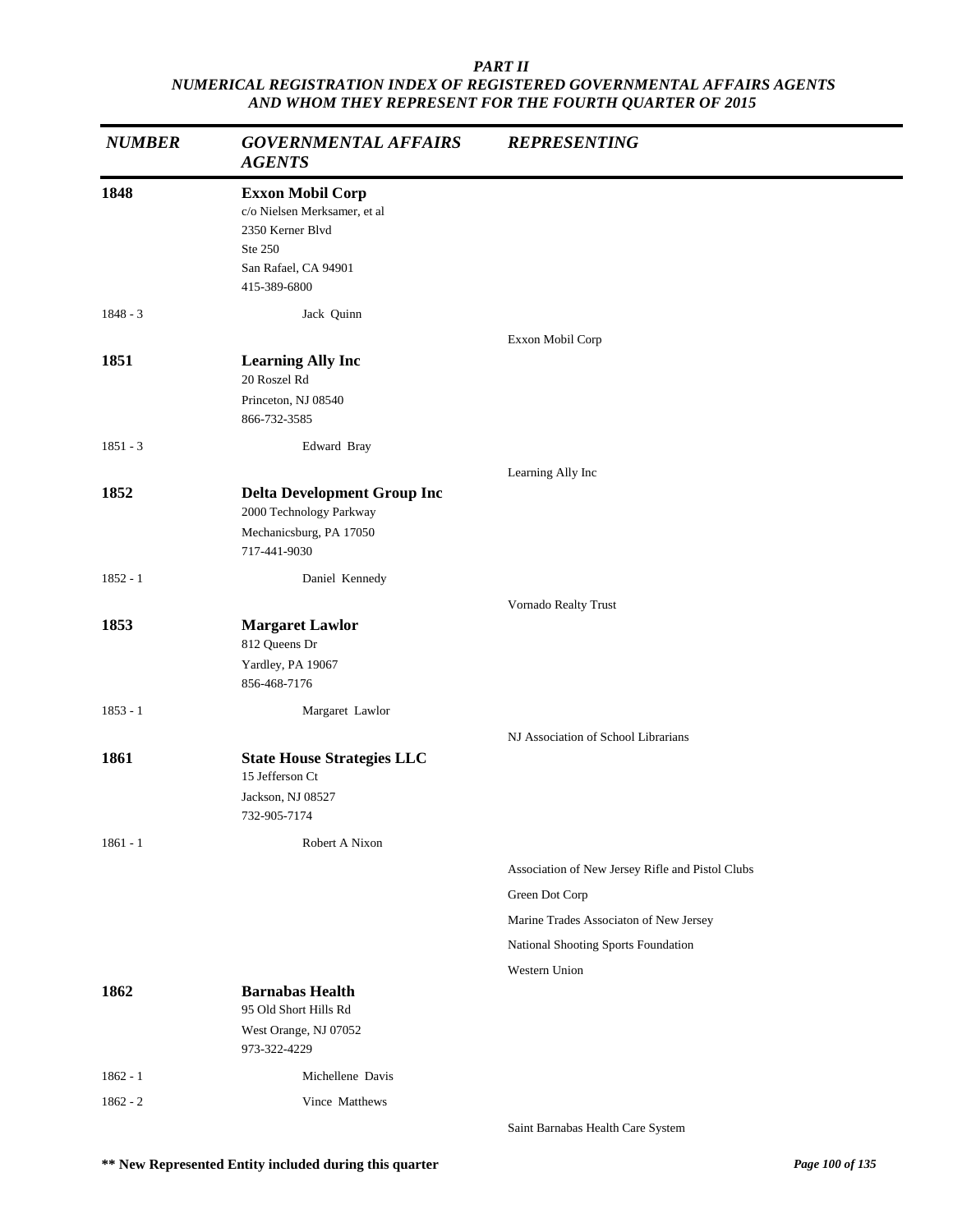| <b>NUMBER</b> | <b>GOVERNMENTAL AFFAIRS</b><br><b>AGENTS</b>                                                           | <b>REPRESENTING</b>                                         |
|---------------|--------------------------------------------------------------------------------------------------------|-------------------------------------------------------------|
| 1863          | <b>James P. Watkins</b><br>23 Virginia Rd<br>Montville, NJ 07045<br>973-316-5515                       |                                                             |
| $1863 - 1$    | James P Watkins                                                                                        |                                                             |
|               |                                                                                                        | State Street Associates/Becton Dickinson and Company        |
|               |                                                                                                        | State Street Associates/Biotechnology Industry Organization |
|               |                                                                                                        | State Street Associates/Celgene Corp                        |
| 1866          | <b>Effective Strategies</b><br>PO Box 283<br>25 Round Top Rd<br>Oldwick, NJ 08858-0283<br>908-439-0100 |                                                             |
| $1866 - 1$    | Vincent Fox                                                                                            |                                                             |
|               |                                                                                                        | Patch Management Inc                                        |
| 1873          | <b>Fidelity Brokerage Services LLC</b><br>300 Puritan Way<br>Marlborough, MA 01752<br>508-357-0155     |                                                             |
| $1873 - 2$    | Michael Houser                                                                                         |                                                             |
|               |                                                                                                        | Fidelity Brokerage Services LLC                             |
| 1876          | <b>Berkeley College</b><br>64 E Midland Ave<br>Paramus, NJ 07652<br>973-278-5400                       |                                                             |
| $1876 - 1$    | Teri Duda                                                                                              |                                                             |
| 1877          | <b>Fair Share Housing Center</b><br>510 Park Blvd<br>Cherry Hill, NJ 08002<br>856-665-5444             | <b>Berkeley College</b>                                     |
| $1877 - 1$    | Kevin Walsh                                                                                            |                                                             |
| $1877 - 2$    | Adam Gordon                                                                                            |                                                             |
|               |                                                                                                        | Fair Share Housing Center                                   |
| 1878          | <b>NJ State Policemen's Benevolent Association</b><br>158 Main St<br>Woodbridge, NJ 07095              |                                                             |
|               |                                                                                                        |                                                             |
| $1878 - 1$    | Robert A Nixon                                                                                         |                                                             |
| 1879          | <b>Woodlynne Associates LLC</b><br>1704 Woodlynne Blvd<br>Linwood, NJ 08221<br>609-226-9202            | NJ State Policemen's Benevolent Association                 |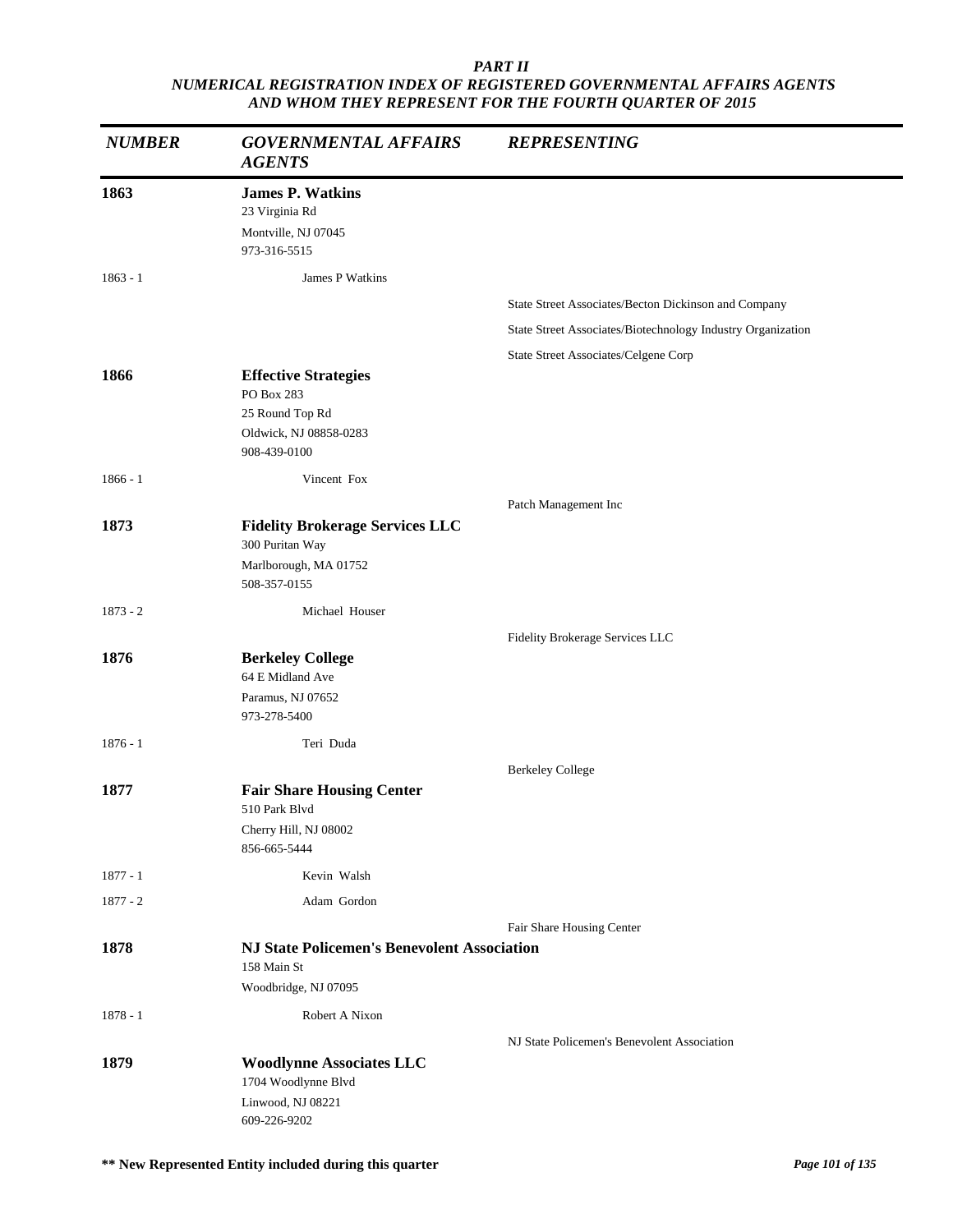| <b>NUMBER</b> | <b>GOVERNMENTAL AFFAIRS</b><br><b>AGENTS</b>                | <b>REPRESENTING</b>                   |
|---------------|-------------------------------------------------------------|---------------------------------------|
| $1879 - 1$    | Robert Marshall                                             |                                       |
|               |                                                             | Broadley's Mechanical                 |
|               |                                                             | Calpine Corp                          |
|               |                                                             | Greater Atlantic City Chamber         |
|               |                                                             | NJ Energy Coalition                   |
|               |                                                             | Salmon Ventures Ltd/NJ American Water |
| 1882          | <b>Optimus Partners LLC</b><br>50 West State St<br>Ste 1000 |                                       |
|               | Trenton, NJ 08608                                           |                                       |
|               | 609-393-9330                                                |                                       |
| $1882 - 2$    | Philip A Norcross                                           |                                       |
| 1882 - 3      | Kevin P Davis                                               |                                       |
| 1882 - 4      | Jeffrey T Michaels                                          |                                       |
| $1882 - 5$    | Karin Elkis                                                 |                                       |
|               |                                                             | Atlantic City Electric                |
|               |                                                             | Casino Association of New Jersey      |
|               |                                                             | Comcast Corp                          |
|               |                                                             | <b>Conner Strong Companies</b>        |
|               |                                                             | Cranbury Brickyard LLC                |
|               |                                                             | Goldenberg Group The                  |
|               |                                                             | Holt Logistics Corp                   |
|               |                                                             | J&J Development Group LLC             |
|               |                                                             | Liberty Science Center                |
|               |                                                             | NJ Adult Day Services                 |
|               |                                                             | NJ American Water Company Inc         |
|               |                                                             | Pier Renaissance LP                   |
|               |                                                             | Sayreville Seaport Associates LP      |
|               |                                                             | Source 4 Teachers LLC                 |
|               |                                                             | Trinitas Hospital                     |
|               |                                                             | Uber Technologies Inc                 |
|               |                                                             | United Health Group                   |
| 1886          | <b>Health Management Systems Inc</b><br>1101 14th St NW     |                                       |
|               | Suite 810                                                   |                                       |
|               | Washington, DC 20005<br>202-448-2024                        |                                       |
|               |                                                             |                                       |
| $1886 - 1$    | Kristen Ballantine                                          | Health Management Systems Inc         |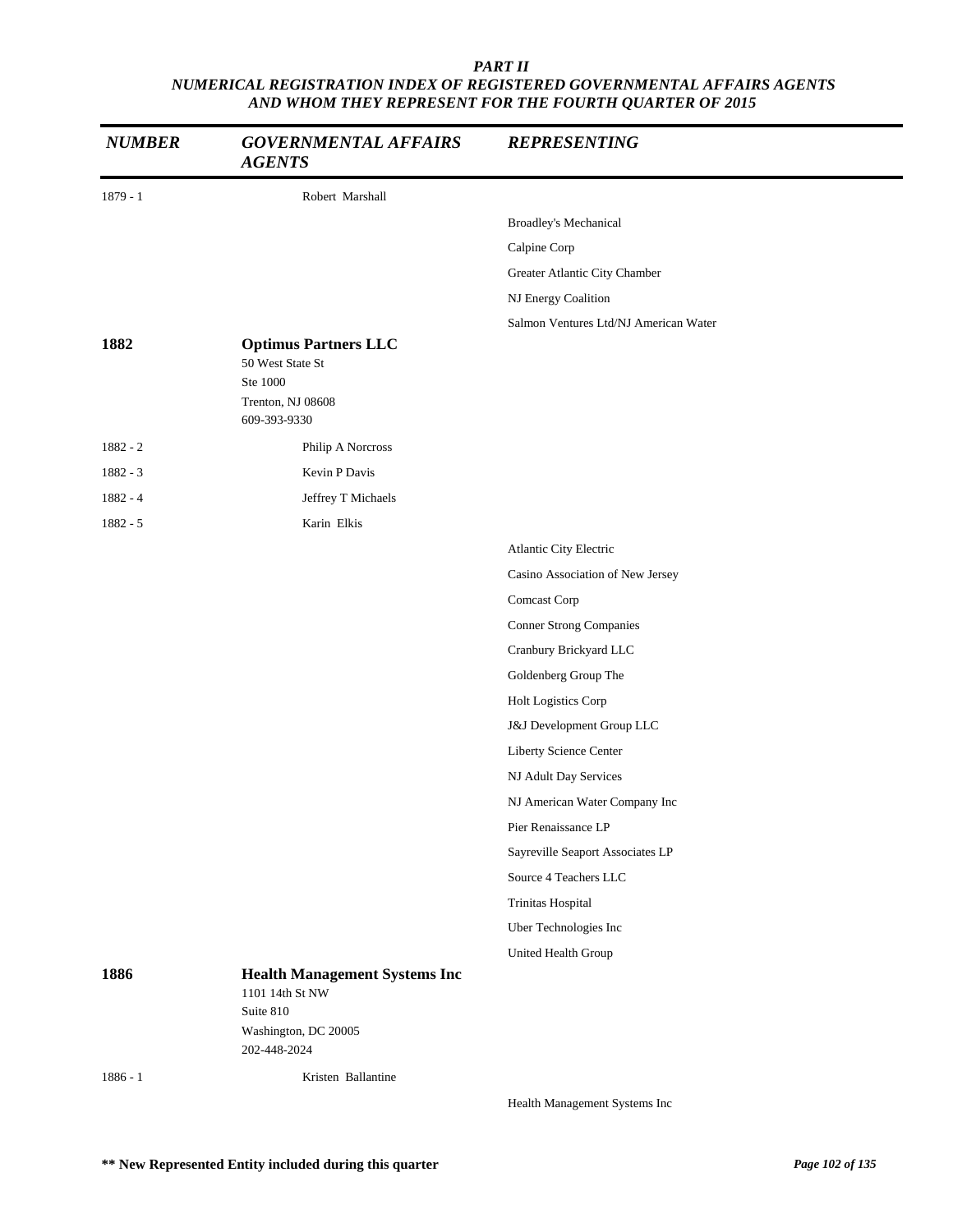| <b>NUMBER</b> | <b>GOVERNMENTAL AFFAIRS</b><br><b>AGENTS</b>                                                                   | <b>REPRESENTING</b>                      |
|---------------|----------------------------------------------------------------------------------------------------------------|------------------------------------------|
| 1893          | Goldman Sachs & Co<br>200 West St<br>33rd Fl<br>New York, NY 10282<br>212-902-1000                             |                                          |
| 1893 - 1      | Kevin Willens                                                                                                  |                                          |
| $1893 - 2$    | Stacy Sonnenberg                                                                                               |                                          |
|               |                                                                                                                | Goldman Sachs & Co                       |
| 1894          | <b>Lohman Associates Inc</b><br>PO Box 192<br>Convent Station, NJ 07961<br>973-538-6436                        |                                          |
| $1894 - 1$    | John Sette                                                                                                     |                                          |
|               |                                                                                                                | Honeywell Inc                            |
|               |                                                                                                                | L. Robert Kimball and Assoc Inc          |
|               |                                                                                                                | RBA Group                                |
| 1895          | <b>Burton Trent Public Affairs LLC</b><br>PO Box 350<br>172 West State St<br>Trenton, NJ 08603<br>609-989-8800 |                                          |
| $1895 - 1$    | Michael Turner                                                                                                 |                                          |
|               |                                                                                                                | Acumark Inc                              |
|               |                                                                                                                | Carahsoft Technology Corp                |
|               |                                                                                                                | Hartz Mountain Industries Inc            |
|               |                                                                                                                | J&B Medical Supply Co Inc                |
|               |                                                                                                                | Kaizen Holdings LLC                      |
|               |                                                                                                                | National Office Products Alliance (NOPA) |
|               |                                                                                                                | NJ Alimony Reform                        |
|               |                                                                                                                | Parsons Commercial Technology Group Inc  |
|               |                                                                                                                | PB Americas                              |
|               |                                                                                                                | Reliable Recycling Inc                   |
|               |                                                                                                                | Roseland Property Co                     |
|               |                                                                                                                | Stevens & Lee PC                         |
|               |                                                                                                                | Sunesys LLC                              |
|               |                                                                                                                | Tierra Solutions Inc                     |
|               |                                                                                                                | Tyler Technologies - AT&T Division       |
|               |                                                                                                                | United Water Management and Services     |
|               |                                                                                                                | Universal Management Solutions           |
|               |                                                                                                                | Verizon NJ                               |
|               |                                                                                                                | Vinson & Elkins LLP                      |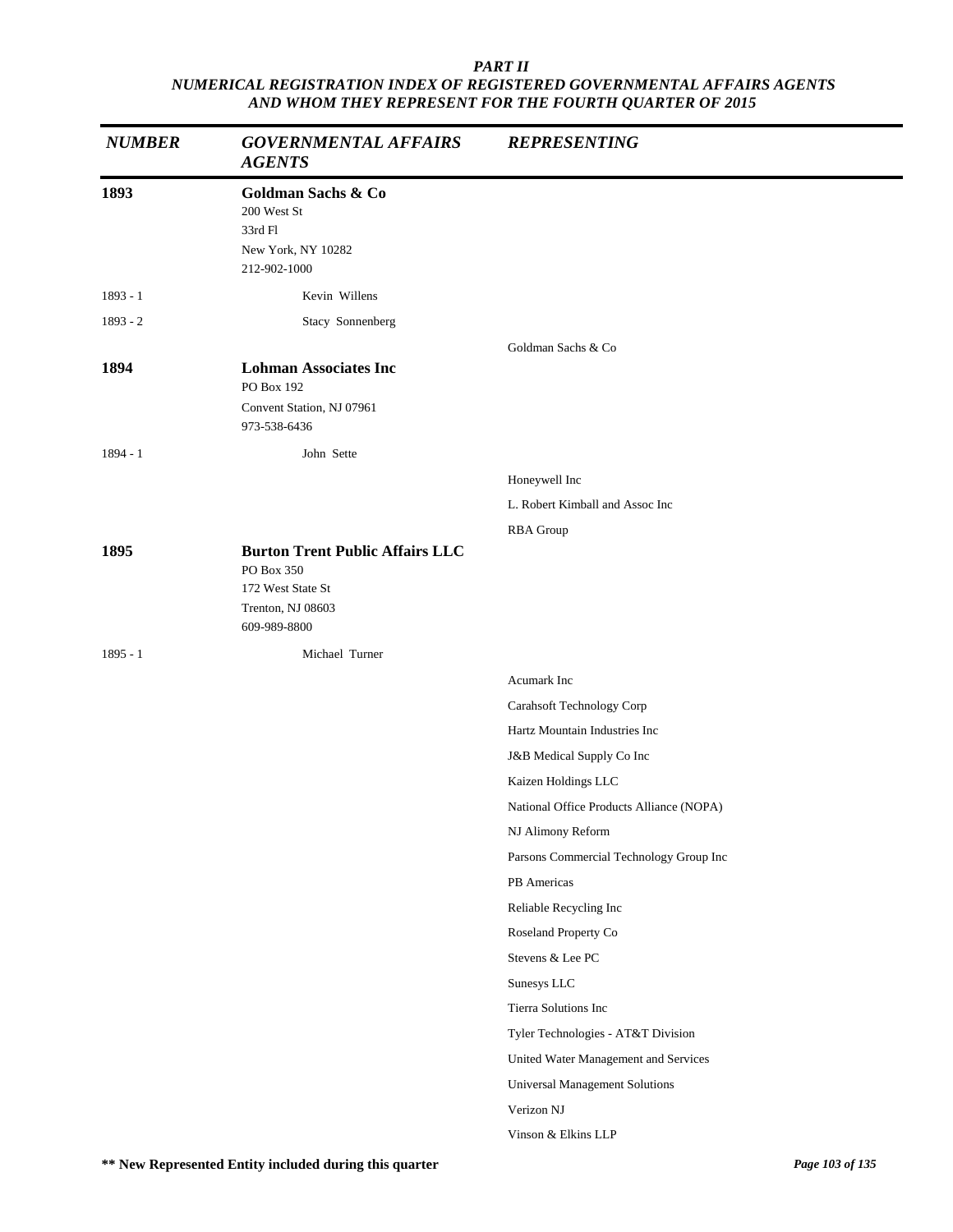| <b>NUMBER</b> | <b>GOVERNMENTAL AFFAIRS</b><br><b>AGENTS</b>                                                                      | <b>REPRESENTING</b>                   |
|---------------|-------------------------------------------------------------------------------------------------------------------|---------------------------------------|
|               |                                                                                                                   | <b>WB</b> Resorts                     |
| 1901          | Inglesino, Pearlman, Wyciskala & Taylor<br>600 Parsippany Rd<br>Suite 204<br>Parsippany, NJ 07054<br>973-947-7111 |                                       |
| $1901 - 3$    | Lisa Taylor                                                                                                       |                                       |
| $1901 - 4$    | John Inglesino                                                                                                    |                                       |
|               |                                                                                                                   | Air Brook Limousine                   |
|               |                                                                                                                   | Nisivoccia LLP                        |
|               |                                                                                                                   | Potomac Homes                         |
|               |                                                                                                                   | Renovate America Inc                  |
|               |                                                                                                                   | <b>SK Properties</b>                  |
| 1903          | <b>NJ Mechanical Allied Craft Council</b><br>876 Lawrence Rd<br>Lawrenceville, NJ 08648                           |                                       |
| $1903 - 1$    | Edward W Fedorko Jr                                                                                               |                                       |
|               |                                                                                                                   | NJ Mechanical Allied Craft Council    |
| 1907          | <b>Pathfinder Resources LLC</b><br>PO Box 1176<br>Brigantine, NJ 08203                                            |                                       |
|               | 609-266-6776                                                                                                      |                                       |
| $1907 - 2$    | Kenneth C LeFevre                                                                                                 |                                       |
|               |                                                                                                                   | AmeriHealth Mercy Family of Companies |
| 1908          | <b>Education Reform Now Advocacy</b><br>60 Park Pl<br>17th Fl<br>Newark, NJ 07102                                 |                                       |
| $1908 - 4$    | Kathleen Nugent Hughes                                                                                            |                                       |
| 1909          | Cigna<br>499 Washington Blvd                                                                                      | Education Reform Now - Advocacy       |
|               | Jersey City, NJ 07747<br>201-533-4538                                                                             |                                       |
| $1909 - 2$    | Patrick Gillespie                                                                                                 |                                       |
| 1912          |                                                                                                                   | <b>CIGNA</b>                          |
|               | <b>Humane Society of the United States</b><br>PO Box 694                                                          |                                       |
|               | Lincroft, NJ 07738-0694<br>202-452-1100                                                                           |                                       |
| $1912 - 2$    | Kathleen Schatzmann                                                                                               |                                       |
|               |                                                                                                                   | Humane Society of the United States   |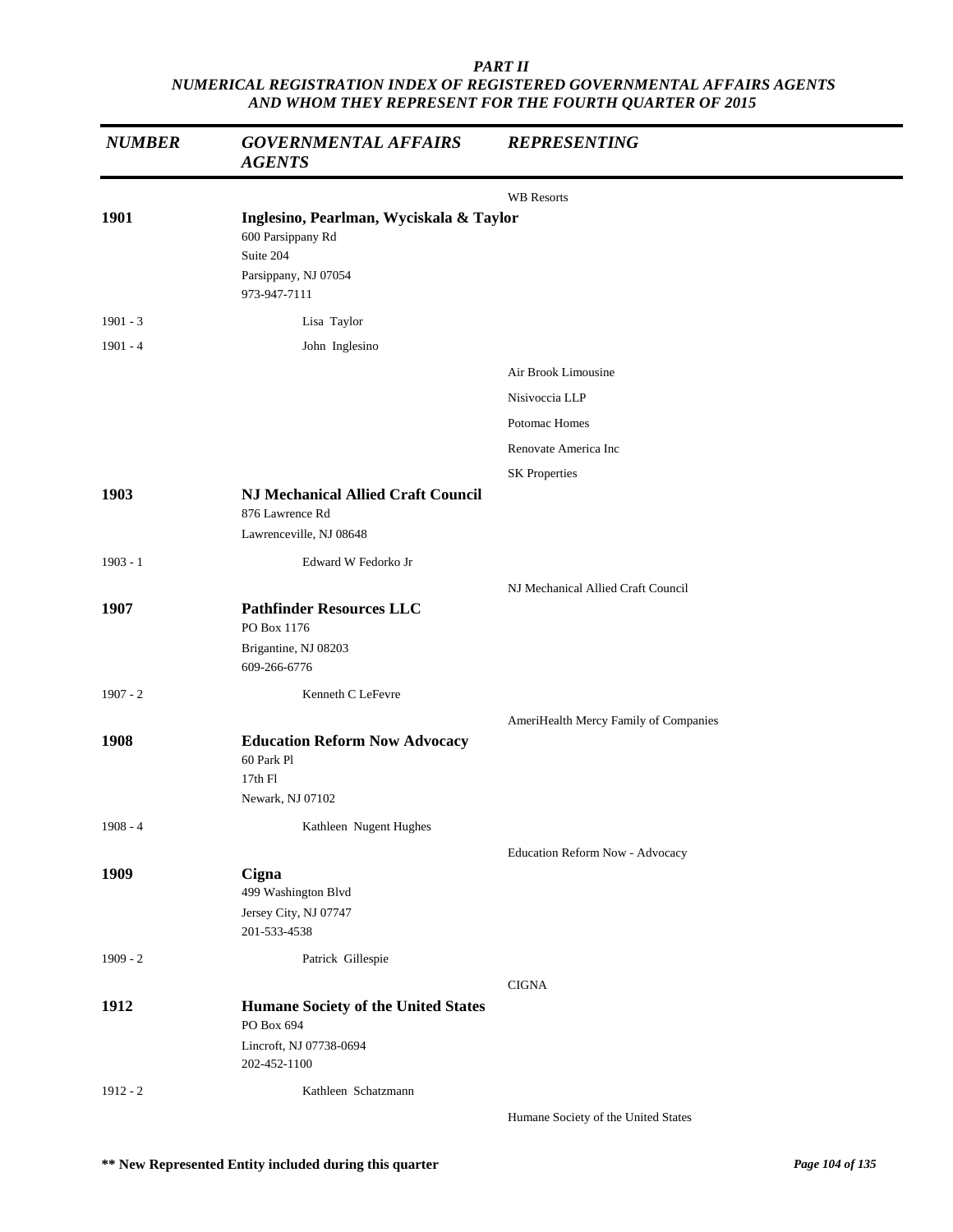| <b>NUMBER</b> | <b>GOVERNMENTAL AFFAIRS</b><br><b>AGENTS</b>                                                               | <b>REPRESENTING</b>           |
|---------------|------------------------------------------------------------------------------------------------------------|-------------------------------|
| 1913          | <b>Walgreen Co</b><br>104 Wilmot Rd<br>MS 1444<br>Deerfield, IL 60015<br>847-315-6829                      |                               |
| $1913 - 2$    | Karen Sisson                                                                                               |                               |
| 1914          | <b>GlaxoSmithKline</b><br>4705 Laurel Dr<br>Harrisburg, PA 17110<br>860-712-6317                           | Walgreen Co                   |
| $1914 - 1$    | Paul Madrazo                                                                                               |                               |
|               |                                                                                                            | GlaxoSmithKline               |
| 1915          | <b>Apple Inc</b><br>641 Grooms Rd<br>Ste 182<br>Clifton Park, NY 12065<br>518-280-1266                     |                               |
| $1915 - 1$    | Jeffrey Lane                                                                                               |                               |
|               |                                                                                                            | Apple Inc                     |
| 1916          | <b>Wells Capital Management Inc</b><br>525 Market St<br>10th Fl<br>San Francisco, CA 94105<br>415-396-8000 |                               |
| $1916 - 1$    | Dion Woods                                                                                                 |                               |
| $1916 - 2$    | Jeffrey Lang                                                                                               |                               |
| $1916 - 3$    | Rick Bisignano                                                                                             |                               |
| $1916 - 4$    | Kathryn Schmidt                                                                                            |                               |
|               |                                                                                                            | Wells Capital Management Inc  |
| 1917          | <b>Exelon Generation Company LLC</b><br>100 Constellation Way<br>Baltimore, MD 21202<br>410-470-2800       |                               |
| $1917 - 1$    | Anne Lindner                                                                                               |                               |
| 1920          | <b>ACE Group - North America</b><br>10 Exchange Pl<br>Jersey City, NJ 07302<br>215-640-2616                | Exelon Generation Company LLC |
| $1920 - 1$    | Robert DiUbaldo                                                                                            |                               |
|               |                                                                                                            | ACE Group - North America     |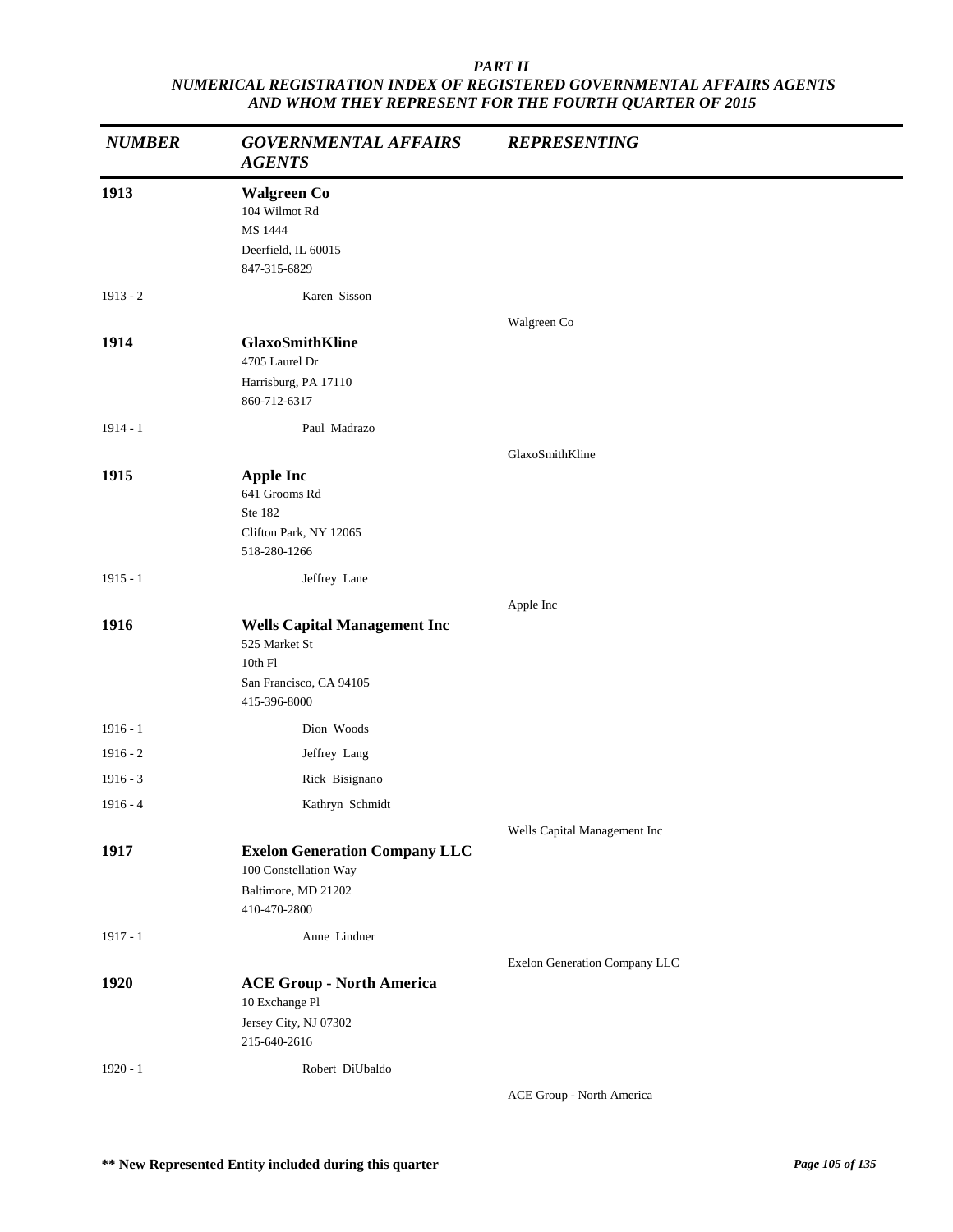| <b>NUMBER</b> | <b>GOVERNMENTAL AFFAIRS</b><br><b>AGENTS</b>                                                                     | <b>REPRESENTING</b>                            |
|---------------|------------------------------------------------------------------------------------------------------------------|------------------------------------------------|
| 1926          | <b>Eisai</b> Inc<br>100 Tice Blvd<br>Woodcliff Lake, NJ 07677                                                    |                                                |
| $1926 - 5$    | Ron Corpora                                                                                                      |                                                |
|               |                                                                                                                  | Eisai Inc                                      |
| 1928          | <b>JNESO-District Council 1 IUOE AFL-CIO</b><br>1225 Livingston Ave<br>North Brunswick, NJ 08902<br>732-745-2776 |                                                |
| $1928 - 1$    | Douglas Placa                                                                                                    |                                                |
| $1928 - 2$    | Jim Quackenbush                                                                                                  |                                                |
|               |                                                                                                                  | JNESO-District Council 1 IUOE AFL-CIO          |
| 1930          | DuPont (E.I. duPont de Nemours & Company)                                                                        |                                                |
|               | 1007 Market St<br>D-7162<br>Wilmington, DE 19898<br>609-707-0210                                                 |                                                |
| $1930 - 1$    | Jason Gonzalez                                                                                                   |                                                |
|               |                                                                                                                  | DuPont (E.I. duPont de Nemours & Company)      |
| 1935          | <b>Equipment Leasing &amp; Finance Association</b><br>1825 K St<br>Ste 900<br>Washington, DC 20006               |                                                |
|               | 202-238-3400                                                                                                     |                                                |
| $1935 - 2$    | Dennis Brown                                                                                                     |                                                |
| 1936          | <b>Association Business Solutions Inc.</b><br>132 W State St<br>Trenton, NJ 08608<br>609-392-3800                | Equipment Leasing & Finance Association        |
| $1936 - 1$    | Elizabeth Vinson                                                                                                 |                                                |
|               |                                                                                                                  | NJ Association of Hearing Health Professionals |
| 1939          | <b>Sunovion Pharmaceuticals Inc</b><br>84 Waterford Dr                                                           |                                                |
|               | Marlborough, MA 01752<br>484-840-1682                                                                            |                                                |
| $1939 - 1$    | Anthony Severoni                                                                                                 |                                                |
|               |                                                                                                                  | Sunovion Pharmaceuticals Inc                   |
| 1943          | CenturyLink<br>240 N 3rd St<br>Suite 300<br>Harrisburg, PA 17101-1529                                            |                                                |
| $1943 - 8$    | Thomas Bailey                                                                                                    |                                                |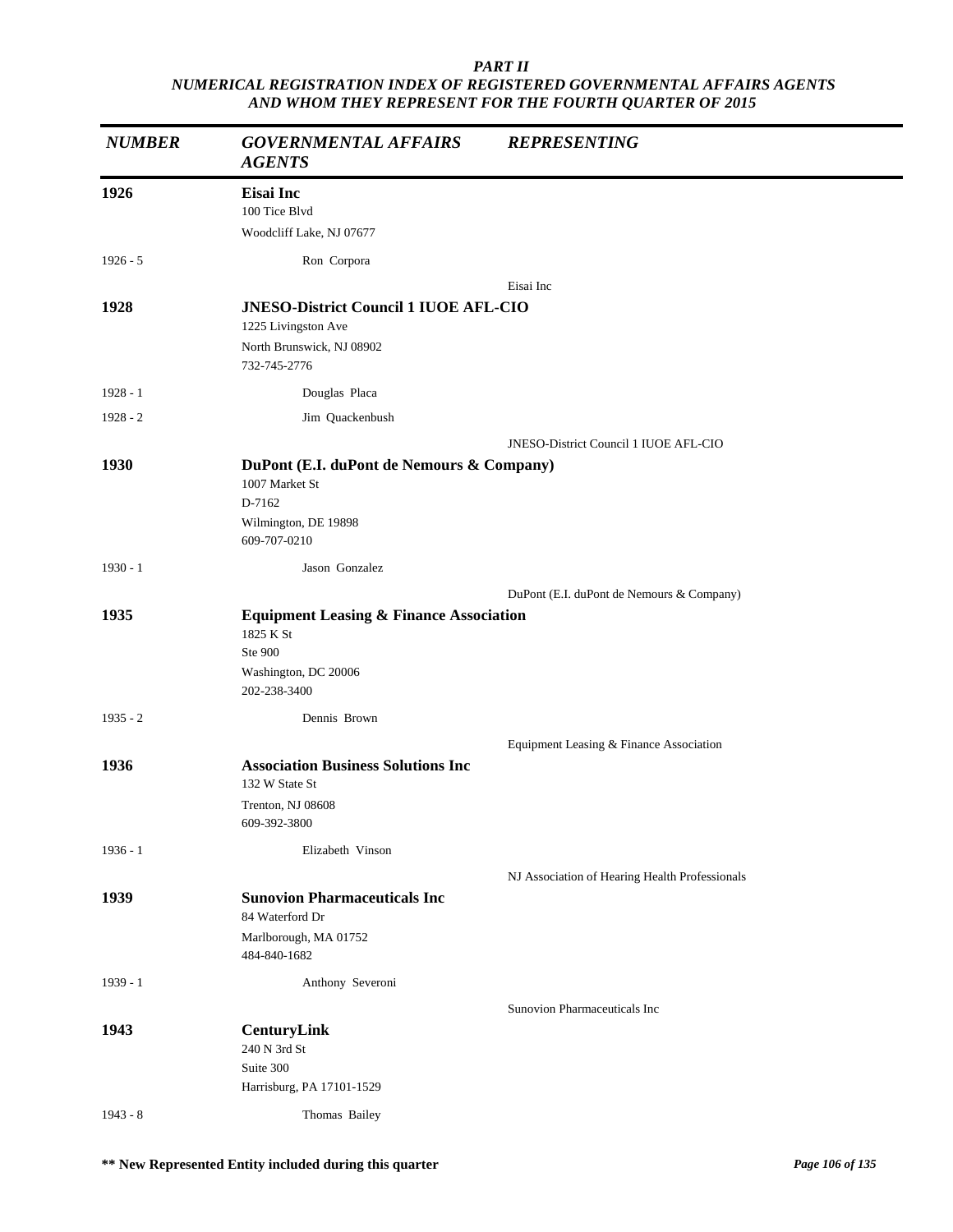| <b>NUMBER</b> | <b>GOVERNMENTAL AFFAIRS</b><br><b>AGENTS</b>                         | <b>REPRESENTING</b>                                                        |
|---------------|----------------------------------------------------------------------|----------------------------------------------------------------------------|
| $1943 - 9$    | James Roberts                                                        |                                                                            |
| 1945          | <b>Buchanan Ingersoll &amp; Rooney PC</b>                            | CenturyLink                                                                |
|               | 700 Alexander Park<br>Ste 300<br>Princeton, NJ 08540<br>609-987-6800 |                                                                            |
| $1945 - 1$    | Michael Powers                                                       |                                                                            |
| 1946          | Food & Water Watch<br>100 Bayard St<br>2nd Fl                        | Independent Agent                                                          |
|               | New Brunswick, NJ 08901                                              |                                                                            |
| $1946 - 2$    | Jim Walsh                                                            |                                                                            |
| 1950          | <b>Advocacy &amp; Management Group</b><br>150 W State St             | Food & Water Watch                                                         |
|               | Trenton, NJ 08608<br>609-392-7553                                    |                                                                            |
| $1950 - 1$    | AJ Sabath                                                            |                                                                            |
| $1950 - 4$    | Lynn Haynes                                                          |                                                                            |
| $1950 - 5$    | Charles Burton                                                       |                                                                            |
|               |                                                                      | Allergan USA Inc                                                           |
|               |                                                                      | American Congress of Obstetricians and Gynecologists/NJ Section            |
|               |                                                                      | Directv                                                                    |
|               |                                                                      | Dish Network                                                               |
|               |                                                                      | DraftKings Inc**                                                           |
|               |                                                                      | <b>Essex Prevention Network</b>                                            |
|               |                                                                      | Fan Duel**                                                                 |
|               |                                                                      | Fantasy Sports Trade Association**                                         |
|               |                                                                      | Hanford PC Attorney Trust Account (Horizon Escrow)                         |
|               |                                                                      | Hospital Alliance of NJ (HANJ)                                             |
|               |                                                                      | Independent Insurance Agents & Brokers of New Jersey Inc                   |
|               |                                                                      | National Association of Social Workers - NJ Chapter                        |
|               |                                                                      | New Meadowlands Racetrack                                                  |
|               |                                                                      | NJ Academy of Ophthalmology                                                |
|               |                                                                      | NJ Anesthesia Political Action Committee/NJSSA                             |
|               |                                                                      | NJ Building and Construction Trades Council                                |
|               |                                                                      | NJ Burglar & Fire Alarm Association<br>NJ Camps Government Affairs Project |
|               |                                                                      |                                                                            |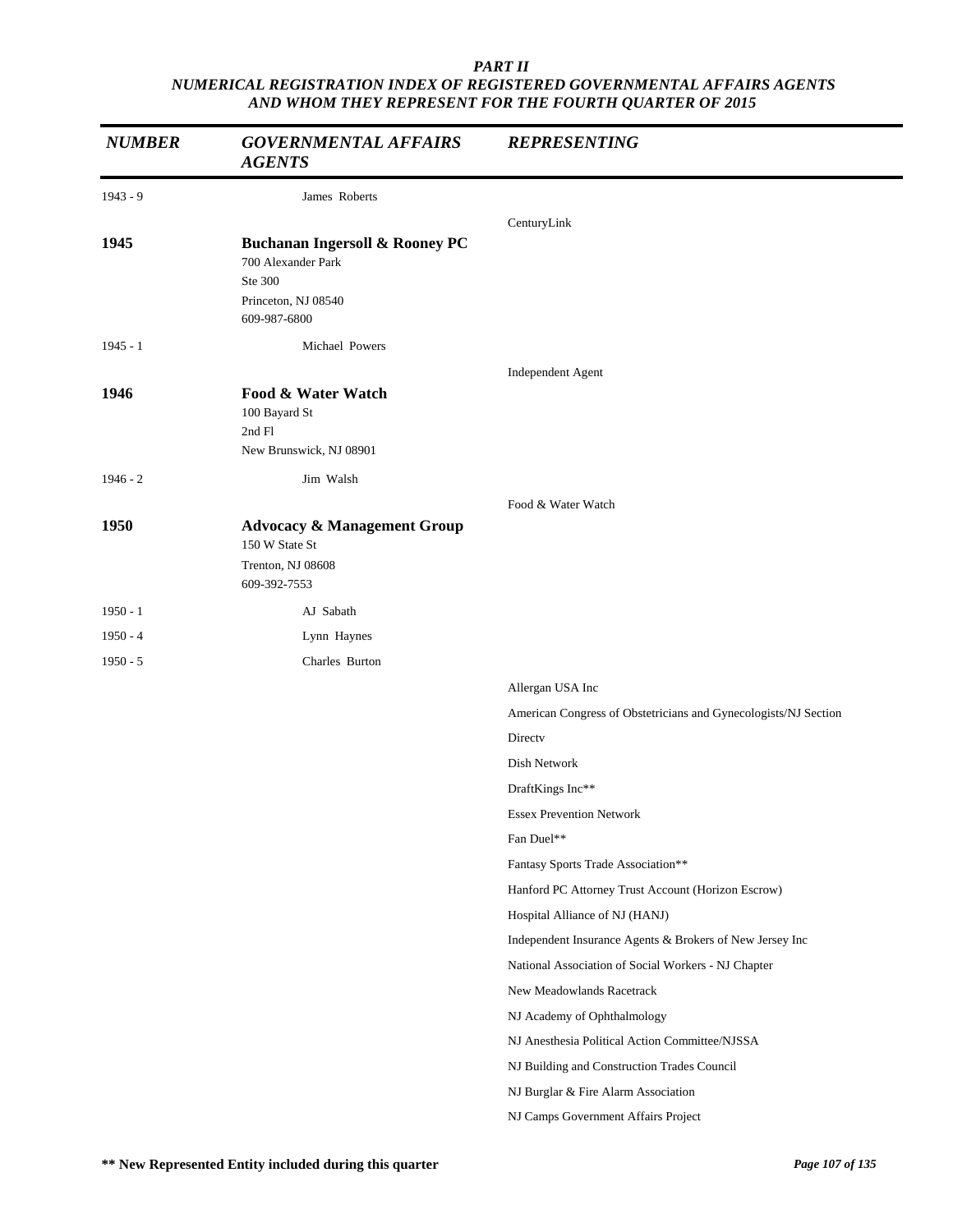| <b>NUMBER</b> | <b>GOVERNMENTAL AFFAIRS</b><br><b>AGENTS</b>                                                                 | <b>REPRESENTING</b>                                 |
|---------------|--------------------------------------------------------------------------------------------------------------|-----------------------------------------------------|
|               |                                                                                                              | NJ Dietetic Association (NJDA)                      |
|               |                                                                                                              | NJ Food Council                                     |
|               |                                                                                                              | NJ Food Processors Association                      |
|               |                                                                                                              | NJ Society of Physical Medicine & Rehabilitation    |
|               |                                                                                                              | NJ Society of Plastic Surgeons                      |
|               |                                                                                                              | Novartis                                            |
|               |                                                                                                              | Orthopaedic Surgeons of NJ                          |
|               |                                                                                                              | Plasma Protein Therapeutics Association             |
|               |                                                                                                              | Purdue Pharma LP**                                  |
|               |                                                                                                              | Retailers for Responsible Liquor Licensing          |
|               |                                                                                                              | Satellite Broadcasting & Communications Association |
|               |                                                                                                              | Standardbred Breeders and Owners Association        |
|               |                                                                                                              | Trinet                                              |
|               |                                                                                                              | Uber Technologies                                   |
|               |                                                                                                              | US Green Building Council - NJ Chapter              |
|               |                                                                                                              | Wawa Inc                                            |
| 1953          | <b>American Littoral Society</b><br>18 Hartshorne Dr<br>Suite 1<br>Highlands, NJ 07732<br>732-291-0055       |                                                     |
| $1953 - 2$    | Helen Henderson                                                                                              |                                                     |
| $1953 - 4$    | Timothy Dillingham                                                                                           |                                                     |
|               |                                                                                                              | American Littoral Society                           |
| 1954          | <b>Beckerman Public Relations</b><br>One University Plaza<br>Ste 507<br>Hackensack, NJ 07601<br>201-465-8038 |                                                     |
| $1954 - 2$    | Timothy White                                                                                                |                                                     |
| $1954 - 4$    | Greg Menken                                                                                                  |                                                     |
| $1954 - 5$    | Daniel Bryan                                                                                                 |                                                     |
|               |                                                                                                              | Bracewell & Giuliani LLP                            |
|               |                                                                                                              | Compassion & Choices                                |
|               |                                                                                                              | Harrison Community Development Organization         |
| 1956          | <b>Bayada Nurses Inc</b><br>290 Chester Ave<br>Moorestown, NJ 08057                                          |                                                     |
| $1956 - 1$    | Louise Lindenmeier                                                                                           |                                                     |
| $1956 - 2$    | David Totaro                                                                                                 |                                                     |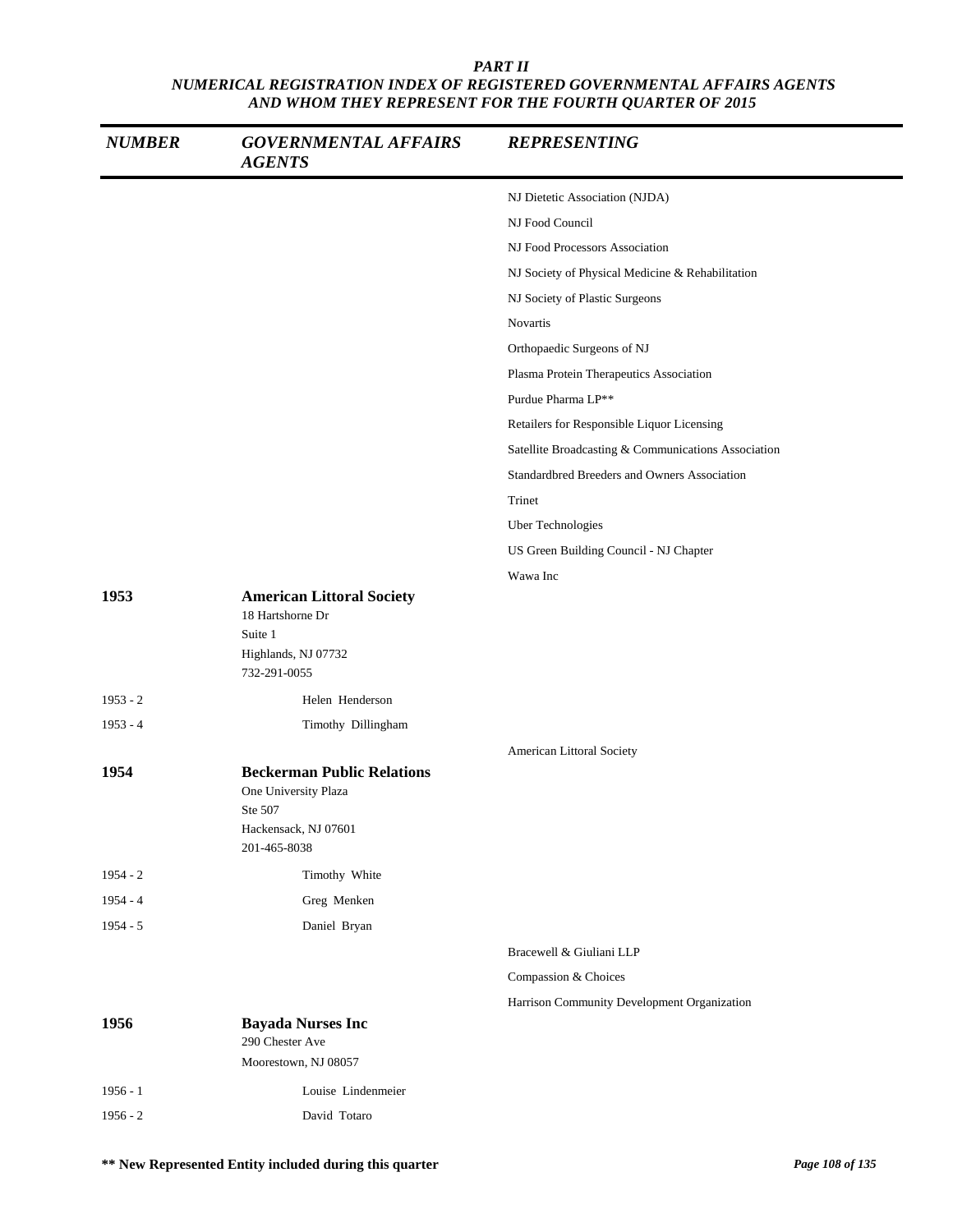| <b>NUMBER</b> | <b>GOVERNMENTAL AFFAIRS</b><br><b>AGENTS</b>                                                                       | <b>REPRESENTING</b>                               |
|---------------|--------------------------------------------------------------------------------------------------------------------|---------------------------------------------------|
|               |                                                                                                                    | Bayada Nurses Inc                                 |
| 1957          | <b>Fidelity Brokerage Services LLC</b><br>82 Devonshire St<br>V7B<br>Boston, MA 02109<br>617-563-4162              |                                                   |
| $1957 - 1$    | Gerald Abban                                                                                                       |                                                   |
| 1958          | <b>FMR LLC</b><br>200 Liberty St<br>NJBG<br>New York, NY 10281<br>201-915-6805                                     | Fidelity Investments                              |
| $1958 - 2$    | John Muggeridge                                                                                                    |                                                   |
| $1958 - 3$    | Jennifer Adams                                                                                                     |                                                   |
|               |                                                                                                                    | FMR LLC (Fidelity Investments)                    |
| 1959          | <b>Ferguson Strategies LLC</b><br>801 Pennsylvania Ave NW<br>Suite 230<br>Washington, DC 2004-2615<br>202-393-4290 |                                                   |
| 1959 - 1      | Mike Ferguson                                                                                                      |                                                   |
| $1959 - 2$    | Chris Jones                                                                                                        |                                                   |
|               |                                                                                                                    | Independent Agent                                 |
| 1960          | Unitarian Universalist Legislative Ministry of NJ<br>4 Waldron Ave<br>Summit, NJ 07901<br>609-672-7331             |                                                   |
| $1960 - 1$    | Rev Craig Hirshberg                                                                                                |                                                   |
|               |                                                                                                                    | Unitarian Universalist Legislative Ministry of NJ |
| 1966          | <b>Foy Public Affairs Group</b><br>34 North Dr<br>Delran, NJ 08075<br>866-879-5023                                 |                                                   |
| $1966 - 1$    | Dennis Rivell                                                                                                      |                                                   |
|               |                                                                                                                    | 3M Company                                        |
|               |                                                                                                                    | Opus Inspection                                   |
| 1967          | <b>TD Bank US Holding Company</b><br>607 14th St<br>Suite 650<br>Washington, DC 20005<br>202-965-9450              |                                                   |
| $1967 - 1$    | Michael Dameron                                                                                                    |                                                   |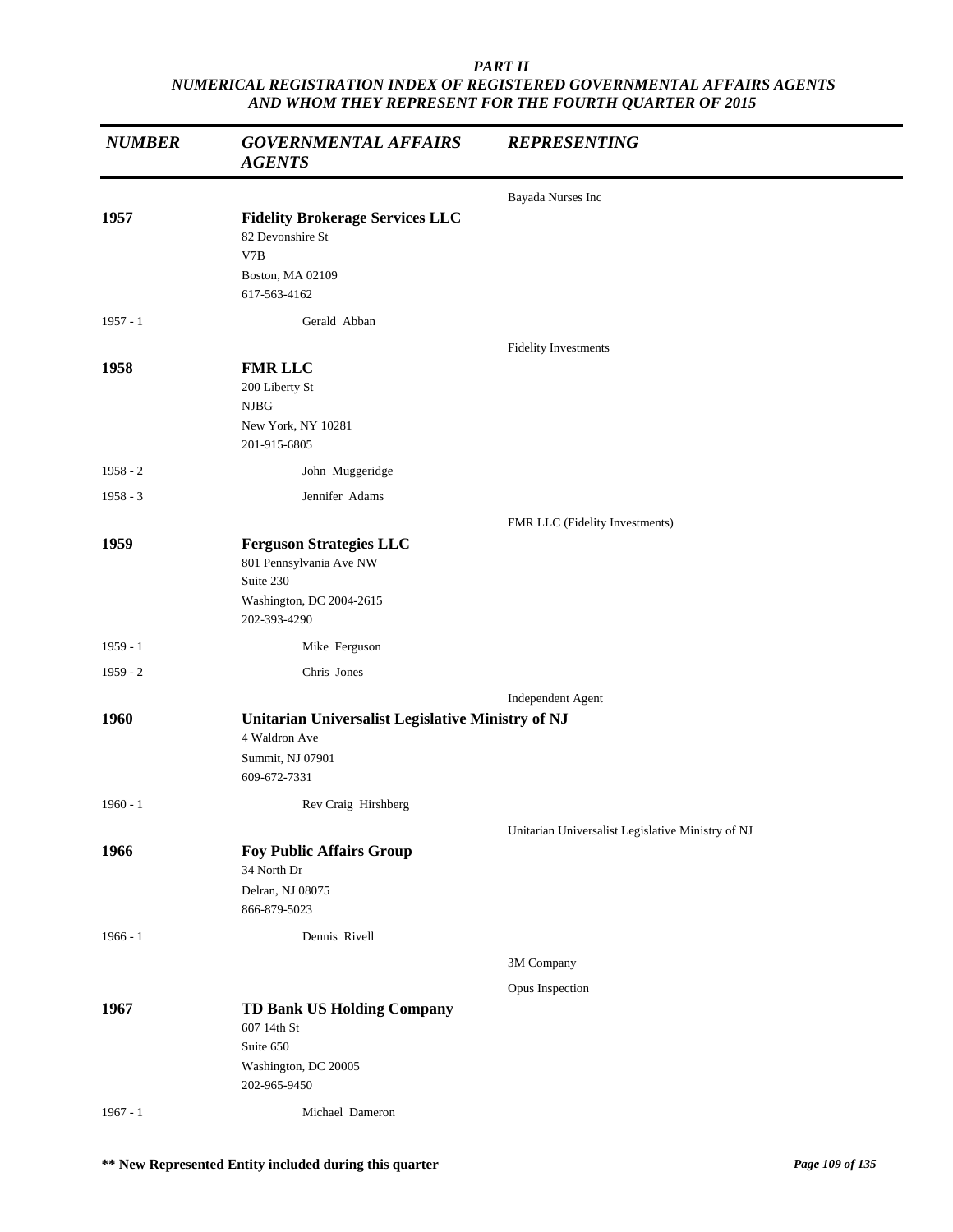| <b>NUMBER</b> | <b>GOVERNMENTAL AFFAIRS</b><br><b>AGENTS</b>                                                                                         | <b>REPRESENTING</b>                                        |
|---------------|--------------------------------------------------------------------------------------------------------------------------------------|------------------------------------------------------------|
|               |                                                                                                                                      | TD Bank US Holding Company                                 |
| 1969          | <b>Bristol-Myers Squibb Co</b><br>777 Scudders Mill Rd<br>Plainsboro, NJ 08536                                                       |                                                            |
| $1969 - 3$    | Anthony Bawidamann                                                                                                                   |                                                            |
| $1969 - 4$    | Steven Gardner                                                                                                                       |                                                            |
| 1970          | <b>Children's Hospital of Philadelphia</b><br>34th and Civic Center Blvd<br>Philadelphia, PA 19104<br>267-426-5773                   | Bristol-Myers Squibb Company                               |
| $1970 - 1$    | Nikki Graham                                                                                                                         |                                                            |
| $1970 - 2$    | Jonathan Hood                                                                                                                        |                                                            |
|               |                                                                                                                                      | Children's Hospital of Philadelphia                        |
| 1971          | <b>Wells Fargo Bank NA</b><br>375 Park Ave<br>6th Fl<br>MAC J0127-060<br>New York, NY 10152-0002                                     |                                                            |
| $1971 - 1$    | Craig Hrinkevich                                                                                                                     |                                                            |
|               |                                                                                                                                      | Wells Fargo Bank NA                                        |
| 1974          | <b>Wells Fargo Securities LLC</b><br>123 S Broad St<br>17th Fl<br>MAC Y1379-174<br>Philadelphia, PA 19109                            |                                                            |
| $1974 - 1$    | Kyle Logan                                                                                                                           |                                                            |
| $1974 - 2$    | Edward Sarmiento                                                                                                                     |                                                            |
| 1974 - 3      | Jean Holloway                                                                                                                        |                                                            |
| $1974 - 4$    | Chistopher Rose                                                                                                                      |                                                            |
|               |                                                                                                                                      | Wells Fargo Securities LLC                                 |
| 1981          | Mead Johnson Nutrition Company; Mead Johnson & Company LLC<br>913 Woodbury Dr<br>Grand Ledge, MI 48837<br>517-622-4102               |                                                            |
| $1981 - 1$    | Matthew Hedberg                                                                                                                      |                                                            |
|               |                                                                                                                                      | Mead Johnson Nutrition Company; Mead Johnson & Company LLC |
| 1982          | <b>Property Casualty Insurers Association of America</b><br>444 N Capitol St NW<br>Suite 801<br>Washington, DC 20001<br>202-639-0490 |                                                            |
| $1982 - 1$    | Micaela Isler                                                                                                                        |                                                            |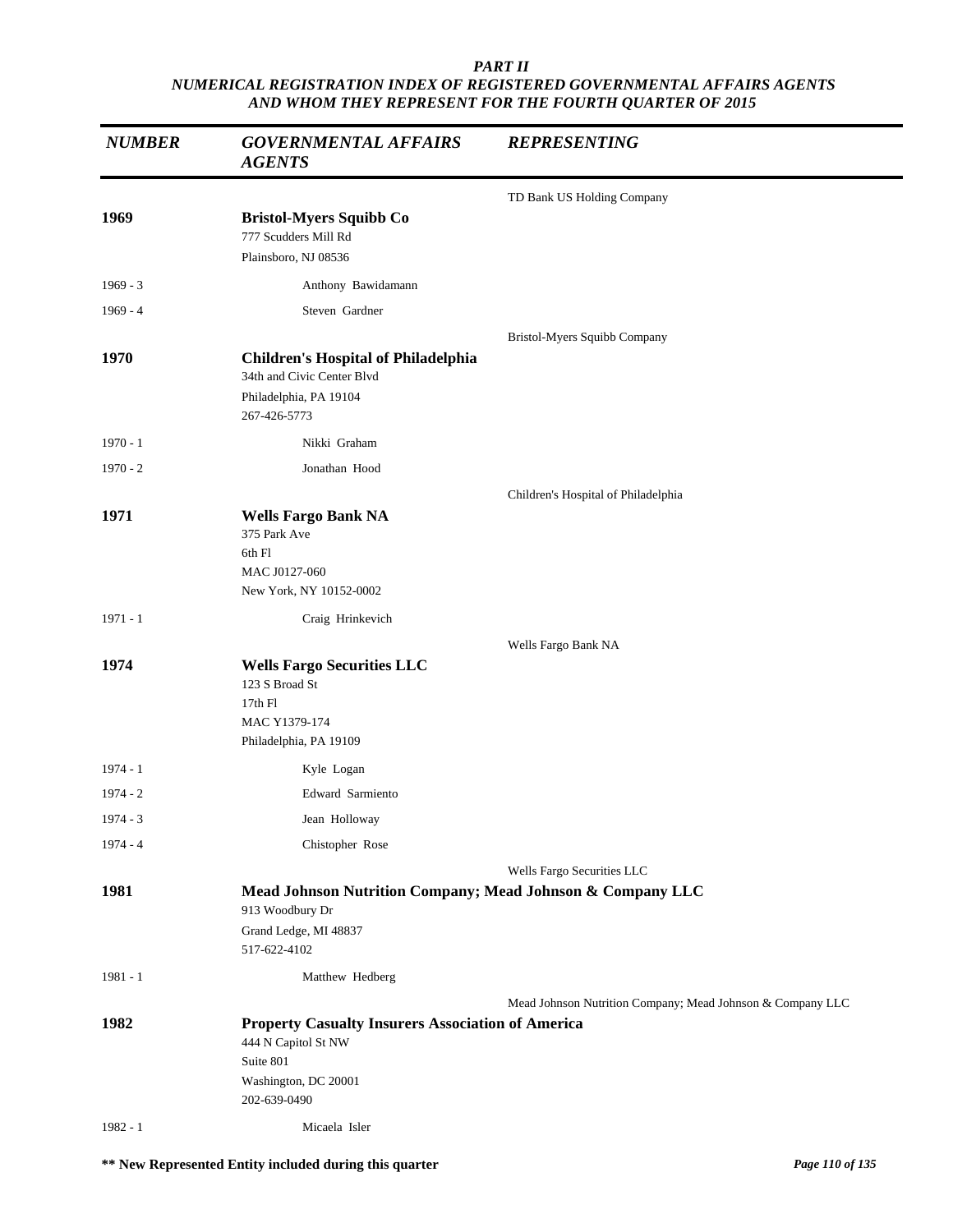| <b>NUMBER</b> | <b>GOVERNMENTAL AFFAIRS</b><br><b>AGENTS</b>                                                          | <b>REPRESENTING</b>                                 |
|---------------|-------------------------------------------------------------------------------------------------------|-----------------------------------------------------|
| 1984          | <b>Hamilton Public Affairs LLC</b><br>57 Hunter Road South<br>North Haledon, NJ 07508<br>973-636-6371 | Property Casualty Insurers Association of America   |
| 1984 - 1      | Dennis Marco                                                                                          |                                                     |
|               |                                                                                                       | <b>American Diabetes Association</b>                |
|               |                                                                                                       | American Physical Therapy Association of New Jersey |
|               |                                                                                                       | Care Finders Total Care LLC                         |
|               |                                                                                                       | NJ Pediatric Neuroscience Institute                 |
|               |                                                                                                       | Novo Nordisk Inc                                    |
| 1988          | <b>Holt Public Affairs LLC</b><br>PO Box 363<br>Oldwick, NJ 08858<br>908-832-0557                     |                                                     |
| $1988 - 1$    | Jonathan Holt                                                                                         |                                                     |
| 1989          | <b>RCM Ceberio LLC</b><br>576 Valley Rd<br>Suite 287<br>Wayne, NJ 07470<br>973-832-4146               | Wine Institute                                      |
| 1989 - 1      | Robert Ceberio                                                                                        |                                                     |
|               |                                                                                                       | Borough of Carlstadt                                |
|               |                                                                                                       | <b>Edison Parking</b>                               |
|               |                                                                                                       | JG Petrucci Co Inc                                  |
|               |                                                                                                       | Metro Central LLC                                   |
|               |                                                                                                       | Mr G's Restaurant                                   |
|               |                                                                                                       | North Arlington                                     |
|               |                                                                                                       | Phoenix Industries                                  |
|               |                                                                                                       | Town of Secaucus                                    |
| 1990          | Johnson & Johnson Health Care Systems Inc<br>137 Mountain Rd<br>Ringoes, NJ 08551                     |                                                     |
| $1990 - 1$    | Phil Lachaga                                                                                          |                                                     |
| 1993          | <b>NJ Law Enforcement Supervisors Association</b><br>201 Delaware Ave                                 | Johnson & Johnson Health Care Systems Inc           |
|               | Roebling, NJ 08554<br>609-499-3095                                                                    |                                                     |
| $1993 - 1$    | Thomas Moran                                                                                          |                                                     |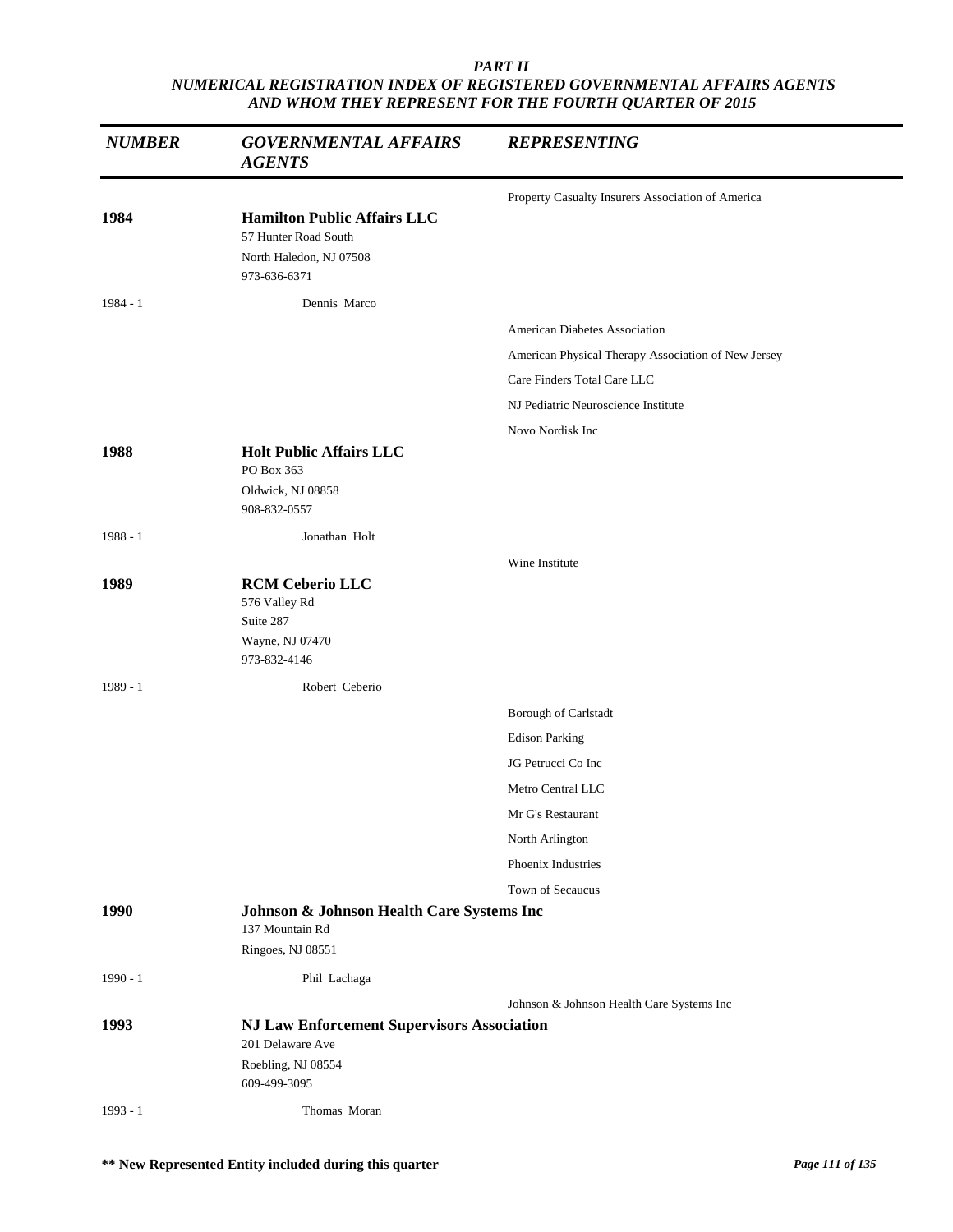| <b>NUMBER</b> | <b>GOVERNMENTAL AFFAIRS</b><br><b>AGENTS</b>                                       | <b>REPRESENTING</b>                        |
|---------------|------------------------------------------------------------------------------------|--------------------------------------------|
|               |                                                                                    | NJ Law Enforcement Supervisors Association |
| 1994          | <b>Atlantic City Electric</b>                                                      |                                            |
|               | 150 W State St                                                                     |                                            |
|               | Trenton, NJ 08608<br>609-909-7032                                                  |                                            |
| 1994 - 1      | Raymond Lee Wasman                                                                 |                                            |
|               |                                                                                    | Atlantic City Electric                     |
| 1995          | <b>NJ Carpenter Contractor Trust (NJCCT)</b><br>91 Fieldcrest Ave<br>2nd Fl        |                                            |
|               | Edison, NJ 08837-3627<br>732-225-1300                                              |                                            |
| $1995 - 2$    | Kevin McCabe                                                                       |                                            |
|               |                                                                                    | Carpenter Contractor Trust NY/NJ           |
| 1996          | <b>Express Scripts Holding Co</b><br>100 Parsons Pond Drive<br>$C2-002$            |                                            |
|               | Franklin Lakes, NJ 07417<br>201-269-6401                                           |                                            |
| $1996 - 1$    | Heather Cascone                                                                    |                                            |
|               |                                                                                    | Express Scripts Holding Co                 |
| 1997          | <b>Fair Share Hospitals Collaborative</b><br>142 West State Street<br>Second Floor |                                            |
|               | Trenton, NJ 08608                                                                  |                                            |
| $1997 - 1$    | Richard A Pitman                                                                   |                                            |
|               |                                                                                    | Fair Share Hospitals Collaborative         |
| 1998          | <b>Virtua Health Inc</b>                                                           |                                            |
|               | 50 Lake Center Dr                                                                  |                                            |
|               | 401 Route 73 N<br>Suite 404                                                        |                                            |
|               | Marlton, NJ 08053                                                                  |                                            |
|               | 856-355-0090                                                                       |                                            |
| $1998 - 1$    | Suzanne Geissel-Ghee                                                               |                                            |
|               |                                                                                    | Virtua Health Inc                          |
| 1999          | <b>Edge Consulting</b><br>21 Commerce Dr                                           |                                            |
|               | Suite 202                                                                          |                                            |
|               | Cranford, NJ 07016                                                                 |                                            |
|               | 973-467-1400                                                                       |                                            |
| 1999 - 1      | Eric DeGesero                                                                      |                                            |
| 1999 - 2      | Kathleen Madaras                                                                   |                                            |
|               |                                                                                    | NJ Independent Electrical Contractors      |
|               |                                                                                    | NJ Motor Truck Association                 |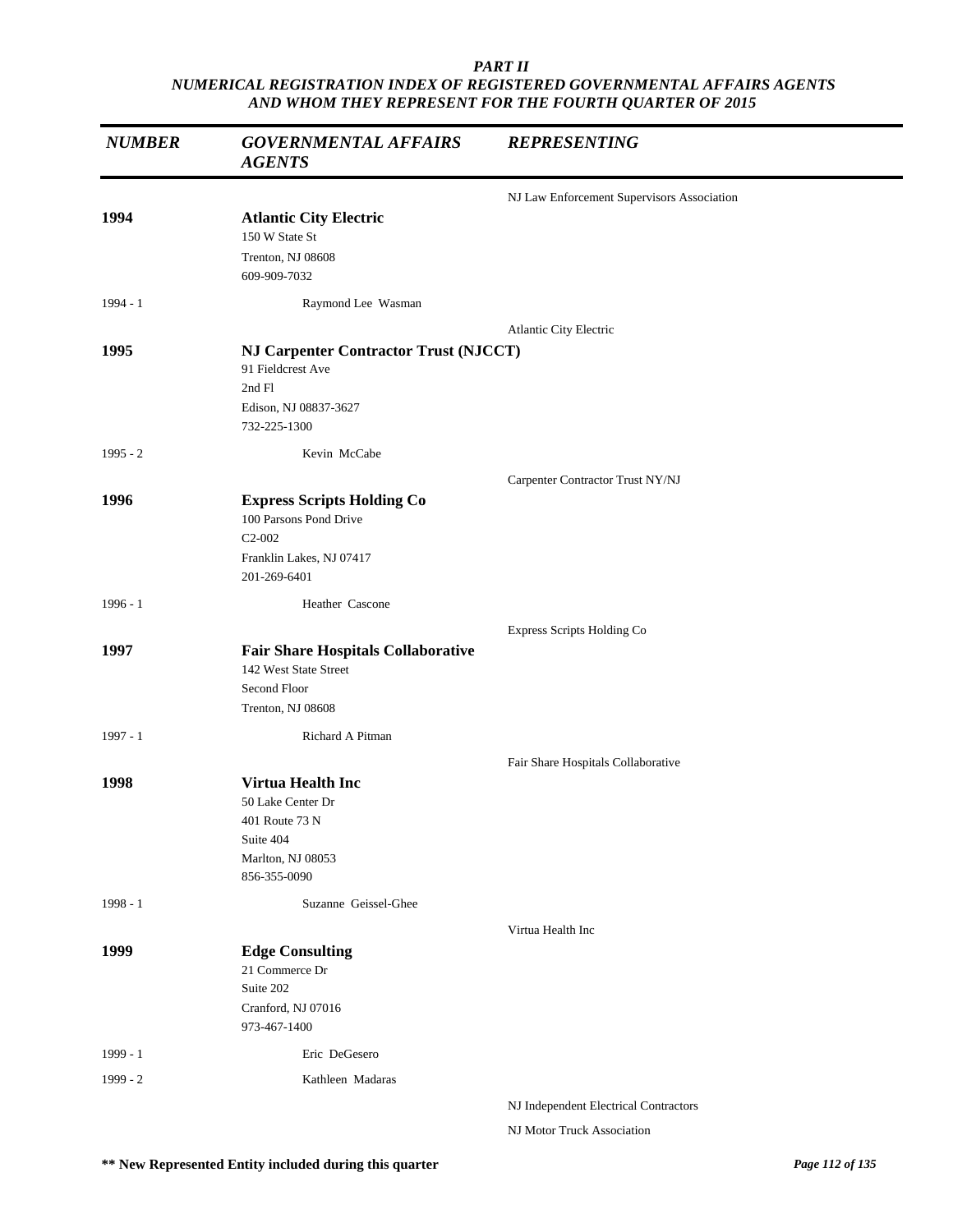| <b>NUMBER</b> | <b>GOVERNMENTAL AFFAIRS</b><br><b>AGENTS</b>                                                                           | <b>REPRESENTING</b>                        |
|---------------|------------------------------------------------------------------------------------------------------------------------|--------------------------------------------|
| 2000          | <b>Matthew N Greller Esq LLC</b><br>75 Clinton Ave<br>Millburn, NJ 07041<br>917-345-0005                               |                                            |
| $2000 - 2$    | Matthew Greller                                                                                                        |                                            |
|               |                                                                                                                        | AppSynthe Minded Ltd dba AppSynthe         |
|               |                                                                                                                        | Teladoc Inc                                |
| 2002          | Drinker Biddle & Reath LLP<br>1177 Avenue of the Americas<br>New York, NY 10036<br>212-248-3182                        |                                            |
| $2002 - 1$    | John P Mulhern                                                                                                         |                                            |
| $2002 - 2$    | H Michael Byrne                                                                                                        |                                            |
|               |                                                                                                                        | Aon Services Corporation                   |
|               |                                                                                                                        | Lloyd's America Inc                        |
|               |                                                                                                                        | Surplus Line Association of New Jersey Inc |
|               |                                                                                                                        | Wakefern Food Corp                         |
| 2003          | <b>Apple Inc</b><br>c/o Nielsen Merksamer et al<br>2350 Kerner Blvd<br>Ste 250<br>San Rafael, CA 94901<br>415-389-6800 |                                            |
| $2003 - 1$    | Fred Zeytoonjian                                                                                                       |                                            |
|               |                                                                                                                        | Apple Inc                                  |
| 2006          | <b>1199SEIU United Healthcare Workers East</b><br>555 US Hwy 1<br>Iselin, NJ 08830<br>732-287-8113                     |                                            |
| $2006 - 3$    | Mary Cruz                                                                                                              |                                            |
| $2006 - 4$    | Milly Silva                                                                                                            |                                            |
|               |                                                                                                                        | 1199SEIU United Healthcare Workers East    |
| 2010          | <b>NJ League of Conservation Voters</b><br>PO Box 1237                                                                 |                                            |
|               | Trenton, NJ 08607<br>609-331-9922                                                                                      |                                            |
| $2010 - 1$    | Edward Potosnak III                                                                                                    |                                            |
|               |                                                                                                                        | NJ League of Conservation Voters           |
| 2011          | <b>American Civil Liberties Union of NJ Inc</b>                                                                        |                                            |
|               | PO Box 32159<br>Newark, NJ 07102<br>973-642-2086                                                                       |                                            |
| $2011 - 3$    | Ari Rosmarin                                                                                                           |                                            |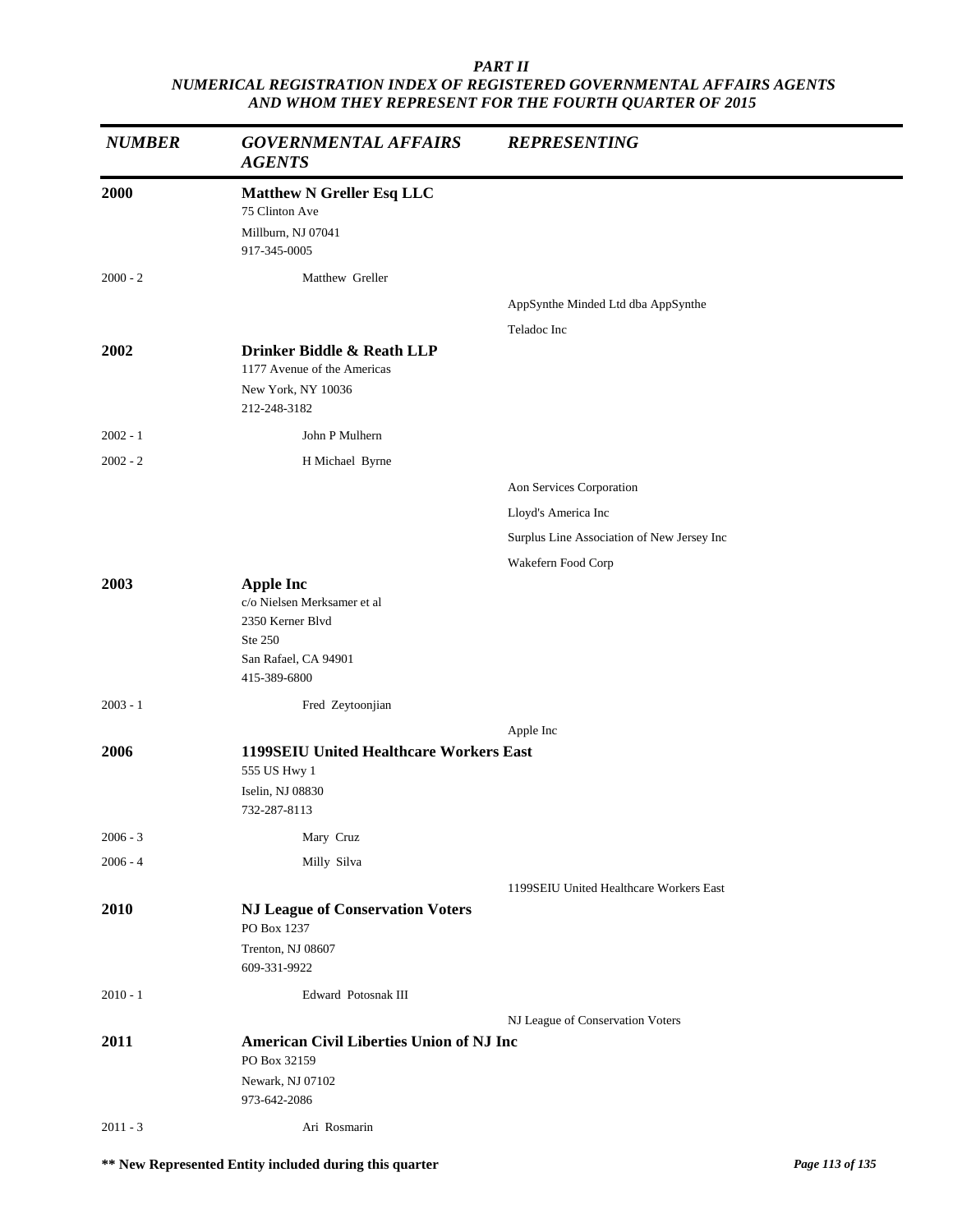| <b>NUMBER</b> | <b>GOVERNMENTAL AFFAIRS</b><br><b>AGENTS</b>                                                        | <b>REPRESENTING</b>                                |
|---------------|-----------------------------------------------------------------------------------------------------|----------------------------------------------------|
|               |                                                                                                     | American Civil Liberties Union of NJ Inc (ACLU-NJ) |
| 2013          | <b>Phillips 66 Company</b><br>1400 Park Ave<br>Linden, NJ 07036                                     |                                                    |
| $2013 - 1$    | George B Bakun                                                                                      |                                                    |
| $2013 - 2$    | Douglas J Lafayette                                                                                 |                                                    |
|               |                                                                                                     | Phillips 66 Company                                |
| 2015          | <b>Bloom Energy Corp</b><br>1299 Orleans Dr<br>Sunnyvale, CA 94089<br>408-543-1500                  |                                                    |
| $2015 - 1$    | Charles Fox                                                                                         |                                                    |
| $2015 - 2$    | Bryan Horsey                                                                                        |                                                    |
|               |                                                                                                     | <b>Bloom Energy Corp</b>                           |
| 2017          | <b>Supportive Housing Association of NJ</b><br>185 Valley St<br>South Orange, NJ 07079              |                                                    |
|               | 908-931-1131                                                                                        |                                                    |
| $2017 - 1$    | Gail Levinson                                                                                       |                                                    |
| 2018          | <b>National Railroad Passenger Corp (Amtrak)</b><br>60 Massachusetts Ave NE<br>Washington, DC 20002 | Supportive Housing Association of NJ               |
| $2018 - 1$    | Michael Stern                                                                                       |                                                    |
| $2018 - 2$    | Joseph McHugh                                                                                       |                                                    |
| $2018 - 3$    | Michael Hollister                                                                                   |                                                    |
| $2018 - 4$    | Robert LaCroix                                                                                      |                                                    |
| 2018 - 5      | Andrew J Galloway                                                                                   |                                                    |
| $2018 - 6$    | Stephen Gardner                                                                                     |                                                    |
| $2018 - 7$    | Petra Messick                                                                                       |                                                    |
| $2018 - 8$    | Jesse Gorman                                                                                        |                                                    |
| $2018 - 9$    | Tanya Sheres                                                                                        |                                                    |
| $2018 - 10$   | Steven Young                                                                                        |                                                    |
| $2018 - 11$   | Michael DeCataldo                                                                                   |                                                    |
| $2018 - 12$   | Rina Cutler                                                                                         |                                                    |
| $2018 - 13$   | Marie Corrado                                                                                       |                                                    |
| $2018 - 14$   | Peter Waldt                                                                                         |                                                    |

National Railroad Passenger Corp (Amtrak)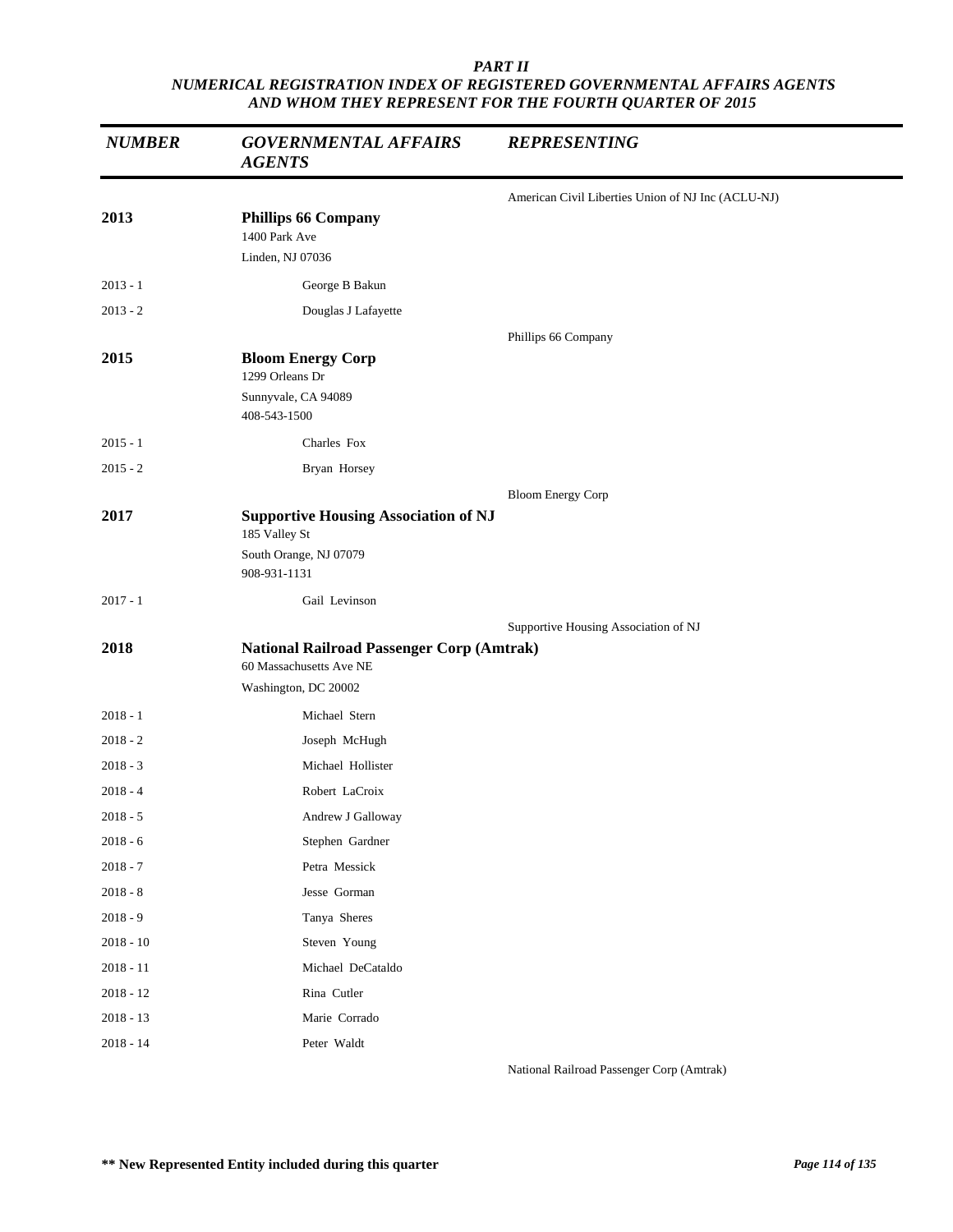| <b>NUMBER</b> | <b>GOVERNMENTAL AFFAIRS</b><br><b>AGENTS</b>                                                                                                | <b>REPRESENTING</b>                                               |
|---------------|---------------------------------------------------------------------------------------------------------------------------------------------|-------------------------------------------------------------------|
| 2019          | <b>Association Associates Inc</b><br>1255 Whitehorse-Mercverville Rd<br><b>Building B</b><br>Suite 514<br>Trenton, NJ 08619<br>609-890-9207 |                                                                   |
| $2019 - 1$    | Debra Hart                                                                                                                                  |                                                                   |
|               |                                                                                                                                             | <b>BioNJ</b>                                                      |
| 2021          | <b>Better Education for New Jersey Kids Inc</b><br>11 Commerce Dr<br>Cranford, NJ 07016<br>908-276-5900                                     |                                                                   |
| $2021 - 2$    | Michael Lilley                                                                                                                              |                                                                   |
| 2022          | <b>JSullivan Associates</b><br>1571 Stapler Dr<br>Yardley, PA 19067<br>609-947-6480                                                         | Better Education for New Jersey Kids Inc                          |
| $2022 - 1$    | Jennifer Sullivan                                                                                                                           |                                                                   |
|               |                                                                                                                                             | NJ Association for Health Physical Education Recreation and Dance |
|               |                                                                                                                                             | NJ Association of Wildlife Rehabilitators                         |
| 2026          | <b>Carlson Capital LP</b><br>2100 McKinney Ave<br>Suite 1800<br>Dallas, TX 75201<br>214-932-9600                                            |                                                                   |
| $2026 - 3$    | Elizabeth Ewing                                                                                                                             |                                                                   |
| $2026 - 5$    | Brian Hampton                                                                                                                               |                                                                   |
|               |                                                                                                                                             | Carlson Capital LP                                                |
| 2027          | <b>Inspira Health Network</b><br>Corporate Office<br>165 Bridgeton Pike<br>Mullica Hill, NJ 08062<br>856-641-6602                           |                                                                   |
| $2027 - 1$    | Peter A Kaprielyan                                                                                                                          |                                                                   |
| 2028          | UnitedHealth Group/UnitedHealth Care Services Inc<br>9900 Bren Road East<br>Minnetonka, MN 55343<br>732-623-1139                            | Inspira Health Network                                            |
| $2028 - 1$    | Lisa Levine                                                                                                                                 |                                                                   |
| $2028 - 2$    | Gregory Acquaviva                                                                                                                           |                                                                   |
|               |                                                                                                                                             | Oxford Health Insurance Inc                                       |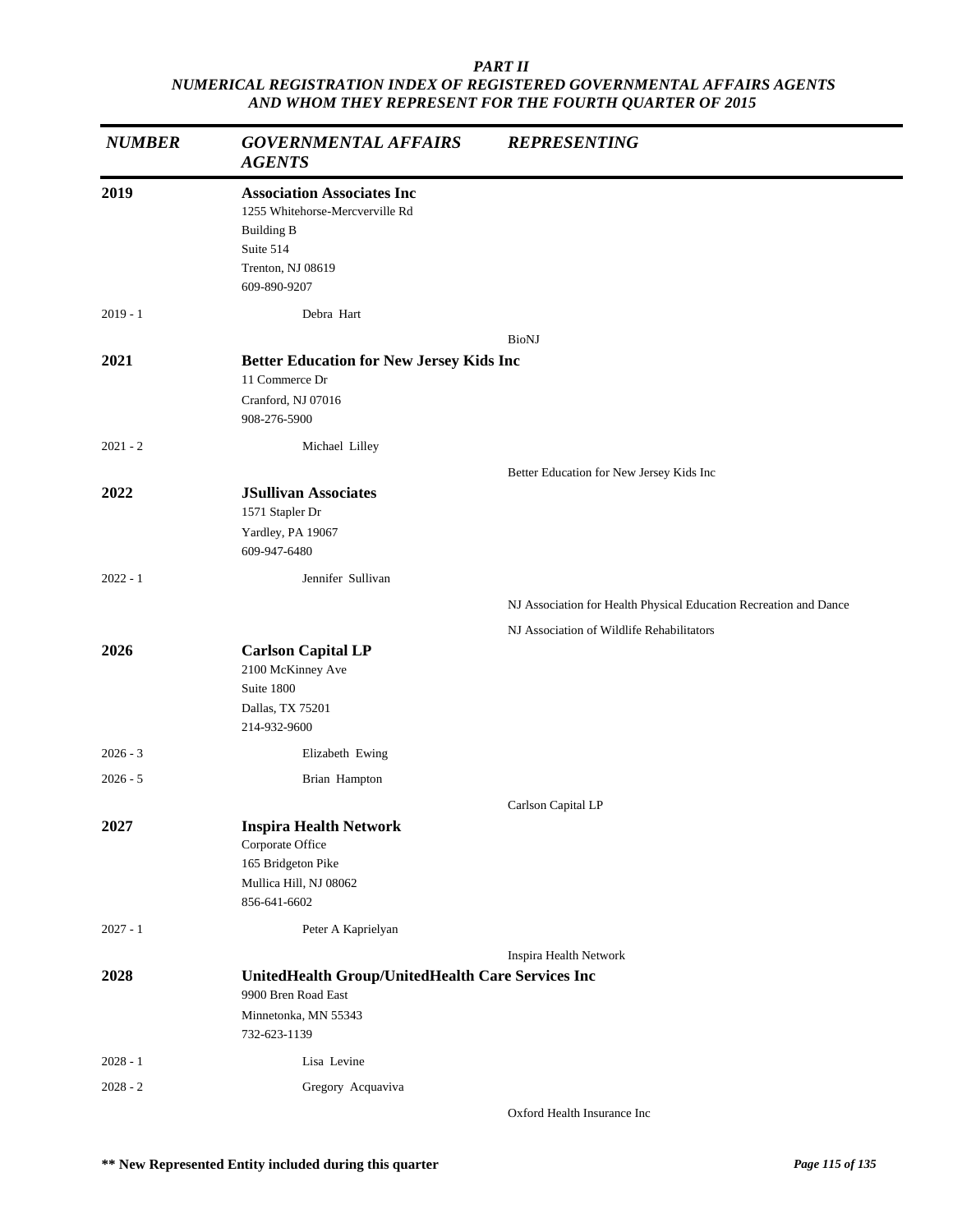| <b>NUMBER</b> | <b>GOVERNMENTAL AFFAIRS</b><br><b>AGENTS</b>                                       | <b>REPRESENTING</b>                                                |
|---------------|------------------------------------------------------------------------------------|--------------------------------------------------------------------|
|               |                                                                                    | Oxford Health Plans (NJ) Inc                                       |
|               |                                                                                    | United HealthCare Services In/AmeriChoice of NJ Inc                |
|               |                                                                                    | United HealthCare Services In/OptumInsight Inc                     |
|               |                                                                                    | United HealthCare Services In/OptumRx inc                          |
|               |                                                                                    | United HealthCare Services In/Oxford Health Insurance Inc          |
|               |                                                                                    | United HealthCare Services In/Oxford Health Plans (NJ) Inc         |
|               |                                                                                    | United HealthCare Services Inc/OptumHealth Care Solutions Inc      |
|               |                                                                                    | United HealthCare Services Inc/United Healthcare Insurance Company |
|               |                                                                                    | UnitedHealthcare Inc                                               |
| 2029          | <b>AstraZeneca Pharmaceuticals LP</b><br>1800 Concord Pike<br>Wilmington, DE 19850 |                                                                    |
|               | 202-350-5533                                                                       |                                                                    |
| $2029 - 1$    | Anne Berry                                                                         |                                                                    |
|               |                                                                                    | AstraZeneca Pharmaceuticals LP                                     |
| 2030          | Sanofi US<br>55 Corporate Dr                                                       |                                                                    |
|               | Bridgewater, NJ 08807<br>973-718-0044                                              |                                                                    |
| $2030 - 1$    | Elizabeth Brewer                                                                   |                                                                    |
| $2030 - 2$    | Kirk Morgan                                                                        |                                                                    |
|               |                                                                                    | Sanofi US/sanofi-aventis                                           |
|               |                                                                                    | Sanofi US/sanofi-pasteur                                           |
| 2031          | <b>American Red Cross</b><br>707 Alexander Rd<br>Ste 101                           |                                                                    |
|               | Princeton, NJ 08540<br>609-951-2119                                                |                                                                    |
| $2031 - 1$    | Axel Miranda                                                                       |                                                                    |
|               |                                                                                    | <b>American Red Cross</b>                                          |
| 2032          | <b>Otsuka America Pharmaceutical Inc</b><br>2440 Research Blvd                     |                                                                    |
|               | Rockville, MD 20850<br>254-855-8448                                                |                                                                    |
| $2032 - 3$    | Judy Jenkins                                                                       |                                                                    |
| 2033          | <b>National Multiple Sclerosis Society</b>                                         | Otsuka America Pharmaceutical Inc                                  |
|               | 30 South 17th St<br>Ste 800                                                        |                                                                    |
|               | Philadelphia, PA 19103<br>215-271-1500                                             |                                                                    |
| $2033 - 2$    | Mara Brough                                                                        |                                                                    |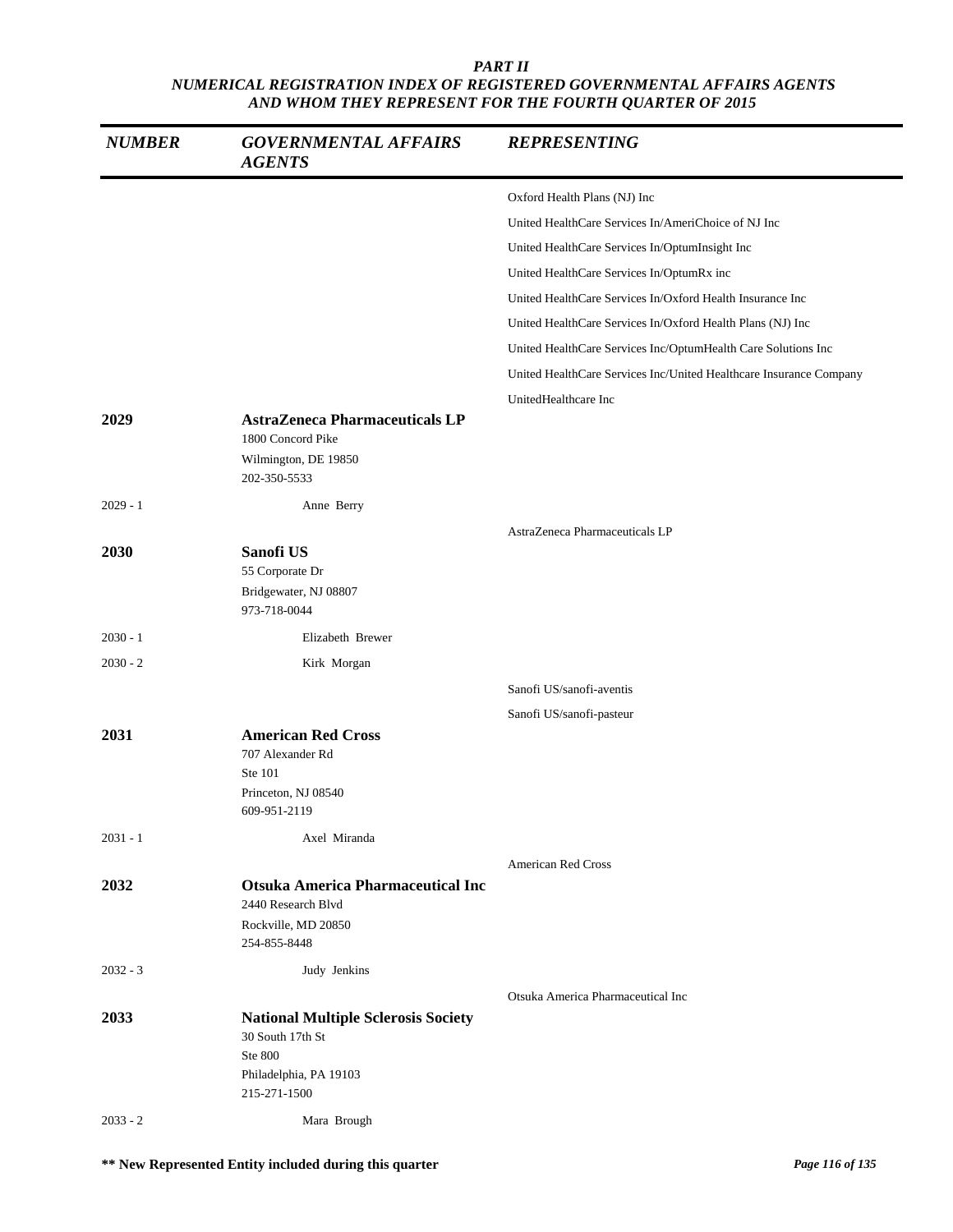| <b>NUMBER</b> | <b>GOVERNMENTAL AFFAIRS</b><br><b>AGENTS</b>                                                                                 | <b>REPRESENTING</b>                                                 |
|---------------|------------------------------------------------------------------------------------------------------------------------------|---------------------------------------------------------------------|
|               |                                                                                                                              | National Multiple Sclerosis Society-Greater Delaware Valley Chapter |
| 2035          | <b>NJ Policy Perspective</b><br>137 W Hanover St<br>Trenton, NJ 08618<br>609-393-1145                                        |                                                                     |
| $2035 - 1$    | Gordon MacInnes                                                                                                              |                                                                     |
| $2035 - 2$    | Raymond Castro                                                                                                               |                                                                     |
| $2035 - 4$    | Brandon McKoy                                                                                                                |                                                                     |
| $2035 - 5$    | Erika Nava                                                                                                                   |                                                                     |
| $2035 - 6$    | Jon Whiten                                                                                                                   |                                                                     |
| $2035 - 7$    | Sheila Reynertson                                                                                                            |                                                                     |
|               |                                                                                                                              | NJ Policy Perspective                                               |
| 2037          | <b>American Cancer Society Cancer Action Network</b><br>551 11th St NW<br>Suite 300<br>Washington, DC 20004                  |                                                                     |
| $2037 - 1$    | Ethan Hasbrouck                                                                                                              |                                                                     |
|               |                                                                                                                              | American Cancer Society Cancer Action Network                       |
| 2038          | <b>Engineers Labor-Employer Cooperative</b><br>65 Springfield Ave<br>2nd Fl<br>Springfield, NJ 07081<br>973-671-6965         |                                                                     |
| $2038 - 1$    | Mark Longo                                                                                                                   |                                                                     |
|               |                                                                                                                              | Engineers Labor-Employer Cooperative                                |
| 2041          | <b>Healthcare Distribution Management Association</b><br>901 N Glebe Rd<br>Suite 1000<br>Arlington, VA 22203<br>703-885-0231 |                                                                     |
| $2041 - 1$    | Devin Boerm                                                                                                                  |                                                                     |
|               |                                                                                                                              | Healthcare Distribution Management Association                      |
| 2042          | <b>Consumer Healthcare Products Association</b><br>1625 I St NW<br>Suite 600<br>Washington, DC 20006<br>202-429-3524         |                                                                     |
| $2042 - 1$    | Carlos Gutierrez                                                                                                             |                                                                     |
|               |                                                                                                                              | <b>Consumer Healthcare Products Association</b>                     |
| 2046          | <b>St Luke's University Health Network</b><br>801 Ostrum St<br>Bethlehem, PA 18015<br>484-526-2029                           |                                                                     |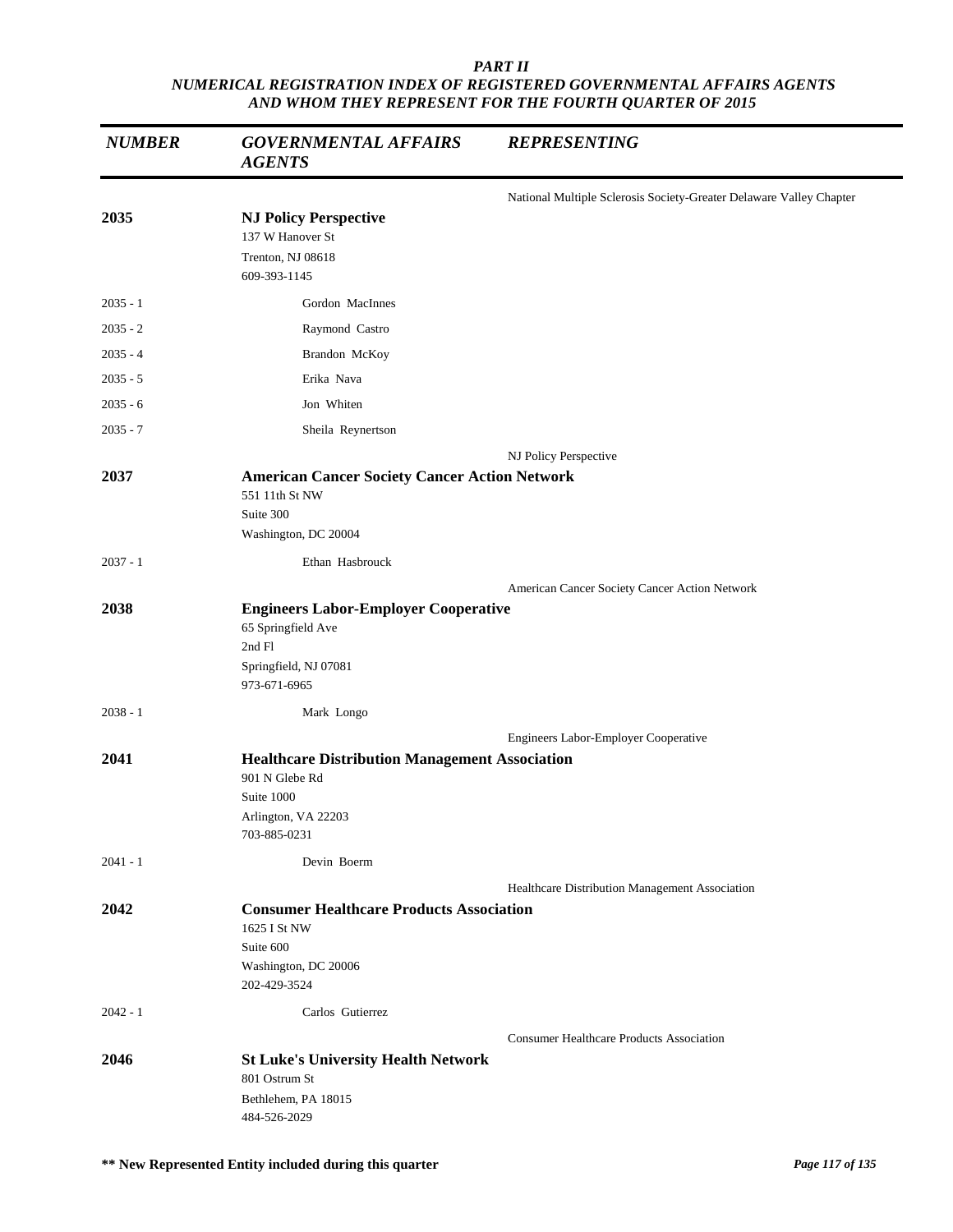| <b>NUMBER</b> | <b>GOVERNMENTAL AFFAIRS</b><br><b>AGENTS</b>                                                             | <b>REPRESENTING</b>                                    |
|---------------|----------------------------------------------------------------------------------------------------------|--------------------------------------------------------|
| $2046 - 1$    | Jane George                                                                                              |                                                        |
|               |                                                                                                          | St Luke's University Health Network                    |
| 2047          | <b>WellCare Health Plans Inc</b><br>550 Broad St<br>Newark, NJ 07102                                     |                                                        |
|               | 800-960-2530                                                                                             |                                                        |
| $2047 - 3$    | John J Kirchner                                                                                          |                                                        |
|               |                                                                                                          | WellCare Health Plans Inc                              |
| 2051          | Merck Sharp & Dohme Corp<br>2000 Galloping Hill Rd<br>Kenilworth, NJ 07033                               |                                                        |
| $2051 - 1$    | Domenick Argento                                                                                         |                                                        |
| $2051 - 2$    | Dorothy Miller                                                                                           |                                                        |
|               |                                                                                                          | Merck Sharp & Dohme Corp                               |
| 2056          | <b>Pacific Investment Management Company LLC</b><br>650 Newport Center Dr                                |                                                        |
|               | Newport Beach, CA 92660                                                                                  |                                                        |
| $2056 - 3$    | Alka Singal                                                                                              |                                                        |
|               |                                                                                                          | Pacific Investment Management Company LLC              |
| 2057          | <b>Cadian Capital Management LLC</b><br>535 Madison Ave<br>36th Fl<br>New York, NY 10022<br>212-792-8800 |                                                        |
| $2057 - 1$    | Lisa Koscielny                                                                                           |                                                        |
|               |                                                                                                          | Cadian Capital Management LLC                          |
| 2060          | Eckert Seamans Cherin & Mellott LLC                                                                      |                                                        |
|               | PO Box 5404                                                                                              |                                                        |
|               | Princeton, NJ 08543-5404<br>609-989-5008                                                                 |                                                        |
| $2060 - 3$    | Grace Strom Power                                                                                        |                                                        |
|               |                                                                                                          | Direct Energy Marketing Ltd t/a Centrica Direct Energy |
|               |                                                                                                          | NJ Independent Automobile Dealers Association (NJIADA) |
|               |                                                                                                          | Peddie School The                                      |
|               |                                                                                                          | Private Career School Association of NJ                |
| 2062          | <b>Associated Construction Contractors of NJ</b>                                                         |                                                        |
|               | Raritan Center Plaza II<br>91 Fieldcrest Ave                                                             |                                                        |
|               | Suite 19A                                                                                                |                                                        |
|               | Edison, NJ 08837<br>732-225-2265                                                                         |                                                        |
| $2062 - 1$    | Jack Kocsis                                                                                              |                                                        |
| $2062 - 2$    | Michael Travostino                                                                                       |                                                        |
|               |                                                                                                          |                                                        |

**\*\* New Represented Entity included during this quarter** *Page 118 of 135*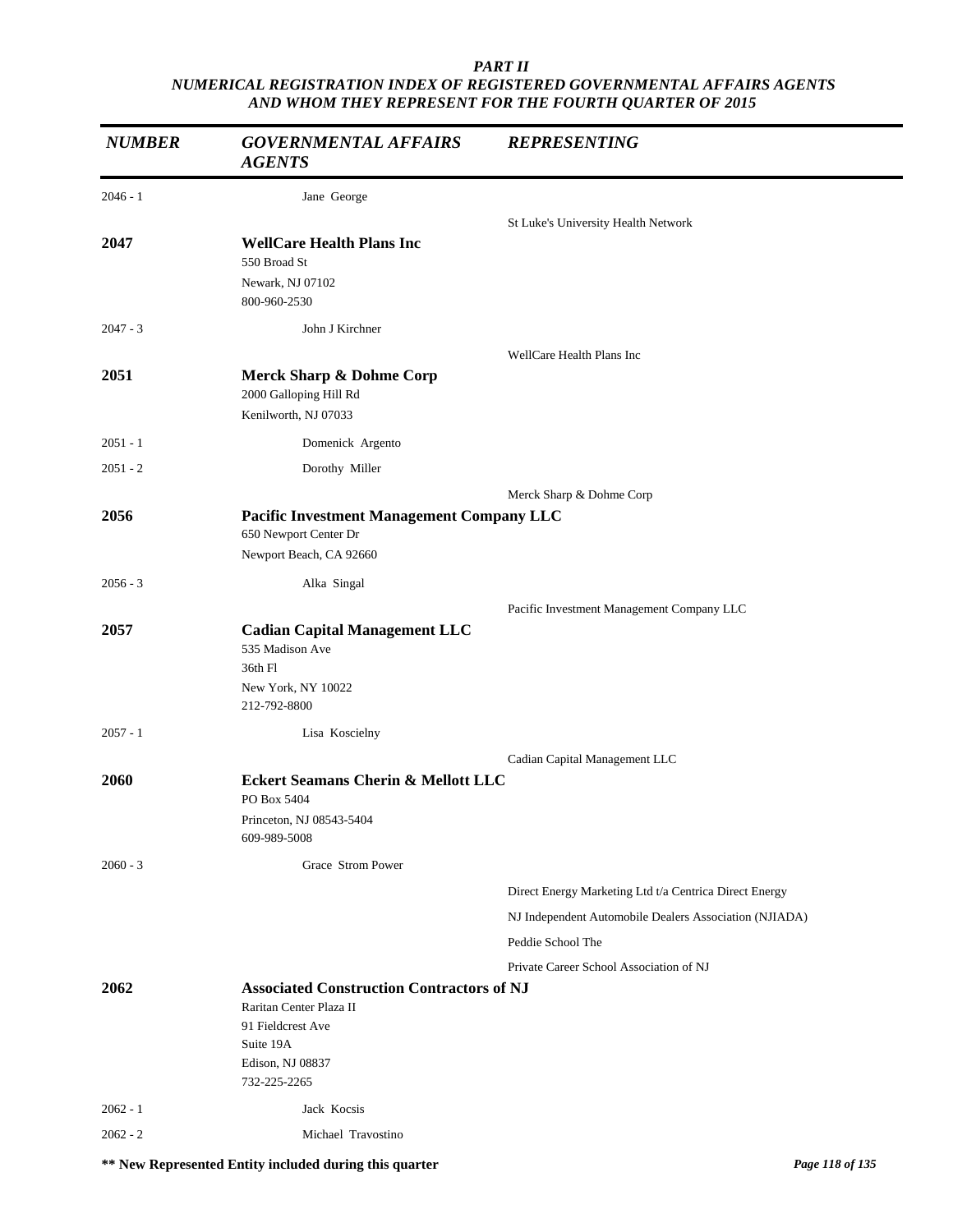| <b>NUMBER</b> | <b>GOVERNMENTAL AFFAIRS</b><br><b>AGENTS</b>                                                                        | <b>REPRESENTING</b>                       |
|---------------|---------------------------------------------------------------------------------------------------------------------|-------------------------------------------|
| $2062 - 3$    | Darlene Regina                                                                                                      |                                           |
| $2062 - 5$    | Carol Fulton                                                                                                        |                                           |
|               |                                                                                                                     | Associated Construction Contractors of NJ |
| 2064          | <b>Hackensack University Health Network</b><br>30 Prospect Ave<br>Hackensack, NJ 07601<br>551-996-4485              |                                           |
| $2064 - 1$    | Kevin DeSimone                                                                                                      |                                           |
|               |                                                                                                                     | Hackensack University Health Network      |
| 2065          | <b>Halcyon Asset Management LLC</b><br>477 Madison Ave<br>8th Fl<br>New York, NY 10022<br>212-303-9436              |                                           |
| $2065 - 2$    | Carter Weil                                                                                                         |                                           |
|               |                                                                                                                     | Halcyon Asset Management LLC              |
| 2066          | <b>Fairleigh Dickinson University</b><br>285 Madison Ave<br>Mail Stop M-MS1-04<br>Madison, NJ 07940<br>973-443-8277 |                                           |
| $2066 - 2$    | Matthew Dikovics                                                                                                    |                                           |
|               |                                                                                                                     | Fairleigh Dickinson University            |
| 2069          | <b>Genentech Inc A Member of the Roche Group</b><br>980 9th St<br>Suite 2180<br>Sacramento, CA 95814                |                                           |
| $2069 - 1$    | Mary Wachter                                                                                                        |                                           |
|               |                                                                                                                     | Genentech Inc A Member of the Roche Group |
| 2070          | <b>Citigroup Global Markets Inc</b><br>388 Greenwich St<br>New York, NY 10013                                       |                                           |
| $2070 - 1$    | Michael Koessel                                                                                                     |                                           |
| $2070 - 2$    | Raymond High                                                                                                        |                                           |
|               |                                                                                                                     | Citigroup Global Markets Inc              |
| 2071          | <b>Allergan USA Inc</b><br>Morris Corporate Center III<br>400 Interpace Parkway<br>Parsippany, NJ 07054             |                                           |
| $2071 - 1$    | Loredana Cromarty                                                                                                   |                                           |

Allergan USA Inc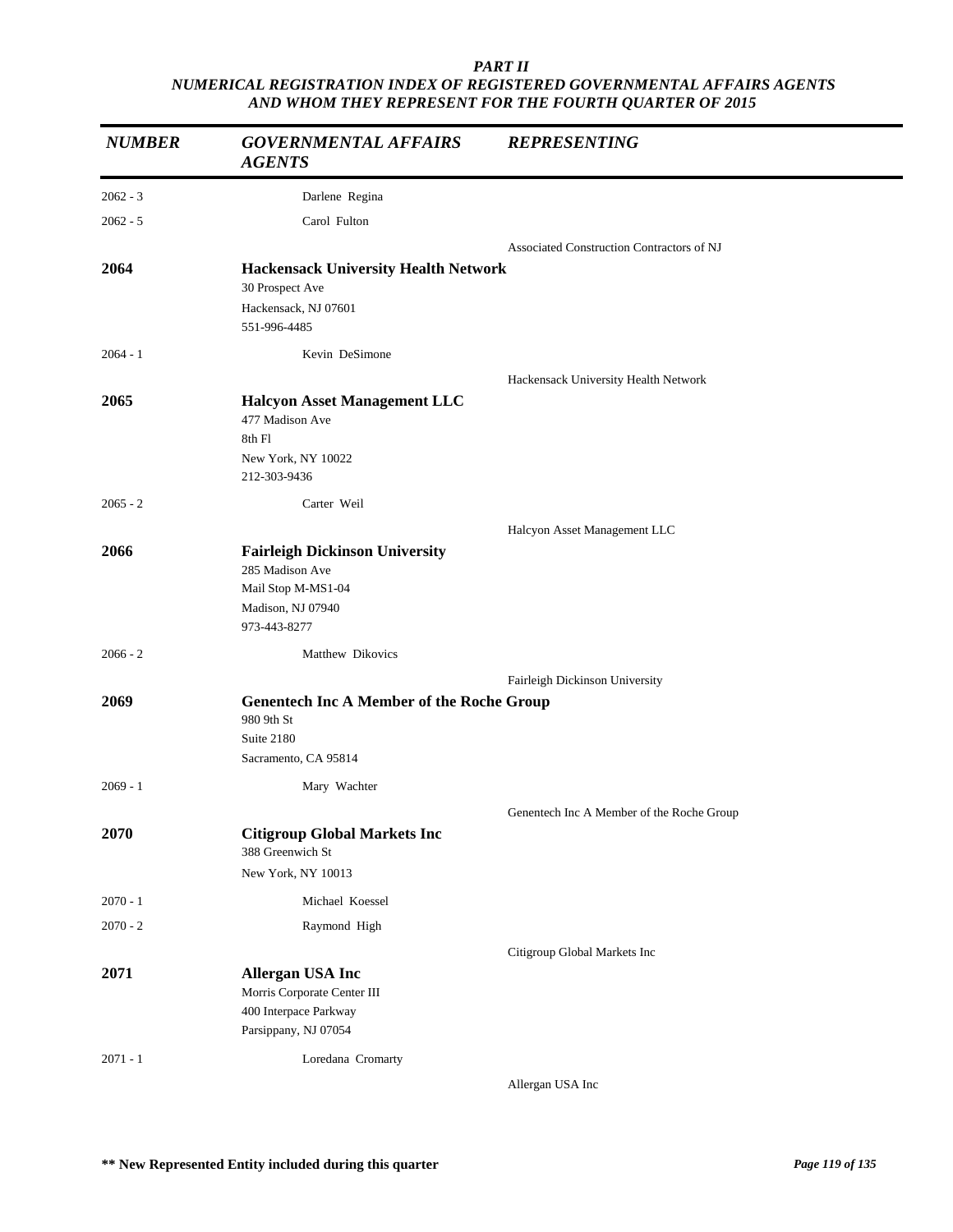| <b>NUMBER</b> | <b>GOVERNMENTAL AFFAIRS</b><br><b>AGENTS</b>                                                                   | <b>REPRESENTING</b>                          |
|---------------|----------------------------------------------------------------------------------------------------------------|----------------------------------------------|
| 2072          | JerseyCAN dba 50CAN<br>11 Commerce Dr<br>Suite 301<br>Cranford, NJ 07016<br>973-420-2400                       |                                              |
| $2072 - 1$    | Janellen Duffy                                                                                                 |                                              |
| 2073          | <b>Sunrun Inc</b><br>9 School St<br>32nd Fl<br>Marion, MA 02738<br>617-663-5260                                | JerseyCAN dba 50CAN                          |
| $2073 - 1$    | Evan Dube                                                                                                      |                                              |
|               |                                                                                                                | Sunrun Inc                                   |
| 2076          | Merrill Lynch Pierce Fenner & Smith Inc<br>100 N Tryon St<br>NCI-007-22-32<br>Charlotte, NC 28255              |                                              |
| $2076 - 1$    | Ralph Saggiomo                                                                                                 |                                              |
| $2076 - 2$    | Eugene Spinelli                                                                                                |                                              |
| $2076 - 3$    | Anthony Griffith                                                                                               |                                              |
| $2076 - 4$    | David McCarthy                                                                                                 |                                              |
| $2076 - 5$    | Evan Sokolov                                                                                                   |                                              |
|               |                                                                                                                | Merrill Lynch Pierce Fenner & Smith Inc      |
| 2077          | Amgen<br>601 13th St<br>12th Fl<br>Washington, DC 20005                                                        |                                              |
| $2077 - 1$    | Patrick Norton                                                                                                 |                                              |
|               |                                                                                                                | Amgen                                        |
| 2078          | Partners Group (USA) Inc<br>1114 Avenue of the Americas<br>37th Fl<br>New York, NY 10036<br>212-908-2600       |                                              |
| $2078 - 2$    | Robert Dillon                                                                                                  |                                              |
| 2079          | <b>Independent Insurance Agents &amp; Brokers of NJ</b><br>2211 Whitehorse Mercerville Rd<br>Trenton, NJ 08619 | Partners Group (USA) Inc**                   |
| $2079 - 1$    | Frank Jones                                                                                                    |                                              |
|               |                                                                                                                | Independent Insurance Agents & Brokers of NJ |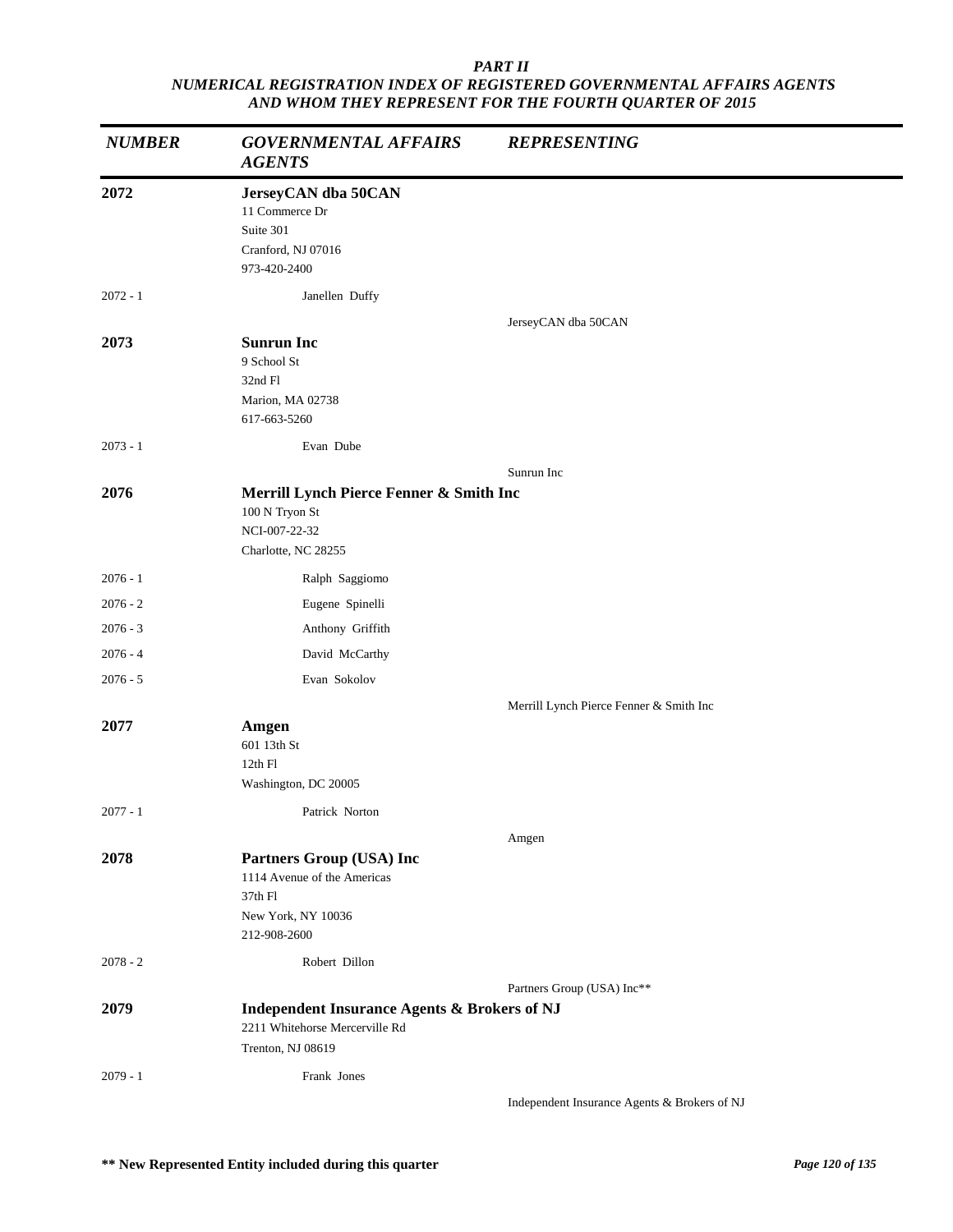| <b>NUMBER</b> | <b>GOVERNMENTAL AFFAIRS</b><br><b>AGENTS</b>                                        | <b>REPRESENTING</b>                                    |
|---------------|-------------------------------------------------------------------------------------|--------------------------------------------------------|
| 2080          | <b>Archer Public Affairs LLC</b><br>PO Box 280<br>Trenton, NJ 08602<br>609-310-4000 |                                                        |
| $2080 - 2$    | William J Caruso                                                                    |                                                        |
| $2080 - 3$    | John H Fisher III                                                                   |                                                        |
| $2080 - 4$    | <b>Brian M Nelson</b>                                                               |                                                        |
| $2080 - 5$    | Vincent P Sarubbi                                                                   |                                                        |
| $2080 - 6$    | Lori Grifa                                                                          |                                                        |
|               |                                                                                     | Atlantic Imaging Group LLC                             |
|               |                                                                                     | Bergen County United Way                               |
|               |                                                                                     | Briad Restaurant Group LLC                             |
|               |                                                                                     | Canuso Communities Corp/Aura Development Group LLC     |
|               |                                                                                     | CareCentrix of NJ Inc                                  |
|               |                                                                                     | CareOne LLC                                            |
|               |                                                                                     | Comcast Cable Communications Management LLC            |
|               |                                                                                     | GHCFA Legal Fund Trust                                 |
|               |                                                                                     | Harris Corporation                                     |
|               |                                                                                     | Kamson Corporation                                     |
|               |                                                                                     | Kennedy Health                                         |
|               |                                                                                     | MainLine Investment Partners                           |
|               |                                                                                     | MEDNAX National Medical Group                          |
|               |                                                                                     | NaphCare Inc                                           |
|               |                                                                                     | NJ American Water Co                                   |
|               |                                                                                     | NJ Conference of Mayors                                |
|               |                                                                                     | NJ Hospital Association**                              |
|               |                                                                                     | NJ Land LLC**                                          |
|               |                                                                                     | NJ Retail Merchants Association (NJRMA)                |
|               |                                                                                     | NJEDGE.NET Inc                                         |
|               |                                                                                     | Presidio Inc/Presidio Network Services LLC             |
|               |                                                                                     | Princeton Hosted Solutions LLC                         |
|               |                                                                                     | Red Realty Associates Teaneck Property Development LLC |
|               |                                                                                     | SRC Advisors LLC**                                     |
|               |                                                                                     | Taylor Wiseman & Taylor                                |
|               |                                                                                     | Thomas & Robin Stavola                                 |
|               |                                                                                     | <b>Tuckerton Seaport</b>                               |
|               |                                                                                     | Wohlsen Construction Co                                |
|               |                                                                                     | XSS Hotels LLC                                         |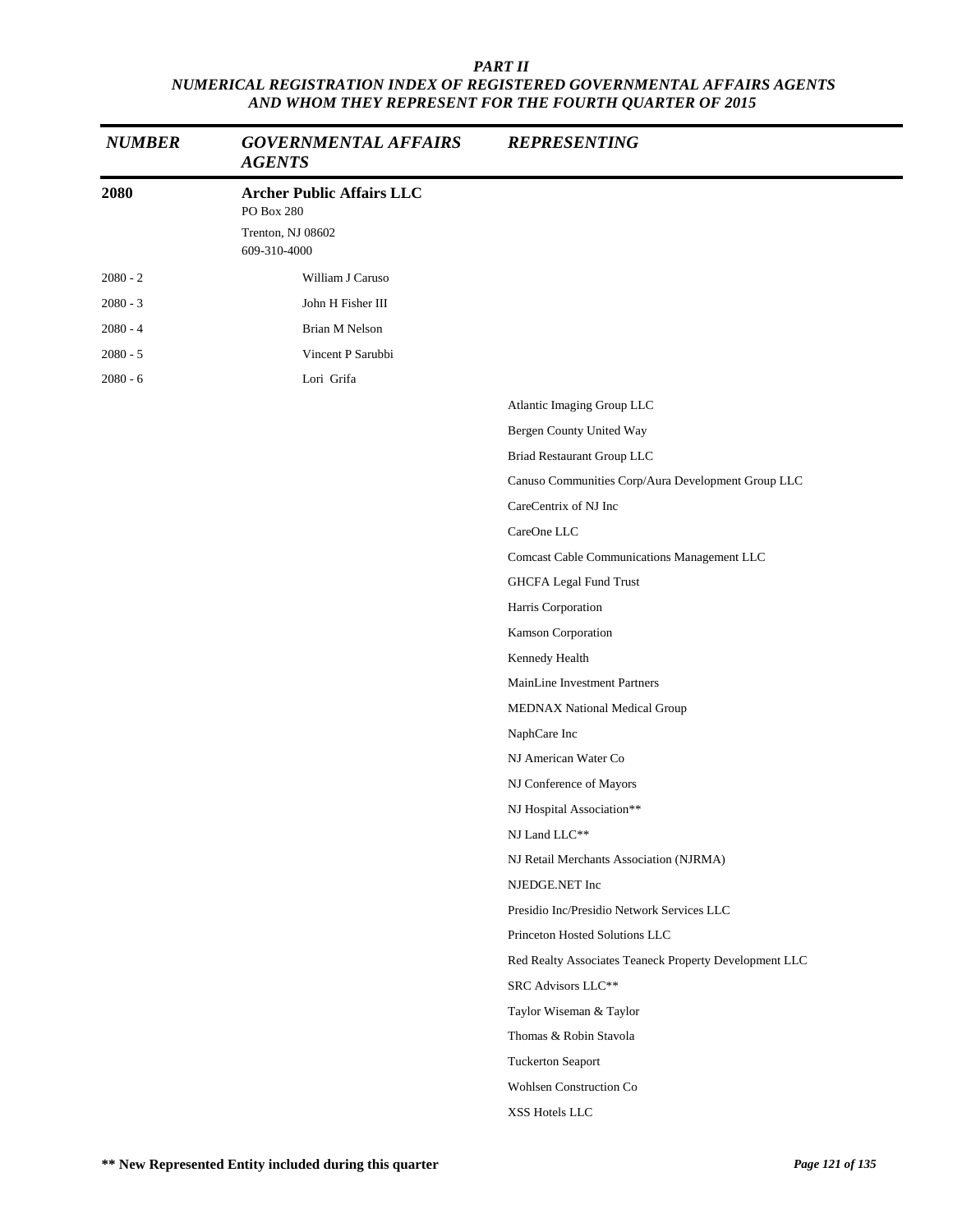| <b>NUMBER</b> | <b>GOVERNMENTAL AFFAIRS</b><br><b>AGENTS</b>                                                                                                    | <b>REPRESENTING</b>                                         |
|---------------|-------------------------------------------------------------------------------------------------------------------------------------------------|-------------------------------------------------------------|
| 2081          | <b>Gotham Government Relations and Communications</b><br>1399 Franklin Ave<br>Suite 200<br>Garden City, NY 11530-1679<br>516-880-8170           |                                                             |
| $2081 - 1$    | David Schwartz                                                                                                                                  |                                                             |
| $2081 - 2$    | Heshani Wijemanne                                                                                                                               |                                                             |
| 2082          | <b>Purdue Pharma LP</b><br>One Stamford Forum<br>201 Tresser Blvd<br>Stamford, CT 06901                                                         | Logic Technology Development LLC                            |
| $2082 - 1$    | Melissia Petro                                                                                                                                  |                                                             |
|               |                                                                                                                                                 | Purdue Pharma LP                                            |
| 2083          | <b>Target Corp</b><br>1000 Nicollet Mall<br><b>TPN-1101</b><br>Minneapolis, MN 55403                                                            |                                                             |
| $2083 - 2$    | Evan Taranta                                                                                                                                    |                                                             |
|               |                                                                                                                                                 | Target Corp**                                               |
| 2085          | <b>NJ Audubon Society</b><br>9 Hardscrabble Rd<br>PO Box 126<br>Bernardsville, NJ 07924                                                         |                                                             |
| $2085 - 2$    | Megan Tinsley                                                                                                                                   |                                                             |
|               |                                                                                                                                                 | NJ Audubon Society                                          |
| 2086          | <b>Custom Electronic Design &amp; Installation Association (CEDIA)</b><br>7150 Winton Dr<br>Suite 300<br>Indianapolis, IN 46268<br>317-328-4336 |                                                             |
| $2086 - 1$    | Darren Reaman                                                                                                                                   |                                                             |
|               |                                                                                                                                                 | Custom Electronic Design & Installation Association (CEDIA) |
| 2087          | <b>Hunterdon Medical Center Foundation</b><br>9100 Wescott Dr<br>Suite 202<br>Flemington, NJ 08822<br>908-788-6359                              |                                                             |
| $2087 - 1$    | David W Harkness                                                                                                                                |                                                             |
|               |                                                                                                                                                 | Hunterdon Medical Center Foundation                         |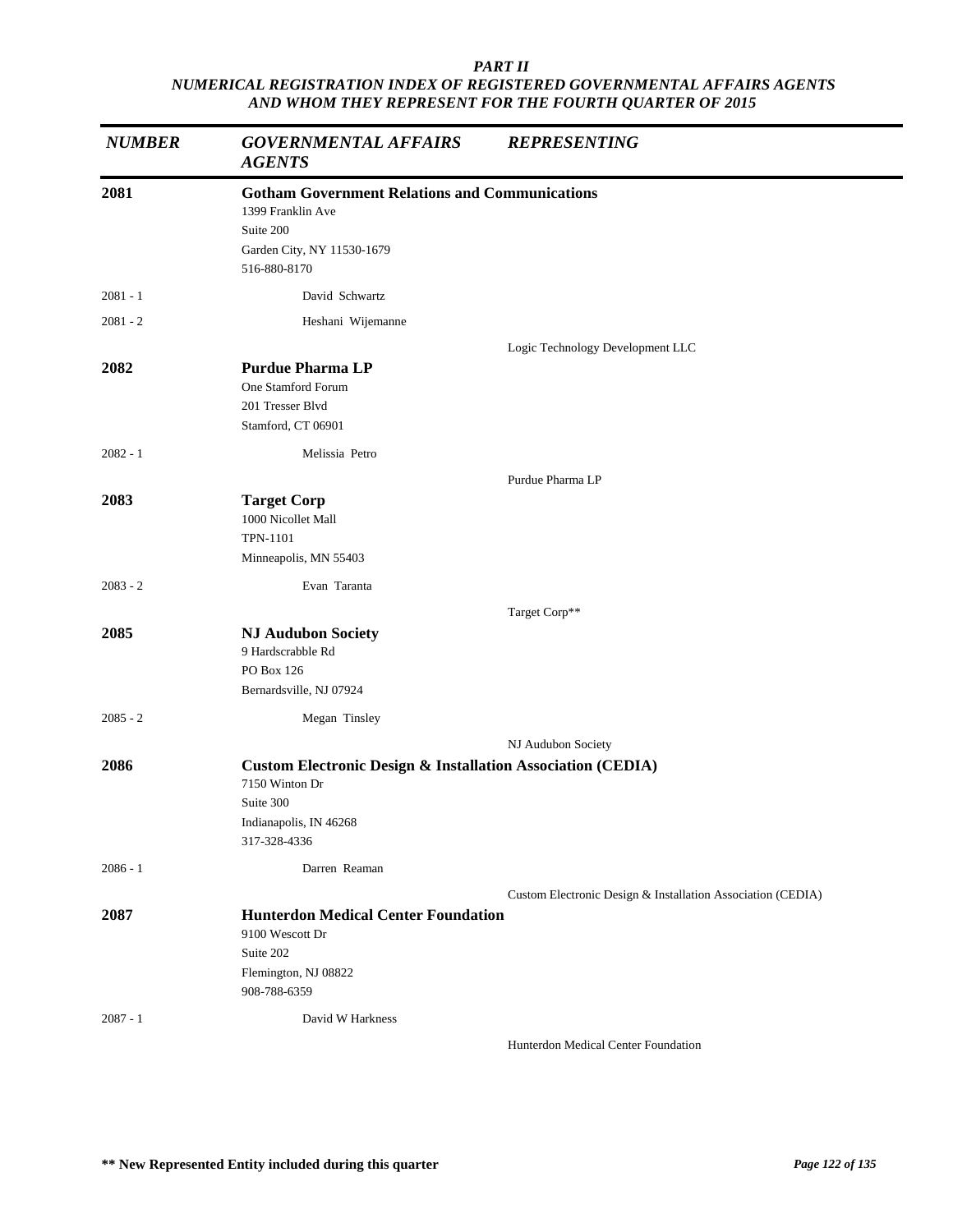| <b>NUMBER</b> | <b>GOVERNMENTAL AFFAIRS</b><br><b>AGENTS</b>                                                                                  | <b>REPRESENTING</b>                                |
|---------------|-------------------------------------------------------------------------------------------------------------------------------|----------------------------------------------------|
| 2088          | <b>KAlexander Associates LLC</b><br>10000 Lincoln Dr E<br>Suite 201<br>Marlton, NJ 08053<br>856-988-5483                      |                                                    |
| $2088 - 1$    | Karen Alexander                                                                                                               |                                                    |
| 2089          | <b>Kennedy Health System</b><br>1099 White Horse Rd<br>Voorhees, NJ 08043<br>856-566-5284                                     | National Association of Water Companies NJ Chapter |
| $2089 - 1$    | Lisa Morina                                                                                                                   |                                                    |
| 2090          | <b>PAO Connect LLC</b><br>102 Andrews Dr<br>Bordentown, NJ 08505                                                              | Kennedy Health System                              |
| $2090 - 1$    | Patricia Ott                                                                                                                  |                                                    |
| $2090 - 2$    | William Beans                                                                                                                 |                                                    |
|               |                                                                                                                               | 3M Company                                         |
| 2091          | <b>Nison Consulting</b><br>11 Bennington Ct<br>East Brunswick, NJ 08816<br>908-812-0473                                       |                                                    |
| $2091 - 1$    | Evan Nison                                                                                                                    |                                                    |
|               |                                                                                                                               | Compassion & Choices                               |
|               |                                                                                                                               | Terra Tech Corp                                    |
| 2092          | <b>Nemours AI duPont Hospital for Children</b><br>1801 Rockland Rd<br>Ste 205<br>Wilmington, DE 19803                         |                                                    |
| $2092 - 1$    | David C Mills                                                                                                                 |                                                    |
|               |                                                                                                                               | Nemours AI duPont Hospital for Children            |
| 2093          | <b>Biotechnology Industry Organization (BIO)</b><br>1201 Maryland Ave SW<br>Suite 900<br>Washington, DC 20024<br>202-962-9513 |                                                    |
| $2093 - 1$    | Patrick Plues                                                                                                                 |                                                    |
|               |                                                                                                                               | Biotechnology Industry Organization (BIO)          |
| 2094          | <b>College Board The</b><br>1919 M St NW<br>Suite 300<br>Washington, DC 20036                                                 |                                                    |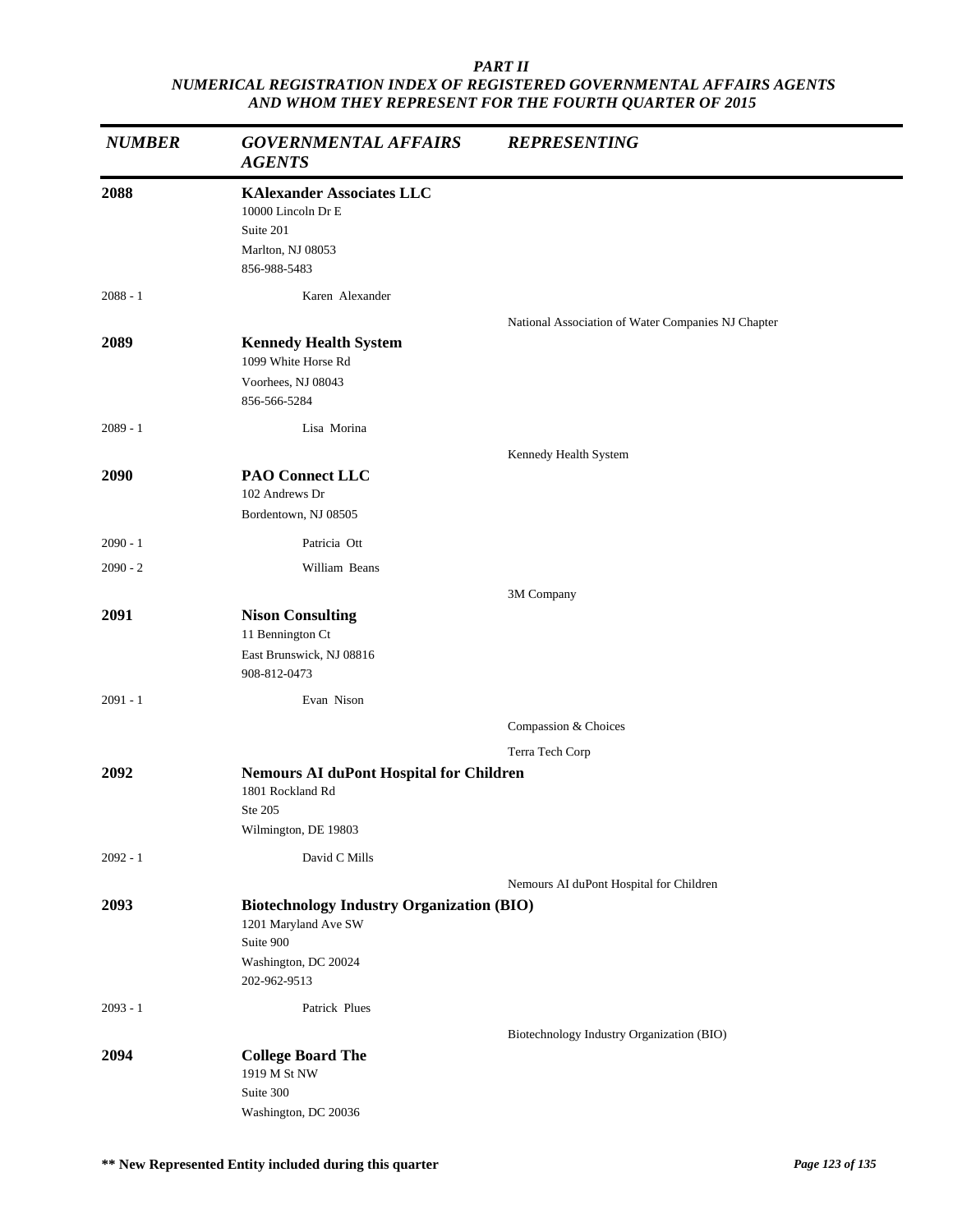| <b>NUMBER</b> | <b>GOVERNMENTAL AFFAIRS</b><br><b>AGENTS</b>                                                   | <b>REPRESENTING</b>                                                                                                  |
|---------------|------------------------------------------------------------------------------------------------|----------------------------------------------------------------------------------------------------------------------|
| $2094 - 2$    | Michael O'Sullivan                                                                             |                                                                                                                      |
|               |                                                                                                | College Board The                                                                                                    |
| 2096          | JPMorgan Chase & Co<br>270 Park Ave<br>New York, NY 10017                                      |                                                                                                                      |
| $2096 - 1$    | Robert Tartaglia                                                                               |                                                                                                                      |
|               |                                                                                                | JPMorgan Chase & Co                                                                                                  |
| 2097          | <b>Brach Eichler Government Affairs</b><br>156 W State St<br>Trenton, NJ 08608<br>609-695-6664 |                                                                                                                      |
| $2097 - 1$    | Rocco Iossa                                                                                    |                                                                                                                      |
|               |                                                                                                | DJO Coalition                                                                                                        |
|               |                                                                                                | Franklin Care Center                                                                                                 |
|               |                                                                                                | Generic Pharmaceutical Association                                                                                   |
|               |                                                                                                | Interstate Outdoor Advertising Inc                                                                                   |
|               |                                                                                                | McCormick & Taylor                                                                                                   |
|               |                                                                                                | Mt Olive Board of Education                                                                                          |
|               |                                                                                                | NJ Spine Society                                                                                                     |
|               |                                                                                                | Phillips 66 Company                                                                                                  |
|               |                                                                                                | Pier Village I and II Urban Renewal Co LLC                                                                           |
|               |                                                                                                | R&R Marketing                                                                                                        |
|               |                                                                                                | <b>Scafar Contracting</b>                                                                                            |
| 2098          | Pearlman & Miranda LLC<br>2 Broad St<br>Suite 510<br>Bloomfield, NJ 07003                      |                                                                                                                      |
| $2098 - 1$    | Stephen Pearlman                                                                               |                                                                                                                      |
| $2098 - 2$    | Patricia Ryou                                                                                  |                                                                                                                      |
| $2098 - 3$    | Adam Peterson                                                                                  |                                                                                                                      |
| $2098 - 4$    | Grace Chun                                                                                     |                                                                                                                      |
|               |                                                                                                | Fishermen's Energy LLC                                                                                               |
|               |                                                                                                | Forest City Residential Group/GS FC Jersey City Pep 1 Urban Renwal<br>LLC and GS FC Jersey Pep 2 Urban Renewal LLC** |
|               |                                                                                                | Hugo Neu Kearny Development LLC                                                                                      |
|               |                                                                                                | iStar Financial Inc**                                                                                                |
|               |                                                                                                | New Meadowlands Racetrack LLC                                                                                        |
| 2099          | <b>Bayer Corporation</b><br>100 Bayer Blvd<br>PO Box 915<br>Whippany, NJ 07981                 |                                                                                                                      |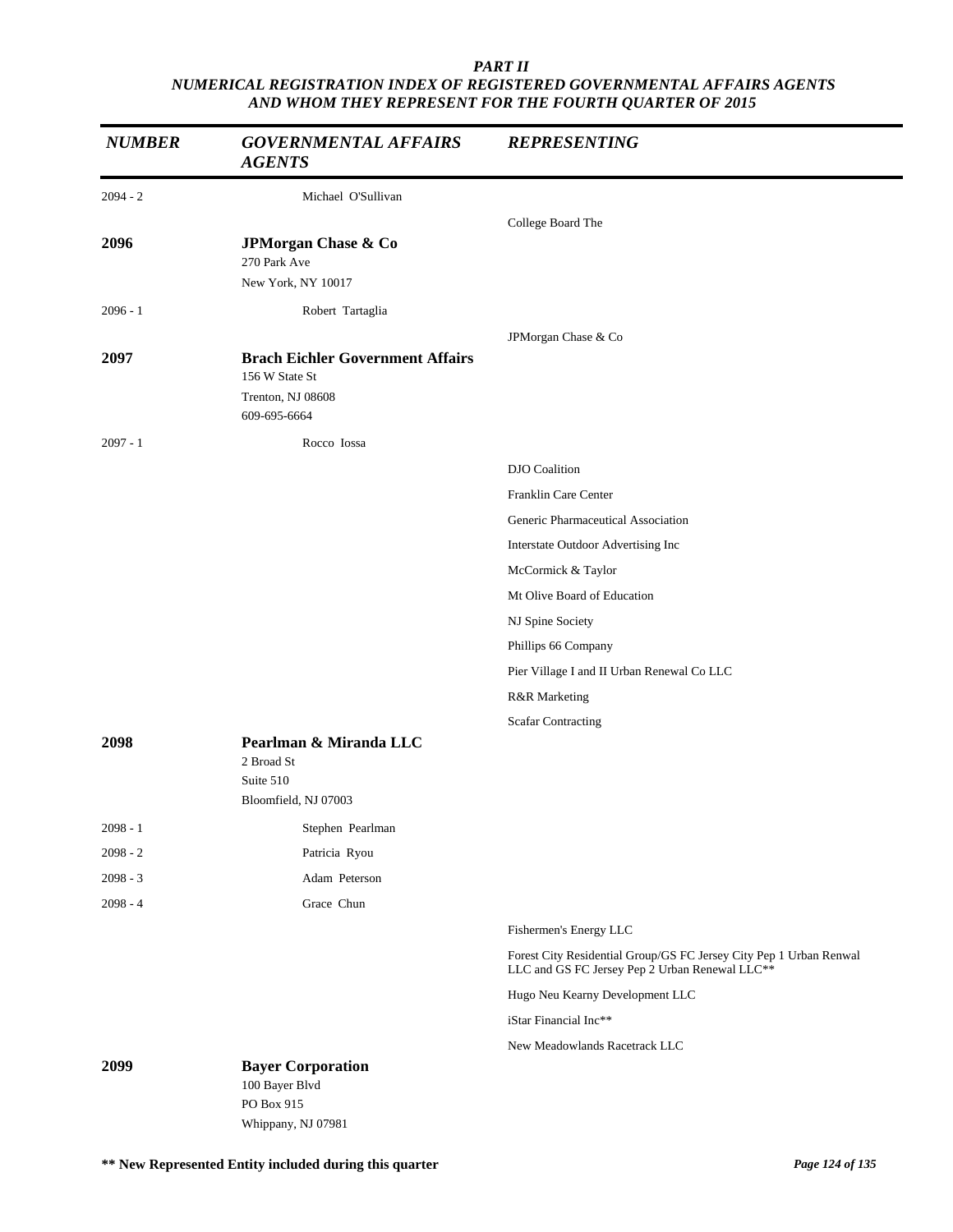| <b>NUMBER</b> | <b>GOVERNMENTAL AFFAIRS</b><br><b>AGENTS</b>                                                                     | <b>REPRESENTING</b>                                                 |
|---------------|------------------------------------------------------------------------------------------------------------------|---------------------------------------------------------------------|
| $2099 - 1$    | Charles Leitgeb                                                                                                  |                                                                     |
|               |                                                                                                                  | <b>Bayer Corporation</b>                                            |
| 2101          | Anti-Poverty Network of NJ / Catholic Charities Dioceses of Trenton<br>383 W State St<br>Trenton, NJ 08607       |                                                                     |
| $2101 - 1$    | Serena Rice                                                                                                      |                                                                     |
|               |                                                                                                                  | Anti-Poverty Network of NJ / Catholic Charities Dioceses of Trenton |
| 2103          | Virginia Plaza<br>5 Wedgewood Ct                                                                                 |                                                                     |
|               | Belle Mead, NJ 08502<br>609-577-1317                                                                             |                                                                     |
| $2103 - 1$    | Virginia Plaza                                                                                                   |                                                                     |
|               |                                                                                                                  | Otsuka Pharmaceutical Development & Commercialization               |
| 2104          | <b>CA</b> Inc<br>200 Princeton S Corp Center<br>Suite 400<br>Ewing, NJ 08628<br>609-583-9600                     |                                                                     |
| $2104 - 1$    | James Schnitzlein                                                                                                |                                                                     |
|               |                                                                                                                  | CA Inc                                                              |
| 2105          | <b>Gilead Sciences Inc</b><br>333 Lakeside Dr                                                                    |                                                                     |
|               | Foster City, CA 94404                                                                                            |                                                                     |
| $2105 - 2$    | Anna Ford                                                                                                        |                                                                     |
|               |                                                                                                                  | Gilead Sciences Inc                                                 |
| 2106          | <b>RCN</b> Capital LLC<br>75 Gerber Rd East<br>South Windsor, CT 06074<br>844-876-8467                           |                                                                     |
| $2106 - 1$    | Darnell Goldson                                                                                                  |                                                                     |
|               |                                                                                                                  | RCN Capital LLC/US Minority Ticketing Group (USMTG)                 |
| 2107          | <b>Alliance for American Manufacturing</b><br>711 D St NW<br>3rd Fl<br>Washington, DC 20004<br>202-393-3430      |                                                                     |
| $2107 - 1$    | Brian Lombardozzi                                                                                                |                                                                     |
| 2108          | <b>WellCare Health Plans Inc</b><br>8735 Henderson Rd<br>Building 1<br>2nd Fl<br>Tampa, FL 33634<br>813-206-5196 | Alliance for American Manufacturing                                 |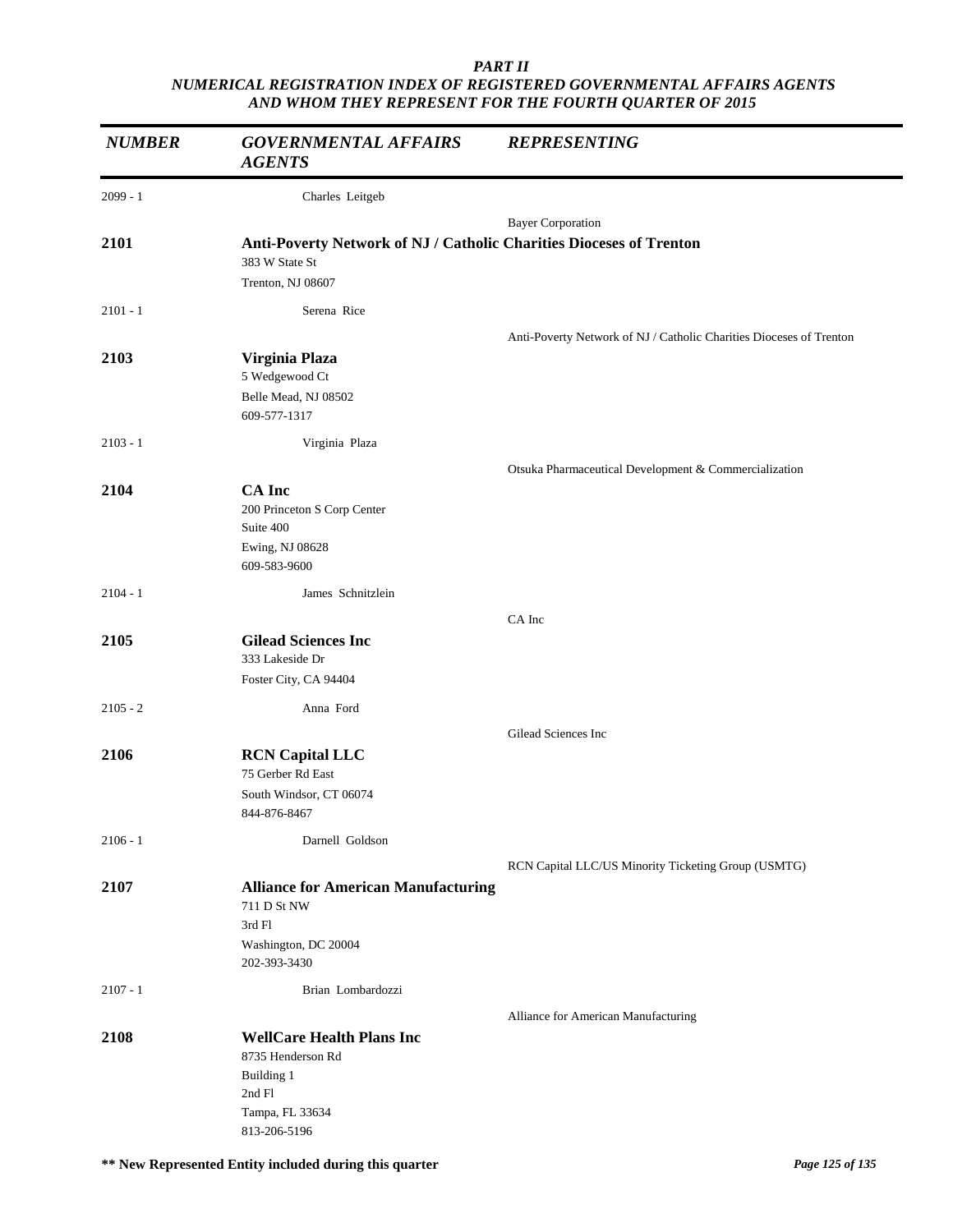| <b>NUMBER</b> | <b>GOVERNMENTAL AFFAIRS</b><br><b>AGENTS</b>                                                   | <b>REPRESENTING</b>                                  |
|---------------|------------------------------------------------------------------------------------------------|------------------------------------------------------|
| $2108 - 1$    | Elizabeth Cahn Goodman                                                                         |                                                      |
|               |                                                                                                | WellCare Health Plans Inc                            |
| 2111          | Leukemia & Lymphoma Society<br>10 G St NE<br>Suite 501<br>Washington, DC 20002<br>609-937-0743 |                                                      |
| $2111 - 1$    | Marialanna Lee                                                                                 |                                                      |
|               |                                                                                                | Leukemia & Lymphoma Society                          |
| 2112          | <b>CarePoint Health</b><br>10 Exchange Pl<br>16th Fl<br>Jersey City, NJ 07302<br>201-821-8900  |                                                      |
| $2112 - 1$    | Randy Minniear                                                                                 |                                                      |
|               |                                                                                                | CarePoint Health                                     |
| 2114          | <b>Mercury Public Affairs</b><br>222 W State St<br>Suite 301<br>Trenton, NJ 08608              |                                                      |
| $2114 - 1$    | Conor Fennessy                                                                                 |                                                      |
| $2114 - 2$    | Michael Soliman                                                                                |                                                      |
|               |                                                                                                | Better Education for Kids - NJ                       |
|               |                                                                                                | Helicopter Tourism & Jobs Council                    |
|               |                                                                                                | M Contemporaries**                                   |
|               |                                                                                                | Morris Companies The                                 |
|               |                                                                                                | National Public Finance Guarantee                    |
|               |                                                                                                | NCP East Rutherford Holdings LLC**                   |
|               |                                                                                                | Partnership for a New American Economy Action Fund** |
|               |                                                                                                | Pet Industry Joint Advisory Council (PIJAC)          |
|               |                                                                                                | Streamwood Company                                   |
|               |                                                                                                | Township of Weehawken                                |
|               |                                                                                                | US Commission on Fireworks Safety**                  |
| 2115          | Van Wagner Government Affairs LLC<br>3 Timber Dr                                               |                                                      |
|               | Ocean, NJ 07712<br>609-575-9497                                                                |                                                      |
| $2115 - 1$    | Richard Van Wagner                                                                             |                                                      |
|               |                                                                                                | American Insurance Association                       |
|               |                                                                                                | Citigroup Management Corp                            |
|               |                                                                                                | CSX Transportation                                   |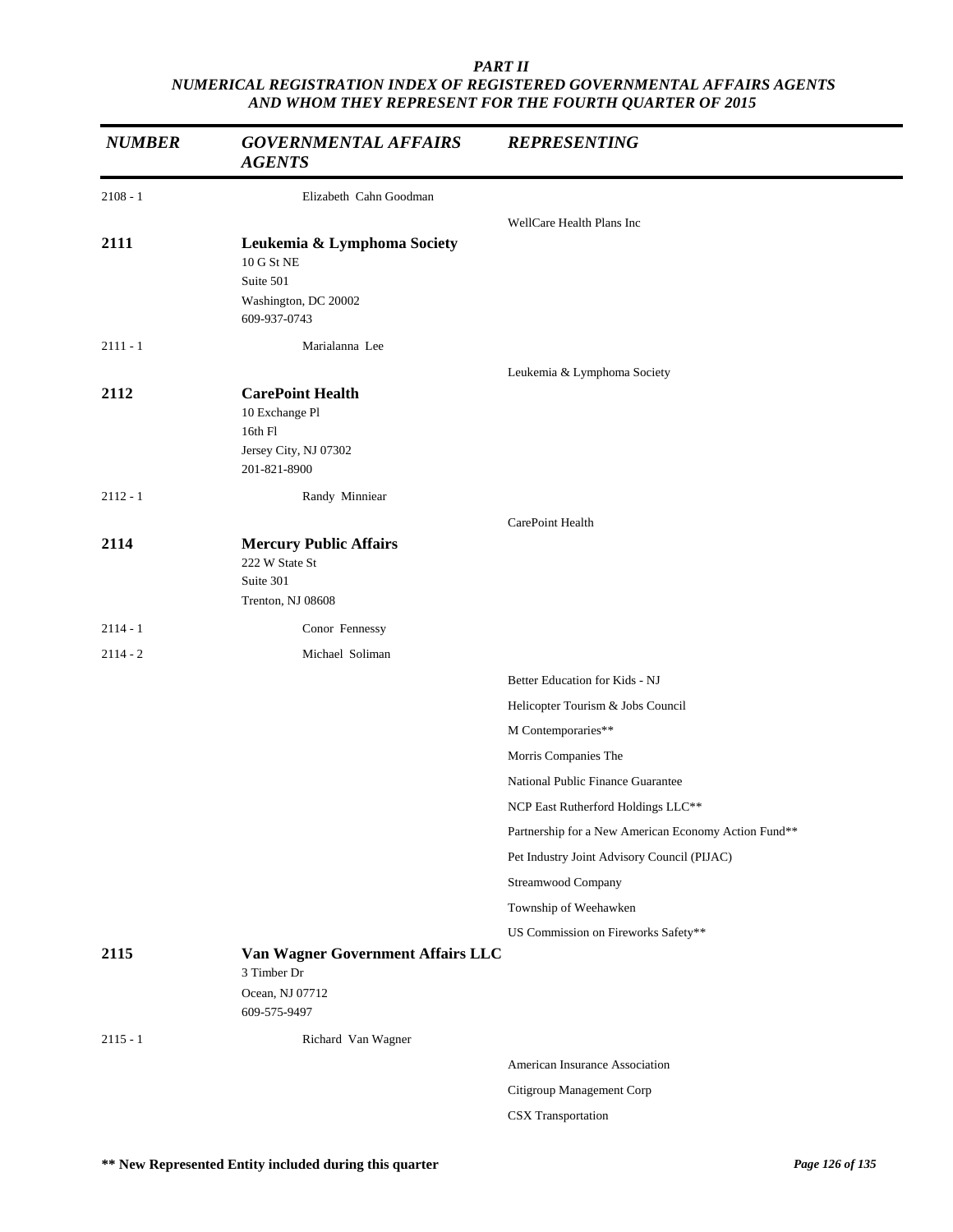| <b>NUMBER</b> | <b>GOVERNMENTAL AFFAIRS</b><br><b>AGENTS</b>                                         | <b>REPRESENTING</b>                                            |
|---------------|--------------------------------------------------------------------------------------|----------------------------------------------------------------|
|               |                                                                                      | Devry University                                               |
|               |                                                                                      | Eckert Seamans Cherin & Mellott LLC                            |
|               |                                                                                      | <b>Fister Automotive Inc</b>                                   |
|               |                                                                                      | Horizon Blue Cross & Blue Shield                               |
|               |                                                                                      | IHeartMedia Inc, Clear Channel Outdoor and Affiliated Entities |
|               |                                                                                      | International Fidelity Insurance Co                            |
|               |                                                                                      | NJ Association of Mutual Insurance Companies                   |
|               |                                                                                      | NJ Health Care Quality Institute                               |
|               |                                                                                      | United New Jersey Sandy Hook Pilots Benevolent Association     |
| 2117          | <b>Better Education Institute</b><br>11 Commerce Dr<br>Cranford, NJ 07016            |                                                                |
| $2117 - 1$    | Shelley Skinner                                                                      |                                                                |
|               |                                                                                      | <b>Better Education Institute</b>                              |
| 2118          | <b>NJ Environmental Lobby</b><br>204 W State St                                      |                                                                |
|               | Trenton, NJ 08608<br>609-396-3774                                                    |                                                                |
| $2118 - 1$    | Noemi de la Puente                                                                   |                                                                |
|               |                                                                                      | NJ Environmental Lobby                                         |
| 2120          | Law Offices of Lynda Hinkle LLC<br>900 Route 168<br>Suite A-5<br>Blackwood, NJ 08012 |                                                                |
|               | 856-227-7888                                                                         |                                                                |
| $2120 - 1$    | Lynda Hinkle                                                                         |                                                                |
| $2120 - 2$    | David Spector                                                                        |                                                                |
| 2121          | <b>JPMorgan Securities LLC</b><br>383 Madison Ave<br>New York, NY 10179              | Independent Agent                                              |
|               |                                                                                      |                                                                |
| $2121 - 1$    | Michael Britchkow                                                                    |                                                                |
| $2121 - 2$    | Mary DiMartino                                                                       |                                                                |
| $2121 - 3$    | Alan Jaffe                                                                           |                                                                |
| $2121 - 4$    | Peter Weiss                                                                          |                                                                |
| $2121 - 5$    | Mark Liff                                                                            | JPMorgan Securities LLC                                        |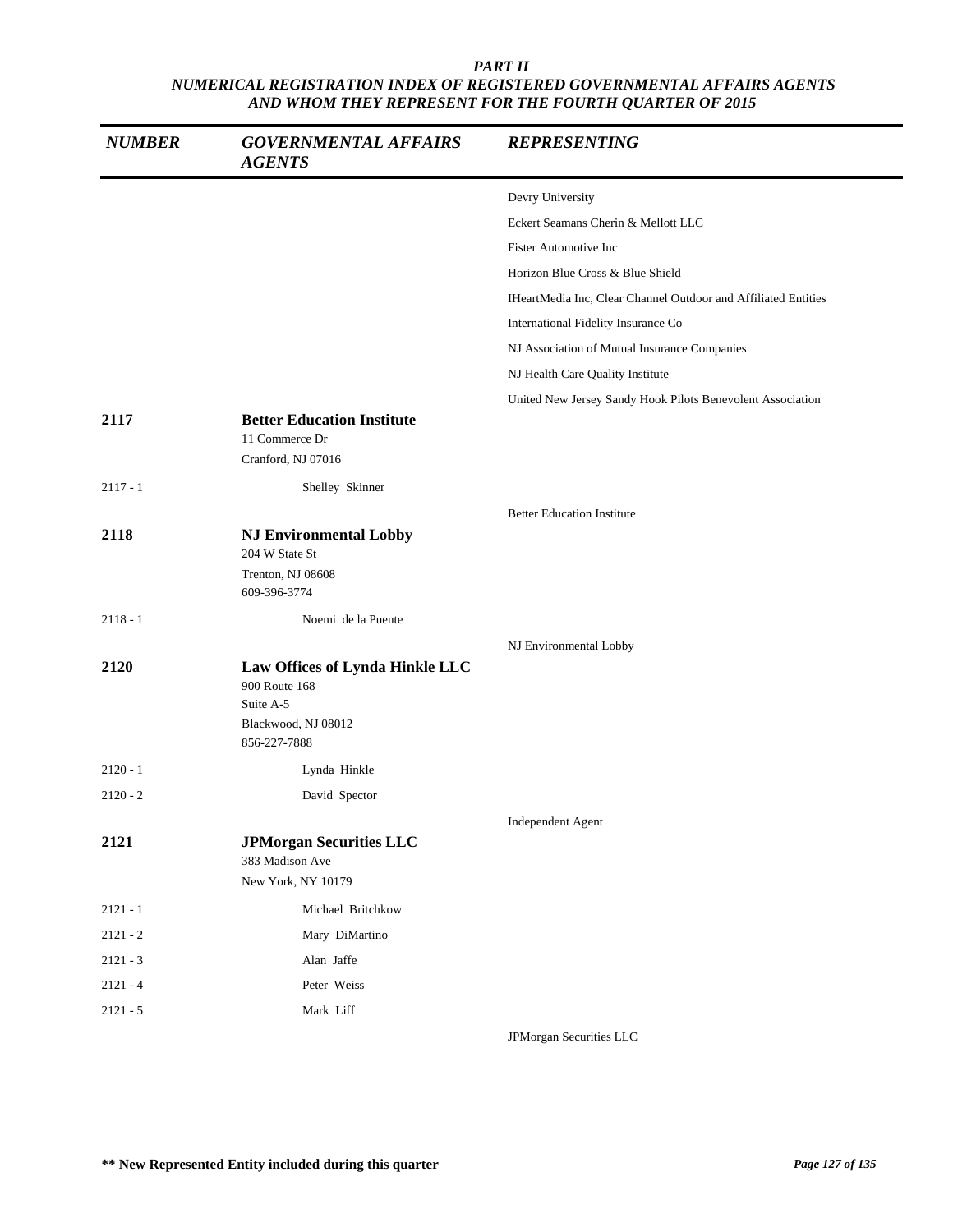| <b>NUMBER</b> | <b>GOVERNMENTAL AFFAIRS</b><br><b>AGENTS</b>                                                                   | <b>REPRESENTING</b>               |
|---------------|----------------------------------------------------------------------------------------------------------------|-----------------------------------|
| 2122          | <b>Biogen</b><br>601 Pennsylvania Ave NW<br>Suite 720<br>Washington, DC 20004<br>202-741-0381                  |                                   |
| $2122 - 1$    | John Gibson                                                                                                    |                                   |
| 2123          | <b>NJ Restaurant Association</b><br>126 W State St<br>Trenton, NJ 08608<br>609-599-3316                        | Biogen                            |
| $2123 - 1$    | Marilou Halvorsen                                                                                              |                                   |
| 2124          | <b>Nationwide</b><br>One Nationwide Plaza<br>Columbus, OH 43215-2220                                           | NJ Restaurant Association         |
| $2124 - 1$    | Kristofer Snader                                                                                               |                                   |
| 2125          | <b>Carolyn Fefferman Consulting LLC</b><br>39 Ross Rd<br>Livingston, NJ 07039                                  | Nationwide                        |
| $2125 - 1$    | Carolyn Fefferman                                                                                              |                                   |
| 2127          | <b>LRM Consulting LLC</b><br>110 Heather Dr<br>New Hope, PA 18938<br>609-577-2508                              | Independent Agent**               |
| $2127 - 1$    | Lori Maloney                                                                                                   |                                   |
| 2128          | <b>Family Planning Association of NJ</b><br>151 Washington St<br>2nd Floor<br>Newark, NJ 07102<br>973-622-2425 | NJ State YMCA Alliance            |
| $2128 - 1$    | Sarah Kate Clark                                                                                               |                                   |
| 2129          | Lisa Yakomin<br>50 Stonewall Ct<br>Woodcliff Lake, NJ 07677                                                    | Family Planning Association of NJ |
| $2129 - 1$    | Lisa Yakomin                                                                                                   |                                   |

Association of Bi-State Motor Carriers Inc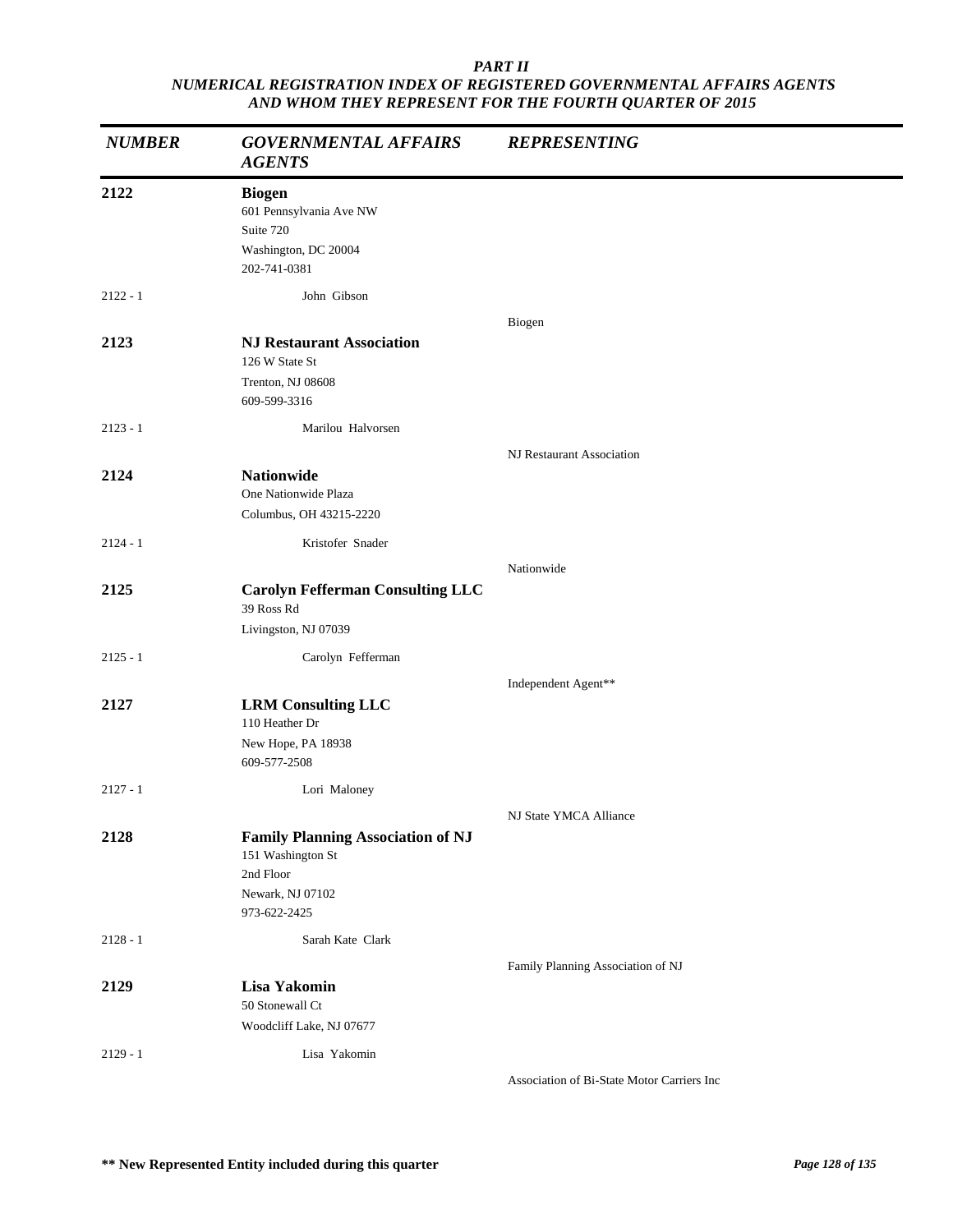| <b>NUMBER</b> | <b>GOVERNMENTAL AFFAIRS</b><br><b>AGENTS</b>                                                                     | <b>REPRESENTING</b>                    |
|---------------|------------------------------------------------------------------------------------------------------------------|----------------------------------------|
| 2130          | <b>Vertex Pharmaceuticals Inc</b><br>50 Northern Avenue<br>Boston, MA 02210                                      |                                        |
| $2130 - 1$    | Paul Pereira                                                                                                     |                                        |
| 2131          | <b>Everytown for Gun Safety Action Fund</b><br>PO Box 4184<br>New York, NY 10163<br>646-324-8250                 | Vertex Pharmaceuticals Inc             |
| $2131 - 3$    | Pedro Morillas                                                                                                   |                                        |
| 2132          | <b>Essex Equity Management LLC</b><br>7 Columbia Turnpike<br>Suite 201<br>Florham Park, NJ 07932<br>973-220-6392 | Everytown for Gun Safety Action Fund** |
| $2132 - 1$    | Sam Crane                                                                                                        |                                        |
| 2133          | <b>Stephen Reid Associates</b><br>616 New Jersey Ave<br>Point Pleasant Beach, NJ 08742<br>732-740-6514           | Essex Equity Management LLC            |
| $2133 - 1$    | Stephen Reid                                                                                                     |                                        |
|               |                                                                                                                  | Liberty Natural Gas                    |
|               |                                                                                                                  | Pennrose Properties                    |
| 2134          | <b>Bank of America NA</b><br>100 N Tryon St<br>NC1-007-22-32<br>Charlotte, NC 28255                              | Swanborne LLC                          |
| $2134 - 1$    | Lauren Boczkowski                                                                                                |                                        |
| 2135          | <b>SolarCity</b><br>155 Water St<br>Brooklyn, NY 11201                                                           | <b>Bank of America NA</b>              |
| $2135 - 1$    | Chris Ercoli                                                                                                     |                                        |
| $2135 - 2$    | Jessica Reinhardt                                                                                                |                                        |
| $2135 - 3$    | David Schatz                                                                                                     |                                        |
| 2136          | <b>SAS Institute Inc</b><br>100 SAS Campus Dr<br>Cary, NC 27513                                                  | SolarCity                              |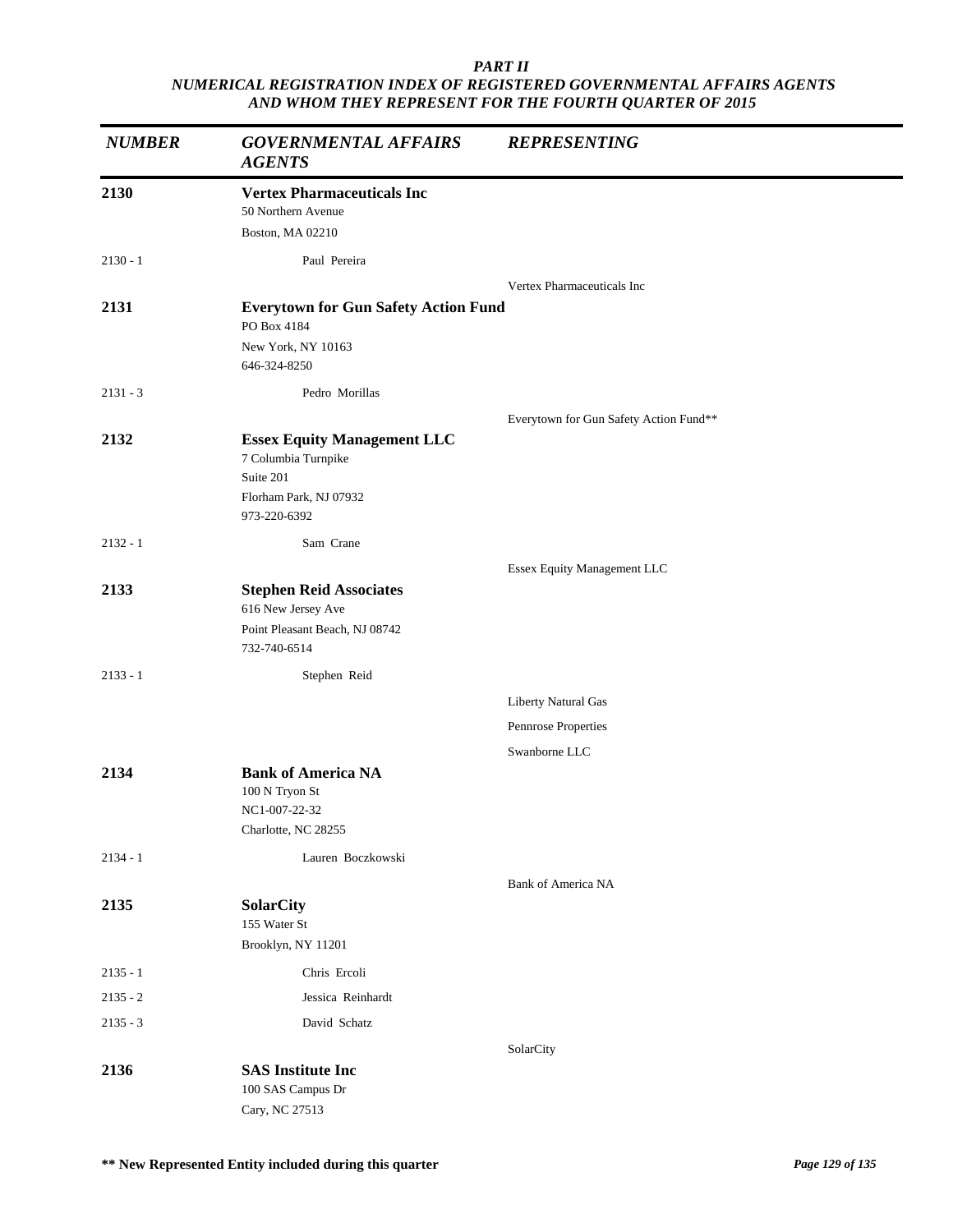| <b>NUMBER</b> | <b>GOVERNMENTAL AFFAIRS</b><br><b>AGENTS</b>    | <b>REPRESENTING</b>                       |
|---------------|-------------------------------------------------|-------------------------------------------|
| $2136 - 1$    | Joseph Polizzi                                  |                                           |
|               |                                                 | SAS Institute Inc                         |
| 2137          | Nicola Bocour                                   |                                           |
|               | 15 Fairfield St<br>Montclair, NJ 07042          |                                           |
| $2137 - 1$    | Nicola Bocour                                   |                                           |
|               |                                                 |                                           |
| 2138          | <b>Ethan Andersen</b>                           | Americans for Responsible Solutions       |
|               | 39 Johnson Ln                                   |                                           |
|               | Jackson, NJ 08527                               |                                           |
|               | 732-207-6771                                    |                                           |
| $2138 - 1$    | Ethan Andersen                                  |                                           |
|               |                                                 | Compassion & Choices                      |
| 2139          | Dughi Hewit & Domalewski PC<br>340 N Ave        |                                           |
|               | Cranford, NJ 07016<br>908-272-0200              |                                           |
| $2139 - 1$    | Brandon Minde                                   |                                           |
| $2139 - 2$    | Craig Domalewski                                |                                           |
|               |                                                 | National Railroad Passenger Corp (Amtrak) |
| 2140          | <b>Lilly USA LLC</b><br>19 Jennifer Ln          |                                           |
|               | Dillsburg, PA 17019<br>717-609-5961             |                                           |
| $2140 - 1$    | Timothy Lyden                                   |                                           |
|               |                                                 | Lilly USA LLC                             |
| 2141          | C & L Partners LLC                              |                                           |
|               | 101 S Warren St                                 |                                           |
|               | Suite C<br>Trenton, NJ 08608                    |                                           |
|               | 609-392-2332                                    |                                           |
| $2141 - 1$    | William Layton                                  |                                           |
|               |                                                 | <b>MGM Resorts International</b>          |
| 2142          | <b>Coach USA</b>                                |                                           |
|               | 160 S Route 17 N<br>Paramus, NJ 07652           |                                           |
|               |                                                 |                                           |
| $2142 - 1$    | Sean Hughes                                     |                                           |
| 2143          | Law Offices of James C Dezao PA                 | Coach USA                                 |
|               | 322 US Highway 46                               |                                           |
|               | Suite 120                                       |                                           |
|               | Parsippany-Troy Hills, NJ 07054<br>973-808-8900 |                                           |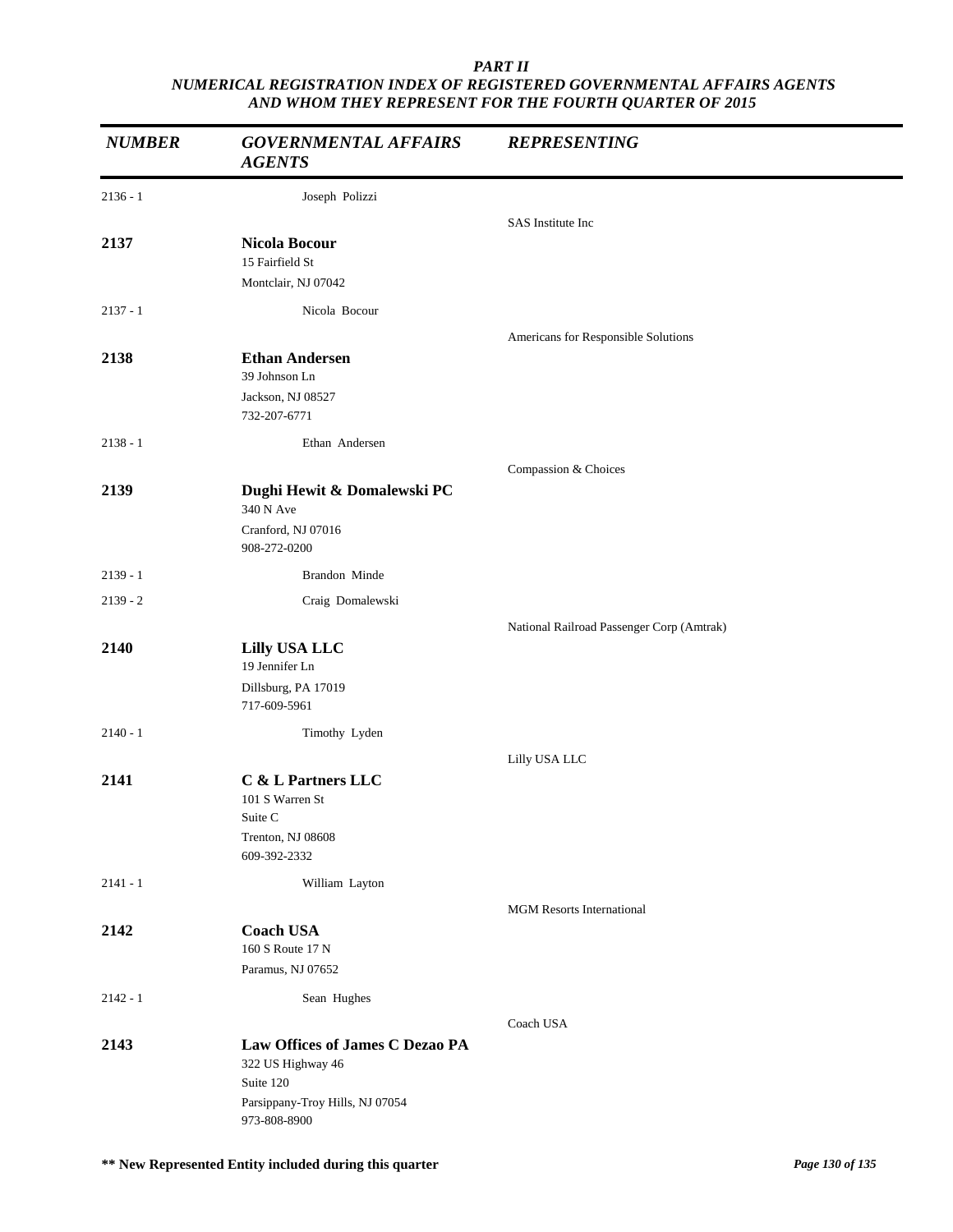| <b>NUMBER</b> | <b>GOVERNMENTAL AFFAIRS</b><br><b>AGENTS</b>                                                                                             | <b>REPRESENTING</b>                                |
|---------------|------------------------------------------------------------------------------------------------------------------------------------------|----------------------------------------------------|
| $2143 - 1$    | James Dezao                                                                                                                              |                                                    |
|               |                                                                                                                                          | Baranda Café & Restaurant                          |
|               |                                                                                                                                          | Beirut Restaurant                                  |
|               |                                                                                                                                          | Palace Restaurant The                              |
| 2145          | <b>Stateside Associates</b><br>2300 Clarendon Blvd<br>4th Fl<br>Arlington, VA 22201<br>703-525-7400                                      |                                                    |
| $2145 - 1$    | Robert Holden                                                                                                                            |                                                    |
|               |                                                                                                                                          | National Association of Vision Care Plans          |
| 2146          | <b>NJ Charter Schools Association</b><br>1 AAA Dr<br>Suite 201<br>Hamilton, NJ 08691<br>609-989-9700                                     |                                                    |
| $2146 - 1$    | Donna Siminski                                                                                                                           |                                                    |
|               |                                                                                                                                          | NJ Charter Schools Assoc                           |
| 2147          | <b>K Street Public Affairs LLC</b><br>128 W State St<br>Trenton, NJ 08608<br>609-530-5609                                                |                                                    |
| $2147 - 1$    | Karen Kominsky                                                                                                                           |                                                    |
| $2147 - 2$    | Lou Cappelli                                                                                                                             |                                                    |
|               |                                                                                                                                          | General Motors LLC                                 |
|               |                                                                                                                                          | Horizon Blue Cross/Blue Shield of NJ               |
|               |                                                                                                                                          | Shore Memorial Medical Center                      |
|               |                                                                                                                                          | Vertex Pharmaceuticals Inc                         |
|               |                                                                                                                                          | Wal-Mart Stores Inc                                |
| 2148          | <b>CSX</b><br>600 Water St<br>Jacksonville, FL 32202                                                                                     |                                                    |
| $2148 - 1$    | Rodney Oglesby                                                                                                                           |                                                    |
|               |                                                                                                                                          | <b>CSX</b>                                         |
| 2149          | <b>International Fragrance Association, North America</b><br>1655 Fort Myer Dr<br>Suite 875<br>North Arlington, VA 22209<br>571-317-1500 |                                                    |
| $2149 - 1$    | Megan Ekstrom                                                                                                                            |                                                    |
|               |                                                                                                                                          | International Fragrance Association, North America |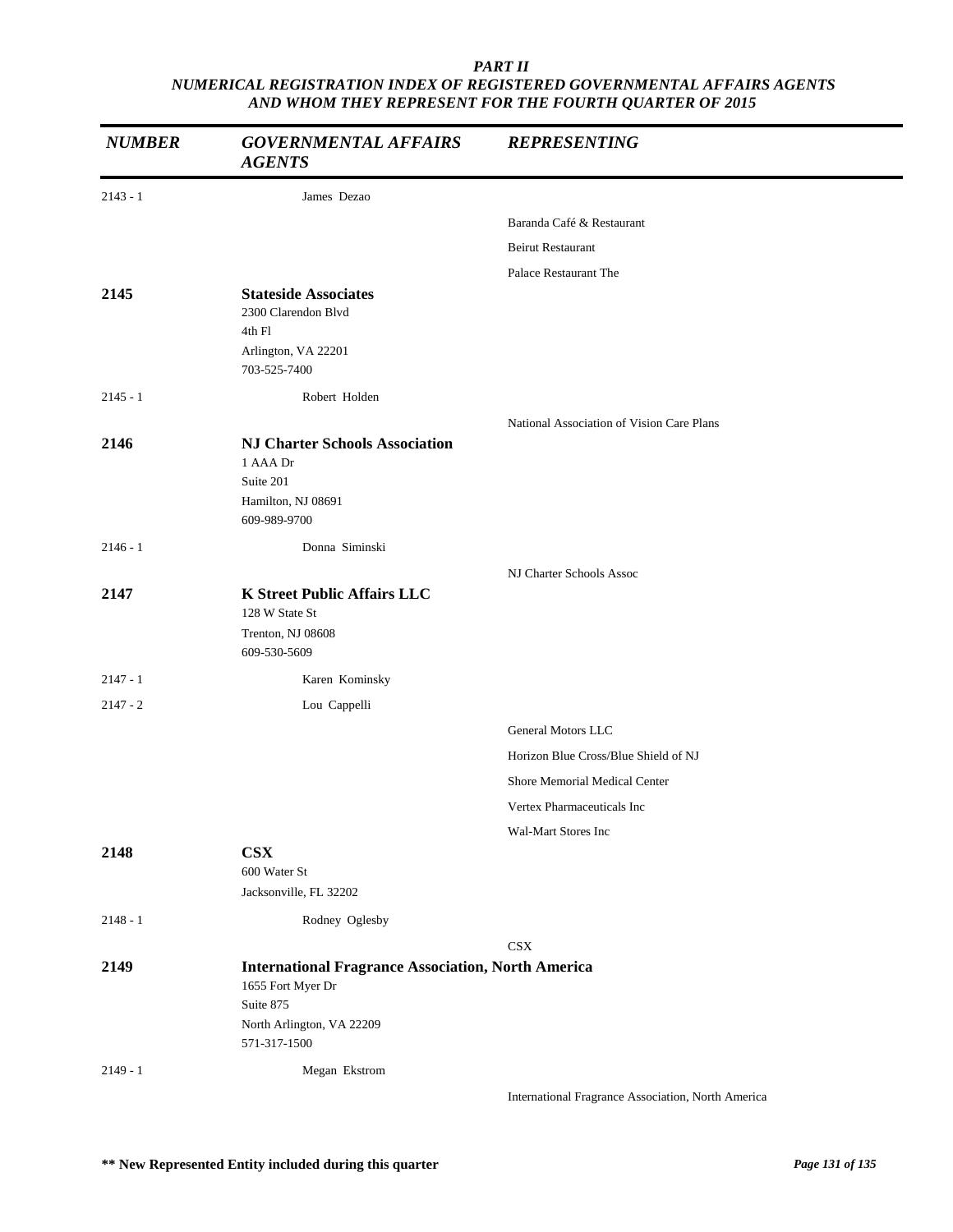| <b>NUMBER</b> | <b>GOVERNMENTAL AFFAIRS</b><br><b>AGENTS</b>                                                         | <b>REPRESENTING</b>                                                                                    |
|---------------|------------------------------------------------------------------------------------------------------|--------------------------------------------------------------------------------------------------------|
| 2150          | <b>Elizabethtown Gas</b><br>520 Green Ln<br>Union, NJ 07083<br>908-662-8457                          |                                                                                                        |
| $2150 - 1$    | Tina Earley                                                                                          |                                                                                                        |
|               |                                                                                                      | Elizabethtown Gas                                                                                      |
| 2151          | <b>Liberty Consulting LLC</b><br>2 Quiet Acres<br>Whitehouse Station, NJ 08889<br>908-751-4661       |                                                                                                        |
| $2151 - 1$    | Peter Lillo                                                                                          |                                                                                                        |
|               |                                                                                                      | American College of Nurse Midwives - NJ Chapter                                                        |
|               |                                                                                                      | <b>American Heart Assoc</b>                                                                            |
|               |                                                                                                      | <b>Hunterdon Medical Center</b>                                                                        |
|               |                                                                                                      | Mima Healthcare                                                                                        |
|               |                                                                                                      | NJ Association of Community Providers                                                                  |
| 2152          | <b>Energy Marketing LLC</b> )<br>12 Greenway Plaza<br>Suite 600<br>Houston, TX 77046                 | Direct Energy (Direct Energy Services LLC, Direct Energy Business LLC, Direct                          |
| $2152 - 1$    | Robert L Gibbs                                                                                       |                                                                                                        |
|               |                                                                                                      | Direct Energy (Direct Energy Services LLC, Direct Energy Business<br>LLC, Direct Energy Marketing LLC) |
| 2153          | Nehmad Perillo & Davis PC<br>4030 Ocean Heights Ave<br>Egg Harbor Township, NJ 08234<br>609-927-1177 |                                                                                                        |
| $2153 - 1$    | Keith Davis                                                                                          |                                                                                                        |
|               |                                                                                                      | Independent Agent                                                                                      |
| 2154          | <b>ADS Ventures</b><br>3 Post Office Square<br>8th Floor<br>Boston, MA 02119<br>617-236-5830         |                                                                                                        |
| $2154 - 1$    | Emily Kowtoniuk                                                                                      |                                                                                                        |
| $2154 - 2$    | Liesl Grebenstein                                                                                    |                                                                                                        |
|               |                                                                                                      | <b>Magellan Diagnostics</b>                                                                            |
|               |                                                                                                      | Prolacta Bioscience                                                                                    |
| 2155          | Valluzzo Governmental Strategies LLC<br>2017 Patapsco Dr<br>Apex, NC 27523                           |                                                                                                        |
| $2155 - 1$    | Francis Valluzzo                                                                                     |                                                                                                        |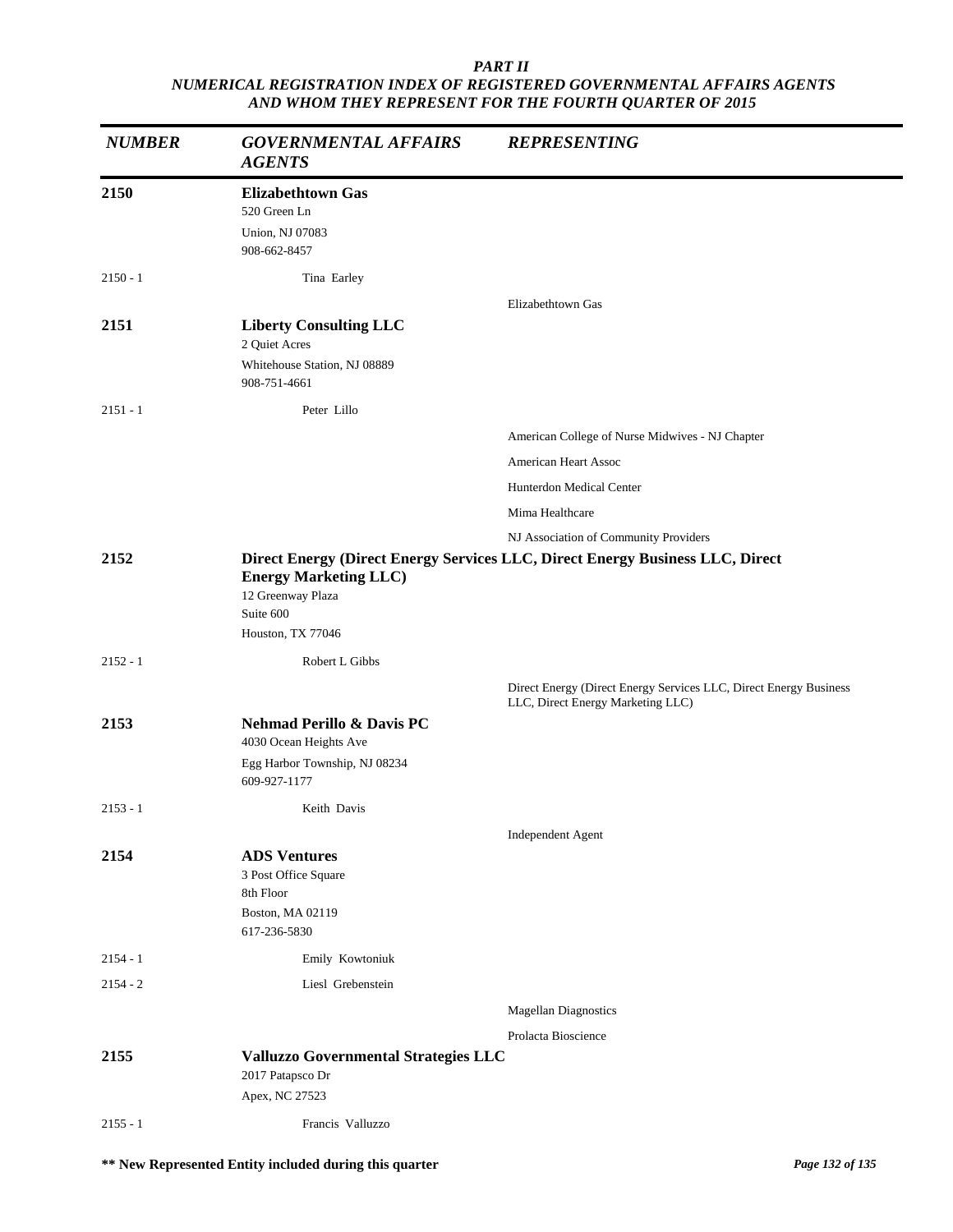| <b>NUMBER</b> | <b>GOVERNMENTAL AFFAIRS</b><br><b>AGENTS</b>                                                                               | <b>REPRESENTING</b>                          |
|---------------|----------------------------------------------------------------------------------------------------------------------------|----------------------------------------------|
|               |                                                                                                                            | Dell                                         |
| 2156          | <b>Dentons US LLP</b><br>111 Washington Ave<br>7th Fl<br>Albany, NY 12210<br>518-935-2400                                  |                                              |
| $2156 - 2$    | Benjamin Kern                                                                                                              |                                              |
|               |                                                                                                                            | ALS Association Greater New York Chapter     |
| 2157          | <b>Greenvale Strategies LLC</b><br>75 Washington Valley Rd<br>CN753<br>Suite 135<br>Bedminster, NJ 07921                   |                                              |
| $2157 - 1$    | Michael Pock                                                                                                               |                                              |
|               |                                                                                                                            | Brooks Bawden LLC via Vigilant Solutions Inc |
| 2158          | <b>Unchained At Last Inc</b><br>208 Lenox Ave #189<br>Westfield, NJ 07090<br>732-995-9861                                  |                                              |
| $2158 - 1$    | Fraidy Reiss                                                                                                               |                                              |
|               |                                                                                                                            | Unchained At Last Inc                        |
| 2159          | William J Brennan Jr Center for Justice Inc<br>161 Avenue of the Americas<br>12th Fl<br>New York, NY 10013<br>646-292-8310 |                                              |
| $2159 - 1$    | Jennifer Clark                                                                                                             |                                              |
| 2160          | <b>Uber Technologies Inc</b><br>1455 Market St<br>4th Fl<br>San Francisco, CA 94105                                        | William J Brennan Jr Center for Justice Inc  |
| $2160 - 1$    | Nicole Benincasa                                                                                                           |                                              |
| $2160 - 2$    | Ana Mahony                                                                                                                 |                                              |
| $2160 - 3$    | Josh Gold                                                                                                                  |                                              |
|               |                                                                                                                            | Uber Technologies Inc                        |
| 2161          | <b>Americans for Prosperity</b><br>550 W Main St<br>Suite 5<br>Boonton, NJ 07005<br>703-224-3200                           |                                              |
| $2161 - 1$    | Erica Jedynak                                                                                                              |                                              |
|               |                                                                                                                            | Americans for Prosperity                     |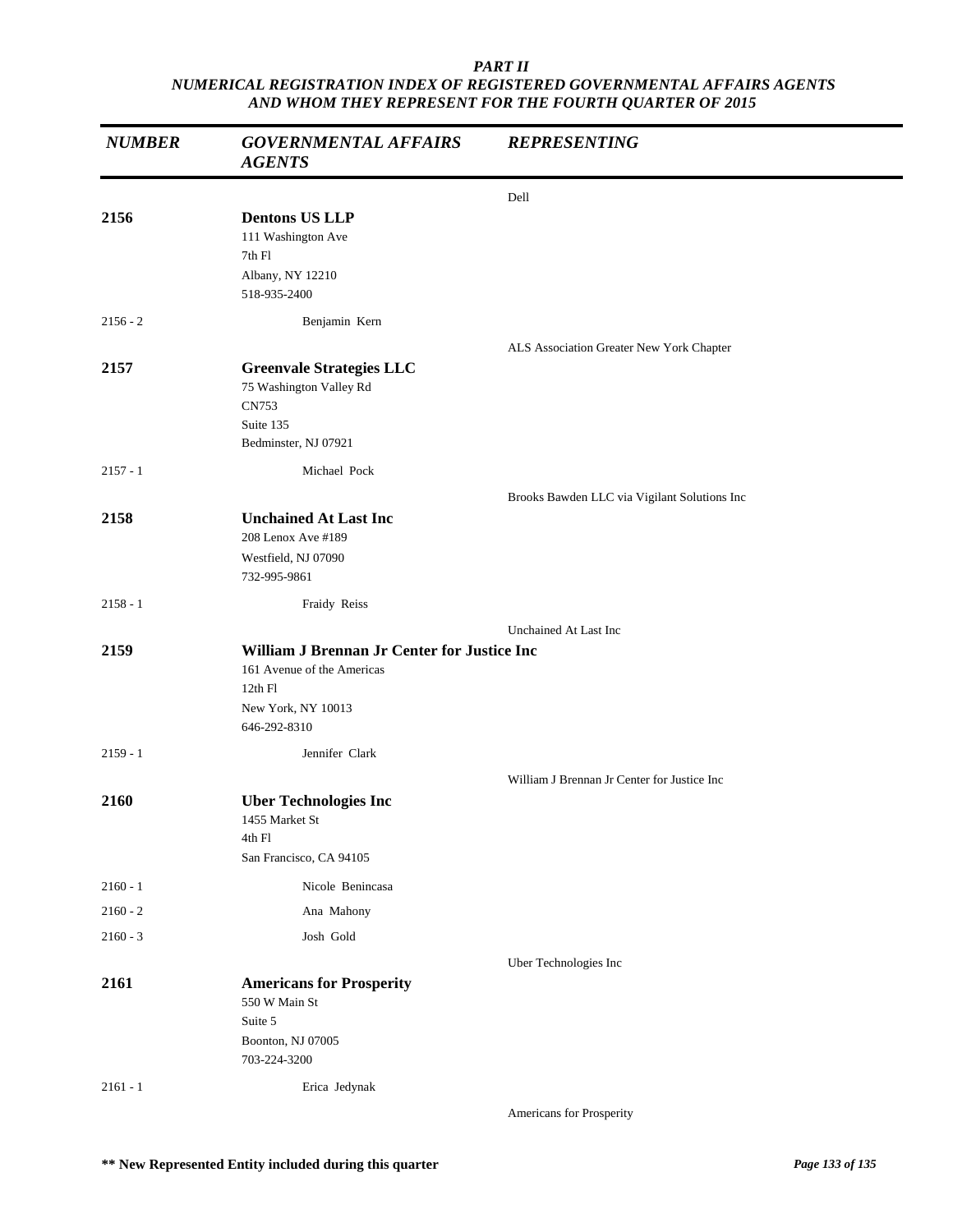| <b>NUMBER</b> | <b>GOVERNMENTAL AFFAIRS</b><br><b>AGENTS</b>                                                           | <b>REPRESENTING</b>                      |  |
|---------------|--------------------------------------------------------------------------------------------------------|------------------------------------------|--|
| 2162          | Hill Wallack Government Affairs LLC                                                                    |                                          |  |
|               | 21 Roszel Rd                                                                                           |                                          |  |
|               | Princeton, NJ 08540<br>609-924-0808                                                                    |                                          |  |
| $2162 - 1$    | Ronald Perl                                                                                            |                                          |  |
|               |                                                                                                        | Independent Agent                        |  |
| 2163          | <b>Arena Strategies LLC</b><br>1601 Cherry St<br>16th Floor<br>Philadelphia, PA 19102                  |                                          |  |
| $2163 - 1$    | Aaron Cohen                                                                                            |                                          |  |
|               |                                                                                                        | Harvest Hill Beverage Company            |  |
| 2164          | <b>Charter Communications Inc</b><br>400 Atlantic St                                                   |                                          |  |
|               | Stamford, CT 06901                                                                                     |                                          |  |
| $2164 - 1$    | Adam Falk                                                                                              |                                          |  |
|               |                                                                                                        | <b>Charter Communications Inc</b>        |  |
| 2165          | <b>Camden Coalition of Healthcare Providers</b><br>800 Cooper St<br>Floor 7<br>Camden, NJ 08102        |                                          |  |
|               | 856-365-9510                                                                                           |                                          |  |
| $2165 - 1$    | Natassia Rozario                                                                                       |                                          |  |
| $2165 - 2$    | Mark Humowiecki                                                                                        |                                          |  |
| $2165 - 3$    | Shabnam Salih                                                                                          |                                          |  |
|               |                                                                                                        | Camden Coalition of Healthcare Providers |  |
| 2166          | <b>Salesforce</b><br>The Landmark @ One Market<br>Suite 300<br>San Francisco, CA 94105<br>415-901-7000 |                                          |  |
| $2166 - 1$    | Todd Kyle                                                                                              |                                          |  |
|               |                                                                                                        | Salesforce**                             |  |
| 2167          | <b>State Farm Indemnity Company</b><br>1 State Farm Plaza                                              |                                          |  |
|               | Bloomington, IL 61710<br>309-763-3083                                                                  |                                          |  |
| $2167 - 1$    | Ken Doss                                                                                               |                                          |  |
|               |                                                                                                        | State Farm Indemnity Company**           |  |
| 2168          | <b>Comcast</b><br>50 Randolph Rd<br>Somerset, NJ 08873                                                 |                                          |  |
| $2168 - 1$    | Elizabeth Murray                                                                                       |                                          |  |
|               |                                                                                                        |                                          |  |